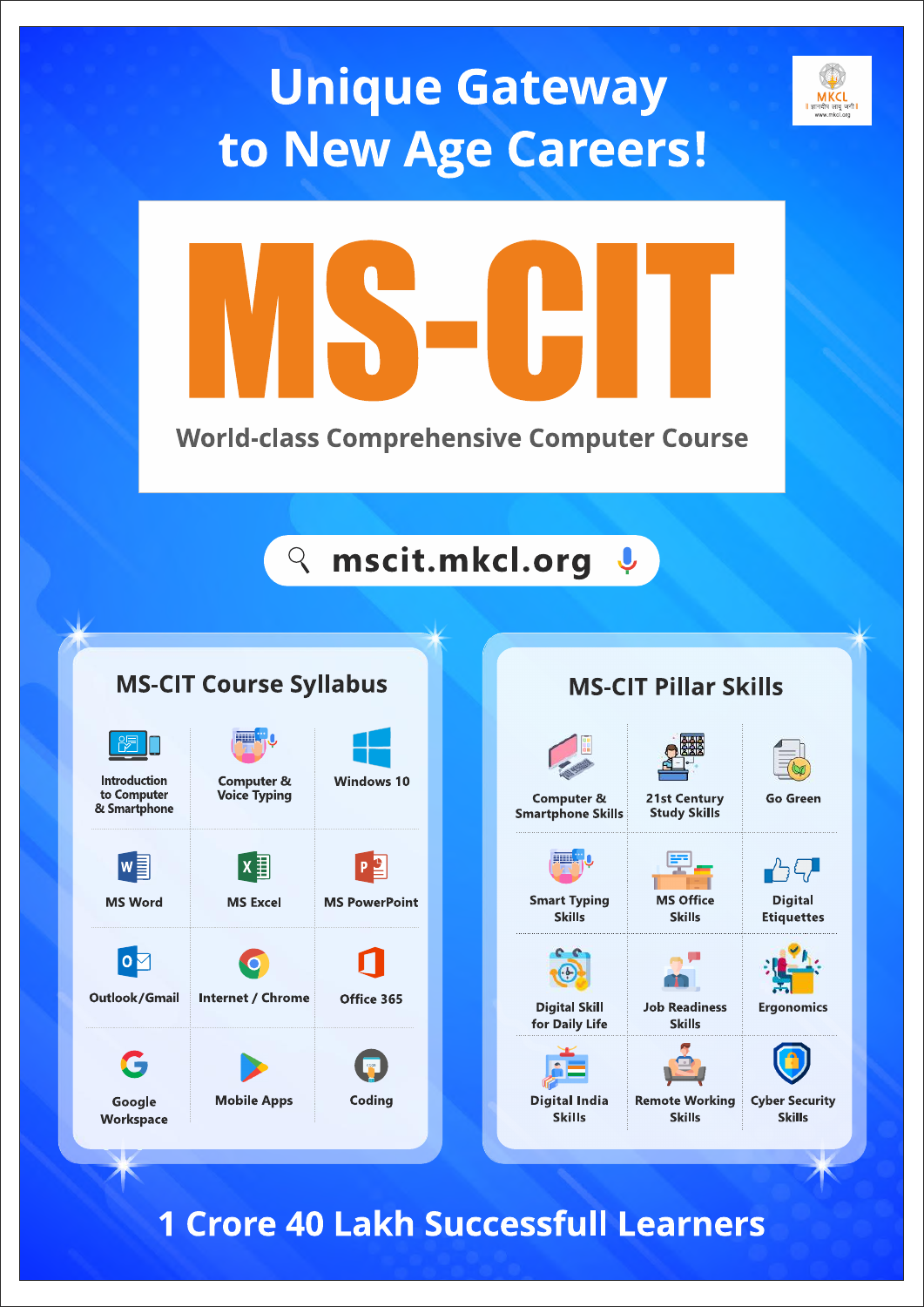

### **In MS-CIT, the learner can learn the Theory on their smartphone or in the ALC's classroom or ALC's computer. They can also perform Lab on the ALC's computer only.**

**Please find below the Day wise breakup of following courses:**

**MS-CIT IT Awareness 2022 (Page No. 1 to 50)**

**MS-CIT Job Readiness 2022 (Page No. 51 to 71)**

#### **MS-CIT IT Awareness 2022**

| <b>Days</b> |                   |                            |                                             | <b>Course Content</b>                                                                                 |  |  |  |
|-------------|-------------------|----------------------------|---------------------------------------------|-------------------------------------------------------------------------------------------------------|--|--|--|
|             | <b>Session 01</b> |                            |                                             |                                                                                                       |  |  |  |
|             |                   | <b>MS-CIT Introduction</b> |                                             |                                                                                                       |  |  |  |
|             |                   |                            | <b>Theory Content</b>                       |                                                                                                       |  |  |  |
|             |                   |                            |                                             | <b>Basic Computer and Smartphone Skills</b>                                                           |  |  |  |
|             |                   |                            |                                             | Getting introduced to Parts of Laptop/Computer and know how each part works                           |  |  |  |
|             |                   |                            |                                             | Starting and logging in the computer/laptop                                                           |  |  |  |
|             |                   |                            |                                             | <b>Computer/Laptop Accessories</b>                                                                    |  |  |  |
|             |                   |                            |                                             | Shutting down and logging off a computer and laptop                                                   |  |  |  |
|             |                   |                            | <b>Basic Computer and Smartphone Skills</b> |                                                                                                       |  |  |  |
|             |                   |                            |                                             | Types of mouse                                                                                        |  |  |  |
|             |                   |                            |                                             | Keys on the keyboard, Layouts of keyboard                                                             |  |  |  |
|             |                   |                            |                                             | Get to know Monitors / other screen display devices (Smart TV)                                        |  |  |  |
| Day<br>01   |                   |                            |                                             | Connect Laptop to Projector                                                                           |  |  |  |
|             |                   |                            | Digital Skills for Daily Life               |                                                                                                       |  |  |  |
|             |                   |                            |                                             | Configuring and activating internet connection for smartphone                                         |  |  |  |
|             |                   |                            |                                             | Enabling data connection and activating mobile Hotspot through smartphone                             |  |  |  |
|             |                   |                            |                                             | (Tethering)<br>Opening and operating a Gmail account for your convenience to access mails<br>anwwhere |  |  |  |
|             |                   |                            | <b>Smart Typing Skills</b>                  |                                                                                                       |  |  |  |
|             |                   |                            |                                             | <b>Basics of Keyboarding</b>                                                                          |  |  |  |
|             |                   |                            |                                             | Why should you learn typing and need for typing?                                                      |  |  |  |
|             |                   | Lab                        |                                             |                                                                                                       |  |  |  |
|             |                   |                            |                                             | Typing Practice/टाइपिंग प्रैक्टिस                                                                     |  |  |  |
|             |                   |                            |                                             | Knowledge Check                                                                                       |  |  |  |
|             |                   |                            |                                             | <b>Session Completion Test</b>                                                                        |  |  |  |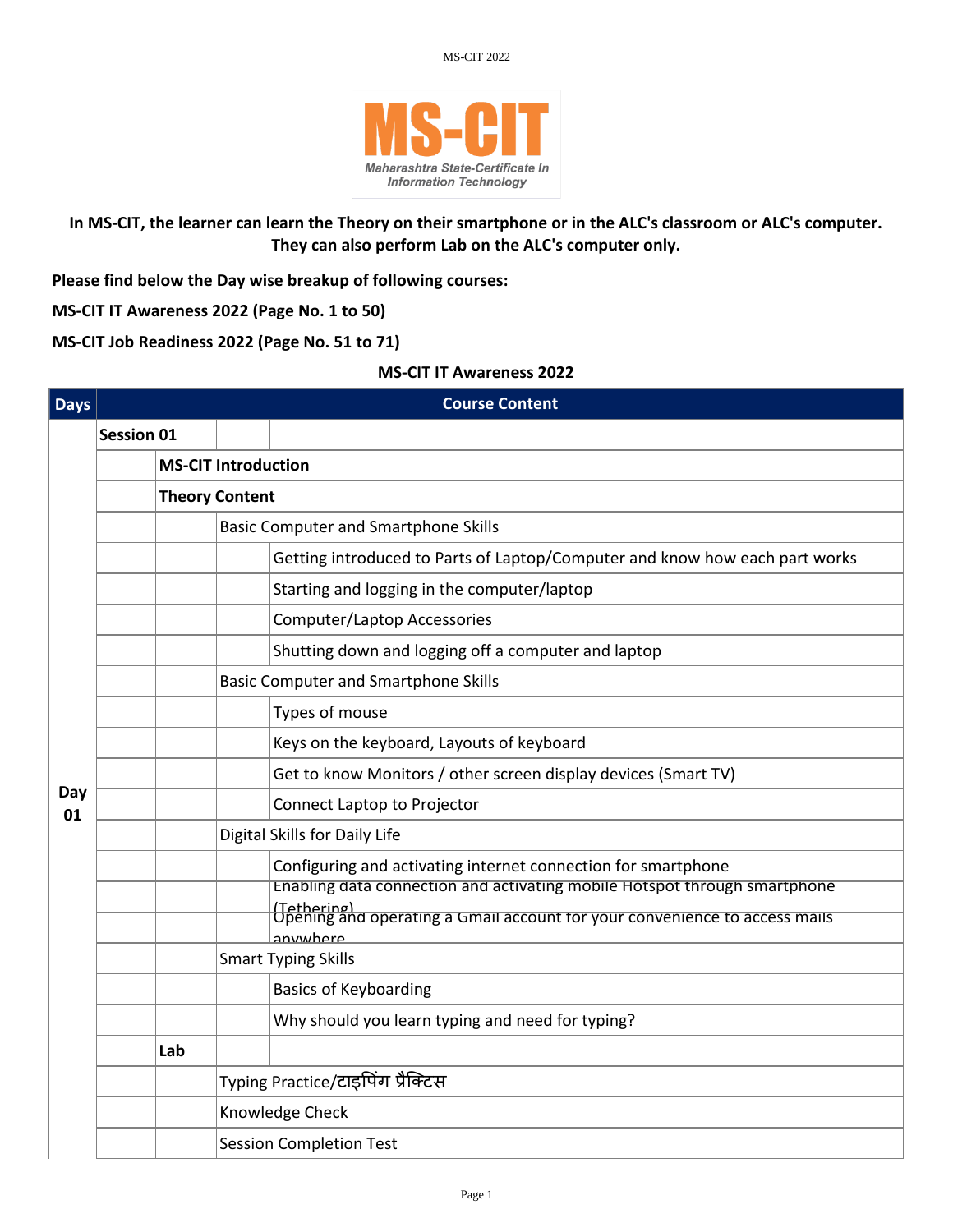|           |                   |                       | Home Work                                                                                       |  |  |
|-----------|-------------------|-----------------------|-------------------------------------------------------------------------------------------------|--|--|
|           | <b>Session 02</b> |                       |                                                                                                 |  |  |
|           |                   | <b>Theory Content</b> |                                                                                                 |  |  |
|           |                   |                       | MS Office Skills (Windows)                                                                      |  |  |
|           |                   |                       | Connecting a headset to hear audio on my computer                                               |  |  |
|           |                   |                       | Overview of Operating System                                                                    |  |  |
|           |                   |                       | Introduction to Windows 10                                                                      |  |  |
|           |                   |                       | What happens when a computer starts?                                                            |  |  |
|           |                   |                       | About Desktop and its elements like Icons, Wallpapers, Screensaver, start menu etc.             |  |  |
|           |                   |                       | Digital Skills for Daily Life                                                                   |  |  |
|           |                   |                       | Creating our Digital Identity - Our Gmail account                                               |  |  |
|           |                   |                       | Creating a strong email password and Resetting it quickly                                       |  |  |
| Day<br>02 |                   |                       | Using @ feature to address specific recipients of the email                                     |  |  |
|           |                   |                       | <b>Smart Typing Skills</b>                                                                      |  |  |
|           |                   |                       | Introduction to Typing                                                                          |  |  |
|           |                   |                       | <b>Touch Typing</b>                                                                             |  |  |
|           |                   |                       | <b>Understanding Muscle Memory</b>                                                              |  |  |
|           |                   |                       | Names of Fingers                                                                                |  |  |
|           |                   |                       | Finger Placement for efficient keyboarding                                                      |  |  |
|           |                   | Lab                   |                                                                                                 |  |  |
|           |                   |                       | Typing Practice/टाइपिंग प्रैक्टिस                                                               |  |  |
|           |                   |                       | Knowledge Check                                                                                 |  |  |
|           |                   |                       | <b>Session Completion Test</b>                                                                  |  |  |
|           |                   |                       | Home Work - Book Reading                                                                        |  |  |
|           | <b>Session 03</b> |                       |                                                                                                 |  |  |
|           |                   | <b>Theory Content</b> |                                                                                                 |  |  |
|           |                   |                       | <b>Job Readiness Skills</b>                                                                     |  |  |
|           |                   |                       | Personalize our desktop by changing beautiful wallpapers and attractive themes of<br>our choice |  |  |
|           |                   |                       | Use Paint Application for Simple Drawings                                                       |  |  |
|           |                   |                       | Digital Skills for Daily Life                                                                   |  |  |
|           |                   |                       | Using templates to respond quickly to mails in Gmail                                            |  |  |
|           |                   |                       | Using automatic signature in Gmail for your Outgoing mails                                      |  |  |
|           |                   |                       | Scheduling mails in Gmail to send your mails at a specific time                                 |  |  |
|           |                   |                       | <b>Using Read receipt</b>                                                                       |  |  |
| Day<br>03 |                   |                       | Use of Undo Send feature in Gmail to recall emails                                              |  |  |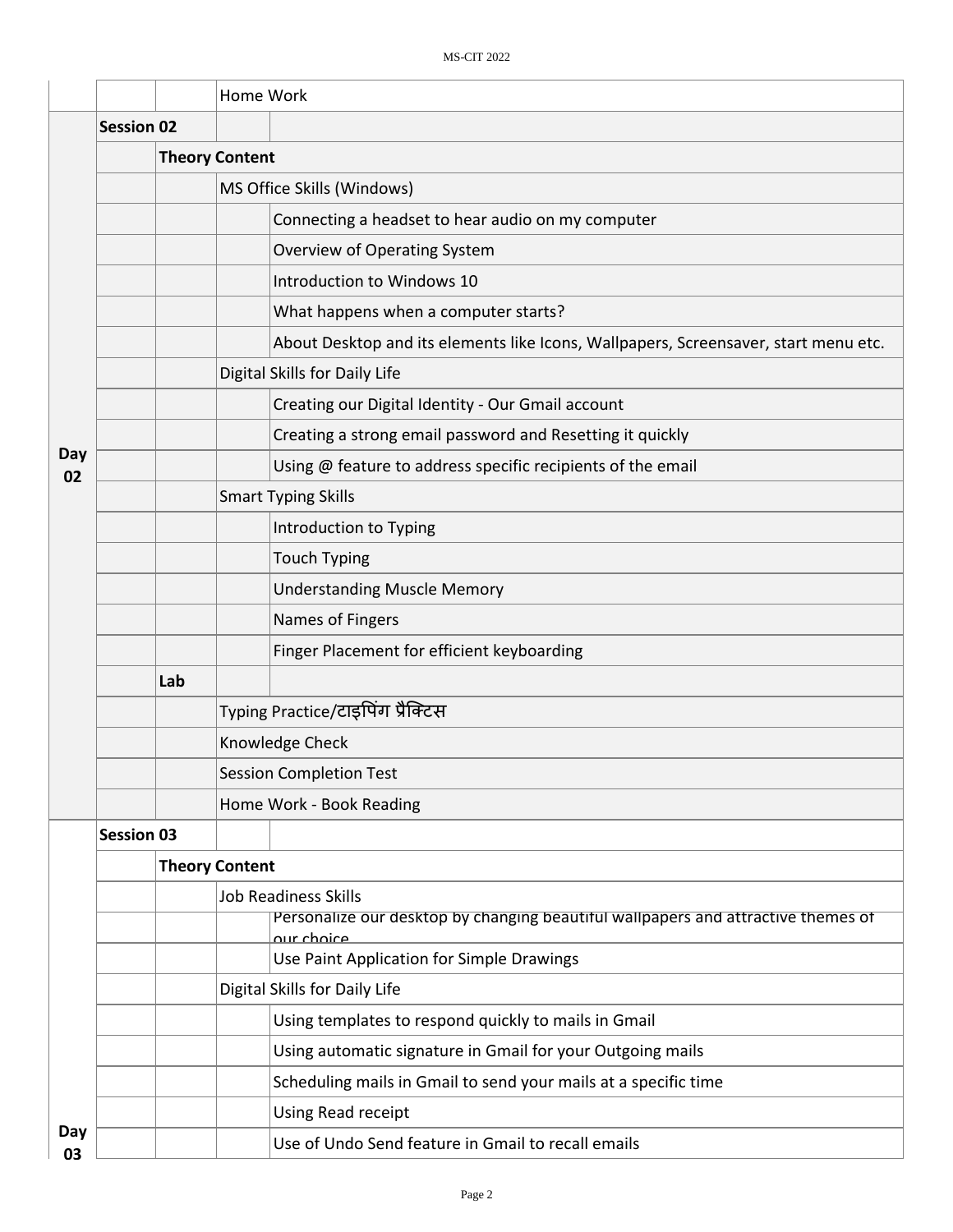|                       |                   |                       |                                   | <b>Smart Typing Skills</b>                                                    |  |
|-----------------------|-------------------|-----------------------|-----------------------------------|-------------------------------------------------------------------------------|--|
|                       |                   |                       |                                   | <b>Practice Makes Perfect</b>                                                 |  |
|                       |                   |                       |                                   | <b>Minimize Hand Movements</b>                                                |  |
|                       |                   |                       |                                   | <b>Typing Trivia</b>                                                          |  |
|                       |                   |                       |                                   | <b>Measuring Progress</b>                                                     |  |
|                       |                   | Lab                   |                                   |                                                                               |  |
|                       |                   |                       |                                   | Typing Practice/टाइपिंग प्रैक्टिस                                             |  |
|                       |                   |                       |                                   | Knowledge Check                                                               |  |
|                       |                   |                       |                                   | <b>Session Completion Test</b>                                                |  |
|                       |                   |                       |                                   | Home Work - Book Reading                                                      |  |
|                       | <b>Session 04</b> |                       |                                   |                                                                               |  |
|                       |                   | <b>Theory Content</b> |                                   |                                                                               |  |
|                       |                   |                       |                                   | MS Office Skills (Windows)                                                    |  |
|                       |                   |                       |                                   | Pinning items on taskbar and start menu in Windows 10 for your ease of access |  |
|                       |                   |                       |                                   | Managing Files, Folders and Libraries in Windows 10                           |  |
|                       |                   |                       |                                   | <b>Basic Computer and Smartphone Skills</b>                                   |  |
|                       |                   |                       |                                   | Using Wi-Fi at home to access high speed internet                             |  |
|                       |                   |                       |                                   | Using wired connections for connecting computers                              |  |
|                       |                   |                       |                                   | Digital Skills for Daily Life                                                 |  |
|                       |                   |                       |                                   | Using WhatsApp on desktop for sharing files easily and quickly                |  |
|                       |                   |                       |                                   | Sending message to someone in WhatsApp without saving the number              |  |
| Day<br>04             |                   |                       |                                   | Formatting your message text in WhatsApp                                      |  |
|                       |                   |                       |                                   | Pinning your important chats in WhatsApp                                      |  |
|                       |                   |                       |                                   | Bookmarking important messages in WhatsApp (Starred messages)                 |  |
|                       |                   |                       |                                   | Marking the received messages as Unread to reply later in WhatsApp            |  |
|                       |                   |                       |                                   | Secure your WhatsApp account with Two step Authentication                     |  |
|                       |                   |                       |                                   | <b>Smart Typing Skills</b>                                                    |  |
|                       |                   |                       |                                   | Home Row                                                                      |  |
|                       |                   | Lab                   |                                   |                                                                               |  |
|                       |                   |                       | Typing Practice/टाइपिंग प्रैक्टिस |                                                                               |  |
|                       |                   |                       |                                   | Knowledge Check                                                               |  |
|                       |                   |                       |                                   | <b>Session Completion Test</b>                                                |  |
|                       |                   |                       |                                   | Home Work - Book Reading                                                      |  |
|                       | <b>Session 05</b> |                       |                                   |                                                                               |  |
| <b>Theory Content</b> |                   |                       |                                   |                                                                               |  |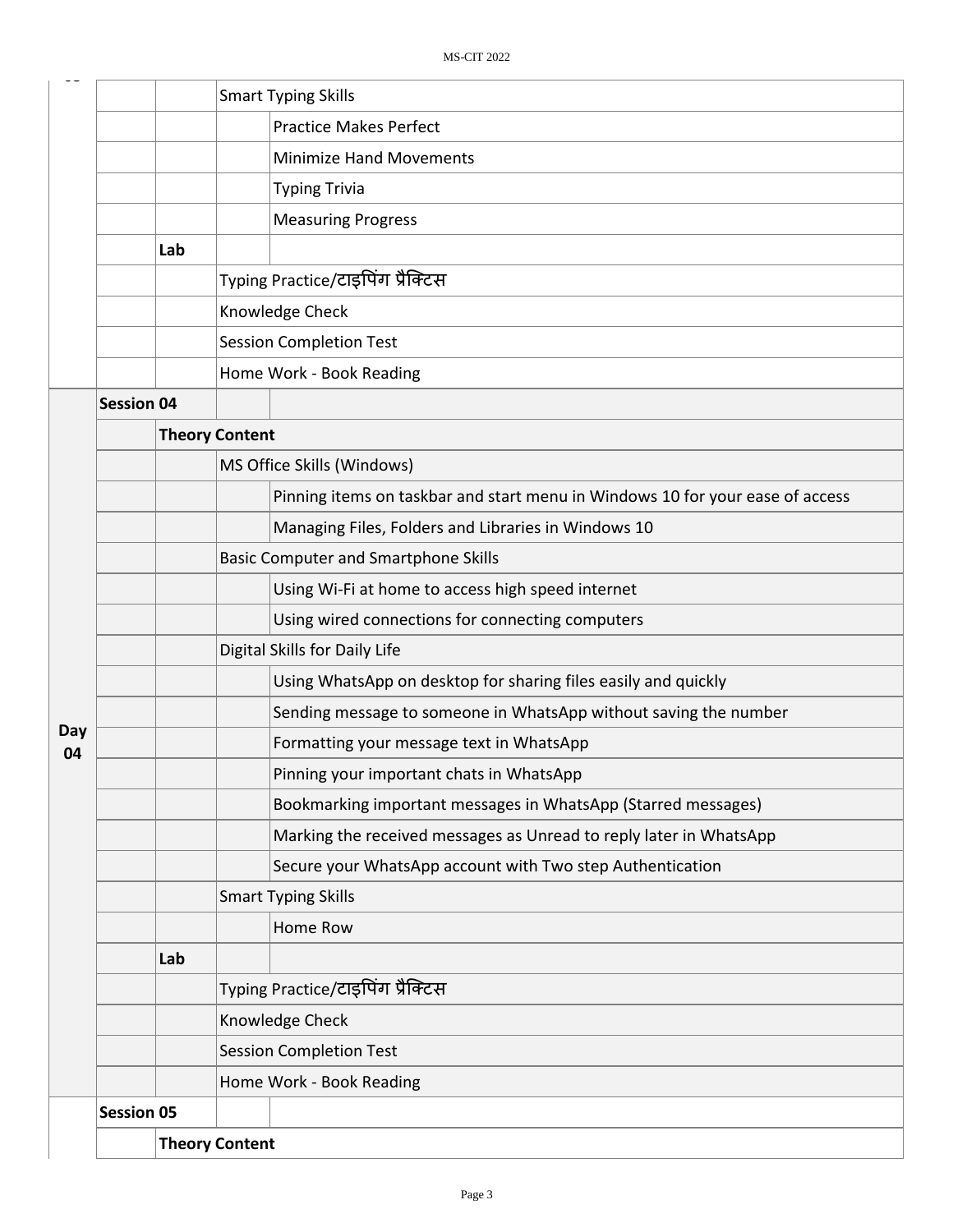|           |                   | <b>Basic IT Awareness</b>                                                                  |  |  |  |  |
|-----------|-------------------|--------------------------------------------------------------------------------------------|--|--|--|--|
|           |                   | <b>World of Games</b>                                                                      |  |  |  |  |
|           |                   | Careers in gaming                                                                          |  |  |  |  |
|           |                   | MS Office Skills                                                                           |  |  |  |  |
|           |                   | <b>Explorer Views</b>                                                                      |  |  |  |  |
|           |                   | <b>Creating Folders and Libraries</b>                                                      |  |  |  |  |
|           |                   | Disk clean-up and Disk-defragmenter for identifying and eliminating non-essential<br>files |  |  |  |  |
|           |                   | Understand about Data, how it is important in today's age, types of data                   |  |  |  |  |
|           |                   | Digital Skills for Daily Life                                                              |  |  |  |  |
| Day<br>05 |                   | Setting up your business account in WhatsApp                                               |  |  |  |  |
|           |                   | Setup automated replies in WhatsApp for Business account                                   |  |  |  |  |
|           |                   | Sharing large size files on WhatsApp                                                       |  |  |  |  |
|           |                   | Using the Read message aloud feature in WhatsApp Web                                       |  |  |  |  |
|           |                   | Logging out from WhatsApp from Smartphone and Desktop                                      |  |  |  |  |
|           |                   | <b>Smart Typing Skills</b>                                                                 |  |  |  |  |
|           |                   | <b>Top Row</b>                                                                             |  |  |  |  |
|           | Lab               |                                                                                            |  |  |  |  |
|           |                   | Typing Practice/टाइपिंग प्रैक्टिस                                                          |  |  |  |  |
|           |                   | Knowledge Check                                                                            |  |  |  |  |
|           |                   | <b>Session Completion Test</b>                                                             |  |  |  |  |
|           |                   | Home Work - Book Reading                                                                   |  |  |  |  |
|           | <b>Session 06</b> |                                                                                            |  |  |  |  |
|           |                   | <b>Theory Content</b>                                                                      |  |  |  |  |
|           |                   | MS Office Skills (Windows)                                                                 |  |  |  |  |
|           |                   | Using a Notepad file to type & edit plain text in it                                       |  |  |  |  |
|           |                   | Restarting, shutting down, locking, logging off and hibernating a laptop                   |  |  |  |  |
|           |                   | <b>Basic IT Awareness</b>                                                                  |  |  |  |  |
|           |                   | Importance of hibernate/saving energy                                                      |  |  |  |  |
|           |                   | Digital Skills for Daily Life                                                              |  |  |  |  |
|           |                   | Using BHIM App for UPI Payment                                                             |  |  |  |  |
|           |                   | Changing your profile name in Google Pay                                                   |  |  |  |  |
| Day       |                   | Sending money to your contacts using Google Pay                                            |  |  |  |  |
| 06        |                   | Sending money using QR code in Google Pay                                                  |  |  |  |  |
|           |                   | Requesting money from your contacts in Google Pay                                          |  |  |  |  |
|           |                   | <b>Smart Typing Skills</b>                                                                 |  |  |  |  |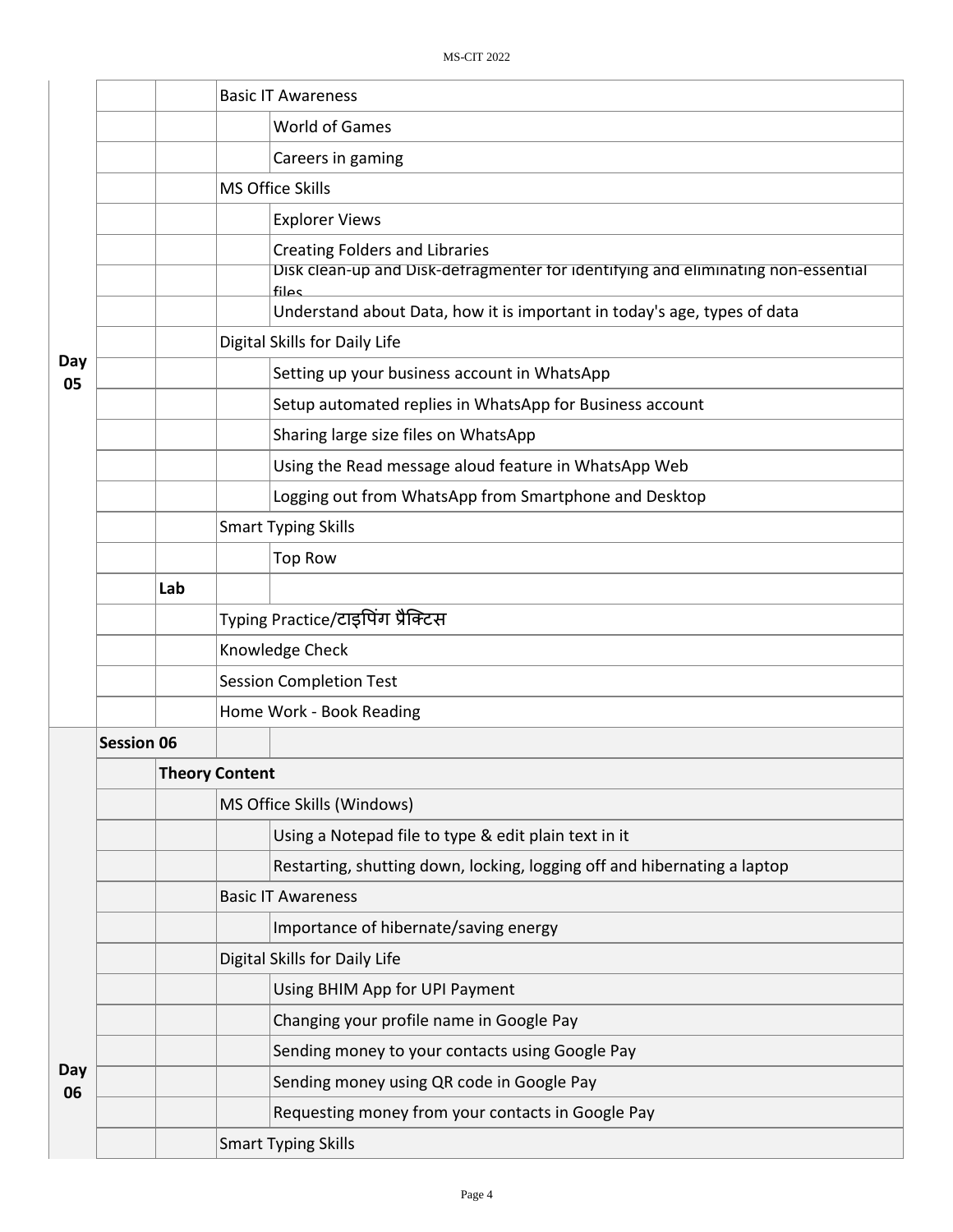|           |                   |     | Introduction to Typing                                                                    |  |  |  |  |
|-----------|-------------------|-----|-------------------------------------------------------------------------------------------|--|--|--|--|
|           |                   | Lab |                                                                                           |  |  |  |  |
|           |                   |     | Typing Practice/टाइपिंग प्रैक्टिस                                                         |  |  |  |  |
|           |                   |     | Self Path Learning                                                                        |  |  |  |  |
|           |                   |     | Overview of Operating System                                                              |  |  |  |  |
|           |                   |     | <b>Guided Do It Yourself</b>                                                              |  |  |  |  |
|           |                   |     | Knowledge Check                                                                           |  |  |  |  |
|           |                   |     | <b>Session Completion Test</b>                                                            |  |  |  |  |
|           |                   |     | Home Work - Book Reading                                                                  |  |  |  |  |
|           | <b>Session 07</b> |     |                                                                                           |  |  |  |  |
|           |                   |     | <b>Theory Content</b>                                                                     |  |  |  |  |
|           |                   |     | MS Office Skills (Windows)                                                                |  |  |  |  |
|           |                   |     | Changing date and time settings in your computer                                          |  |  |  |  |
|           |                   |     | Changing taskbar settings to personalize your desktop as per your convenience             |  |  |  |  |
|           |                   |     | Digital Skills for Daily Life                                                             |  |  |  |  |
|           |                   |     | Online shopping using Flipkart app                                                        |  |  |  |  |
|           |                   |     | UPI Payment and using Wallet feature in Flipkart App                                      |  |  |  |  |
|           |                   |     | Searching products online across various platforms through Photo Scan by Google<br>Photos |  |  |  |  |
|           |                   |     | Using background blur in Google Meet                                                      |  |  |  |  |
|           |                   |     | Collaborate in Google Meet using Jamboard                                                 |  |  |  |  |
| Day<br>07 |                   |     | Adding reference document in your Google Meet Invite                                      |  |  |  |  |
|           |                   |     | <b>Smart Typing Skills</b>                                                                |  |  |  |  |
|           |                   |     | Names of Fingers                                                                          |  |  |  |  |
|           |                   |     | <b>Finger Placements</b>                                                                  |  |  |  |  |
|           |                   | Lab |                                                                                           |  |  |  |  |
|           |                   |     | Typing Practice/टाइपिंग प्रैक्टिस                                                         |  |  |  |  |
|           |                   |     | Self Path Learning (Windows 10 Required)                                                  |  |  |  |  |
|           |                   |     | Understanding the Files, Folders and Libraries                                            |  |  |  |  |
|           |                   |     | <b>Guided Do It Yourself</b>                                                              |  |  |  |  |
|           |                   |     | Knowledge Check                                                                           |  |  |  |  |
|           |                   |     | <b>Session Completion Test</b>                                                            |  |  |  |  |
|           |                   |     | Home Work - Book Reading                                                                  |  |  |  |  |
|           | <b>Session 08</b> |     |                                                                                           |  |  |  |  |
|           |                   |     | <b>Theory Content</b>                                                                     |  |  |  |  |
|           |                   |     | MS Office Skills (Windows)                                                                |  |  |  |  |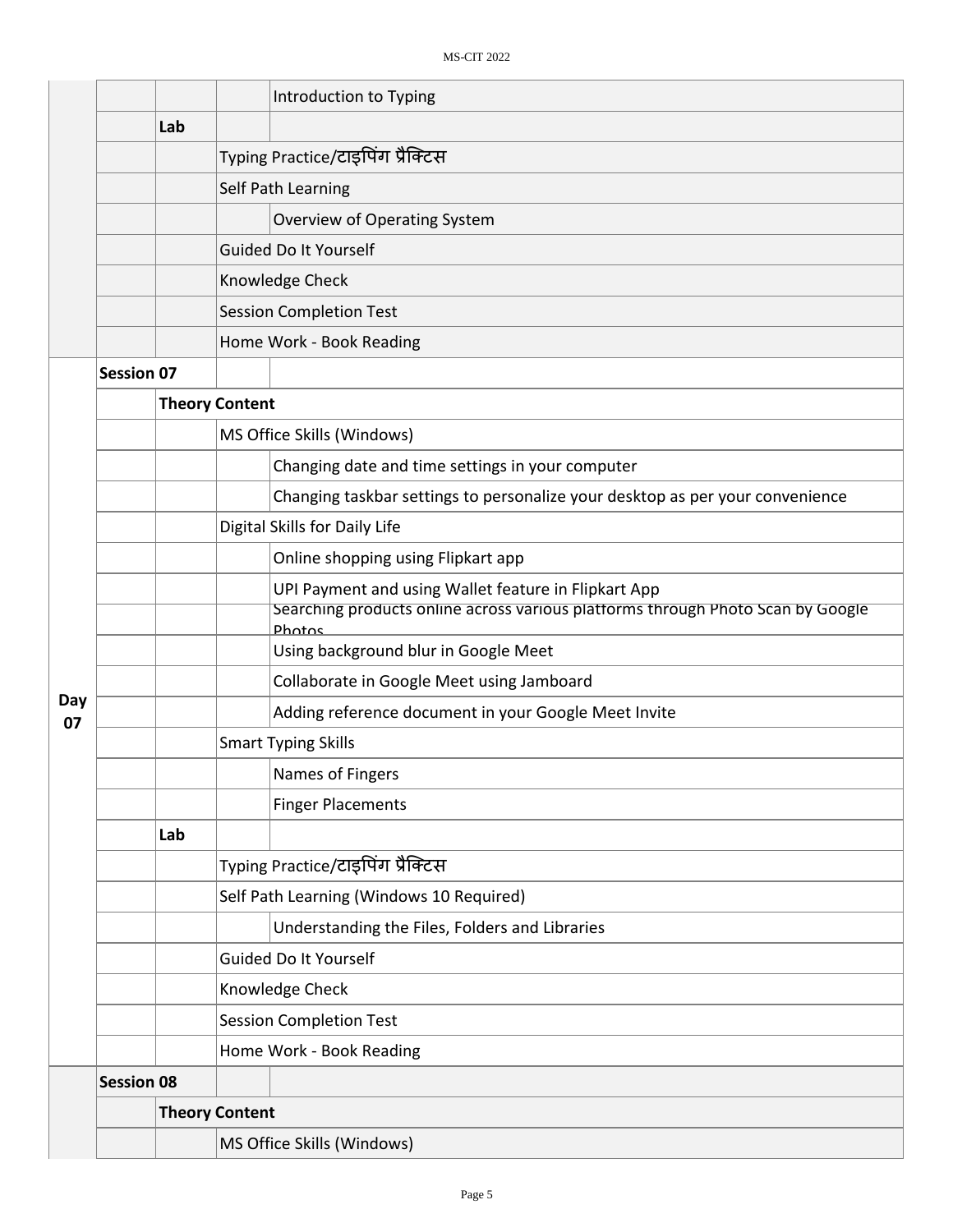|           |                   |     | Creating and deleting shortcuts of all the windows elements for ease of access         |  |  |  |
|-----------|-------------------|-----|----------------------------------------------------------------------------------------|--|--|--|
|           |                   |     | USB drives and other different types of Memory Card Readers                            |  |  |  |
|           |                   |     | Digital Skills for Daily Life                                                          |  |  |  |
|           |                   |     | Using different presentation modes in Google Meet                                      |  |  |  |
|           |                   |     | Using Captions and host controls in Google Meet                                        |  |  |  |
|           |                   |     | Pinning a participant in Google Meet                                                   |  |  |  |
|           |                   |     | Sharing video recording and chat transcript with participant after Google Meet is over |  |  |  |
|           |                   |     | Searching for any location using Google Maps (Downloading for Offline navigation)      |  |  |  |
|           |                   |     | Using Ola Cabs app to book a cab online                                                |  |  |  |
| Day<br>08 |                   |     | Using MakeMyTrip app to organize the trip online                                       |  |  |  |
|           |                   |     | <b>Smart Typing Skills</b>                                                             |  |  |  |
|           |                   |     | <b>Practice Makes Perfect</b>                                                          |  |  |  |
|           |                   |     | <b>Minimize Hand Movements</b>                                                         |  |  |  |
|           |                   |     | <b>Typing Trivia</b>                                                                   |  |  |  |
|           |                   | Lab |                                                                                        |  |  |  |
|           |                   |     | Typing Practice/टाइपिंग प्रैक्टिस                                                      |  |  |  |
|           |                   |     | Self Path Learning (Windows 10 Required)                                               |  |  |  |
|           |                   |     | What is an Operating System?                                                           |  |  |  |
|           |                   |     | <b>Guided Do It Yourself</b>                                                           |  |  |  |
|           |                   |     | Knowledge Check                                                                        |  |  |  |
|           |                   |     | <b>Session Completion Test</b>                                                         |  |  |  |
|           |                   |     | Home Work - Book Reading                                                               |  |  |  |
|           | <b>Session 09</b> |     |                                                                                        |  |  |  |
|           |                   |     | <b>Theory Content</b>                                                                  |  |  |  |
|           |                   |     | MS Office Skills (Windows)                                                             |  |  |  |
|           |                   |     | I can capture a screen using the snipping tool                                         |  |  |  |
|           |                   |     | Digital Skills for Daily Life                                                          |  |  |  |
|           |                   |     | Setting up a Telegram account                                                          |  |  |  |
|           |                   |     | Searching and joining public channels on the Telegram app for study groups             |  |  |  |
|           |                   |     | Sharing large files in the Telegram app quickly                                        |  |  |  |
|           |                   |     | Creating a Poll or Quiz in Telegram app for conducting surveys                         |  |  |  |
| Day       |                   |     | Starting a secret chat in Telegram App to maintain privacy                             |  |  |  |
| 09        |                   |     | <b>Smart Typing Skills</b>                                                             |  |  |  |
|           |                   |     | <b>Measuring Progress</b>                                                              |  |  |  |
|           |                   | Lab |                                                                                        |  |  |  |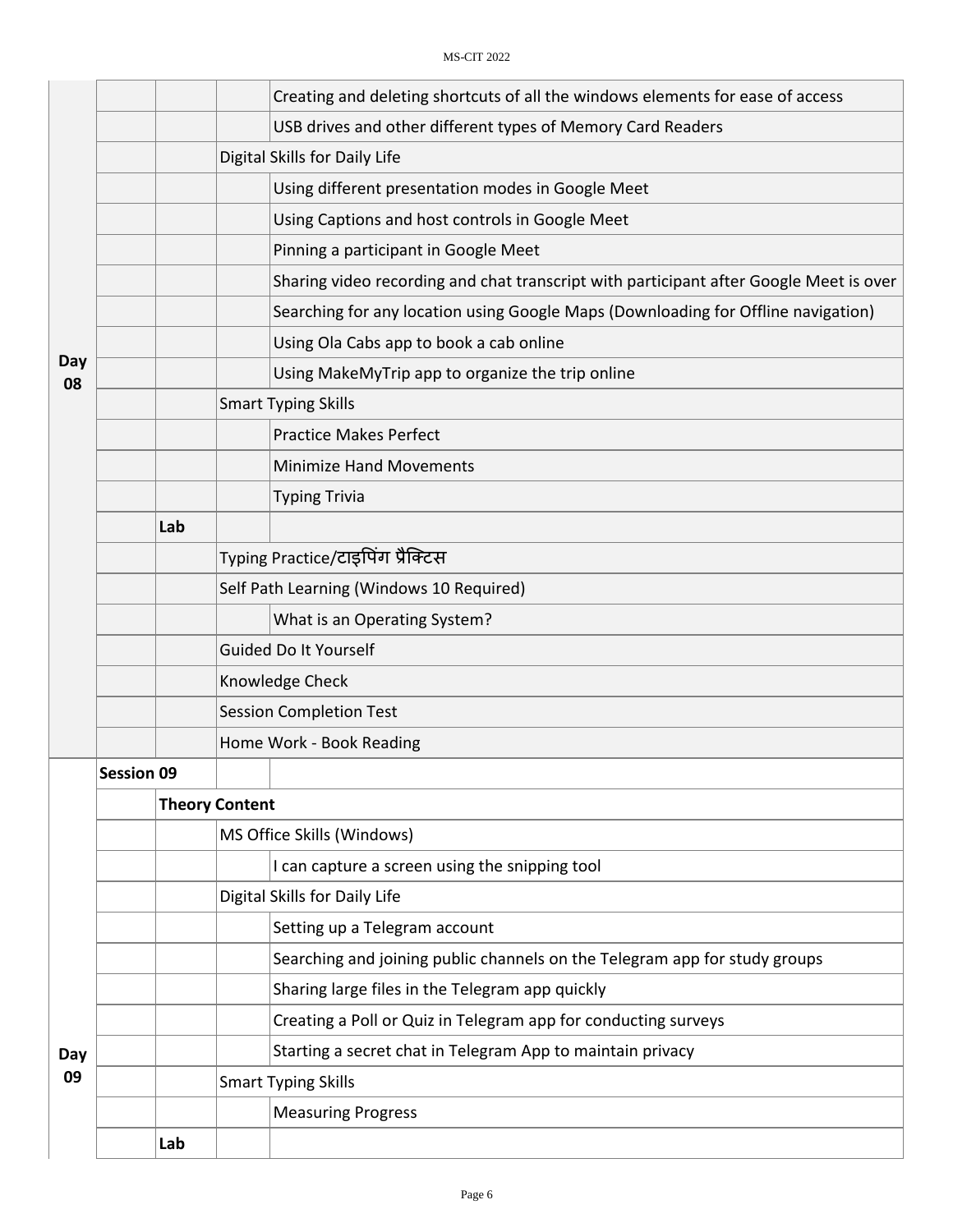|     | Typing Practice/टाइपिंग प्रैक्टिस                                                                                                                                                                                 |                                                                                                                                                                                                                          |  |  |  |  |
|-----|-------------------------------------------------------------------------------------------------------------------------------------------------------------------------------------------------------------------|--------------------------------------------------------------------------------------------------------------------------------------------------------------------------------------------------------------------------|--|--|--|--|
|     | Self Path Learning (Windows 10 Required)                                                                                                                                                                          |                                                                                                                                                                                                                          |  |  |  |  |
|     | Changing taskbar settings to personalize your desktop as per your convenience                                                                                                                                     |                                                                                                                                                                                                                          |  |  |  |  |
|     | Guided Do It Yourself                                                                                                                                                                                             |                                                                                                                                                                                                                          |  |  |  |  |
|     | Knowledge Check                                                                                                                                                                                                   |                                                                                                                                                                                                                          |  |  |  |  |
|     | <b>Session Completion Test</b>                                                                                                                                                                                    |                                                                                                                                                                                                                          |  |  |  |  |
|     | Home Work - Book Reading                                                                                                                                                                                          |                                                                                                                                                                                                                          |  |  |  |  |
|     |                                                                                                                                                                                                                   |                                                                                                                                                                                                                          |  |  |  |  |
|     |                                                                                                                                                                                                                   |                                                                                                                                                                                                                          |  |  |  |  |
|     | MS Office Skills (Windows)                                                                                                                                                                                        |                                                                                                                                                                                                                          |  |  |  |  |
|     | Using data across various applications (Copying data between applications)                                                                                                                                        |                                                                                                                                                                                                                          |  |  |  |  |
|     | Digital Skills for Daily Life                                                                                                                                                                                     |                                                                                                                                                                                                                          |  |  |  |  |
|     | Using Virtual background feature in Zoom meetings to avoid disruptive backgrounds                                                                                                                                 |                                                                                                                                                                                                                          |  |  |  |  |
|     | Sharing video and audio in Zoom meeting                                                                                                                                                                           |                                                                                                                                                                                                                          |  |  |  |  |
|     | Managing participants in Zoom Meeting to handle their access rights                                                                                                                                               |                                                                                                                                                                                                                          |  |  |  |  |
|     | Recording your Zoom meetings                                                                                                                                                                                      |                                                                                                                                                                                                                          |  |  |  |  |
|     | Using file sharing feature in Zoom                                                                                                                                                                                |                                                                                                                                                                                                                          |  |  |  |  |
|     | <b>Smart Typing Skills</b>                                                                                                                                                                                        |                                                                                                                                                                                                                          |  |  |  |  |
|     | What is Ergonomics?                                                                                                                                                                                               |                                                                                                                                                                                                                          |  |  |  |  |
| Lab |                                                                                                                                                                                                                   |                                                                                                                                                                                                                          |  |  |  |  |
|     | Typing Practice/टाइपिंग प्रैक्टिस                                                                                                                                                                                 |                                                                                                                                                                                                                          |  |  |  |  |
|     | Self Path Learning (Windows 10 Required)                                                                                                                                                                          |                                                                                                                                                                                                                          |  |  |  |  |
|     |                                                                                                                                                                                                                   |                                                                                                                                                                                                                          |  |  |  |  |
|     | <b>Guided Do It Yourself</b>                                                                                                                                                                                      |                                                                                                                                                                                                                          |  |  |  |  |
|     | Knowledge Check                                                                                                                                                                                                   |                                                                                                                                                                                                                          |  |  |  |  |
|     | <b>Session Completion Test</b>                                                                                                                                                                                    |                                                                                                                                                                                                                          |  |  |  |  |
|     | Home Work - Book Reading                                                                                                                                                                                          |                                                                                                                                                                                                                          |  |  |  |  |
|     |                                                                                                                                                                                                                   |                                                                                                                                                                                                                          |  |  |  |  |
|     |                                                                                                                                                                                                                   |                                                                                                                                                                                                                          |  |  |  |  |
|     | MS Office Skills (MS Word)                                                                                                                                                                                        |                                                                                                                                                                                                                          |  |  |  |  |
|     | Designing a Professional Visiting Card - Level 01                                                                                                                                                                 |                                                                                                                                                                                                                          |  |  |  |  |
|     | Digital Skills for Daily Life                                                                                                                                                                                     |                                                                                                                                                                                                                          |  |  |  |  |
|     | Enabling Google Assistant on your smartphone<br>Using Google Assistant through voice commands for effective search (online and on-<br>device) like searching nhone numbers PDFs mails etc remind you of imnortant |                                                                                                                                                                                                                          |  |  |  |  |
|     | <b>Session 10</b><br><b>Session 11</b>                                                                                                                                                                            | <b>Theory Content</b><br>Using Control panel for customizing system settings - installing and removing<br>nrograms<br><b>Theory Content</b><br>Setting up Amazon Alexa on your smartphone and using various skills in it |  |  |  |  |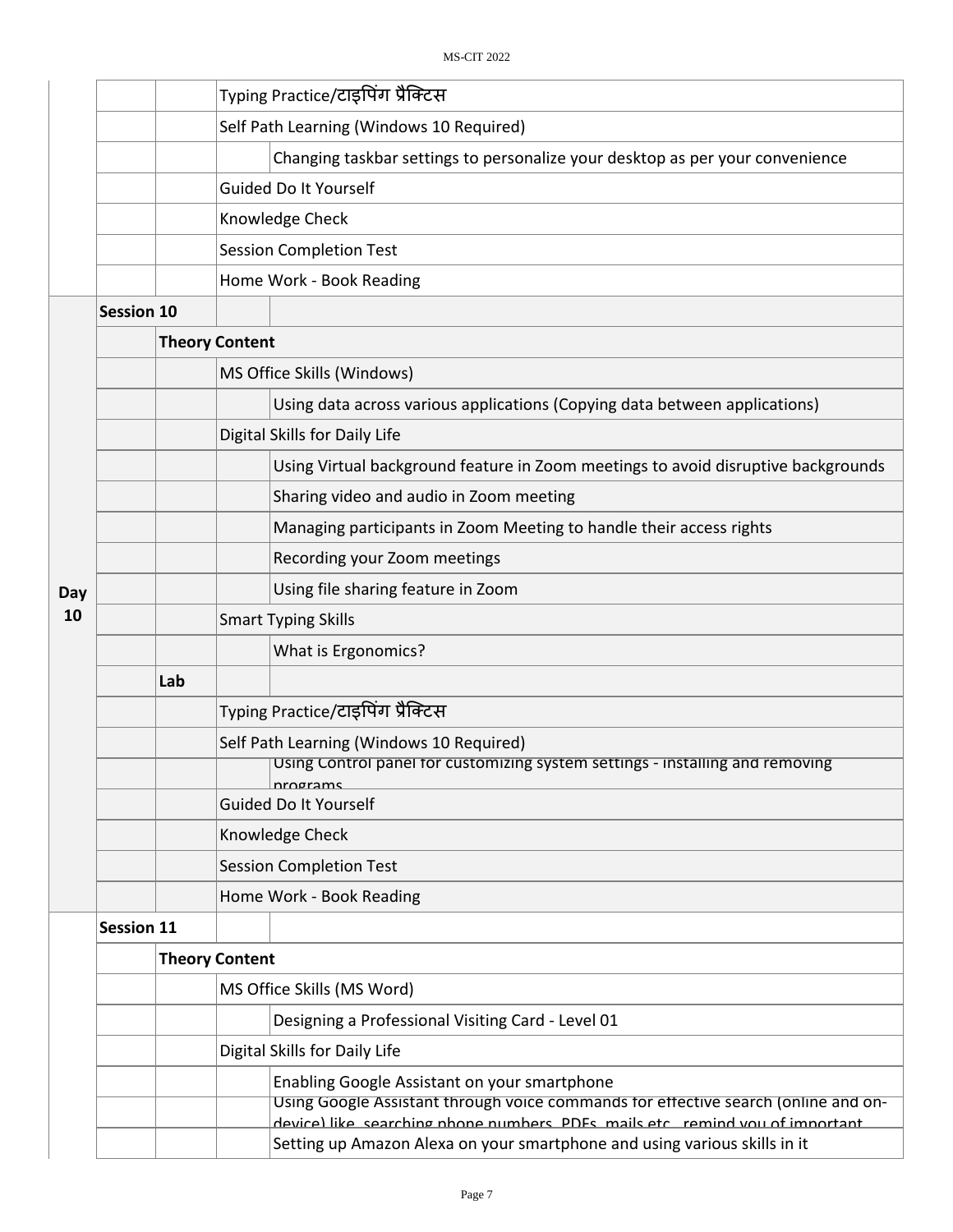| Day |                   |                       | <b>Smart Typing Skills</b>                                                                                                                                                             |  |  |
|-----|-------------------|-----------------------|----------------------------------------------------------------------------------------------------------------------------------------------------------------------------------------|--|--|
| 11  |                   |                       | Home Row                                                                                                                                                                               |  |  |
|     |                   | Lab                   |                                                                                                                                                                                        |  |  |
|     |                   |                       | Typing Practice/टाइपिंग प्रैक्टिस                                                                                                                                                      |  |  |
|     |                   |                       | Self Path Learning                                                                                                                                                                     |  |  |
|     |                   |                       | I can create a Professional Visiting Card                                                                                                                                              |  |  |
|     |                   |                       | Guided Do It Yourself                                                                                                                                                                  |  |  |
|     |                   |                       | Knowledge Check                                                                                                                                                                        |  |  |
|     |                   |                       | <b>Session Completion Test</b>                                                                                                                                                         |  |  |
|     |                   |                       | Home Work - Book Reading                                                                                                                                                               |  |  |
|     | <b>Session 12</b> |                       |                                                                                                                                                                                        |  |  |
|     |                   | <b>Theory Content</b> |                                                                                                                                                                                        |  |  |
|     |                   |                       | MS Office Skills (MS Word)                                                                                                                                                             |  |  |
|     |                   |                       | Creating a Resume                                                                                                                                                                      |  |  |
|     |                   |                       | Digital Skills for Daily Life                                                                                                                                                          |  |  |
|     |                   |                       | Using Google Translate to translate text, handwriting, photos, and speech in multiple<br>languages<br>Using Google Translate in Conversation mode - for improving the communication in |  |  |
|     |                   |                       | different languages                                                                                                                                                                    |  |  |
|     |                   |                       | Sharing a video from YouTube at a specific time duration with your friends                                                                                                             |  |  |
|     |                   |                       | <b>Smart Typing Skills</b>                                                                                                                                                             |  |  |
| Day |                   |                       | <b>Typing Tips</b>                                                                                                                                                                     |  |  |
| 12  |                   |                       | Learning the G and H Keys                                                                                                                                                              |  |  |
|     |                   | Lab                   |                                                                                                                                                                                        |  |  |
|     |                   |                       | Typing Practice/टाइपिंग प्रैक्टिस                                                                                                                                                      |  |  |
|     |                   |                       | Self Path Learning                                                                                                                                                                     |  |  |
|     |                   |                       | I can create a Resume (Level 01)                                                                                                                                                       |  |  |
|     |                   |                       | I can create a Resume (Level 02)                                                                                                                                                       |  |  |
|     |                   |                       | <b>Guided Do It Yourself</b>                                                                                                                                                           |  |  |
|     |                   |                       | Knowledge Check                                                                                                                                                                        |  |  |
|     |                   |                       | <b>Session Completion Test</b>                                                                                                                                                         |  |  |
|     |                   |                       | Home Work - Book Reading                                                                                                                                                               |  |  |
|     | <b>Session 13</b> |                       |                                                                                                                                                                                        |  |  |
|     |                   | <b>Theory Content</b> |                                                                                                                                                                                        |  |  |
|     |                   |                       | MS Office Skills (MS Word)                                                                                                                                                             |  |  |
|     |                   |                       | Designing an Envelope                                                                                                                                                                  |  |  |
|     |                   |                       | What are 21st Century Study Skills?                                                                                                                                                    |  |  |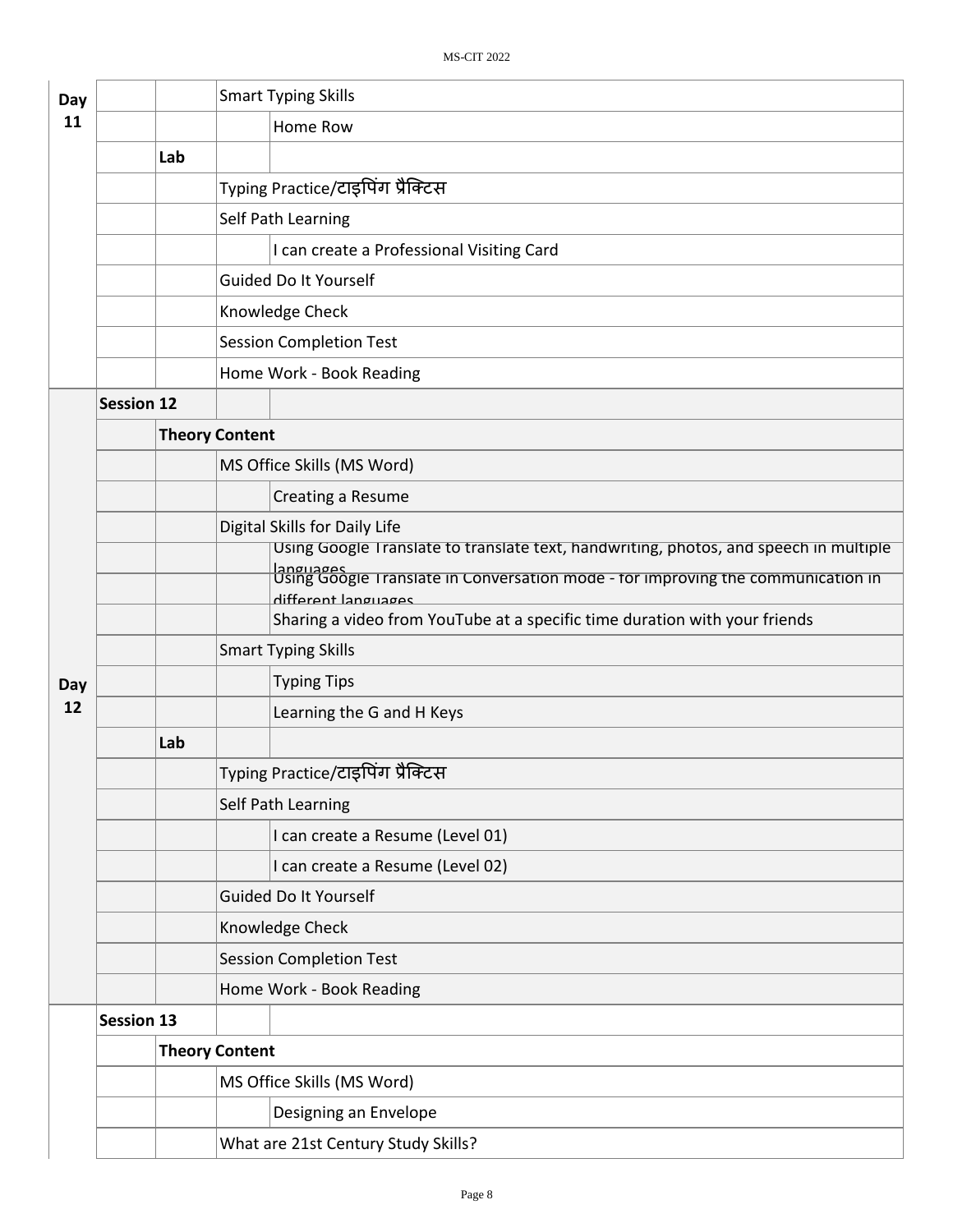#### MS-CIT 2022

|           |                   |                       | Using Smart search on Google to look for more information about your study topics                                                      |  |  |  |
|-----------|-------------------|-----------------------|----------------------------------------------------------------------------------------------------------------------------------------|--|--|--|
|           |                   |                       | (Filters Convrights PDFs Images PPTs Documents etc)                                                                                    |  |  |  |
|           |                   |                       | Using Wikipedia to search for any information quickly<br>Searching Synonyms, Antonyms and Thesaurus on dictionary.com for your project |  |  |  |
| Day<br>13 |                   |                       | renort                                                                                                                                 |  |  |  |
|           |                   |                       | Using Google lens to digitally copy and paste your handwritten notes                                                                   |  |  |  |
|           |                   |                       | <b>Smart Typing Skills</b>                                                                                                             |  |  |  |
|           |                   |                       | <b>Using Keys</b>                                                                                                                      |  |  |  |
|           |                   |                       | <b>Typing Tips</b>                                                                                                                     |  |  |  |
|           |                   |                       | Learning the Apostrophe Key                                                                                                            |  |  |  |
|           | Lab               |                       |                                                                                                                                        |  |  |  |
|           |                   |                       | Typing Practice/टाइपिंग प्रैक्टिस                                                                                                      |  |  |  |
|           |                   |                       | Self Path Learning                                                                                                                     |  |  |  |
|           |                   |                       | I can create a Resume (Level 03)                                                                                                       |  |  |  |
|           |                   |                       | Guided Do It Yourself                                                                                                                  |  |  |  |
|           |                   |                       | Knowledge Check                                                                                                                        |  |  |  |
|           |                   |                       | <b>Session Completion Test</b>                                                                                                         |  |  |  |
|           |                   |                       | Home Work - Book Reading                                                                                                               |  |  |  |
|           | <b>Session 14</b> |                       |                                                                                                                                        |  |  |  |
|           |                   | <b>Theory Content</b> |                                                                                                                                        |  |  |  |
|           |                   |                       | MS Office Skills (MS Word)                                                                                                             |  |  |  |
|           |                   |                       | Creating a Project Report                                                                                                              |  |  |  |
|           |                   |                       |                                                                                                                                        |  |  |  |
|           |                   |                       | 21st Century Study Skills                                                                                                              |  |  |  |
|           |                   |                       | Converting your smartphone into a Digital Microscope<br>Understanding and solving Maths equations using the PhotoMath, Microsoft Maths |  |  |  |
|           |                   |                       | Solver Rrainly and Socratic ann<br>Identifying all the plants near me using PlantSnap app                                              |  |  |  |
|           |                   |                       | Memorizing the lessons quicker by preparing the flash card using the Quizlet app                                                       |  |  |  |
|           |                   |                       | <b>Smart Typing Skills</b>                                                                                                             |  |  |  |
| Day<br>14 |                   |                       | <b>Using Keys</b>                                                                                                                      |  |  |  |
|           |                   |                       | <b>Typing Trivia</b>                                                                                                                   |  |  |  |
|           | Lab               |                       |                                                                                                                                        |  |  |  |
|           |                   |                       | Typing Practice/टाइपिंग प्रैक्टिस                                                                                                      |  |  |  |
|           |                   |                       | Self Path Learning                                                                                                                     |  |  |  |
|           |                   |                       | I can create a Resume (Level 04)                                                                                                       |  |  |  |
|           |                   |                       | Guided Do It Yourself                                                                                                                  |  |  |  |
|           |                   |                       | Knowledge Check                                                                                                                        |  |  |  |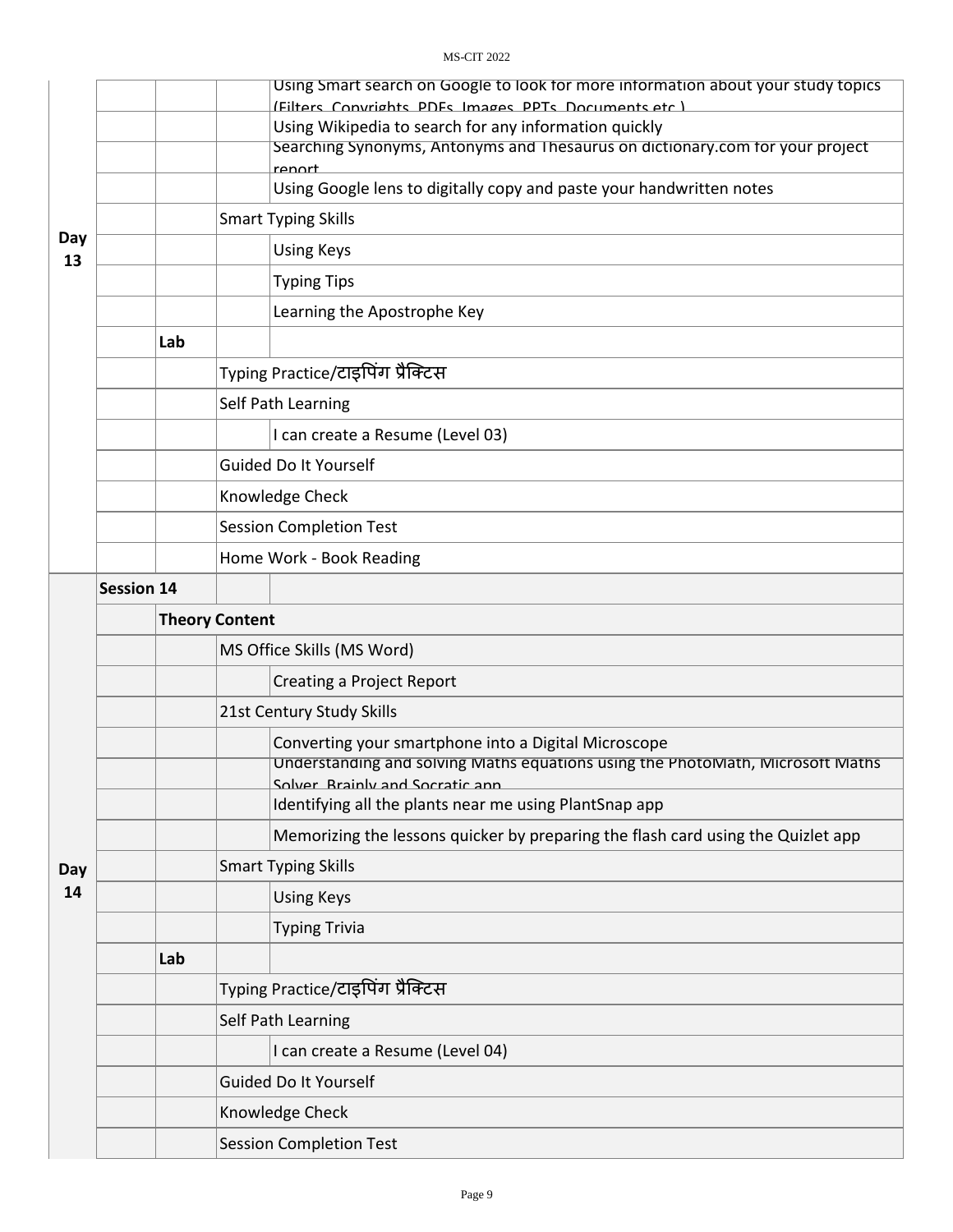|           |                   |     | Home Work - Book Reading                                                                       |  |  |  |
|-----------|-------------------|-----|------------------------------------------------------------------------------------------------|--|--|--|
|           | <b>Session 15</b> |     |                                                                                                |  |  |  |
|           |                   |     | <b>Theory Content</b>                                                                          |  |  |  |
|           |                   |     | MS Office Skills (MS Word)                                                                     |  |  |  |
|           |                   |     | Designing a Letterhead                                                                         |  |  |  |
|           |                   |     | 21st Century Study Skills                                                                      |  |  |  |
|           |                   |     | Knowing about the human body anatomy using Anatomy Learning app                                |  |  |  |
|           |                   |     | Knowing about NASA's initiatives through NASA app                                              |  |  |  |
|           |                   |     | Learning a new language by interacting with my phone with the DuoLingo app                     |  |  |  |
| Day       |                   |     | <b>Smart Typing Skills</b>                                                                     |  |  |  |
| 15        |                   |     | <b>Top Row</b>                                                                                 |  |  |  |
|           |                   | Lab |                                                                                                |  |  |  |
|           |                   |     | Typing Practice/टाइपिंग प्रैक्टिस                                                              |  |  |  |
|           |                   |     | Self Path Learning                                                                             |  |  |  |
|           |                   |     | Designing a Letterhead (Level 01)                                                              |  |  |  |
|           |                   |     | Guided Do It Yourself                                                                          |  |  |  |
|           |                   |     | Knowledge Check                                                                                |  |  |  |
|           |                   |     | <b>Session Completion Test</b>                                                                 |  |  |  |
|           |                   |     | Home Work - Book Reading                                                                       |  |  |  |
|           | <b>Session 16</b> |     |                                                                                                |  |  |  |
|           |                   |     | <b>Theory Content</b>                                                                          |  |  |  |
|           |                   |     | MS Office Skills (MS Word)                                                                     |  |  |  |
|           |                   |     | <b>Uplifting Social Content Creator</b>                                                        |  |  |  |
|           |                   |     | 21st Century Study Skills                                                                      |  |  |  |
|           |                   |     | Watching educational talks/sessions on TED Talks                                               |  |  |  |
|           |                   |     | Making a mind map of any concept using Mindly app to understand the concept in a<br>hetter way |  |  |  |
|           |                   |     | Learning to code with fun and quick games using Grasshopper app                                |  |  |  |
|           |                   |     | <b>Smart Typing Skills</b>                                                                     |  |  |  |
| Day<br>16 |                   |     | Learning the B and N Keys                                                                      |  |  |  |
|           |                   |     | <b>Using Keys</b>                                                                              |  |  |  |
|           |                   | Lab |                                                                                                |  |  |  |
|           |                   |     | Typing Practice/टाइपिंग प्रैक्टिस                                                              |  |  |  |
|           |                   |     | Self Path Learning                                                                             |  |  |  |
|           |                   |     | I can design a Letterhead (Level 02)                                                           |  |  |  |
|           |                   |     | Guided Do It Yourself                                                                          |  |  |  |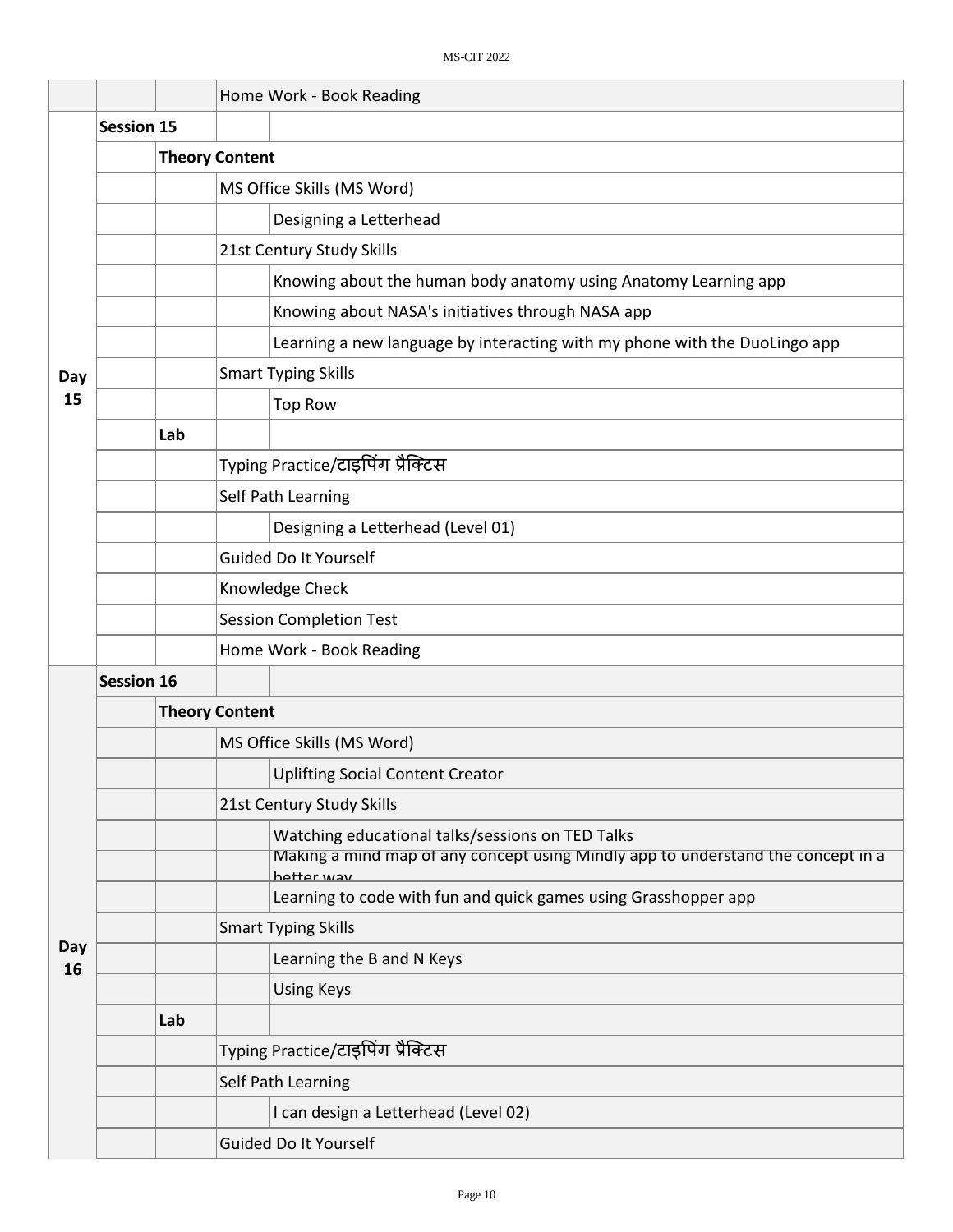|           |                   |     |                                   | Knowledge Check                                                                                                                                        |  |  |
|-----------|-------------------|-----|-----------------------------------|--------------------------------------------------------------------------------------------------------------------------------------------------------|--|--|
|           |                   |     |                                   | <b>Session Completion Test</b>                                                                                                                         |  |  |
|           |                   |     |                                   | Home Work - Book Reading                                                                                                                               |  |  |
|           | <b>Session 17</b> |     |                                   |                                                                                                                                                        |  |  |
|           |                   |     | <b>Theory Content</b>             |                                                                                                                                                        |  |  |
|           |                   |     |                                   | MS Office Skills (MS Word)                                                                                                                             |  |  |
|           |                   |     |                                   | <b>Creating an Advertisement</b>                                                                                                                       |  |  |
|           |                   |     |                                   | 21st Century Study Skills                                                                                                                              |  |  |
|           |                   |     |                                   | Joining online courses on Coursera.org                                                                                                                 |  |  |
|           |                   |     |                                   | Using Grammarly plugin to avoid grammatical mistakes<br>Listening to tunes from various track and study with better concentration - Study<br>Music ann |  |  |
|           |                   |     |                                   | <b>Smart Typing Skills</b>                                                                                                                             |  |  |
| Day<br>17 |                   |     |                                   | Learning the E and I Keys                                                                                                                              |  |  |
|           |                   |     |                                   | <b>Using Keys</b>                                                                                                                                      |  |  |
|           |                   | Lab |                                   |                                                                                                                                                        |  |  |
|           |                   |     | Typing Practice/टाइपिंग प्रैक्टिस |                                                                                                                                                        |  |  |
|           |                   |     |                                   | Self Path Learning                                                                                                                                     |  |  |
|           |                   |     |                                   | I can create Advertisement (Level 01)                                                                                                                  |  |  |
|           |                   |     | Guided Do It Yourself             |                                                                                                                                                        |  |  |
|           |                   |     | Knowledge Check                   |                                                                                                                                                        |  |  |
|           |                   |     | <b>Session Completion Test</b>    |                                                                                                                                                        |  |  |
|           |                   |     | Home Work - Book Reading          |                                                                                                                                                        |  |  |
|           | <b>Session 18</b> |     |                                   |                                                                                                                                                        |  |  |
|           |                   |     | <b>Theory Content</b>             |                                                                                                                                                        |  |  |
|           |                   |     |                                   | MS Office Skills (MS Word)                                                                                                                             |  |  |
|           |                   |     |                                   | <b>Business Market Analysis</b>                                                                                                                        |  |  |
|           |                   |     |                                   | 21st Century Study Skills                                                                                                                              |  |  |
|           |                   |     |                                   | Developing and tracking goals/good habits using the Avocation Habit tracker app                                                                        |  |  |
|           |                   |     |                                   | Studying smartly using the tricks and trips provided by the Study Tips app                                                                             |  |  |
|           |                   |     |                                   | Remembering the daily school tasks using the School Planner app                                                                                        |  |  |
|           |                   |     |                                   | <b>Smart Typing Skills</b>                                                                                                                             |  |  |
| Day       |                   |     |                                   | Learning the W and O Keys                                                                                                                              |  |  |
| 18        |                   |     |                                   | <b>Using Keys</b>                                                                                                                                      |  |  |
|           |                   |     |                                   | <b>Typing Tips</b>                                                                                                                                     |  |  |
|           |                   | Lab |                                   |                                                                                                                                                        |  |  |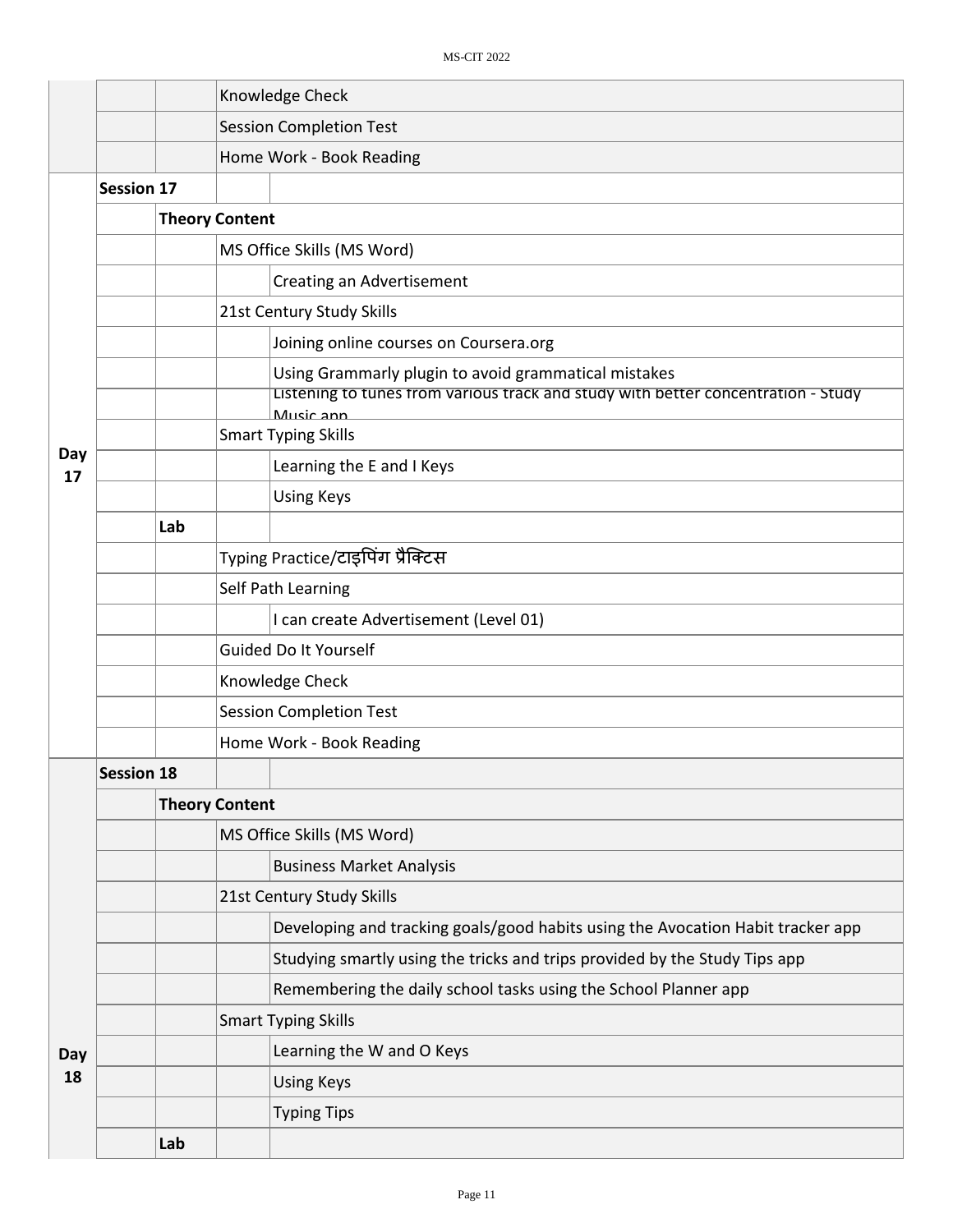|           |                   |     | Typing Practice/टाइपिंग प्रैक्टिस                                             |  |  |  |  |  |  |
|-----------|-------------------|-----|-------------------------------------------------------------------------------|--|--|--|--|--|--|
|           |                   |     | Self Path Learning                                                            |  |  |  |  |  |  |
|           |                   |     | I can create Advertisement (Level 02)                                         |  |  |  |  |  |  |
|           |                   |     | Guided Do It Yourself                                                         |  |  |  |  |  |  |
|           |                   |     | Knowledge Check                                                               |  |  |  |  |  |  |
|           |                   |     | <b>Session Completion Test</b>                                                |  |  |  |  |  |  |
|           |                   |     | Home Work - Book Reading                                                      |  |  |  |  |  |  |
|           | <b>Session 19</b> |     |                                                                               |  |  |  |  |  |  |
|           |                   |     | <b>Theory Content</b>                                                         |  |  |  |  |  |  |
|           |                   |     | MS Office Skills (MS Word)                                                    |  |  |  |  |  |  |
|           |                   |     | Designing a Brochure                                                          |  |  |  |  |  |  |
|           |                   |     | 21st Century Study Skills                                                     |  |  |  |  |  |  |
|           |                   |     | Participating in various Live Discussions (Facebook Live)                     |  |  |  |  |  |  |
|           |                   |     | I can join Massive Open Online Courses (MOOCs)                                |  |  |  |  |  |  |
|           |                   |     | Learning by discussions in forums (quora.com)                                 |  |  |  |  |  |  |
| Day<br>19 |                   |     | <b>Smart Typing Skills</b>                                                    |  |  |  |  |  |  |
|           |                   | Lab |                                                                               |  |  |  |  |  |  |
|           |                   |     | Typing Practice/टाइपिंग प्रैक्टिस                                             |  |  |  |  |  |  |
|           |                   |     | Self Path Learning                                                            |  |  |  |  |  |  |
|           |                   |     | I can create Advertisement (Level 03)                                         |  |  |  |  |  |  |
|           |                   |     | Guided Do It Yourself                                                         |  |  |  |  |  |  |
|           |                   |     | Knowledge Check                                                               |  |  |  |  |  |  |
|           |                   |     | <b>Session Completion Test</b>                                                |  |  |  |  |  |  |
|           |                   |     | Home Work - Book Reading                                                      |  |  |  |  |  |  |
|           | <b>Session 20</b> |     |                                                                               |  |  |  |  |  |  |
|           |                   |     | <b>Theory Content</b>                                                         |  |  |  |  |  |  |
|           |                   |     | MS Office Skills (MS Word)                                                    |  |  |  |  |  |  |
|           |                   |     | <b>Creating a Blog Post</b>                                                   |  |  |  |  |  |  |
|           |                   |     | 21st Century Study Skills                                                     |  |  |  |  |  |  |
|           |                   |     | Confidently appearing for exams after attempting mock tests using Gradeup app |  |  |  |  |  |  |
|           |                   |     | Searching and downloading eBooks (NCERT)                                      |  |  |  |  |  |  |
|           |                   |     | <b>Smart Typing Skills</b>                                                    |  |  |  |  |  |  |
|           |                   |     | Learning the P and T Keys                                                     |  |  |  |  |  |  |
| Day<br>20 |                   |     | <b>Using Keys</b>                                                             |  |  |  |  |  |  |
|           |                   |     | <b>Typing Trivia</b>                                                          |  |  |  |  |  |  |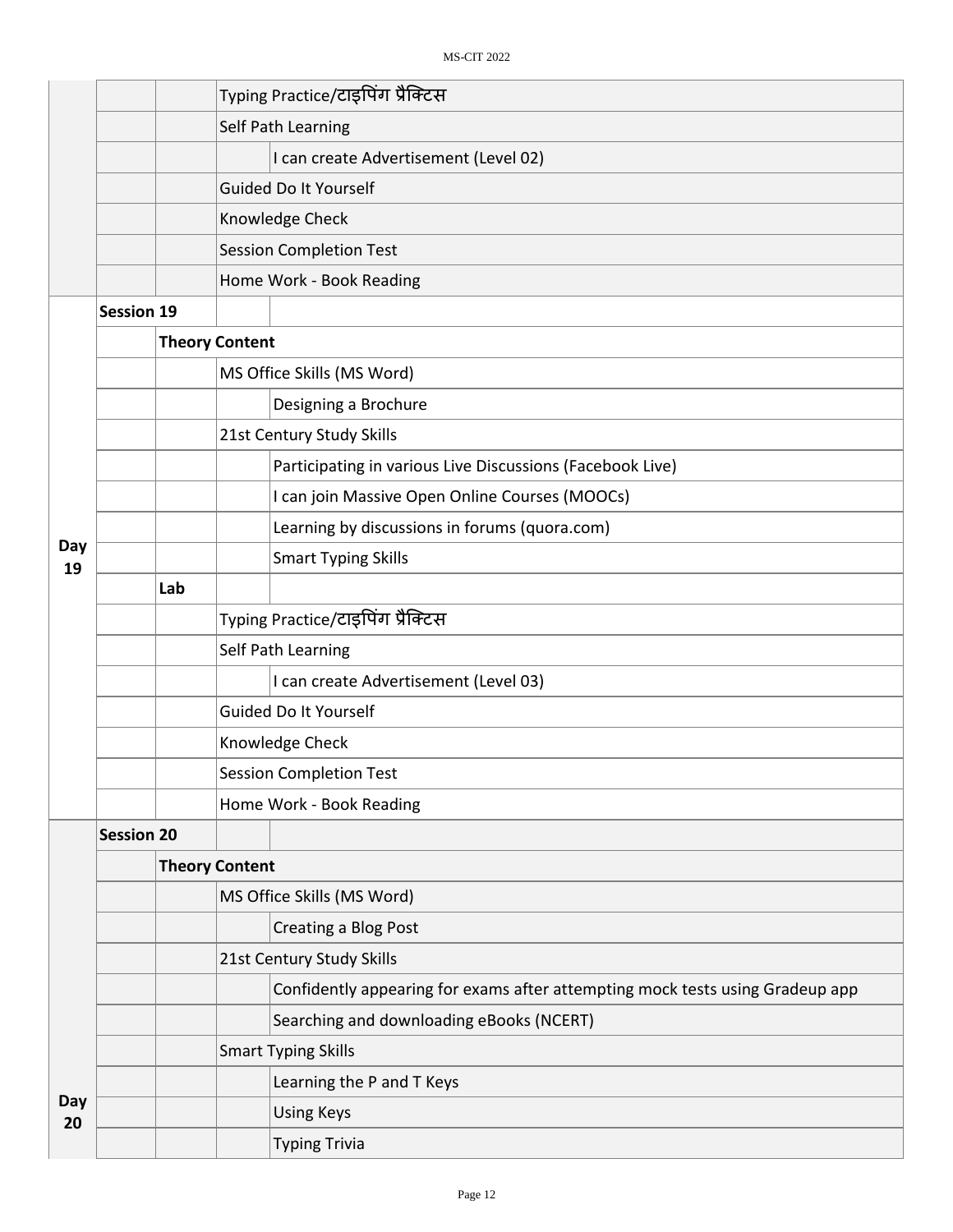|           | Lab               |                       |                                                                                             |  |  |
|-----------|-------------------|-----------------------|---------------------------------------------------------------------------------------------|--|--|
|           |                   |                       | Typing Practice/टाइपिंग प्रैक्टिस                                                           |  |  |
|           |                   |                       | Self Path Learning                                                                          |  |  |
|           |                   |                       | I can create Blog Post (Level 01)                                                           |  |  |
|           |                   |                       | <b>Guided Do It Yourself</b>                                                                |  |  |
|           |                   |                       | Knowledge Check                                                                             |  |  |
|           |                   |                       | <b>Session Completion Test</b>                                                              |  |  |
|           |                   |                       | Home Work - Book Reading                                                                    |  |  |
|           | <b>Session 21</b> |                       |                                                                                             |  |  |
|           |                   | <b>Theory Content</b> |                                                                                             |  |  |
|           |                   |                       | MS Office Skills (MS Word)                                                                  |  |  |
|           |                   |                       | <b>Creating a Newsletter</b>                                                                |  |  |
|           |                   |                       | 21st Century Study Skills                                                                   |  |  |
|           |                   |                       | Organizing my day/Notes, important points using Google Keep                                 |  |  |
|           |                   |                       | Learning about artwork and culture from around the globe using Google Arts &<br>Culture ann |  |  |
|           |                   |                       | <b>Smart Typing Skills</b>                                                                  |  |  |
| Day<br>21 |                   |                       | <b>Bottom Row</b>                                                                           |  |  |
|           | Lab               |                       |                                                                                             |  |  |
|           |                   |                       | Typing Practice/टाइपिंग प्रैक्टिस                                                           |  |  |
|           |                   |                       | Self Path Learning                                                                          |  |  |
|           |                   |                       | I can create Blog Post (Level 02)                                                           |  |  |
|           |                   |                       | Guided Do It Yourself                                                                       |  |  |
|           |                   |                       | Knowledge Check                                                                             |  |  |
|           |                   |                       | <b>Session Completion Test</b>                                                              |  |  |
|           |                   |                       | Home Work - Book Reading                                                                    |  |  |
|           | <b>Session 22</b> |                       |                                                                                             |  |  |
|           |                   | <b>Theory Content</b> |                                                                                             |  |  |
|           |                   |                       | MS Office Skills (MS Word)                                                                  |  |  |
|           |                   |                       | <b>Business Plan</b>                                                                        |  |  |
|           |                   |                       | 21st Century Study Skills                                                                   |  |  |
|           |                   |                       | Keeping track of my important events or classes all in one place using Google<br>Calendar   |  |  |
|           |                   |                       | Accessing the online Research Papers on Google Scholar                                      |  |  |
|           |                   |                       | Improving learning productivity using StayFocusd app                                        |  |  |
|           |                   |                       | Relaxing body and mind using Yoga & Exercise app                                            |  |  |
|           |                   |                       | <b>Smart Typing Skills</b>                                                                  |  |  |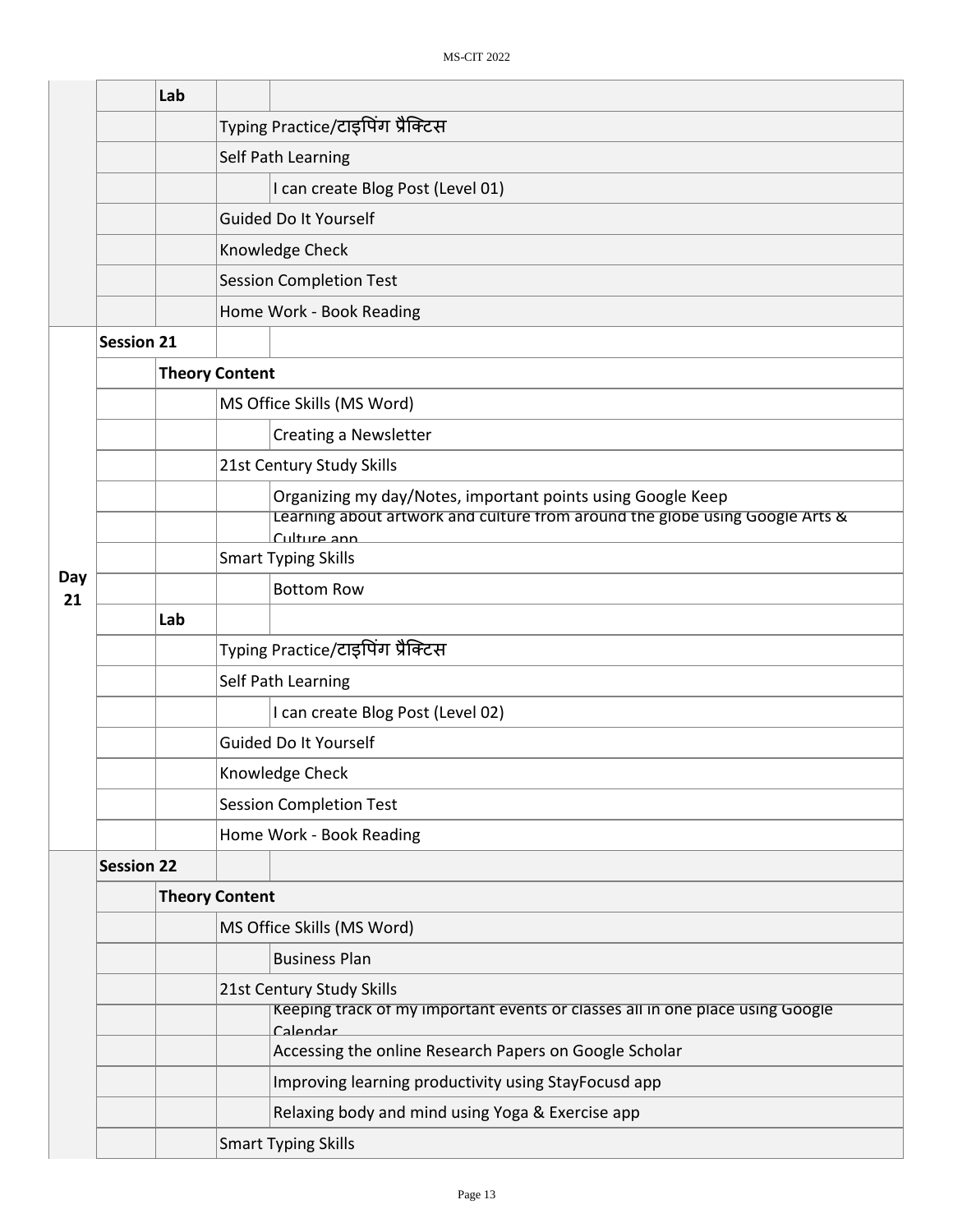| Day |                   |     | Learning the Tab Key                                                           |  |  |  |  |
|-----|-------------------|-----|--------------------------------------------------------------------------------|--|--|--|--|
| 22  |                   |     | <b>Using Keys</b>                                                              |  |  |  |  |
|     |                   |     | <b>Typing Tips</b>                                                             |  |  |  |  |
|     |                   |     | <b>Typing Trivia</b>                                                           |  |  |  |  |
|     |                   | Lab |                                                                                |  |  |  |  |
|     |                   |     | Typing Practice/टाइपिंग प्रैक्टिस                                              |  |  |  |  |
|     |                   |     | Self Path Learning                                                             |  |  |  |  |
|     |                   |     | I can create Blog Post (Level 03)                                              |  |  |  |  |
|     |                   |     | <b>Guided Do It Yourself</b>                                                   |  |  |  |  |
|     |                   |     | Knowledge Check                                                                |  |  |  |  |
|     |                   |     | <b>Session Completion Test</b>                                                 |  |  |  |  |
|     |                   |     | Home Work - Book Reading                                                       |  |  |  |  |
|     | <b>Session 23</b> |     |                                                                                |  |  |  |  |
|     |                   |     | <b>Theory Content</b>                                                          |  |  |  |  |
|     |                   |     | MS Office Skills (MS Word)                                                     |  |  |  |  |
|     |                   |     | <b>Creating Invitation Letter</b>                                              |  |  |  |  |
|     |                   |     | 21st Century Study Skills                                                      |  |  |  |  |
|     |                   |     | Finding information about The World using the website https://knoema.com/atlas |  |  |  |  |
|     |                   |     | Travelling virtually using the Virtual Vacation website                        |  |  |  |  |
|     |                   |     | Tracking live status of any flight using Flight Radar application              |  |  |  |  |
| Day |                   |     | <b>Smart Typing Skills</b>                                                     |  |  |  |  |
| 23  |                   |     | Learning the X and Period Keys                                                 |  |  |  |  |
|     |                   |     | <b>Using Keys</b>                                                              |  |  |  |  |
|     |                   | Lab |                                                                                |  |  |  |  |
|     |                   |     | Typing Practice/टाइपिंग प्रैक्टिस                                              |  |  |  |  |
|     |                   |     | Self Path Learning                                                             |  |  |  |  |
|     |                   |     | I can create an effective Invitation Letter (Level 01)                         |  |  |  |  |
|     |                   |     | Guided Do It Yourself                                                          |  |  |  |  |
|     |                   |     | Knowledge Check                                                                |  |  |  |  |
|     |                   |     | <b>Session Completion Test</b>                                                 |  |  |  |  |
|     |                   |     | Home Work - Book Reading                                                       |  |  |  |  |
|     | <b>Session 24</b> |     |                                                                                |  |  |  |  |
|     |                   |     | <b>Theory Content</b>                                                          |  |  |  |  |
|     |                   |     | MS Office Skills (MS Word)                                                     |  |  |  |  |
|     |                   |     | I can design a WEB PAGE using Word Processor                                   |  |  |  |  |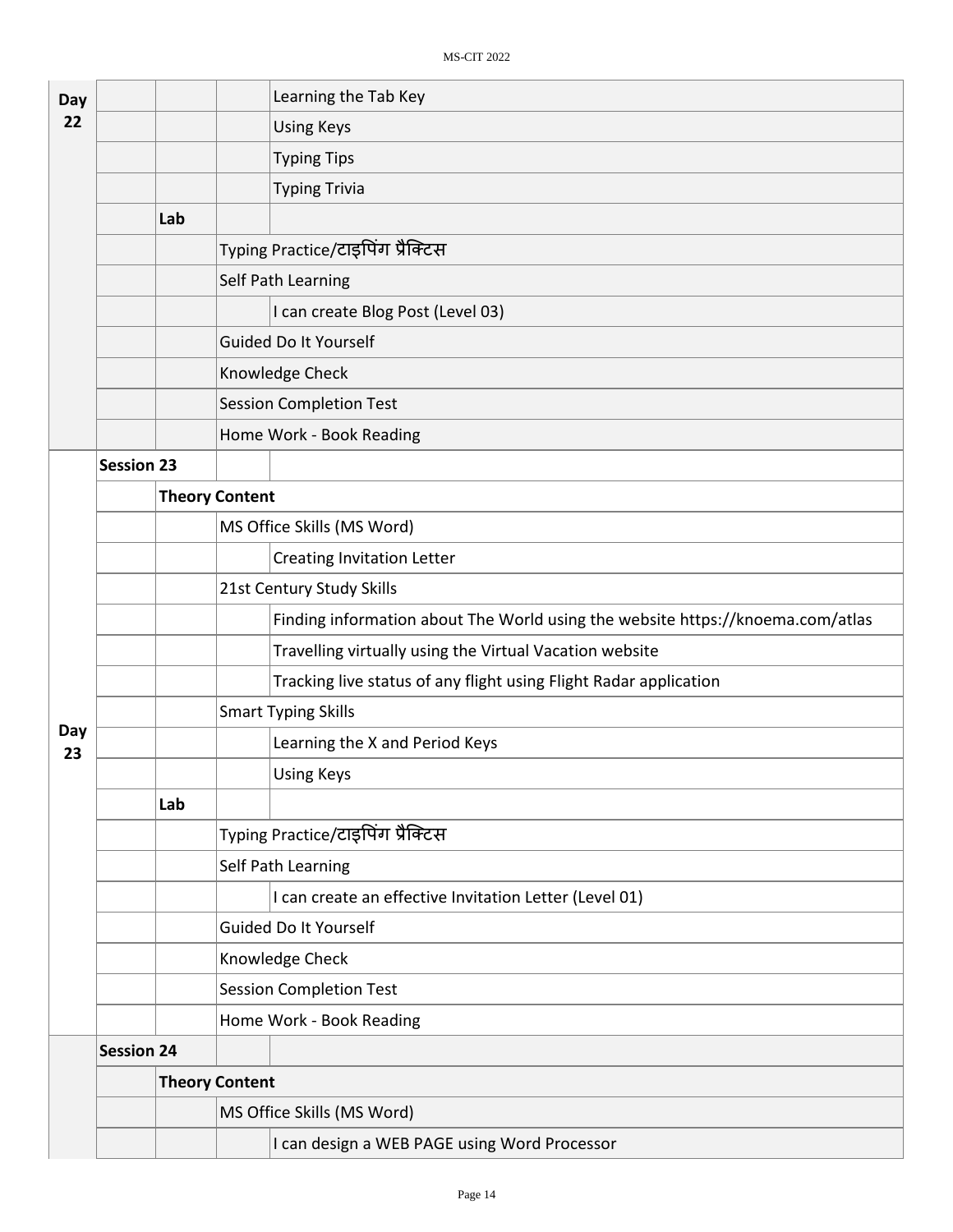|     |                   | 21st Century Study Skills                                                                                                                       |  |  |  |
|-----|-------------------|-------------------------------------------------------------------------------------------------------------------------------------------------|--|--|--|
|     |                   | Testing your level of Intelligence Quotient (IQ)                                                                                                |  |  |  |
|     |                   | Testing your level of Emotional Quotient (EQ)                                                                                                   |  |  |  |
|     |                   | Understanding my personality type - https://www.16personalities.com/                                                                            |  |  |  |
|     |                   | <b>Smart Typing Skills</b>                                                                                                                      |  |  |  |
| Day |                   | Learning the Z and Slash Keys                                                                                                                   |  |  |  |
| 24  |                   | <b>Using Keys</b>                                                                                                                               |  |  |  |
|     |                   | <b>Typing Tips</b>                                                                                                                              |  |  |  |
|     | Lab               |                                                                                                                                                 |  |  |  |
|     |                   | Typing Practice/टाइपिंग प्रैक्टिस                                                                                                               |  |  |  |
|     |                   | Self Path Learning                                                                                                                              |  |  |  |
|     |                   | I can create an effective Invitation Letter (Level 02)                                                                                          |  |  |  |
|     |                   | Guided Do It Yourself                                                                                                                           |  |  |  |
|     |                   | Knowledge Check                                                                                                                                 |  |  |  |
|     |                   | <b>Session Completion Test</b>                                                                                                                  |  |  |  |
|     |                   | Home Work - Book Reading                                                                                                                        |  |  |  |
|     | <b>Session 25</b> |                                                                                                                                                 |  |  |  |
|     |                   | <b>Theory Content</b>                                                                                                                           |  |  |  |
|     |                   | MS Office Skills (MS Excel)                                                                                                                     |  |  |  |
|     |                   | Creating a simple To-do list                                                                                                                    |  |  |  |
|     |                   | Digital India Skills                                                                                                                            |  |  |  |
|     |                   |                                                                                                                                                 |  |  |  |
|     |                   | Downloading Forms online for different Government Schemes<br>Applying for Birth Certificate online (and how you can help someone to apply for a |  |  |  |
|     |                   | <b>Rirth Certificate)</b><br><b>Smart Typing Skills</b>                                                                                         |  |  |  |
|     |                   | Shift Keys                                                                                                                                      |  |  |  |
| Day | Lab               |                                                                                                                                                 |  |  |  |
| 25  |                   | Typing Practice/टाइपिंग प्रैक्टिस                                                                                                               |  |  |  |
|     |                   | Self Path Learning                                                                                                                              |  |  |  |
|     |                   | I can create a To-Do List (Level 01)                                                                                                            |  |  |  |
|     |                   | I can create a To-Do List (Level 02)                                                                                                            |  |  |  |
|     |                   | I can create a To-Do List (Level 03)                                                                                                            |  |  |  |
|     |                   | Guided Do It Yourself                                                                                                                           |  |  |  |
|     |                   | Knowledge Check                                                                                                                                 |  |  |  |
|     |                   | <b>Session Completion Test</b>                                                                                                                  |  |  |  |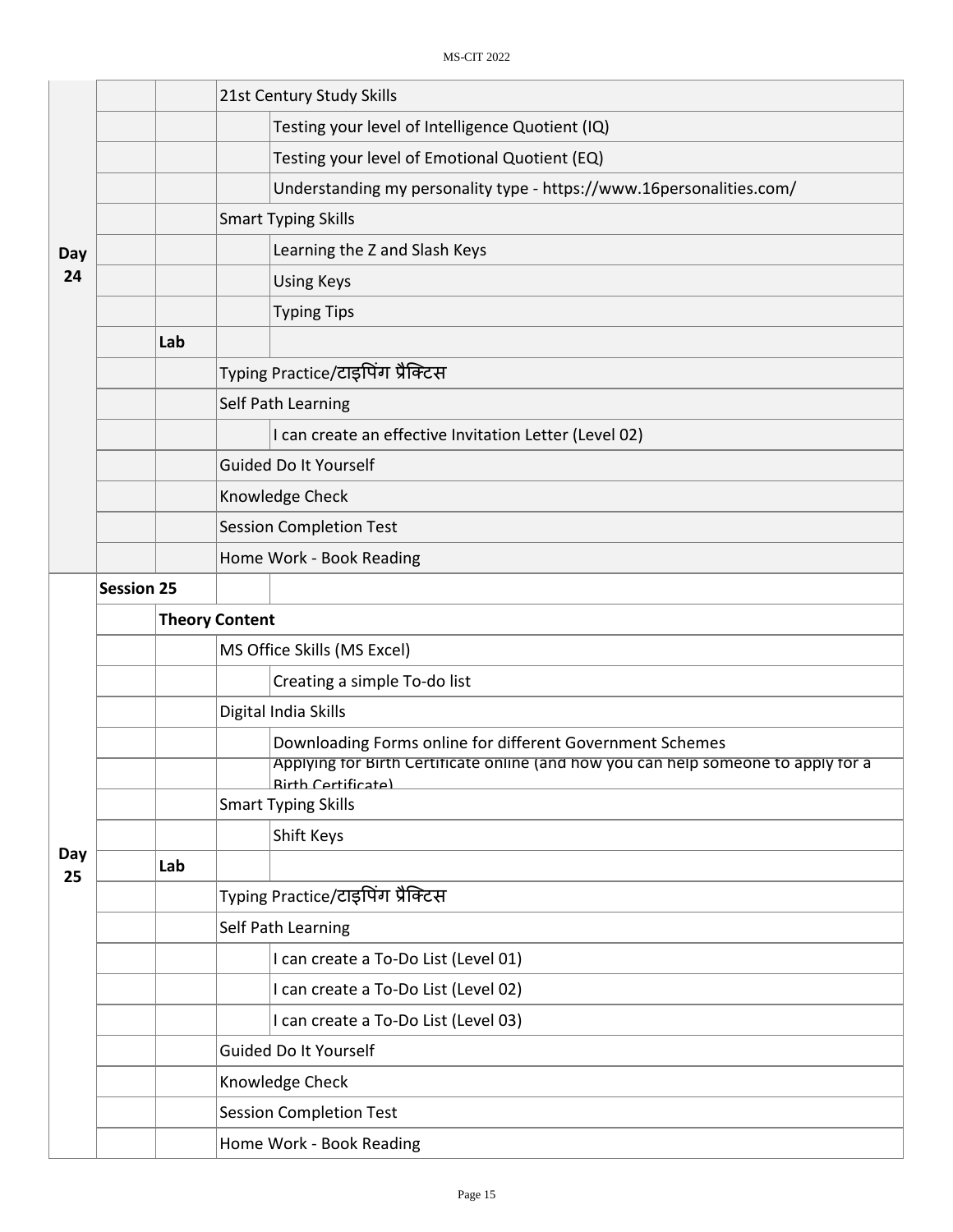|           | <b>Session 26</b> |     |                                                                    |  |  |  |  |  |
|-----------|-------------------|-----|--------------------------------------------------------------------|--|--|--|--|--|
|           |                   |     | <b>Theory Content</b>                                              |  |  |  |  |  |
|           |                   |     | MS Office Skills (MS Excel)                                        |  |  |  |  |  |
|           |                   |     | I can create Event Expenses                                        |  |  |  |  |  |
|           |                   |     | Digital India Skills                                               |  |  |  |  |  |
|           |                   |     | Verifying and Updating your Aadhaar Card Details on Aadhar Website |  |  |  |  |  |
|           |                   |     | Downloading the Aadhaar Card Securely from Aadhar Website          |  |  |  |  |  |
|           |                   |     | <b>Smart Typing Skills</b>                                         |  |  |  |  |  |
| Day<br>26 |                   |     | <b>Numbers</b>                                                     |  |  |  |  |  |
|           |                   | Lab |                                                                    |  |  |  |  |  |
|           |                   |     | Typing Practice/टाइपिंग प्रैक्टिस                                  |  |  |  |  |  |
|           |                   |     | Self Path Learning                                                 |  |  |  |  |  |
|           |                   |     | I can create Event Expenses (Level 01)                             |  |  |  |  |  |
|           |                   |     | <b>Guided Do It Yourself</b>                                       |  |  |  |  |  |
|           |                   |     | Knowledge Check                                                    |  |  |  |  |  |
|           |                   |     | <b>Session Completion Test</b>                                     |  |  |  |  |  |
|           |                   |     | Home Work - Book Reading                                           |  |  |  |  |  |
|           | <b>Session 27</b> |     |                                                                    |  |  |  |  |  |
|           |                   |     | <b>Theory Content</b>                                              |  |  |  |  |  |
|           |                   |     | MS Office Skills (MS Excel)                                        |  |  |  |  |  |
|           |                   |     | Creating Timesheet - Level 01                                      |  |  |  |  |  |
|           |                   |     | Creating Timesheet - Level 02                                      |  |  |  |  |  |
|           |                   |     | Creating Timesheet - Level 03                                      |  |  |  |  |  |
|           |                   |     | Digital India Skills                                               |  |  |  |  |  |
|           |                   |     | Applying for the PAN Card online                                   |  |  |  |  |  |
|           |                   |     | Applying for the Voter ID Card online                              |  |  |  |  |  |
| Day       |                   |     | <b>Smart Typing Skills</b>                                         |  |  |  |  |  |
| 27        |                   |     | Symbols                                                            |  |  |  |  |  |
|           |                   | Lab |                                                                    |  |  |  |  |  |
|           |                   |     | Typing Practice/टाइपिंग प्रैक्टिस                                  |  |  |  |  |  |
|           |                   |     | Self Path Learning                                                 |  |  |  |  |  |
|           |                   |     | I can create Event Expenses (Level 02)                             |  |  |  |  |  |
|           |                   |     | I can create Event Expenses (Level 03)                             |  |  |  |  |  |
|           |                   |     | <b>Guided Do It Yourself</b>                                       |  |  |  |  |  |
|           |                   |     | Knowledge Check                                                    |  |  |  |  |  |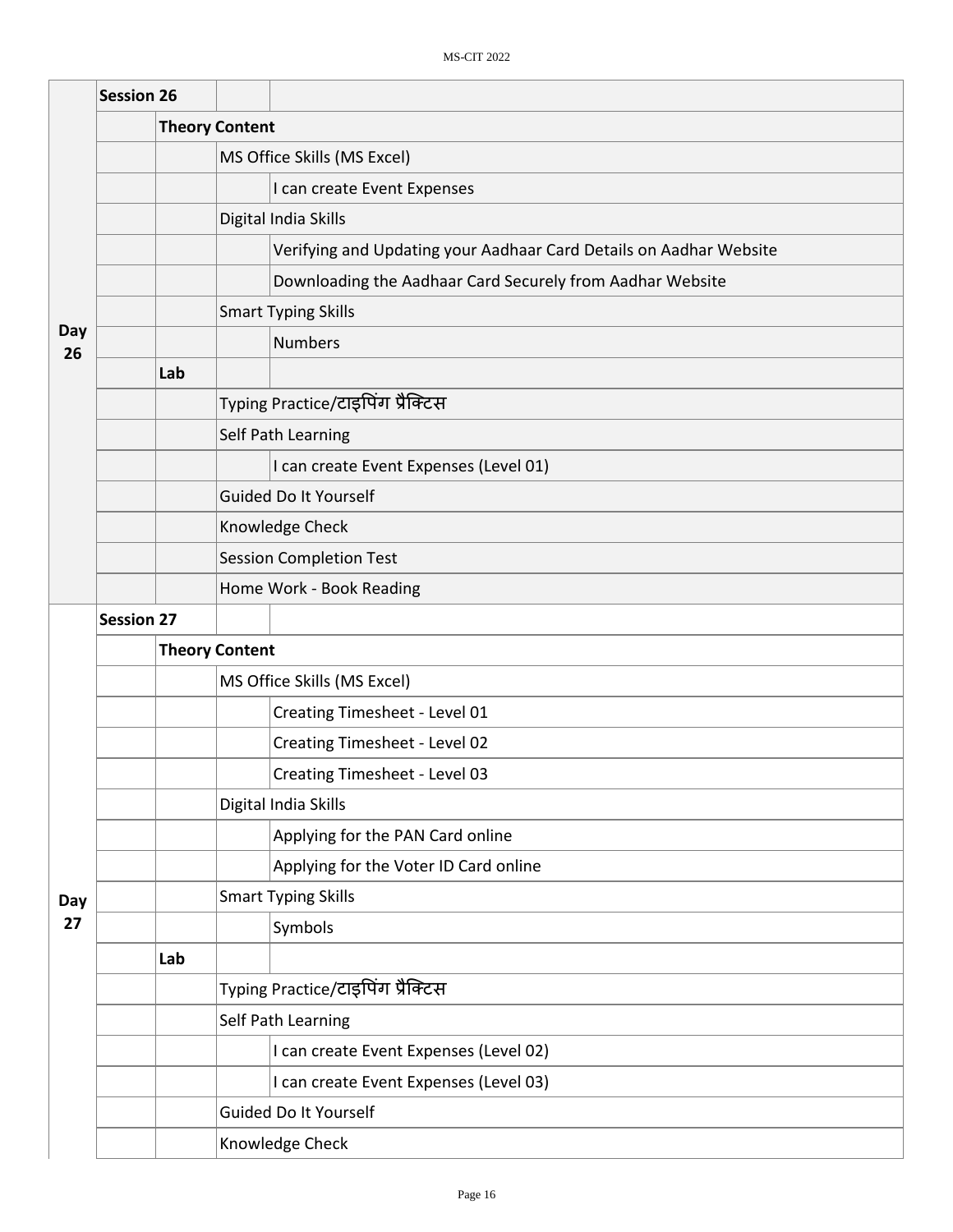|           |                   |     | <b>Session Completion Test</b> |                                                                        |  |  |  |  |
|-----------|-------------------|-----|--------------------------------|------------------------------------------------------------------------|--|--|--|--|
|           |                   |     | Home Work - Book Reading       |                                                                        |  |  |  |  |
|           | <b>Session 28</b> |     |                                |                                                                        |  |  |  |  |
|           |                   |     | <b>Theory Content</b>          |                                                                        |  |  |  |  |
|           |                   |     | MS Office Skills (MS Excel)    |                                                                        |  |  |  |  |
|           |                   |     |                                | <b>Creating and Managing Checklist</b>                                 |  |  |  |  |
|           |                   |     |                                | Digital India Skills                                                   |  |  |  |  |
|           |                   |     |                                | Searching and applying for jobs at the National Career Service portal  |  |  |  |  |
|           |                   |     |                                | Enrolling for eSkill India Programs                                    |  |  |  |  |
|           |                   |     |                                | <b>Smart Typing Skills</b>                                             |  |  |  |  |
| Day<br>28 |                   |     |                                | Num Pad                                                                |  |  |  |  |
|           |                   | Lab |                                |                                                                        |  |  |  |  |
|           |                   |     |                                | Typing Practice/टाइपिंग प्रैक्टिस                                      |  |  |  |  |
|           |                   |     |                                | Self Path Learning                                                     |  |  |  |  |
|           |                   |     |                                | I can create a Checklist (Level 01)                                    |  |  |  |  |
|           |                   |     | Guided Do It Yourself          |                                                                        |  |  |  |  |
|           |                   |     | Knowledge Check                |                                                                        |  |  |  |  |
|           |                   |     | <b>Session Completion Test</b> |                                                                        |  |  |  |  |
|           |                   |     | Home Work - Book Reading       |                                                                        |  |  |  |  |
|           | <b>Session 29</b> |     |                                |                                                                        |  |  |  |  |
|           |                   |     | <b>Theory Content</b>          |                                                                        |  |  |  |  |
|           |                   |     |                                | MS Office Skills (MS Excel)                                            |  |  |  |  |
|           |                   |     |                                | Creating a Monthly Appointment Calendar                                |  |  |  |  |
|           |                   |     |                                | Digital India Skills                                                   |  |  |  |  |
|           |                   |     |                                | Keeping a tab on the Weather status in your area using Accuweather app |  |  |  |  |
|           |                   |     |                                | Getting trained about the Disaster Management Process                  |  |  |  |  |
|           |                   |     |                                | <b>Smart Typing Skills</b>                                             |  |  |  |  |
| Day       |                   |     |                                | Index Finger Keys                                                      |  |  |  |  |
| 29        |                   |     |                                | <b>Typing Tips</b>                                                     |  |  |  |  |
|           |                   | Lab |                                |                                                                        |  |  |  |  |
|           |                   |     |                                | Typing Practice/टाइपिंग प्रैक्टिस                                      |  |  |  |  |
|           |                   |     |                                | Self Path Learning                                                     |  |  |  |  |
|           |                   |     |                                | I can create a Checklist (Level 02)                                    |  |  |  |  |
|           |                   |     |                                | Guided Do It Yourself                                                  |  |  |  |  |
|           |                   |     |                                | Knowledge Check                                                        |  |  |  |  |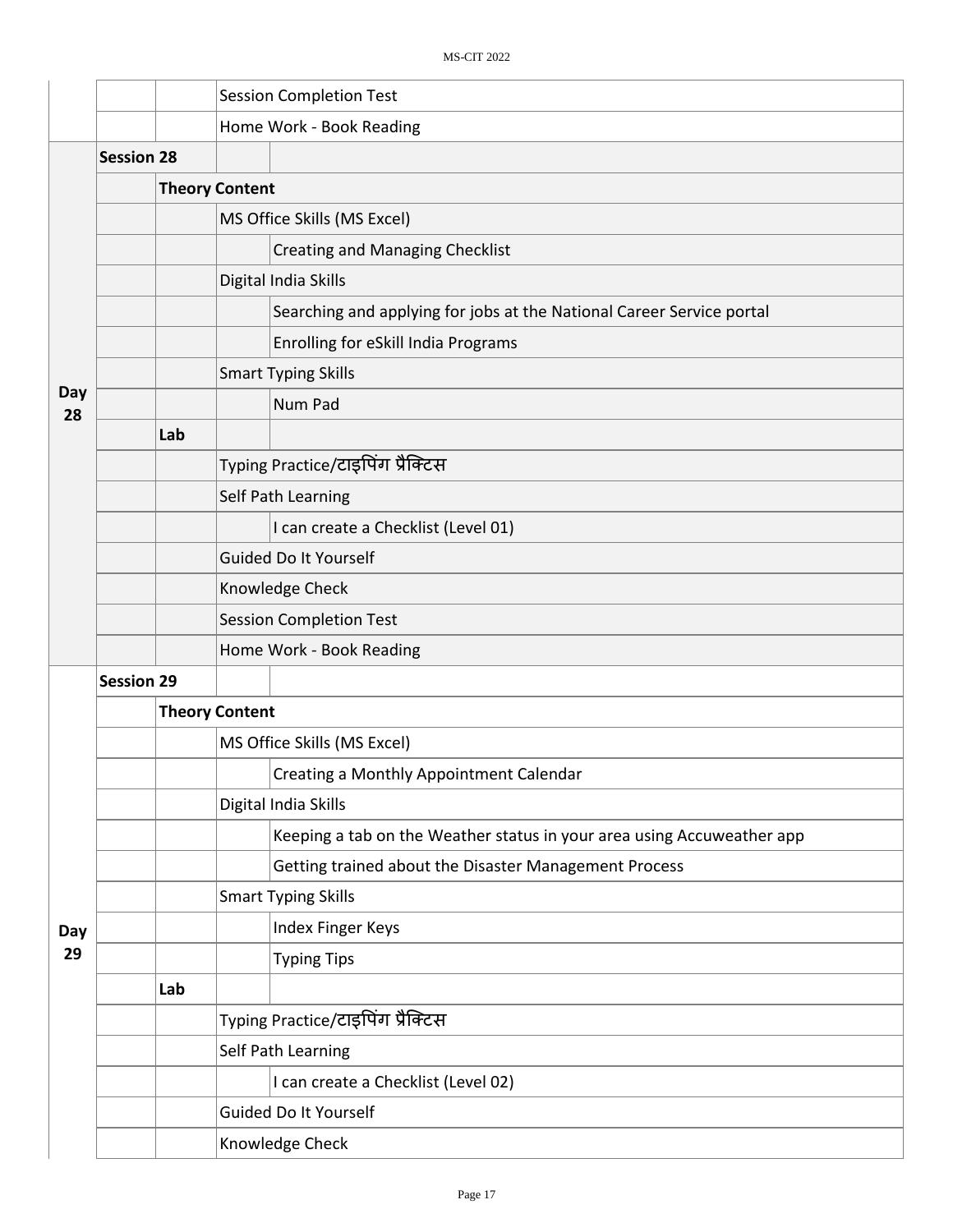|                          |                   | <b>Session Completion Test</b>                                                                  |  |  |  |  |
|--------------------------|-------------------|-------------------------------------------------------------------------------------------------|--|--|--|--|
| Home Work - Book Reading |                   |                                                                                                 |  |  |  |  |
|                          | <b>Session 30</b> |                                                                                                 |  |  |  |  |
|                          |                   | <b>Theory Content</b>                                                                           |  |  |  |  |
|                          |                   | MS Office Skills (MS Excel)                                                                     |  |  |  |  |
|                          |                   | Creating an Agenda                                                                              |  |  |  |  |
|                          |                   | Digital India Skills                                                                            |  |  |  |  |
|                          |                   | Knowing about and applying online for Pradhan Mantri Jeevan Jyoti Bima Yojana                   |  |  |  |  |
|                          |                   |                                                                                                 |  |  |  |  |
|                          |                   | Knowing about and applying online for Pradhan Mantri Suraksha Bima Yojana                       |  |  |  |  |
|                          |                   | <b>Smart Typing Skills</b>                                                                      |  |  |  |  |
| Day                      |                   | Middle Finger Keys                                                                              |  |  |  |  |
| 30                       |                   | <b>Ring Finger Keys</b>                                                                         |  |  |  |  |
|                          |                   | Little Finger Keys                                                                              |  |  |  |  |
|                          | Lab               |                                                                                                 |  |  |  |  |
|                          |                   | Typing Practice/टाइपिंग प्रैक्टिस                                                               |  |  |  |  |
|                          |                   | Self Path Learning                                                                              |  |  |  |  |
|                          |                   | I can prepare an Agenda (Level 01)                                                              |  |  |  |  |
|                          |                   | Guided Do It Yourself                                                                           |  |  |  |  |
|                          |                   | Knowledge Check                                                                                 |  |  |  |  |
|                          |                   | <b>Session Completion Test</b>                                                                  |  |  |  |  |
|                          |                   | Home Work - Book Reading                                                                        |  |  |  |  |
|                          | <b>Session 31</b> |                                                                                                 |  |  |  |  |
|                          |                   | <b>Theory Content</b>                                                                           |  |  |  |  |
|                          |                   | MS Office Skills (MS Excel)                                                                     |  |  |  |  |
|                          |                   | I can create useful ADDRESS BOOK                                                                |  |  |  |  |
|                          |                   | Digital India Skills                                                                            |  |  |  |  |
|                          |                   | Knowing about and applying online for Pradhan Mantri Sukanya Samruddhi Yojana for<br>airl child |  |  |  |  |
|                          |                   | Knowing about and applying online for Pradhan Mantri Mudra Yojana                               |  |  |  |  |
|                          |                   | <b>Smart Typing Skills</b>                                                                      |  |  |  |  |
| Day<br>31                |                   | <b>Advance Skills</b>                                                                           |  |  |  |  |
|                          | Lab               |                                                                                                 |  |  |  |  |
|                          |                   | Typing Practice/टाइपिंग प्रैक्टिस                                                               |  |  |  |  |
|                          |                   | Self Path Learning                                                                              |  |  |  |  |
|                          |                   | I can prepare an Agenda (Level 02)                                                              |  |  |  |  |
|                          |                   | Guided Do It Yourself                                                                           |  |  |  |  |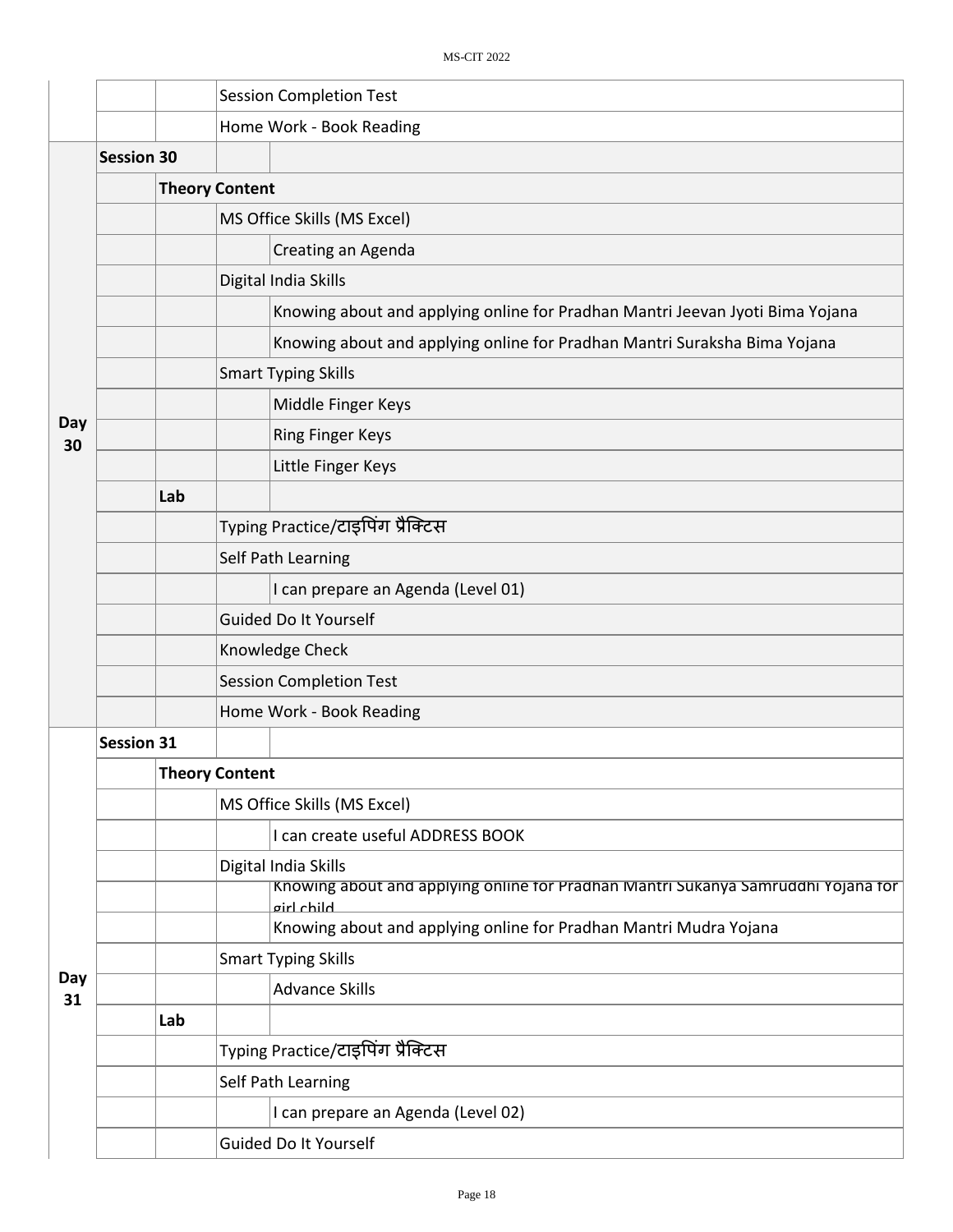|           |                   |     | Knowledge Check                |                                                                           |  |  |  |
|-----------|-------------------|-----|--------------------------------|---------------------------------------------------------------------------|--|--|--|
|           |                   |     |                                | <b>Session Completion Test</b>                                            |  |  |  |
|           |                   |     |                                | Home Work - Book Reading                                                  |  |  |  |
|           | <b>Session 32</b> |     |                                |                                                                           |  |  |  |
|           |                   |     | <b>Theory Content</b>          |                                                                           |  |  |  |
|           |                   |     |                                | MS Office Skills (MS Excel)                                               |  |  |  |
|           |                   |     |                                | Creating a simple database of inventory - Level 01                        |  |  |  |
|           |                   |     |                                | Creating a simple database of inventory - Level 02                        |  |  |  |
|           |                   |     |                                | Creating a simple database of inventory - Level 03                        |  |  |  |
|           |                   |     |                                | Digital India Skills                                                      |  |  |  |
|           |                   |     |                                | Applying online for Pradhan Mantri Awas Yojana to save money on home loan |  |  |  |
|           |                   |     |                                | Applying online for Toilet Certificate                                    |  |  |  |
| Day<br>32 |                   |     |                                | <b>Smart Typing Skills</b>                                                |  |  |  |
|           |                   |     |                                | CorelDRAW                                                                 |  |  |  |
|           |                   | Lab |                                |                                                                           |  |  |  |
|           |                   |     |                                | Typing Practice/टाइपिंग प्रैक्टिस                                         |  |  |  |
|           |                   |     |                                | Self Path Learning                                                        |  |  |  |
|           |                   |     |                                | I can prepare an Agenda (Level 03)                                        |  |  |  |
|           |                   |     | Guided Do It Yourself          |                                                                           |  |  |  |
|           |                   |     | Knowledge Check                |                                                                           |  |  |  |
|           |                   |     | <b>Session Completion Test</b> |                                                                           |  |  |  |
|           |                   |     |                                | Home Work - Book Reading                                                  |  |  |  |
|           | <b>Session 33</b> |     |                                |                                                                           |  |  |  |
|           |                   |     | <b>Theory Content</b>          |                                                                           |  |  |  |
|           |                   |     |                                | MS Office Skills (MS Excel)                                               |  |  |  |
|           |                   |     |                                | <b>Creating Student Records</b>                                           |  |  |  |
|           |                   |     |                                | Digital India Skills                                                      |  |  |  |
|           |                   |     |                                | Availing LPG services online from comfort of your home                    |  |  |  |
|           |                   |     |                                | Availing Online services (ePost Office Service) of India Post             |  |  |  |
| Day       |                   |     |                                | <b>Smart Typing Skills</b>                                                |  |  |  |
| 33        |                   |     |                                | Adobe PageMaker                                                           |  |  |  |
|           |                   | Lab |                                |                                                                           |  |  |  |
|           |                   |     |                                | Typing Practice/टाइपिंग प्रैक्टिस                                         |  |  |  |
|           |                   |     |                                | Self Path Learning                                                        |  |  |  |
|           |                   |     |                                | <b>Creating Student Records</b>                                           |  |  |  |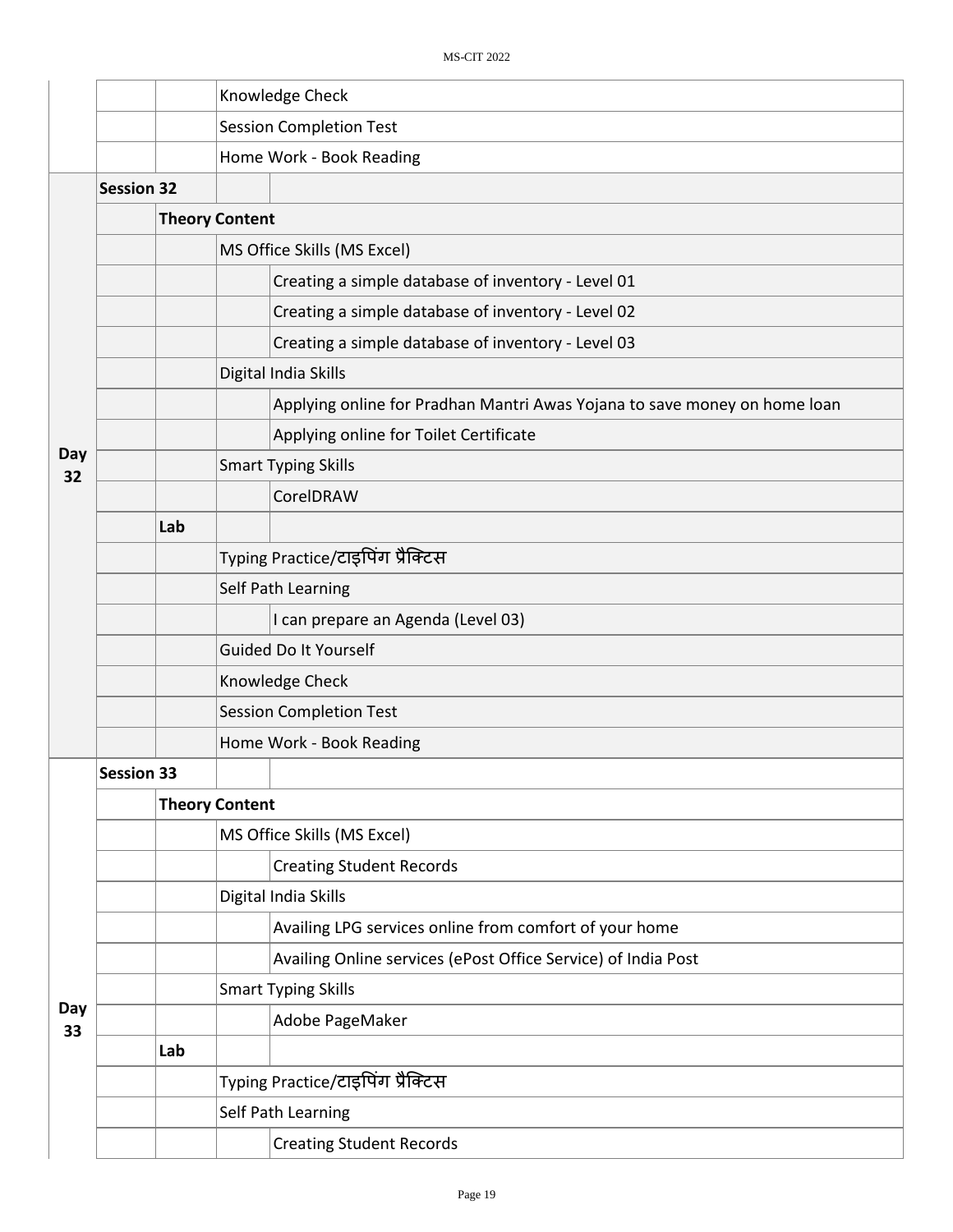|           |                   |                       |                                | Guided Do It Yourself                                                      |  |  |  |
|-----------|-------------------|-----------------------|--------------------------------|----------------------------------------------------------------------------|--|--|--|
|           |                   |                       |                                | Knowledge Check                                                            |  |  |  |
|           |                   |                       |                                | <b>Session Completion Test</b>                                             |  |  |  |
|           |                   |                       |                                | Home Work - Book Reading                                                   |  |  |  |
|           | <b>Session 34</b> |                       |                                |                                                                            |  |  |  |
|           |                   | <b>Theory Content</b> |                                |                                                                            |  |  |  |
|           |                   |                       |                                | MS Office Skills (MS Excel)                                                |  |  |  |
|           |                   |                       |                                | <b>Creating a Yearly Budget</b>                                            |  |  |  |
|           |                   |                       |                                | Digital India Skills                                                       |  |  |  |
|           |                   |                       |                                | Viewing work details on MGNREGA (how to help others find it?)              |  |  |  |
|           |                   |                       |                                | Using mKisan Portal and Kisan App for tracking farming related information |  |  |  |
|           |                   |                       |                                | <b>Smart Typing Skills</b>                                                 |  |  |  |
| Day<br>34 |                   |                       |                                | Adobe InDesign                                                             |  |  |  |
|           |                   | Lab                   |                                |                                                                            |  |  |  |
|           |                   |                       |                                | Typing Practice/टाइपिंग प्रैक्टिस                                          |  |  |  |
|           |                   |                       |                                | Self Path Learning                                                         |  |  |  |
|           |                   |                       |                                | I can create Yearly Home Budget (Level 01)                                 |  |  |  |
|           |                   |                       |                                | Guided Do It Yourself                                                      |  |  |  |
|           |                   |                       | Knowledge Check                |                                                                            |  |  |  |
|           |                   |                       | <b>Session Completion Test</b> |                                                                            |  |  |  |
|           |                   |                       |                                | Home Work - Book Reading                                                   |  |  |  |
|           | <b>Session 35</b> |                       |                                |                                                                            |  |  |  |
|           |                   |                       | <b>Theory Content</b>          |                                                                            |  |  |  |
|           |                   |                       |                                | MS Office Skills (MS Excel)                                                |  |  |  |
|           |                   |                       |                                | Creating a Loan Calculator - Level 01                                      |  |  |  |
|           |                   |                       |                                | Creating a Loan Calculator - Level 02                                      |  |  |  |
|           |                   |                       |                                | Creating a Loan Calculator - Level 03                                      |  |  |  |
|           |                   |                       |                                | Digital India Skills                                                       |  |  |  |
|           |                   |                       |                                | Applying and getting my Soil Health card for efficient farming             |  |  |  |
|           |                   |                       |                                | Being aware about the Market Price of Farm Products                        |  |  |  |
| Day<br>35 |                   |                       |                                | <b>Smart Typing Skills</b>                                                 |  |  |  |
|           |                   |                       |                                | Microsoft Word                                                             |  |  |  |
|           |                   | Lab                   |                                |                                                                            |  |  |  |
|           |                   |                       |                                | Typing Practice/टाइपिंग प्रैक्टिस                                          |  |  |  |
|           |                   |                       |                                | Self Path Learning                                                         |  |  |  |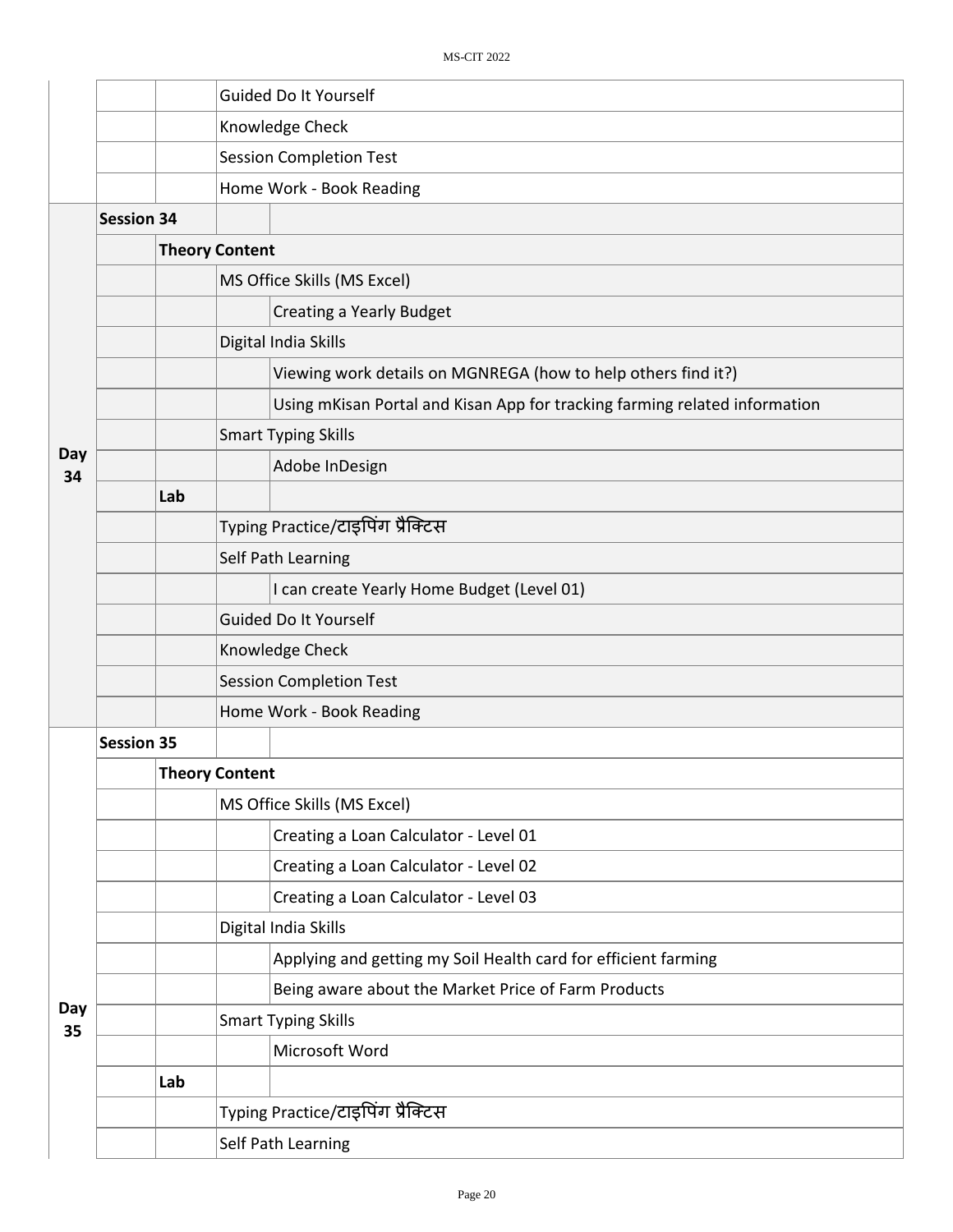|           |                   |     | Creating a Yearly Budget - Level 02                                    |  |  |  |  |  |
|-----------|-------------------|-----|------------------------------------------------------------------------|--|--|--|--|--|
|           |                   |     | Guided Do It Yourself                                                  |  |  |  |  |  |
|           |                   |     | Knowledge Check                                                        |  |  |  |  |  |
|           |                   |     | <b>Session Completion Test</b>                                         |  |  |  |  |  |
|           |                   |     | Home Work - Book Reading                                               |  |  |  |  |  |
|           | <b>Session 36</b> |     |                                                                        |  |  |  |  |  |
|           |                   |     | <b>Theory Content</b>                                                  |  |  |  |  |  |
|           |                   |     | MS Office Skills (MS Excel)                                            |  |  |  |  |  |
|           |                   |     | <b>Creating Sales Lead Tracker</b>                                     |  |  |  |  |  |
|           |                   |     | Digital India Skills                                                   |  |  |  |  |  |
|           |                   |     | Registering a complaint on Consumer Forum                              |  |  |  |  |  |
|           |                   |     | Booking Online appointment in Government Hospital                      |  |  |  |  |  |
|           |                   |     | <b>Smart Typing Skills</b>                                             |  |  |  |  |  |
| Day<br>36 |                   |     | Open Office Writer                                                     |  |  |  |  |  |
|           |                   | Lab |                                                                        |  |  |  |  |  |
|           |                   |     | Typing Practice/टाइपिंग प्रैक्टिस                                      |  |  |  |  |  |
|           |                   |     | Self Path Learning                                                     |  |  |  |  |  |
|           |                   |     | Creating a Yearly Budget - Level 03                                    |  |  |  |  |  |
|           |                   |     | Guided Do It Yourself                                                  |  |  |  |  |  |
|           |                   |     | Knowledge Check                                                        |  |  |  |  |  |
|           |                   |     | <b>Session Completion Test</b>                                         |  |  |  |  |  |
|           |                   |     | Home Work - Book Reading                                               |  |  |  |  |  |
|           | <b>Session 37</b> |     |                                                                        |  |  |  |  |  |
|           |                   |     | <b>Theory Content</b>                                                  |  |  |  |  |  |
|           |                   |     | MS Office Skills (MS Excel)                                            |  |  |  |  |  |
|           |                   |     | <b>Creating Petty Cash Log</b>                                         |  |  |  |  |  |
|           |                   |     | Digital India Skills                                                   |  |  |  |  |  |
|           |                   |     | Scanning important documents and store online using Dropbox/Digilocker |  |  |  |  |  |
|           |                   |     | Applying for FASTag card online for Toll payments                      |  |  |  |  |  |
|           |                   |     | Volunteering in Young India initiatives led by Government of India     |  |  |  |  |  |
| Day       |                   |     | <b>Smart Typing Skills</b>                                             |  |  |  |  |  |
| 37        |                   |     | Microsoft Excel                                                        |  |  |  |  |  |
|           |                   | Lab |                                                                        |  |  |  |  |  |
|           |                   |     | Typing Practice/टाइपिंग प्रैक्टिस                                      |  |  |  |  |  |
|           |                   |     | Self Path Learning                                                     |  |  |  |  |  |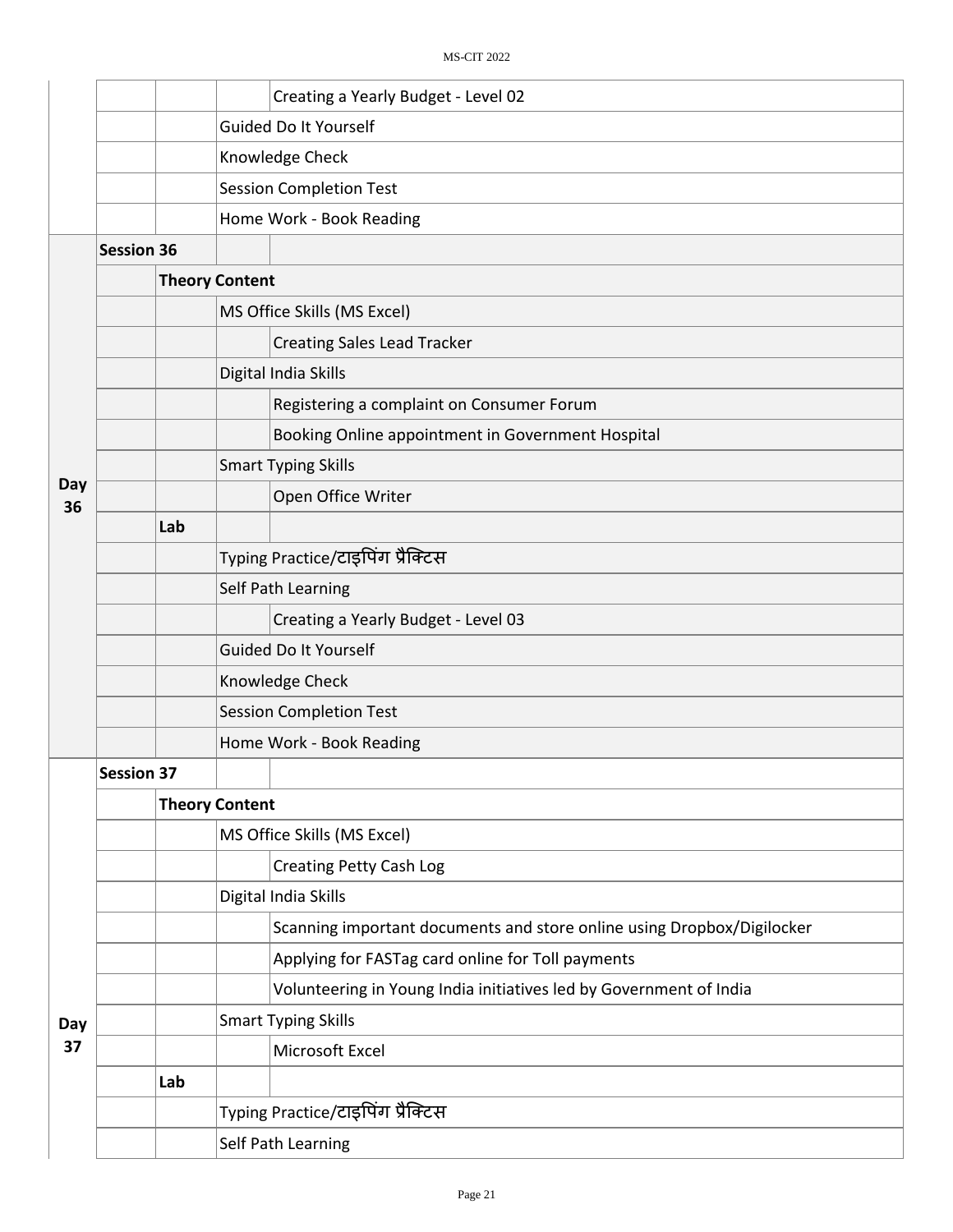|           |                   |     |                                   | <b>Creating Petty Cash Log</b>                     |  |  |
|-----------|-------------------|-----|-----------------------------------|----------------------------------------------------|--|--|
|           |                   |     |                                   | Guided Do It Yourself                              |  |  |
|           |                   |     |                                   | Knowledge Check                                    |  |  |
|           |                   |     |                                   | <b>Session Completion Test</b>                     |  |  |
|           |                   |     |                                   | Home Work - Book Reading                           |  |  |
|           | <b>Session 38</b> |     |                                   |                                                    |  |  |
|           |                   |     | <b>Theory Content</b>             |                                                    |  |  |
|           |                   |     | MS Office Skills (MS Excel)       |                                                    |  |  |
|           |                   |     |                                   | <b>Creating Invoice for Small Business</b>         |  |  |
|           |                   |     |                                   | Digital India Skills                               |  |  |
|           |                   |     |                                   | Applying for Education Loan on Bank's website      |  |  |
|           |                   |     |                                   | Applying for National Scholarships                 |  |  |
|           |                   |     |                                   | <b>Smart Typing Skills</b>                         |  |  |
| Day<br>38 |                   |     |                                   | Open Office Calc                                   |  |  |
|           |                   | Lab |                                   |                                                    |  |  |
|           |                   |     | Typing Practice/टाइपिंग प्रैक्टिस |                                                    |  |  |
|           |                   |     | Self Path Learning                |                                                    |  |  |
|           |                   |     |                                   | <b>Creating Invoice for Small Business</b>         |  |  |
|           |                   |     | Guided Do It Yourself             |                                                    |  |  |
|           |                   |     | Knowledge Check                   |                                                    |  |  |
|           |                   |     | <b>Session Completion Test</b>    |                                                    |  |  |
|           |                   |     |                                   | Home Work - Book Reading                           |  |  |
|           | <b>Session 39</b> |     |                                   |                                                    |  |  |
|           |                   |     | <b>Theory Content</b>             |                                                    |  |  |
|           |                   |     |                                   | MS Office Skills (MS PowerPoint)                   |  |  |
|           |                   |     |                                   | Designing a Gift Voucher                           |  |  |
|           |                   |     |                                   | Digital India Skills                               |  |  |
|           |                   |     |                                   | Applying for Passport online                       |  |  |
|           |                   |     |                                   | Tracking the status of Passport application online |  |  |
|           |                   |     |                                   | <b>Smart Typing Skills</b>                         |  |  |
| Day       |                   |     |                                   | Skills Required for Data Entry                     |  |  |
| 39        |                   |     |                                   | Types of Data Entry Jobs                           |  |  |
|           |                   | Lab |                                   |                                                    |  |  |
|           |                   |     |                                   | Typing Practice/टाइपिंग प्रैक्टिस                  |  |  |
|           |                   |     |                                   | Self Path Learning                                 |  |  |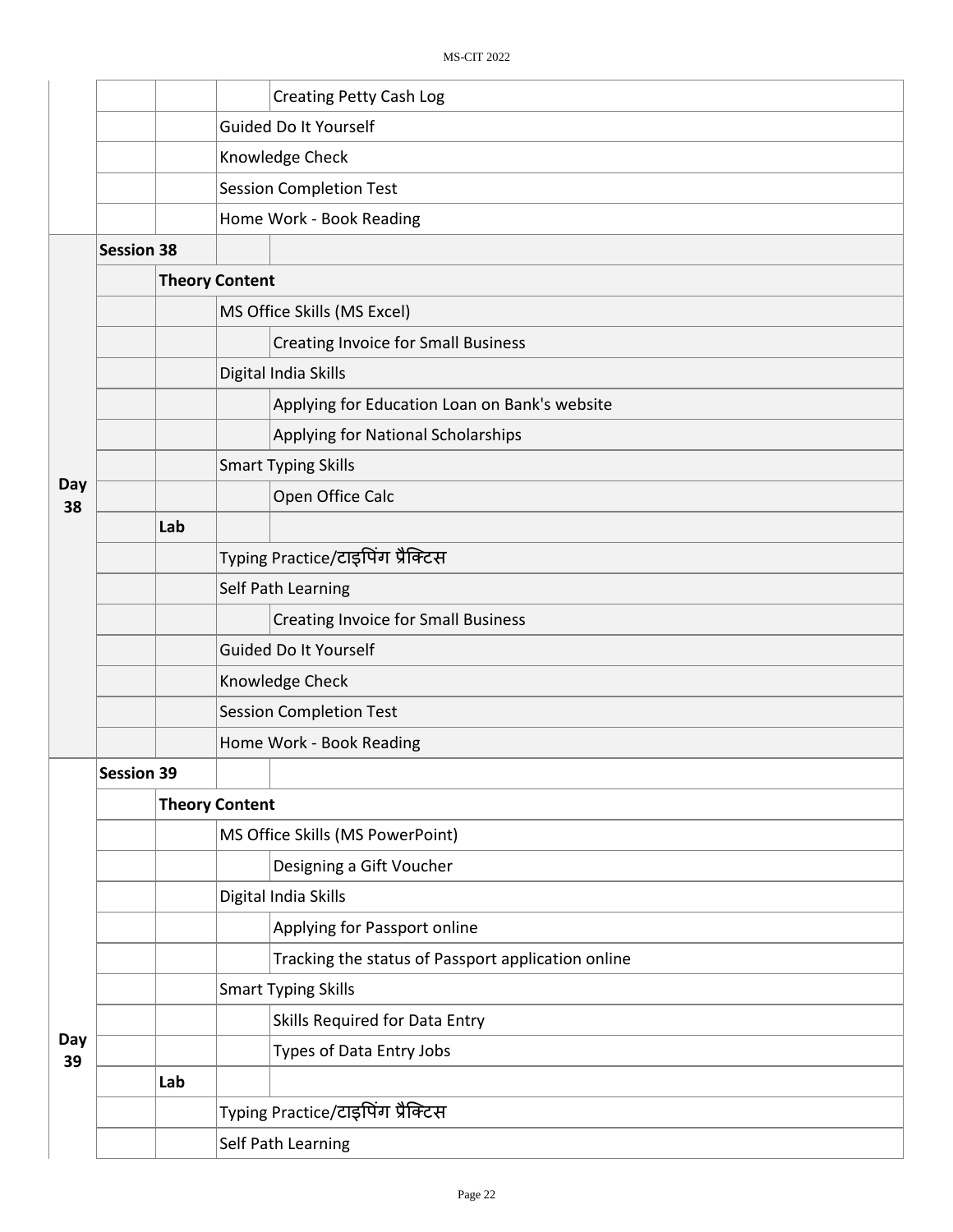|           |                   |     |                                         | Designing a Gift Voucher (Level 01)              |  |  |  |  |
|-----------|-------------------|-----|-----------------------------------------|--------------------------------------------------|--|--|--|--|
|           |                   |     |                                         | Designing a Gift Voucher (Level 02)              |  |  |  |  |
|           |                   |     |                                         | Guided Do It Yourself                            |  |  |  |  |
|           |                   |     | Knowledge Check                         |                                                  |  |  |  |  |
|           |                   |     |                                         | <b>Session Completion Test</b>                   |  |  |  |  |
|           |                   |     |                                         | Home Work - Book Reading                         |  |  |  |  |
|           | <b>Session 40</b> |     |                                         |                                                  |  |  |  |  |
|           |                   |     | <b>Theory Content</b>                   |                                                  |  |  |  |  |
|           |                   |     |                                         | MS Office Skills (MS PowerPoint)                 |  |  |  |  |
|           |                   |     |                                         | Creating a Certificate - Level 01                |  |  |  |  |
|           |                   |     |                                         | Creating a Certificate - Level 02                |  |  |  |  |
|           |                   |     |                                         | Creating a Certificate - Level 03                |  |  |  |  |
|           |                   |     |                                         | Digital India Skills                             |  |  |  |  |
|           |                   |     |                                         | Filing Income Tax Return online                  |  |  |  |  |
|           |                   |     |                                         | Applying for Income Certificate online           |  |  |  |  |
| Day<br>40 |                   |     |                                         | <b>Smart Typing Skills</b>                       |  |  |  |  |
|           |                   |     |                                         | Role of a Data Entry Operator                    |  |  |  |  |
|           |                   | Lab |                                         |                                                  |  |  |  |  |
|           |                   |     | Typing Practice/टाइपिंग प्रैक्टिस       |                                                  |  |  |  |  |
|           |                   |     |                                         | Self Path Learning                               |  |  |  |  |
|           |                   |     |                                         | Designing a Gift Voucher (Level 03)              |  |  |  |  |
|           |                   |     |                                         | <b>Guided Do It Yourself</b>                     |  |  |  |  |
|           |                   |     | Knowledge Check                         |                                                  |  |  |  |  |
|           |                   |     | <b>Session Completion Test</b>          |                                                  |  |  |  |  |
|           |                   |     |                                         | Home Work - Book Reading                         |  |  |  |  |
|           | <b>Session 41</b> |     |                                         |                                                  |  |  |  |  |
|           |                   |     | <b>Theory Content</b>                   |                                                  |  |  |  |  |
|           |                   |     |                                         | MS Office Skills (MS PowerPoint)                 |  |  |  |  |
|           |                   |     | <b>Creating a Business Presentation</b> |                                                  |  |  |  |  |
|           |                   |     |                                         | Digital India Skills                             |  |  |  |  |
|           |                   |     |                                         | Checking the status of the Provident Fund Online |  |  |  |  |
|           |                   |     |                                         | Applying for Atal Pension Yojana online          |  |  |  |  |
|           |                   |     |                                         | <b>Smart Typing Skills</b>                       |  |  |  |  |
|           |                   |     |                                         | Data Entry Jobs in Industrial Sector             |  |  |  |  |
| Day       |                   |     |                                         | Data Entry Jobs in Medical Sector                |  |  |  |  |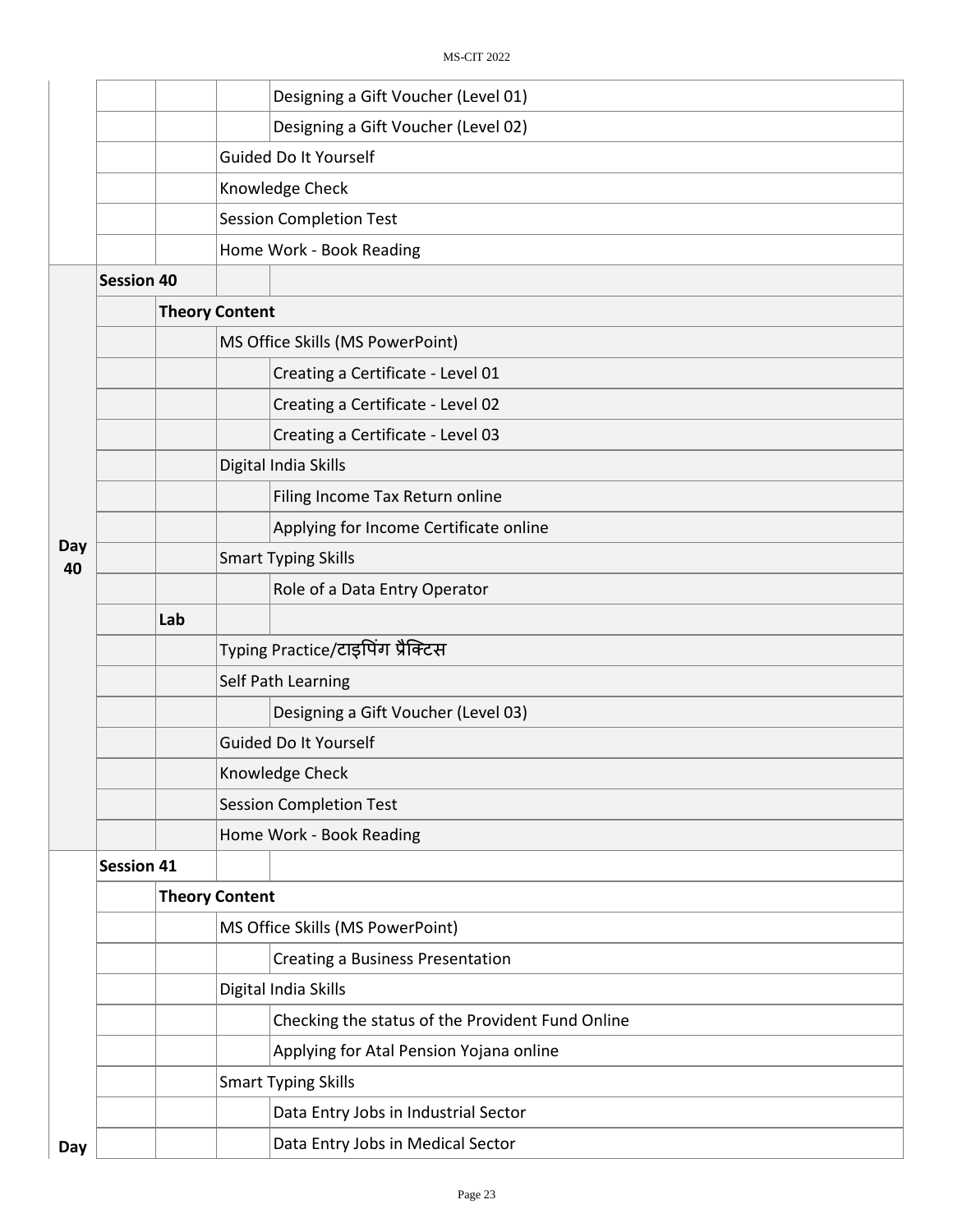| 41  |                   | Lab |                                                          |  |  |
|-----|-------------------|-----|----------------------------------------------------------|--|--|
|     |                   |     | Typing Practice/टाइपिंग प्रैक्टिस                        |  |  |
|     |                   |     | Self Path Learning                                       |  |  |
|     |                   |     | Creating a Business Presentation (Level 01)              |  |  |
|     |                   |     | Creating a Business Presentation (Level 02)              |  |  |
|     |                   |     | Creating a Business Presentation (Level 03)              |  |  |
|     |                   |     | <b>Guided Do It Yourself</b>                             |  |  |
|     |                   |     | Knowledge Check                                          |  |  |
|     |                   |     | <b>Session Completion Test</b>                           |  |  |
|     |                   |     | Home Work - Book Reading                                 |  |  |
|     | <b>Session 42</b> |     |                                                          |  |  |
|     |                   |     | <b>Theory Content</b>                                    |  |  |
|     |                   |     | MS Office Skills (MS PowerPoint)                         |  |  |
|     |                   |     | Creating a Products and Service Catalogue                |  |  |
|     |                   |     | Digital India Skills                                     |  |  |
|     |                   |     | Applying online for Start-up Recognition                 |  |  |
|     |                   |     | Applying online for Registration of Partnership Firm     |  |  |
|     |                   |     | <b>Smart Typing Skills</b>                               |  |  |
|     |                   |     | Data Validation                                          |  |  |
| Day |                   |     | Data Categories                                          |  |  |
| 42  |                   | Lab |                                                          |  |  |
|     |                   |     | Typing Practice/टाइपिंग प्रैक्टिस                        |  |  |
|     |                   |     | Self Path Learning                                       |  |  |
|     |                   |     | I can create a Products and Service Catalogue (Level 01) |  |  |
|     |                   |     | I can create a Products and Service Catalogue (Level 02) |  |  |
|     |                   |     | I can create a Products and Service Catalogue (Level 03) |  |  |
|     |                   |     | <b>Guided Do It Yourself</b>                             |  |  |
|     |                   |     | Knowledge Check                                          |  |  |
|     |                   |     | <b>Session Completion Test</b>                           |  |  |
|     |                   |     | Home Work - Book Reading                                 |  |  |
|     | <b>Session 43</b> |     |                                                          |  |  |
|     |                   |     | <b>Theory Content</b>                                    |  |  |
|     |                   |     | MS Office Skills (MS PowerPoint)                         |  |  |
|     |                   |     | <b>Creating a Company Profile</b>                        |  |  |
|     |                   |     | Digital India Skills                                     |  |  |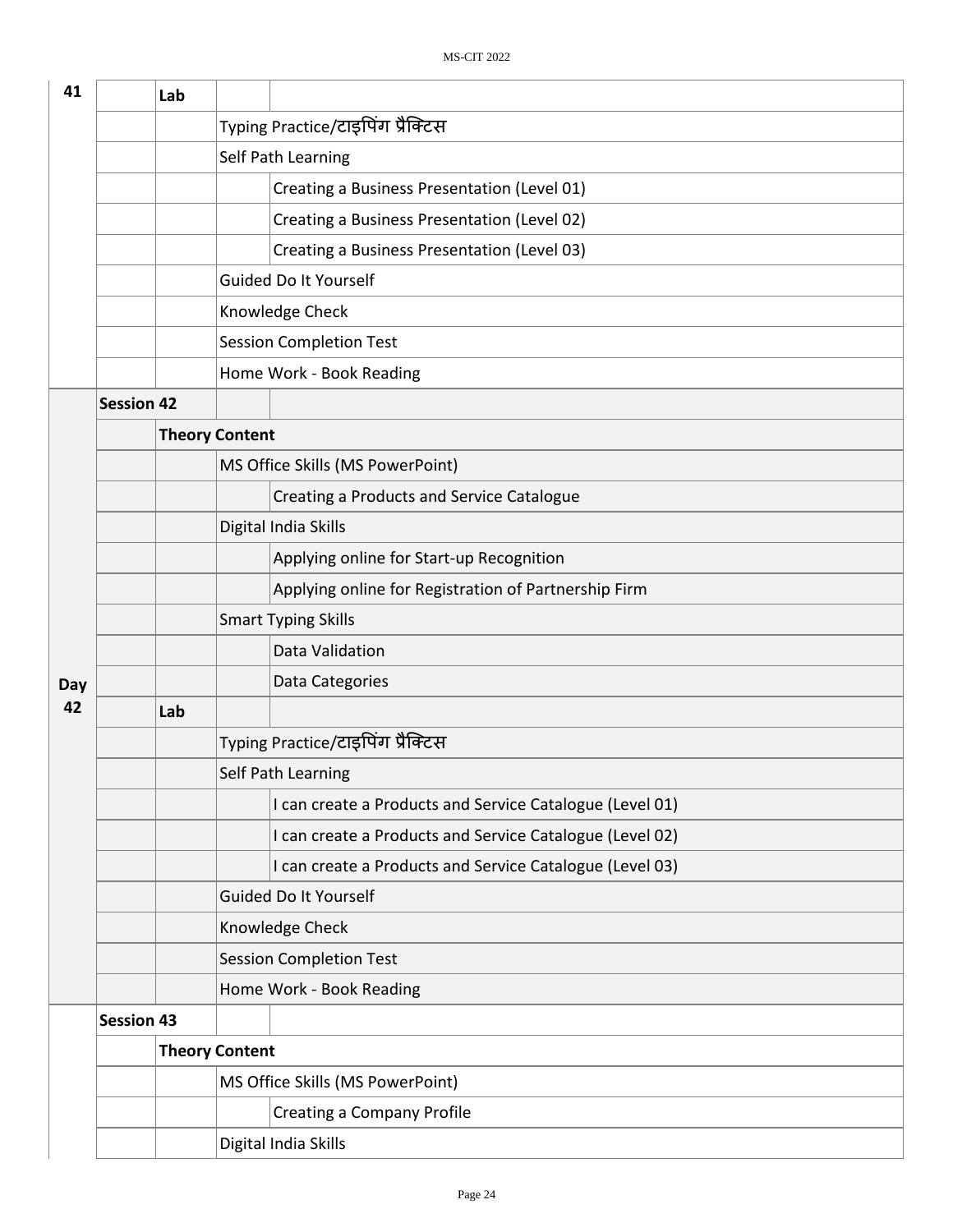| Day       |                                  |     |                                   | Using Government helpline services online             |  |
|-----------|----------------------------------|-----|-----------------------------------|-------------------------------------------------------|--|
|           |                                  |     |                                   | Getting important alerts from the Central Government  |  |
|           |                                  |     |                                   | <b>Smart Typing Skills</b>                            |  |
|           |                                  |     |                                   | <b>Related Jobs</b>                                   |  |
| 43        |                                  |     |                                   | Types of Data                                         |  |
|           |                                  | Lab |                                   |                                                       |  |
|           |                                  |     |                                   | Typing Practice/टाइपिंग प्रैक्टिस                     |  |
|           |                                  |     |                                   | Self Path Learning                                    |  |
|           |                                  |     |                                   | Creating a Company Profile (Level 01)                 |  |
|           |                                  |     |                                   | Guided Do It Yourself                                 |  |
|           |                                  |     |                                   | Knowledge Check                                       |  |
|           |                                  |     |                                   | <b>Session Completion Test</b>                        |  |
|           |                                  |     |                                   | Home Work - Book Reading                              |  |
|           | <b>Session 44</b>                |     |                                   |                                                       |  |
|           |                                  |     | <b>Theory Content</b>             |                                                       |  |
|           |                                  |     |                                   | MS Office Skills (MS PowerPoint)                      |  |
|           |                                  |     |                                   | I can design a Magazine Cover                         |  |
|           |                                  |     |                                   | Digital India Skills                                  |  |
|           |                                  |     |                                   | Checking Property Records in the Government record    |  |
|           |                                  |     |                                   | Booking an online appointment with Government Officer |  |
|           |                                  |     |                                   | Applying online for Death Certificate                 |  |
|           |                                  |     |                                   | <b>Smart Typing Skills</b>                            |  |
| Day<br>44 |                                  |     |                                   | Data Correctness                                      |  |
|           |                                  |     |                                   | <b>Compiling Data</b>                                 |  |
|           |                                  | Lab |                                   |                                                       |  |
|           |                                  |     | Typing Practice/टाइपिंग प्रैक्टिस |                                                       |  |
|           |                                  |     | Self Path Learning                |                                                       |  |
|           |                                  |     |                                   | I can create a Company Profile (Level 02)             |  |
|           |                                  |     | Guided Do It Yourself             |                                                       |  |
|           |                                  |     | Knowledge Check                   |                                                       |  |
|           |                                  |     | <b>Session Completion Test</b>    |                                                       |  |
|           |                                  |     |                                   | Home Work - Book Reading                              |  |
|           | <b>Session 45</b>                |     |                                   |                                                       |  |
|           |                                  |     | <b>Theory Content</b>             |                                                       |  |
|           | MS Office Skills (MS PowerPoint) |     |                                   |                                                       |  |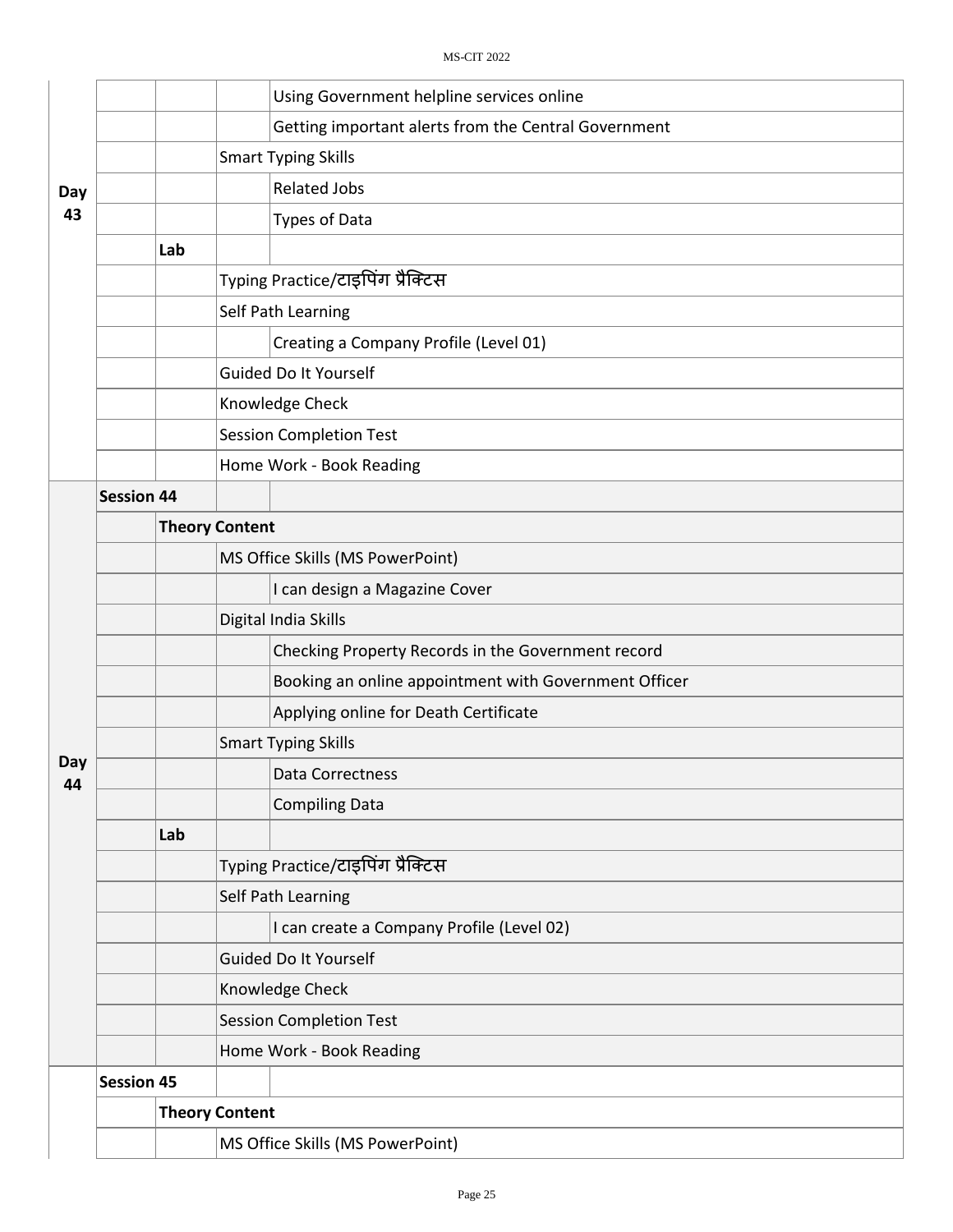|           |                   |                       |                                | Creating a Training Presentation - Level 01                       |  |  |
|-----------|-------------------|-----------------------|--------------------------------|-------------------------------------------------------------------|--|--|
|           |                   |                       |                                | Creating a Training Presentation - Level 02                       |  |  |
|           |                   |                       |                                | Creating a Training Presentation - Level 03                       |  |  |
|           |                   |                       | Netiquettes                    |                                                                   |  |  |
|           |                   |                       |                                | How do I know if a website is safe to access or not?              |  |  |
|           |                   |                       |                                | Risks in Online registration on various websites                  |  |  |
|           |                   |                       |                                | If you copy paste, first know about copyrights                    |  |  |
| Day       |                   |                       |                                | Deactivate unused accounts                                        |  |  |
| 45        |                   |                       |                                | <b>Smart Typing Skills</b>                                        |  |  |
|           |                   |                       |                                | Data Entry Tools                                                  |  |  |
|           |                   |                       |                                | Scanning                                                          |  |  |
|           |                   | Lab                   |                                |                                                                   |  |  |
|           |                   |                       |                                | Typing Practice/टाइपिंग प्रैक्टिस                                 |  |  |
|           |                   |                       |                                | Self Path Learning                                                |  |  |
|           |                   |                       |                                | Creating a Company Profile (Level 03)                             |  |  |
|           |                   |                       | Guided Do It Yourself          |                                                                   |  |  |
|           |                   |                       | Knowledge Check                |                                                                   |  |  |
|           |                   |                       | <b>Session Completion Test</b> |                                                                   |  |  |
|           |                   |                       | Home Work - Book Reading       |                                                                   |  |  |
|           | <b>Session 46</b> |                       |                                |                                                                   |  |  |
|           |                   | <b>Theory Content</b> |                                |                                                                   |  |  |
|           |                   |                       |                                | MS Office Skills (MS PowerPoint)                                  |  |  |
|           |                   |                       |                                | Creating a Digital Photo Album                                    |  |  |
|           |                   |                       | Netiquettes                    |                                                                   |  |  |
|           |                   |                       |                                | Encrypt files to protect data and ensure security                 |  |  |
|           |                   |                       |                                | Some safe e-commerce tips when shopping online                    |  |  |
|           |                   |                       |                                | Peer to peer sharing to transfer files to your family and friends |  |  |
|           |                   |                       |                                | Think before you click that link                                  |  |  |
|           |                   |                       |                                | <b>Smart Typing Skills</b>                                        |  |  |
| Day<br>46 |                   |                       |                                | <b>OCR</b>                                                        |  |  |
|           |                   |                       |                                | Data Conversion for the Web                                       |  |  |
|           |                   |                       |                                | <b>Other Conversions</b>                                          |  |  |
|           |                   | Lab                   |                                |                                                                   |  |  |
|           |                   |                       |                                | Typing Practice/टाइपिंग प्रैक्टिस                                 |  |  |
|           |                   |                       |                                | Self Path Learning                                                |  |  |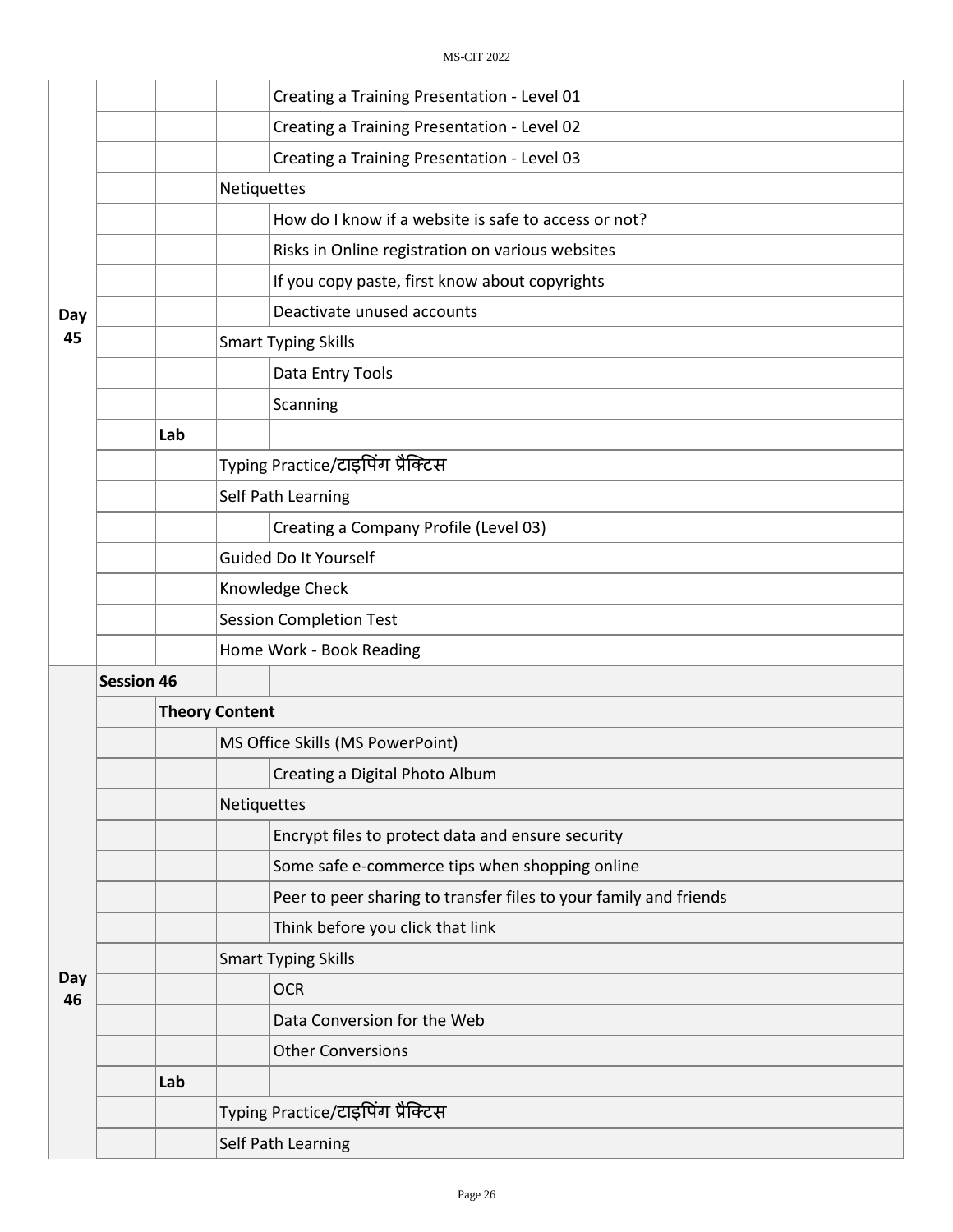|           |                   | Creating a Digital Photo Album (Level 01)                                                                                                                                 |  |
|-----------|-------------------|---------------------------------------------------------------------------------------------------------------------------------------------------------------------------|--|
|           |                   | Guided Do It Yourself                                                                                                                                                     |  |
|           |                   | Knowledge Check                                                                                                                                                           |  |
|           |                   | <b>Session Completion Test</b>                                                                                                                                            |  |
|           |                   | Home Work - Book Reading                                                                                                                                                  |  |
|           | <b>Session 47</b> |                                                                                                                                                                           |  |
|           |                   | <b>Theory Content</b>                                                                                                                                                     |  |
|           |                   | MS Office Skills (MS PowerPoint)                                                                                                                                          |  |
|           |                   | Creating an image for a Social Media Post                                                                                                                                 |  |
|           |                   | <b>Cyber Security Skills</b>                                                                                                                                              |  |
|           |                   | I know to how to protect my data in case of theft of my laptop or computer                                                                                                |  |
|           |                   | I know the consequences of downloading unknown Email attachments and safety tips                                                                                          |  |
|           |                   | I can protect myself from social media blackmailing                                                                                                                       |  |
|           |                   | I can block my SIM card if my handset is lost                                                                                                                             |  |
|           |                   | <b>Smart Typing Skills</b>                                                                                                                                                |  |
| Day<br>47 |                   | Data Entry Pay Scales                                                                                                                                                     |  |
|           |                   | <b>Factors affecting Pay Scale</b>                                                                                                                                        |  |
|           | Lab               |                                                                                                                                                                           |  |
|           |                   | Typing Practice/टाइपिंग प्रैक्टिस                                                                                                                                         |  |
|           |                   | Self Path Learning                                                                                                                                                        |  |
|           |                   | I can create a Digital Photo Album (Level 02)                                                                                                                             |  |
|           |                   | I can create a Digital Photo Album (Level 03)                                                                                                                             |  |
|           |                   | Guided Do It Yourself                                                                                                                                                     |  |
|           |                   | Knowledge Check                                                                                                                                                           |  |
|           |                   | <b>Session Completion Test</b>                                                                                                                                            |  |
|           |                   | Home Work - Book Reading                                                                                                                                                  |  |
|           | <b>Session 48</b> |                                                                                                                                                                           |  |
|           |                   | <b>Theory Content</b>                                                                                                                                                     |  |
|           |                   | MS Office Skills (MS PowerPoint)                                                                                                                                          |  |
|           |                   | Creating a Work Portfolio                                                                                                                                                 |  |
|           |                   | <b>Cyber Security Skills</b>                                                                                                                                              |  |
|           |                   | Safety tips for Using public Wi-Fi networks                                                                                                                               |  |
|           |                   | I can be careful about peeping habit of others while using passwords and PINs<br>Securing AADHAAR card data online, locking your biometrics to avoid unauthorized<br>۱۱۲۵ |  |
|           |                   | Data Tampering and its legal implications                                                                                                                                 |  |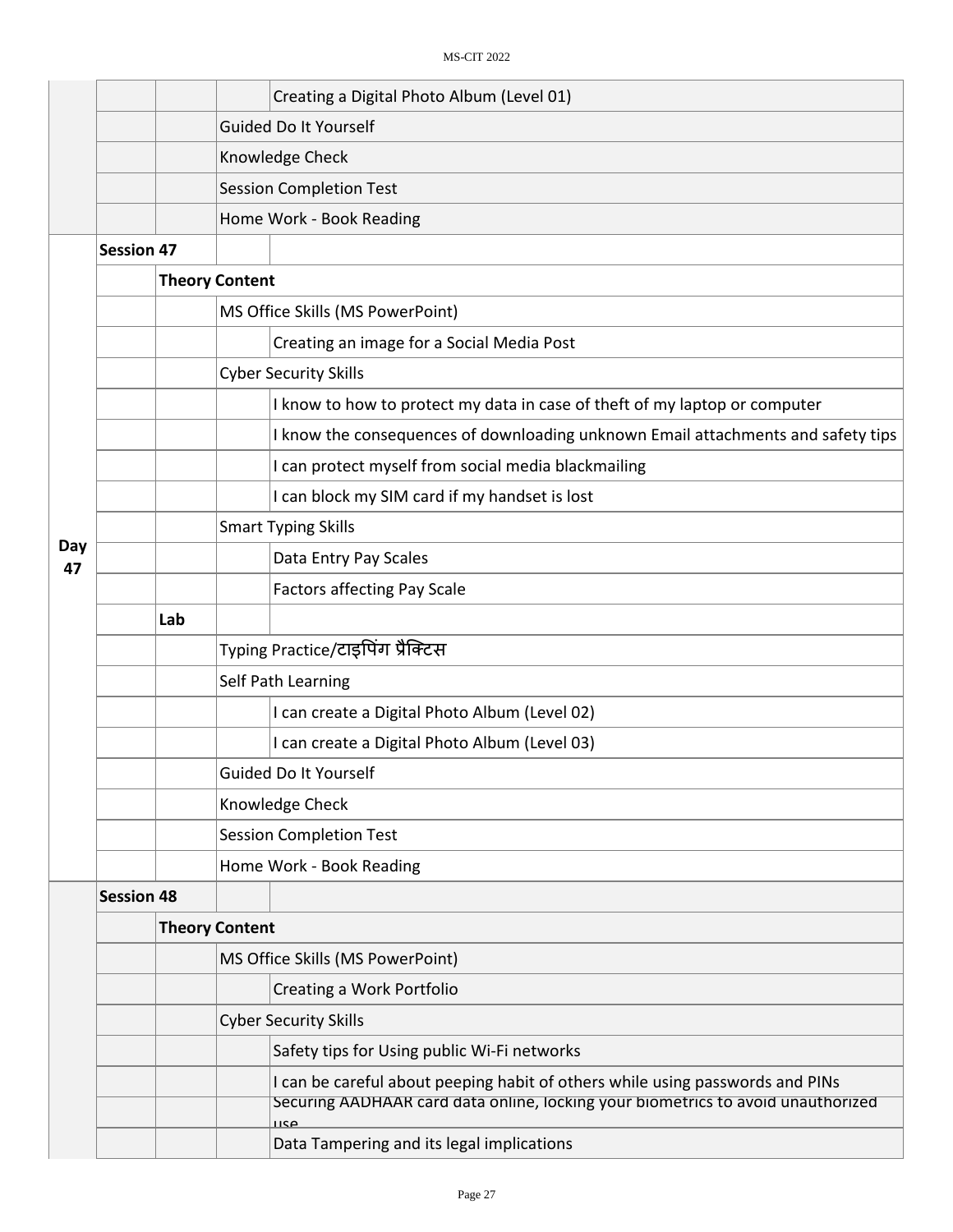|           |                   |     | <b>Smart Typing Skills</b>                                              |  |  |
|-----------|-------------------|-----|-------------------------------------------------------------------------|--|--|
| Day<br>48 |                   |     | <b>Advanced Skills</b>                                                  |  |  |
|           |                   | Lab |                                                                         |  |  |
|           |                   |     | Typing Practice/टाइपिंग प्रैक्टिस                                       |  |  |
|           |                   |     | Self Path Learning                                                      |  |  |
|           |                   |     | I can create a Personal Portfolio (Level 01)                            |  |  |
|           |                   |     | I can create a Personal Portfolio (Level 02)                            |  |  |
|           |                   |     | I can create a Personal Portfolio (Level 03)                            |  |  |
|           |                   |     | Guided Do It Yourself                                                   |  |  |
|           |                   |     | Knowledge Check                                                         |  |  |
|           |                   |     | <b>Session Completion Test</b>                                          |  |  |
|           |                   |     | Home Work - Book Reading                                                |  |  |
|           | <b>Session 49</b> |     |                                                                         |  |  |
|           |                   |     | <b>Theory Content</b>                                                   |  |  |
|           |                   |     | MS Office Skills (MS Outlook)                                           |  |  |
|           |                   |     | Outlook 2013 Overview                                                   |  |  |
|           |                   |     | Configuring MS Outlook, reminders, recall mails                         |  |  |
|           |                   |     | Using MS Outlook to manage my email communications                      |  |  |
|           |                   |     | Ergonomics                                                              |  |  |
|           |                   |     | Ergonomics: Correct laptop posture to avoid strain to eyes and backache |  |  |
|           |                   |     | Ergonomics: Prevent musculoskeletal pain when using laptop or pc        |  |  |
|           |                   |     | Ergonomics: Using Mouse Ergonomically to avoid stress on fingers        |  |  |
|           |                   |     | Go Green                                                                |  |  |
|           |                   |     | Go Green: Using Google Maps to save fuel and time                       |  |  |
|           |                   |     | Go Green: Send e-invites and save paper                                 |  |  |
| Day<br>49 |                   |     | Go Green: Did you correctly shut-down your computer?                    |  |  |
|           |                   |     | <b>Smart Typing Skills</b>                                              |  |  |
|           |                   |     | <b>Medical Transcription</b>                                            |  |  |
|           |                   |     | <b>Stamp Papers</b>                                                     |  |  |
|           |                   |     | <b>Bank Documents</b>                                                   |  |  |
|           |                   |     | <b>KYC Details</b>                                                      |  |  |
|           |                   | Lab |                                                                         |  |  |
|           |                   |     | Typing Practice/टाइपिंग प्रैक्टिस                                       |  |  |
|           |                   |     | Self Path Learning                                                      |  |  |
|           |                   |     | Outlook 2013 Overview                                                   |  |  |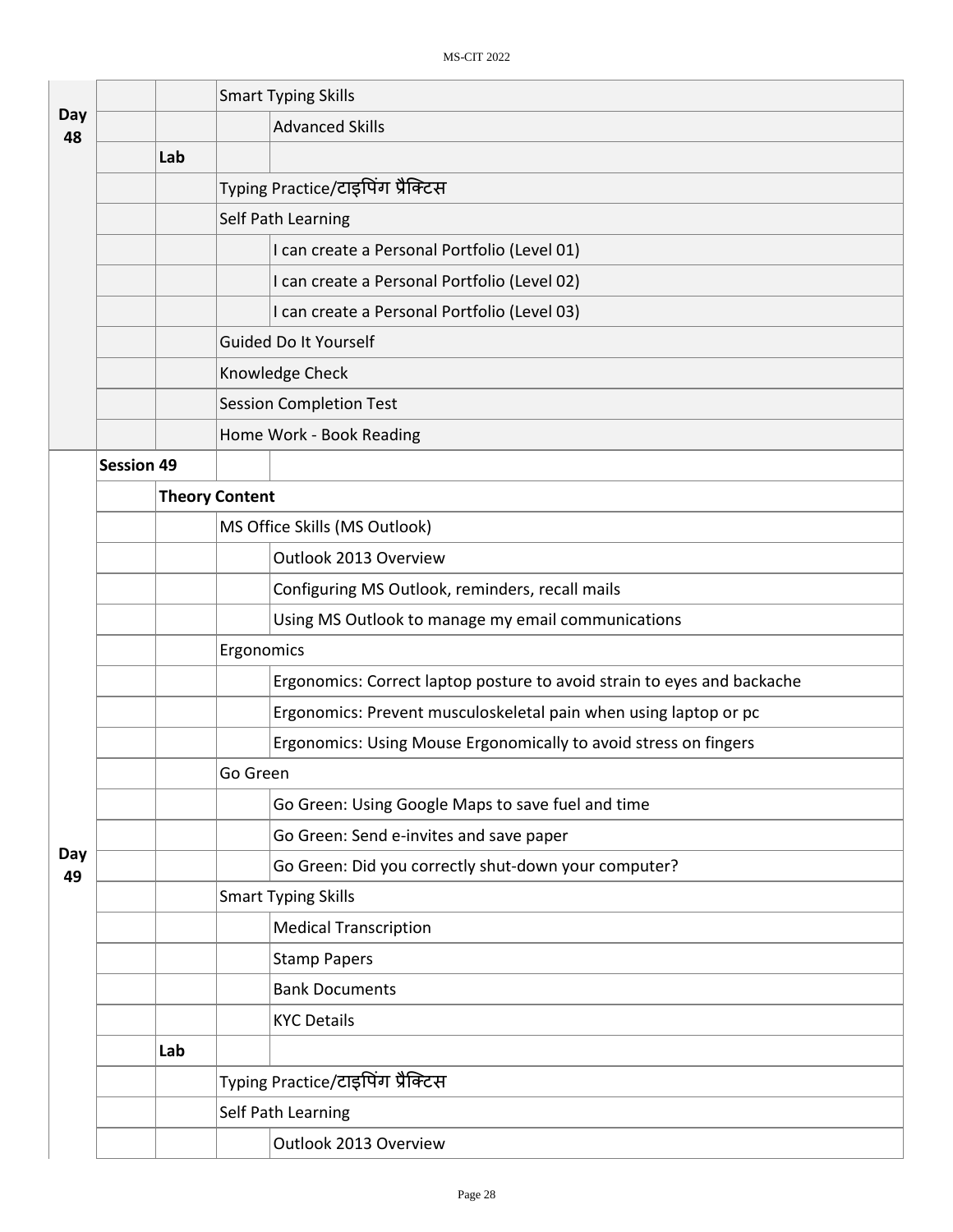|              |                   | Guided Do It Yourself                      |                                                                |  |  |  |  |
|--------------|-------------------|--------------------------------------------|----------------------------------------------------------------|--|--|--|--|
|              |                   |                                            | Knowledge Check                                                |  |  |  |  |
|              |                   |                                            | <b>Session Completion Test</b>                                 |  |  |  |  |
|              |                   |                                            | Home Work - Book Reading                                       |  |  |  |  |
|              | <b>Session 50</b> |                                            |                                                                |  |  |  |  |
|              |                   | <b>Theory Content</b>                      |                                                                |  |  |  |  |
|              |                   |                                            | MS Office Skills (Windows)                                     |  |  |  |  |
|              |                   |                                            | <b>Organizing Mail in MS Outlook</b>                           |  |  |  |  |
|              |                   |                                            | Using MS Outlook to create an Address Book & Schedule meetings |  |  |  |  |
|              |                   |                                            | Including Signature in my outgoing mails through MS Outlook    |  |  |  |  |
|              |                   |                                            | Ergonomics                                                     |  |  |  |  |
|              |                   |                                            | Ergonomics: Ergonomic keyboards                                |  |  |  |  |
|              |                   |                                            | Ergonomics: Shoulder exercises for computer users              |  |  |  |  |
|              |                   |                                            | Ergonomics: Adjust the display's brightness                    |  |  |  |  |
|              |                   |                                            | Go Green                                                       |  |  |  |  |
|              |                   |                                            | Go Green: Share online and reduce paper waste                  |  |  |  |  |
|              |                   |                                            | Go Green: Tips on green computing                              |  |  |  |  |
| Day<br>50    |                   |                                            | Go Green: Reduce your digital and carbon footprints            |  |  |  |  |
|              |                   |                                            | <b>Smart Typing Skills</b>                                     |  |  |  |  |
|              |                   |                                            | Loan Applications                                              |  |  |  |  |
|              |                   |                                            | <b>Form Entries</b>                                            |  |  |  |  |
|              |                   |                                            | Publications                                                   |  |  |  |  |
|              |                   |                                            | Types of Typists                                               |  |  |  |  |
|              |                   | Lab                                        |                                                                |  |  |  |  |
|              |                   |                                            | Typing Practice/टाइपिंग प्रैक्टिस                              |  |  |  |  |
|              |                   |                                            | Self Path Learning                                             |  |  |  |  |
|              |                   |                                            | Including Signature in my outgoing mails through MS Outlook    |  |  |  |  |
|              |                   |                                            | <b>Guided Do It Yourself</b>                                   |  |  |  |  |
|              |                   |                                            | Knowledge Check                                                |  |  |  |  |
|              |                   |                                            | <b>Session Completion Test</b>                                 |  |  |  |  |
|              |                   |                                            | Home Work - Book Reading                                       |  |  |  |  |
| Day          |                   | <b>MS-CIT Exam Practice - Introduction</b> |                                                                |  |  |  |  |
| 51 to<br>Day |                   |                                            | MS-CIT Exam Practice - Paper 01                                |  |  |  |  |
| 60           |                   |                                            | Objective Question 01 - Lower Difficulty                       |  |  |  |  |
|              |                   |                                            | Objective Question 02 - Lower Difficulty                       |  |  |  |  |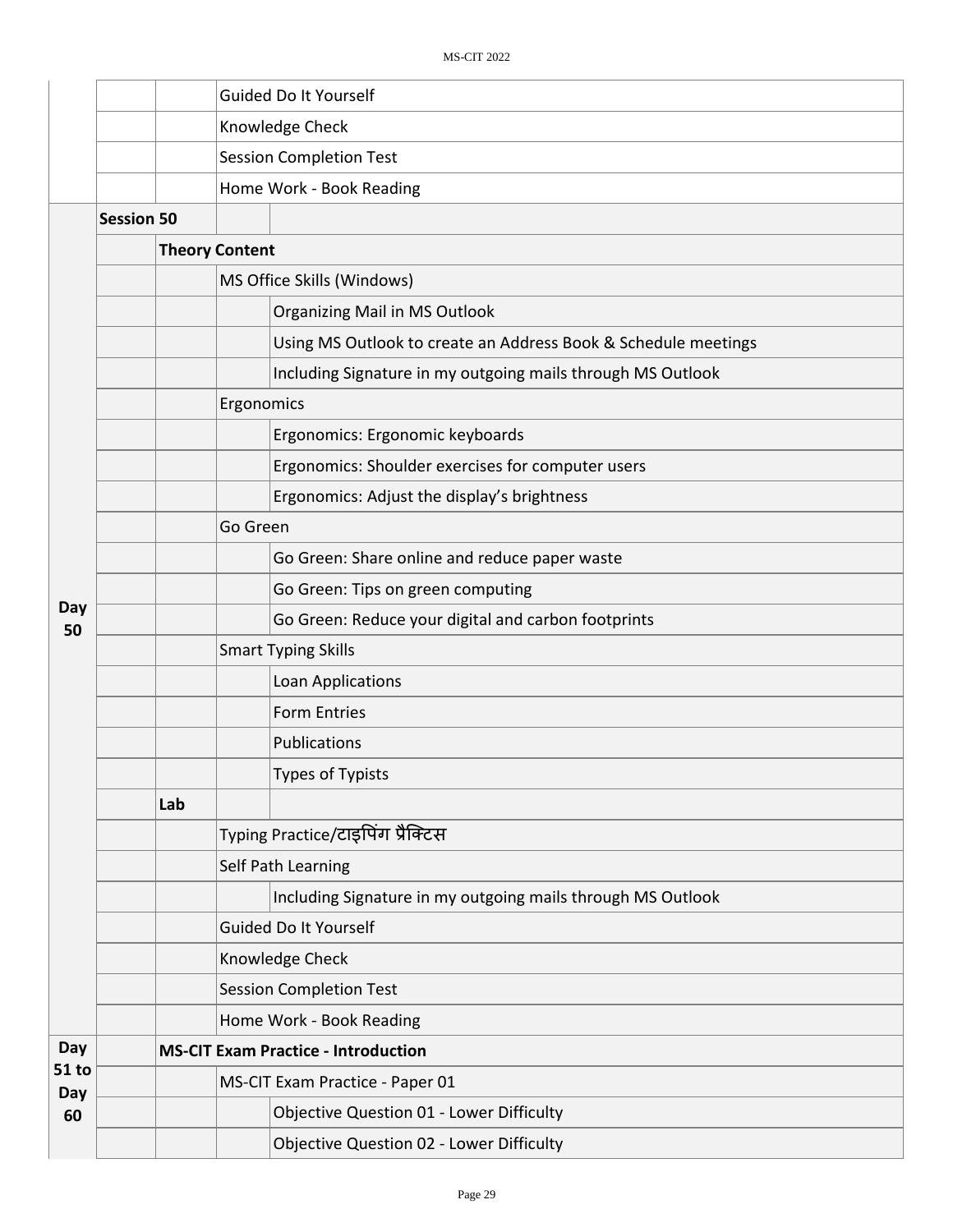| <b>Objective Question 03 - Lower Difficulty</b>  |
|--------------------------------------------------|
| <b>Objective Question 04 - Medium Difficulty</b> |
| <b>Objective Question 05 - Medium Difficulty</b> |
| <b>Objective Question 06 - Medium Difficulty</b> |
| <b>Objective Question 07 - Higher Difficulty</b> |
| Practical Question 01 - Lower Difficulty         |
| Practical Question 02 - Lower Difficulty         |
| Practical Question 03 - Lower Difficulty         |
| Practical Question 04 - Lower Difficulty         |
| Practical Question 05 - Lower Difficulty         |
| Practical Question 06 - Lower Difficulty         |
| Practical Question 07 - Lower Difficulty         |
| <b>Practical Question 08 - Medium Difficulty</b> |
| Practical Question 09 - Medium Difficulty        |
| Practical Question 10 - Medium Difficulty        |
| Practical Question 11 - Medium Difficulty        |
| Practical Question 12 - Medium Difficulty        |
| Practical Question 13 - Medium Difficulty        |
| <b>Practical Question 14 - Medium Difficulty</b> |
| Practical Question 15 - Higher Difficulty        |
| Practical Question 16 - Higher Difficulty        |
| Practical Question 17 - Higher Difficulty        |
| <b>Practical Question 18 - Higher Difficulty</b> |
| MS-CIT Exam Practice - Paper 02                  |
| Objective Question 01 - Lower Difficulty         |
| <b>Objective Question 02 - Lower Difficulty</b>  |
| <b>Objective Question 03 - Lower Difficulty</b>  |
| <b>Objective Question 04 - Medium Difficulty</b> |
| <b>Objective Question 05 - Medium Difficulty</b> |
| <b>Objective Question 06 - Medium Difficulty</b> |
| Objective Question 07 - Higher Difficulty        |
| Practical Question 01 - Lower Difficulty         |
| Practical Question 02 - Lower Difficulty         |
| Practical Question 03 - Lower Difficulty         |
| Practical Question 04 - Lower Difficulty         |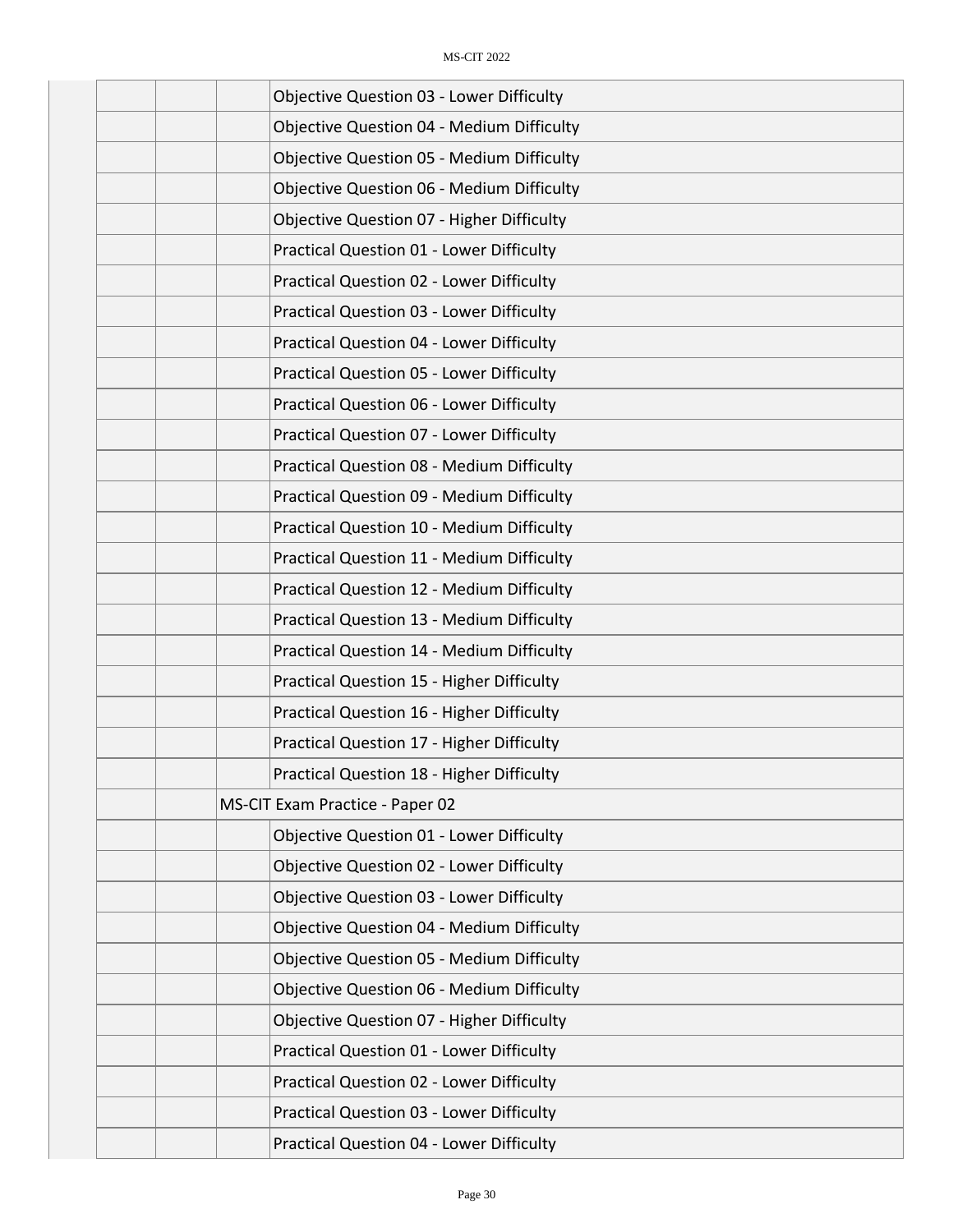|  | Practical Question 05 - Lower Difficulty         |
|--|--------------------------------------------------|
|  | <b>Practical Question 06 - Lower Difficulty</b>  |
|  | Practical Question 07 - Lower Difficulty         |
|  | Practical Question 08 - Medium Difficulty        |
|  | Practical Question 09 - Medium Difficulty        |
|  | Practical Question 10 - Medium Difficulty        |
|  | Practical Question 11 - Medium Difficulty        |
|  | Practical Question 12 - Medium Difficulty        |
|  | <b>Practical Question 13 - Medium Difficulty</b> |
|  | <b>Practical Question 14 - Medium Difficulty</b> |
|  | Practical Question 15 - Higher Difficulty        |
|  | Practical Question 16 - Higher Difficulty        |
|  | Practical Question 17 - Higher Difficulty        |
|  | Practical Question 18 - Higher Difficulty        |
|  | MS-CIT Exam Practice - Paper 03                  |
|  | Objective Question 01 - Lower Difficulty         |
|  | Objective Question 02 - Lower Difficulty         |
|  | <b>Objective Question 03 - Lower Difficulty</b>  |
|  | <b>Objective Question 04 - Lower Difficulty</b>  |
|  | <b>Objective Question 05 - Lower Difficulty</b>  |
|  | <b>Objective Question 06 - Medium Difficulty</b> |
|  | <b>Objective Question 07 - Medium Difficulty</b> |
|  | <b>Objective Question 08 - Medium Difficulty</b> |
|  | <b>Objective Question 09 - Medium Difficulty</b> |
|  | Objective Question 10 - Medium Difficulty        |
|  | <b>Objective Question 11 - Higher Difficulty</b> |
|  | Objective Question 12 - Higher Difficulty        |
|  | Objective Question 13 - Higher Difficulty        |
|  | <b>Objective Question 14 - Higher Difficulty</b> |
|  | <b>Objective Question 15 - Higher Difficulty</b> |
|  | Practical Question 01 - Lower Difficulty         |
|  | Practical Question 02 - Lower Difficulty         |
|  | Practical Question 03 - Lower Difficulty         |
|  | Practical Question 04 - Lower Difficulty         |
|  | <b>Practical Question 05 - Medium Difficulty</b> |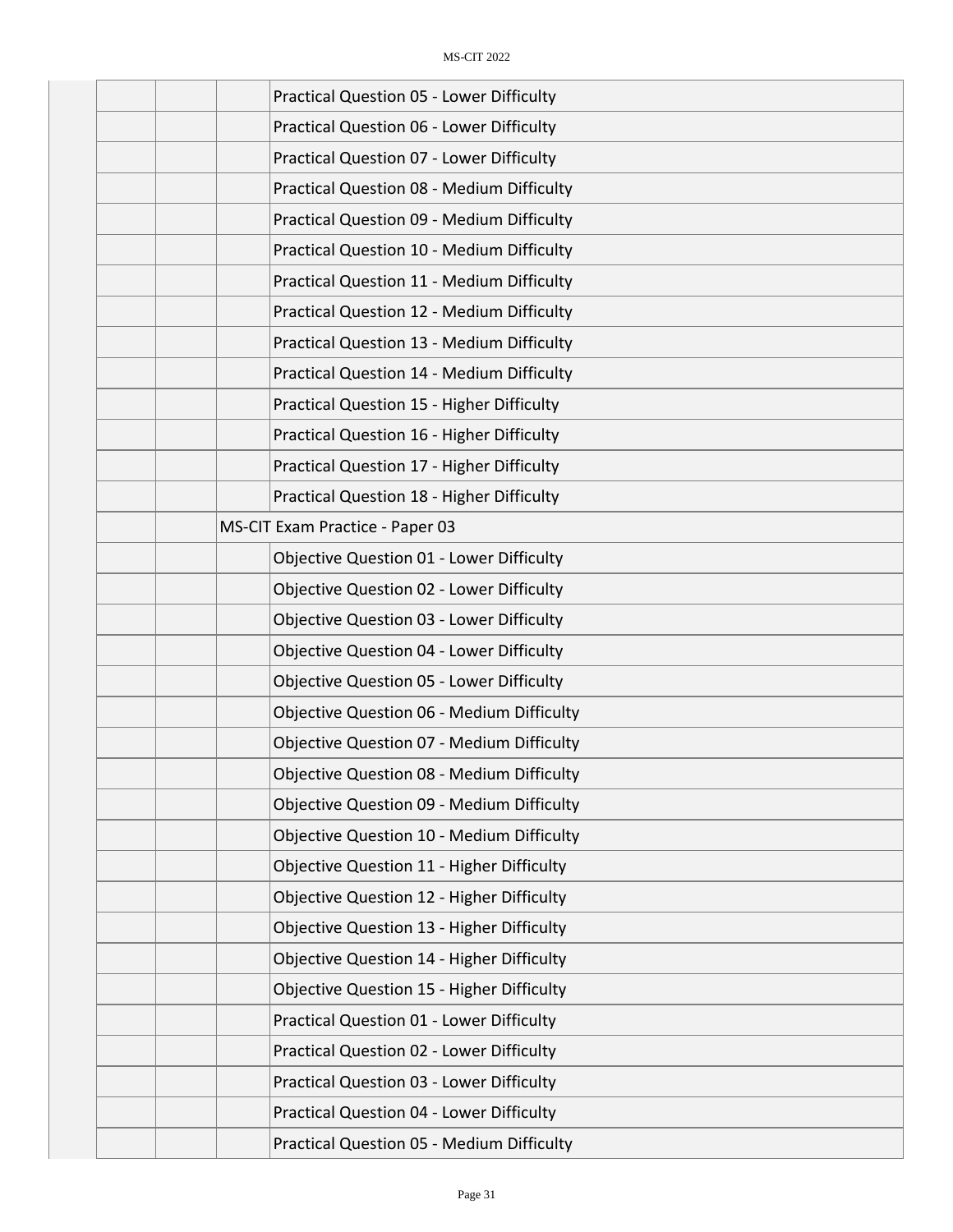| Practical Question 06 - Medium Difficulty        |
|--------------------------------------------------|
| Practical Question 07 - Medium Difficulty        |
| Practical Question 08 - Higher Difficulty        |
| Practical Question 09 - Higher Difficulty        |
| Practical Question 10 - Higher Difficulty        |
| MS-CIT Exam Practice - Paper 04                  |
| Objective Question 01 - Lower Difficulty         |
| <b>Objective Question 02 - Lower Difficulty</b>  |
| <b>Objective Question 03 - Lower Difficulty</b>  |
| <b>Objective Question 04 - Lower Difficulty</b>  |
| <b>Objective Question 05 - Lower Difficulty</b>  |
| <b>Objective Question 06 - Medium Difficulty</b> |
| <b>Objective Question 07 - Medium Difficulty</b> |
| <b>Objective Question 08 - Medium Difficulty</b> |
| <b>Objective Question 09 - Medium Difficulty</b> |
| Objective Question 10 - Medium Difficulty        |
| <b>Objective Question 11 - Higher Difficulty</b> |
| Objective Question 12 - Higher Difficulty        |
| Objective Question 13 - Higher Difficulty        |
| Objective Question 14 - Higher Difficulty        |
| <b>Objective Question 15 - Higher Difficulty</b> |
| Practical Question 01 - Lower Difficulty         |
| <b>Practical Question 02 - Lower Difficulty</b>  |
| Practical Question 03 - Lower Difficulty         |
| <b>Practical Question 04 - Lower Difficulty</b>  |
| <b>Practical Question 05 - Lower Difficulty</b>  |
| Practical Question 06 - Lower Difficulty         |
| <b>Practical Question 07 - Lower Difficulty</b>  |
| <b>Practical Question 08 - Lower Difficulty</b>  |
| Practical Question 09 - Lower Difficulty         |
| Practical Question 10 - Lower Difficulty         |
| MS-CIT Exam Practice - Paper 05                  |
| Objective Question 01 - Lower Difficulty         |
| Objective Question 02 - Lower Difficulty         |
| Objective Question 03 - Lower Difficulty         |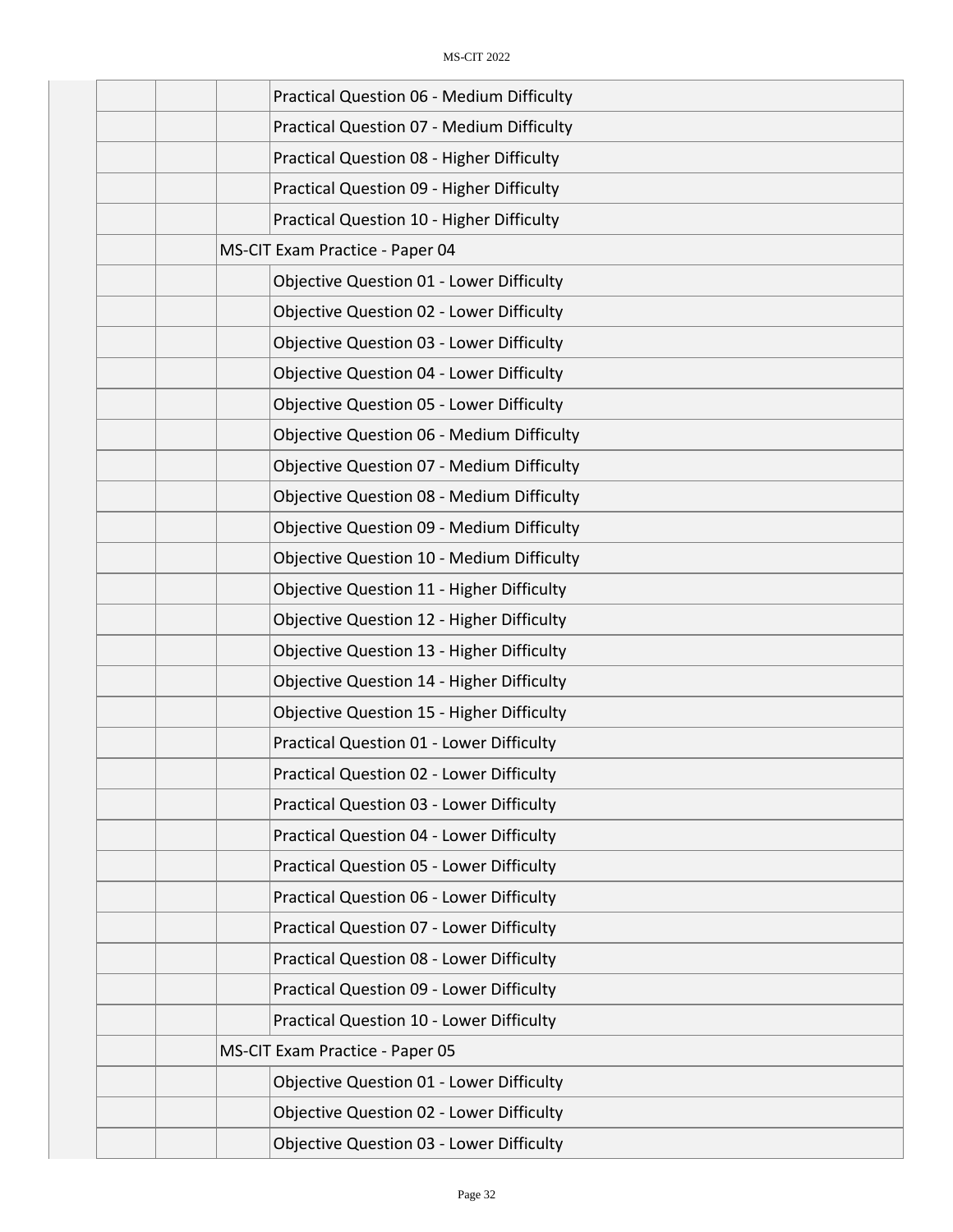|  | <b>Objective Question 04 - Lower Difficulty</b>  |
|--|--------------------------------------------------|
|  | <b>Objective Question 05 - Lower Difficulty</b>  |
|  | <b>Objective Question 06 - Medium Difficulty</b> |
|  | <b>Objective Question 07 - Medium Difficulty</b> |
|  | <b>Objective Question 08 - Medium Difficulty</b> |
|  | <b>Objective Question 09 - Medium Difficulty</b> |
|  | <b>Objective Question 10 - Medium Difficulty</b> |
|  | Objective Question 11 - Higher Difficulty        |
|  | Objective Question 12 - Higher Difficulty        |
|  | Objective Question 13 - Higher Difficulty        |
|  | <b>Objective Question 14 - Higher Difficulty</b> |
|  | <b>Objective Question 15 - Higher Difficulty</b> |
|  | Practical Question 01 - Lower Difficulty         |
|  | Practical Question 02 - Lower Difficulty         |
|  | <b>Practical Question 03 - Lower Difficulty</b>  |
|  | Practical Question 04 - Lower Difficulty         |
|  | <b>Practical Question 05 - Medium Difficulty</b> |
|  | Practical Question 06 - Medium Difficulty        |
|  | Practical Question 07 - Medium Difficulty        |
|  | Practical Question 08 - Higher Difficulty        |
|  | Practical Question 09 - Higher Difficulty        |
|  | Practical Question 10 - Higher Difficulty        |
|  | MS-CIT Exam Practice - Paper 06                  |
|  | <b>Objective Question 01 - Lower Difficulty</b>  |
|  | <b>Objective Question 02 - Lower Difficulty</b>  |
|  | <b>Objective Question 03 - Lower Difficulty</b>  |
|  | <b>Objective Question 04 - Lower Difficulty</b>  |
|  | <b>Objective Question 05 - Lower Difficulty</b>  |
|  | Objective Question 06 - Medium Difficulty        |
|  | <b>Objective Question 07 - Medium Difficulty</b> |
|  | Objective Question 08 - Medium Difficulty        |
|  | <b>Objective Question 09 - Medium Difficulty</b> |
|  | Objective Question 10 - Medium Difficulty        |
|  | Objective Question 11 - Higher Difficulty        |
|  | Objective Question 12 - Higher Difficulty        |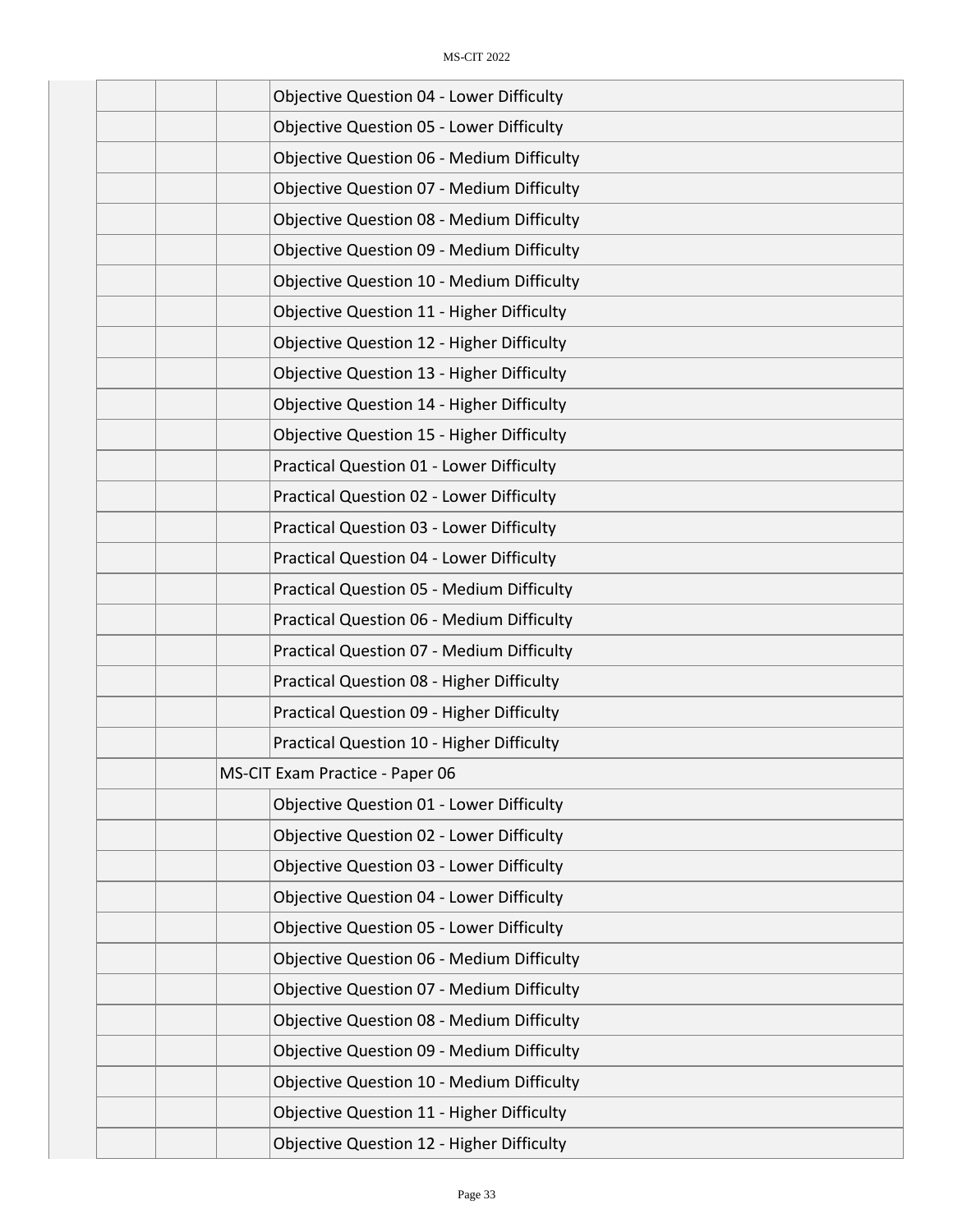| Objective Question 13 - Higher Difficulty        |
|--------------------------------------------------|
| Objective Question 14 - Higher Difficulty        |
| <b>Objective Question 15 - Higher Difficulty</b> |
| <b>Practical Question 01 - Lower Difficulty</b>  |
| Practical Question 02 - Lower Difficulty         |
| Practical Question 03 - Lower Difficulty         |
| <b>Practical Question 04 - Lower Difficulty</b>  |
| <b>Practical Question 05 - Medium Difficulty</b> |
| Practical Question 06 - Medium Difficulty        |
| Practical Question 07 - Medium Difficulty        |
| Practical Question 08 - Higher Difficulty        |
| Practical Question 09 - Higher Difficulty        |
| Practical Question 10 - Higher Difficulty        |
| MS-CIT Exam Practice - Paper 07                  |
| Objective Question 01 - Lower Difficulty         |
| <b>Objective Question 02 - Lower Difficulty</b>  |
| <b>Objective Question 03 - Lower Difficulty</b>  |
| <b>Objective Question 04 - Lower Difficulty</b>  |
| <b>Objective Question 05 - Lower Difficulty</b>  |
| <b>Objective Question 06 - Medium Difficulty</b> |
| <b>Objective Question 07 - Medium Difficulty</b> |
| <b>Objective Question 08 - Medium Difficulty</b> |
| <b>Objective Question 09 - Medium Difficulty</b> |
| <b>Objective Question 10 - Medium Difficulty</b> |
| Objective Question 11 - Higher Difficulty        |
| <b>Objective Question 12 - Higher Difficulty</b> |
| Objective Question 13 - Higher Difficulty        |
| <b>Objective Question 14 - Higher Difficulty</b> |
| <b>Objective Question 15 - Higher Difficulty</b> |
| Practical Question 01 - Lower Difficulty         |
| Practical Question 02 - Lower Difficulty         |
| Practical Question 03 - Lower Difficulty         |
| Practical Question 04 - Lower Difficulty         |
| <b>Practical Question 05 - Medium Difficulty</b> |
| Practical Question 06 - Medium Difficulty        |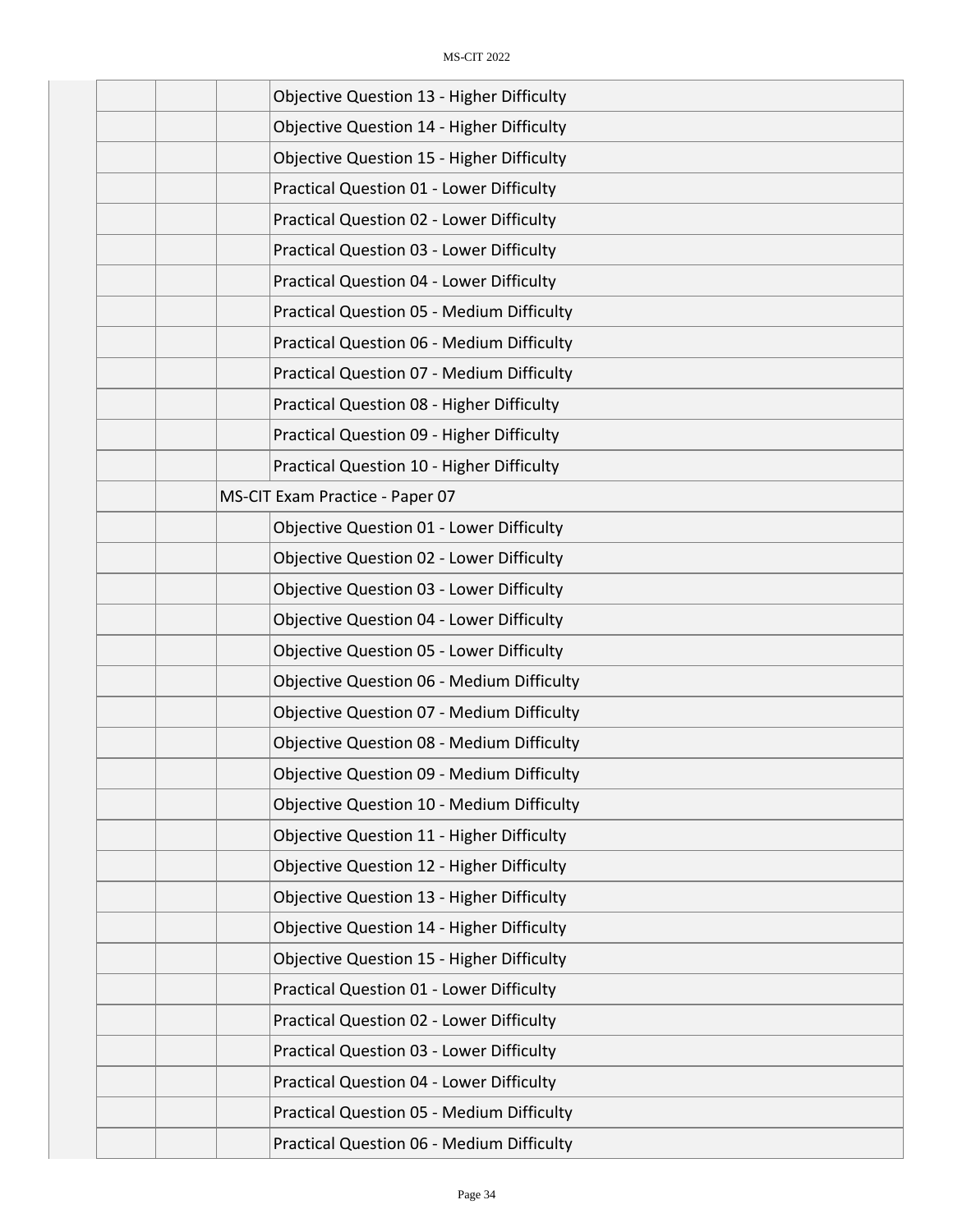|  | Practical Question 07 - Medium Difficulty        |
|--|--------------------------------------------------|
|  | Practical Question 08 - Higher Difficulty        |
|  | Practical Question 09 - Higher Difficulty        |
|  | Practical Question 10 - Higher Difficulty        |
|  | MS-CIT Exam Practice - Recap Paper 08            |
|  | MS-CIT Exam Practice - Recap Paper 08            |
|  | MS-CIT Exam Practice - Paper 09                  |
|  | Objective Question 01 - Lower Difficulty         |
|  | Objective Question 02 - Lower Difficulty         |
|  | <b>Objective Question 03 - Lower Difficulty</b>  |
|  | <b>Objective Question 04 - Lower Difficulty</b>  |
|  | <b>Objective Question 05 - Lower Difficulty</b>  |
|  | <b>Objective Question 06 - Medium Difficulty</b> |
|  | <b>Objective Question 07 - Medium Difficulty</b> |
|  | <b>Objective Question 08 - Medium Difficulty</b> |
|  | <b>Objective Question 09 - Medium Difficulty</b> |
|  | Objective Question 10 - Medium Difficulty        |
|  | Objective Question 11 - Higher Difficulty        |
|  | Objective Question 12 - Higher Difficulty        |
|  | Objective Question 13 - Higher Difficulty        |
|  | Objective Question 14 - Higher Difficulty        |
|  | <b>Objective Question 15 - Higher Difficulty</b> |
|  | <b>Practical Question 01 - Lower Difficulty</b>  |
|  | Practical Question 02 - Lower Difficulty         |
|  | Practical Question 03 - Lower Difficulty         |
|  | Practical Question 04 - Lower Difficulty         |
|  | <b>Practical Question 05 - Medium Difficulty</b> |
|  | Practical Question 06 - Medium Difficulty        |
|  | Practical Question 07 - Medium Difficulty        |
|  | Practical Question 08 - Higher Difficulty        |
|  | Practical Question 09 - Higher Difficulty        |
|  | Practical Question 10 - Higher Difficulty        |
|  | MS-CIT Exam Practice - Paper 10                  |
|  | Objective Question 01 - Lower Difficulty         |
|  | Objective Question 02 - Lower Difficulty         |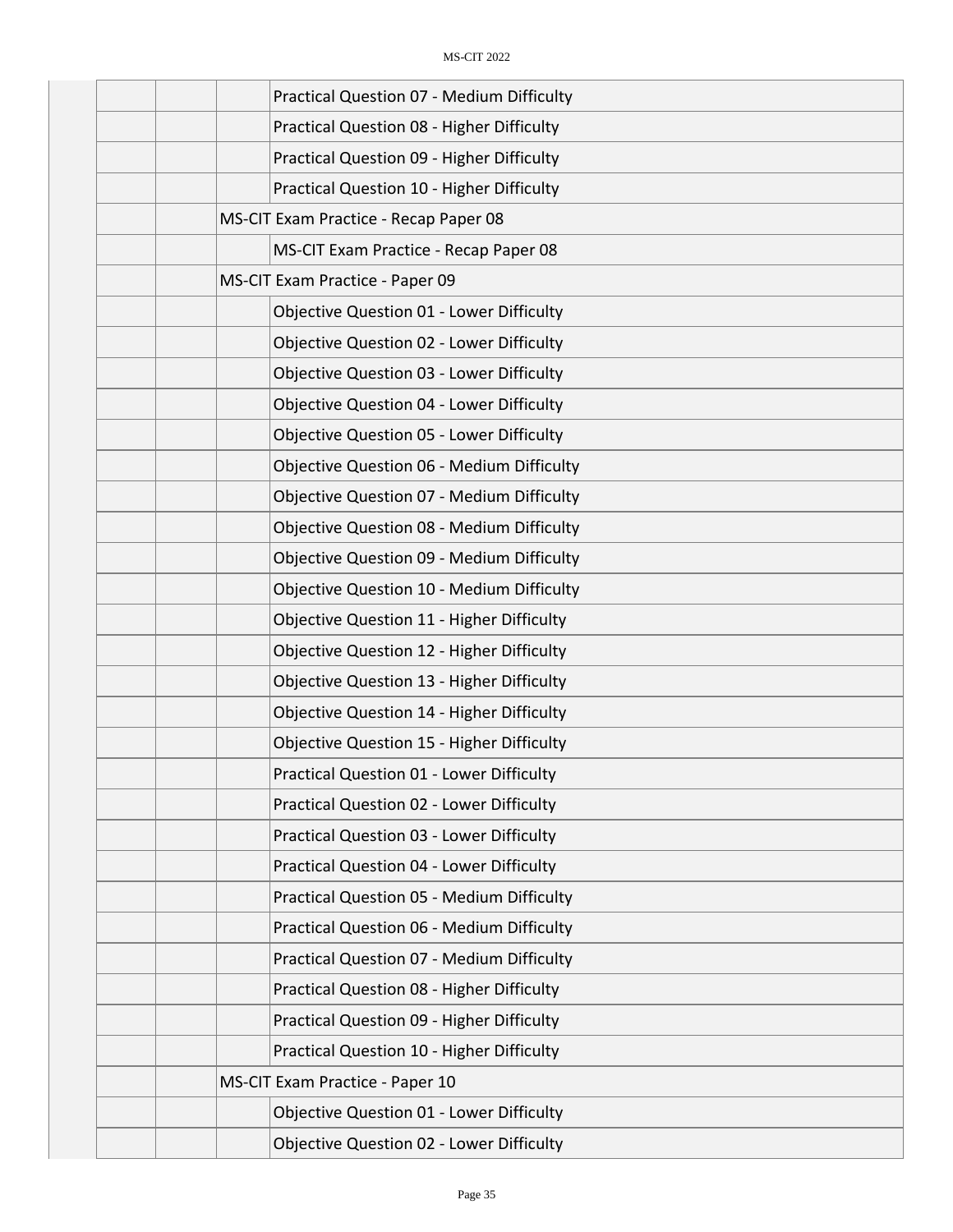| <b>Objective Question 03 - Lower Difficulty</b>  |
|--------------------------------------------------|
| <b>Objective Question 04 - Lower Difficulty</b>  |
| <b>Objective Question 05 - Lower Difficulty</b>  |
| <b>Objective Question 06 - Medium Difficulty</b> |
| <b>Objective Question 07 - Medium Difficulty</b> |
| <b>Objective Question 08 - Medium Difficulty</b> |
| <b>Objective Question 09 - Medium Difficulty</b> |
| <b>Objective Question 10 - Medium Difficulty</b> |
| <b>Objective Question 11 - Higher Difficulty</b> |
| Objective Question 12 - Higher Difficulty        |
| <b>Objective Question 13 - Higher Difficulty</b> |
| <b>Objective Question 14 - Higher Difficulty</b> |
| <b>Objective Question 15 - Higher Difficulty</b> |
| Practical Question 01 - Lower Difficulty         |
| Practical Question 02 - Lower Difficulty         |
| Practical Question 03 - Lower Difficulty         |
| Practical Question 04 - Lower Difficulty         |
| <b>Practical Question 05 - Medium Difficulty</b> |
| Practical Question 06 - Medium Difficulty        |
| Practical Question 07 - Medium Difficulty        |
| Practical Question 08 - Higher Difficulty        |
| Practical Question 09 - Higher Difficulty        |
| Practical Question 10 - Higher Difficulty        |
| MS-CIT Exam Practice - Paper 11                  |
| <b>Objective Question 01 - Lower Difficulty</b>  |
| Objective Question 02 - Lower Difficulty         |
| <b>Objective Question 03 - Lower Difficulty</b>  |
| <b>Objective Question 04 - Lower Difficulty</b>  |
| <b>Objective Question 05 - Lower Difficulty</b>  |
| <b>Objective Question 06 - Medium Difficulty</b> |
| <b>Objective Question 07 - Medium Difficulty</b> |
| Objective Question 08 - Medium Difficulty        |
| <b>Objective Question 09 - Medium Difficulty</b> |
| Objective Question 10 - Medium Difficulty        |
| <b>Objective Question 11 - Higher Difficulty</b> |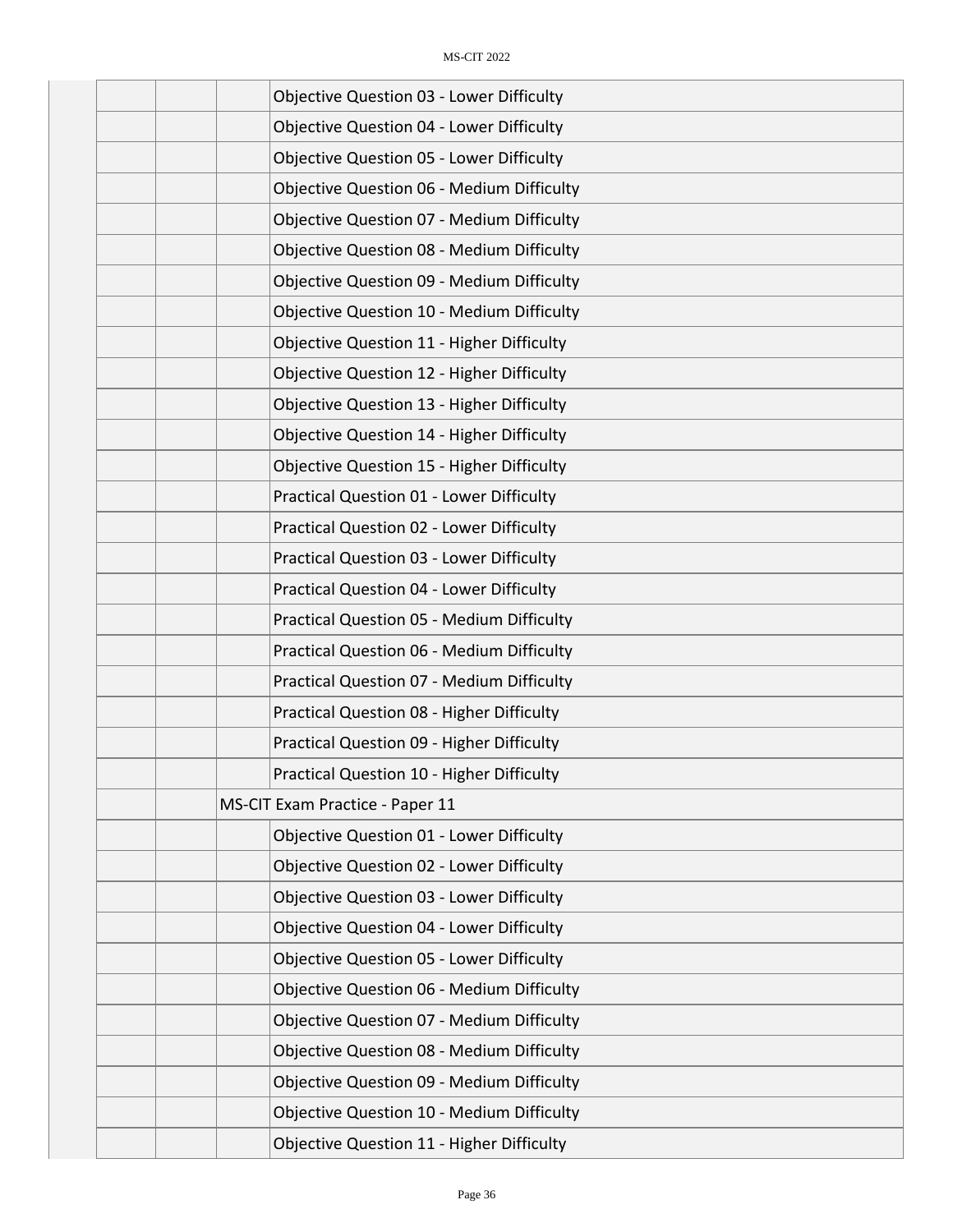| Objective Question 12 - Higher Difficulty        |
|--------------------------------------------------|
| Objective Question 13 - Higher Difficulty        |
| Objective Question 14 - Higher Difficulty        |
| <b>Objective Question 15 - Higher Difficulty</b> |
| Practical Question 01 - Lower Difficulty         |
| Practical Question 02 - Lower Difficulty         |
| Practical Question 03 - Lower Difficulty         |
| Practical Question 04 - Lower Difficulty         |
| <b>Practical Question 05 - Medium Difficulty</b> |
| Practical Question 06 - Medium Difficulty        |
| Practical Question 07 - Medium Difficulty        |
| Practical Question 08 - Higher Difficulty        |
| Practical Question 09 - Higher Difficulty        |
| Practical Question 10 - Higher Difficulty        |
| MS-CIT Exam Practice - Paper 12                  |
| Objective Question 01 - Lower Difficulty         |
| Objective Question 02 - Lower Difficulty         |
| <b>Objective Question 03 - Lower Difficulty</b>  |
| <b>Objective Question 04 - Lower Difficulty</b>  |
| <b>Objective Question 05 - Lower Difficulty</b>  |
| <b>Objective Question 06 - Medium Difficulty</b> |
| <b>Objective Question 07 - Medium Difficulty</b> |
| <b>Objective Question 08 - Medium Difficulty</b> |
| <b>Objective Question 09 - Medium Difficulty</b> |
| <b>Objective Question 10 - Medium Difficulty</b> |
| Objective Question 11 - Higher Difficulty        |
| Objective Question 12 - Higher Difficulty        |
| Objective Question 13 - Higher Difficulty        |
| Objective Question 14 - Higher Difficulty        |
| <b>Objective Question 15 - Higher Difficulty</b> |
| <b>Practical Question 01 - Lower Difficulty</b>  |
| Practical Question 02 - Lower Difficulty         |
| Practical Question 03 - Lower Difficulty         |
| Practical Question 04 - Lower Difficulty         |
| <b>Practical Question 05 - Medium Difficulty</b> |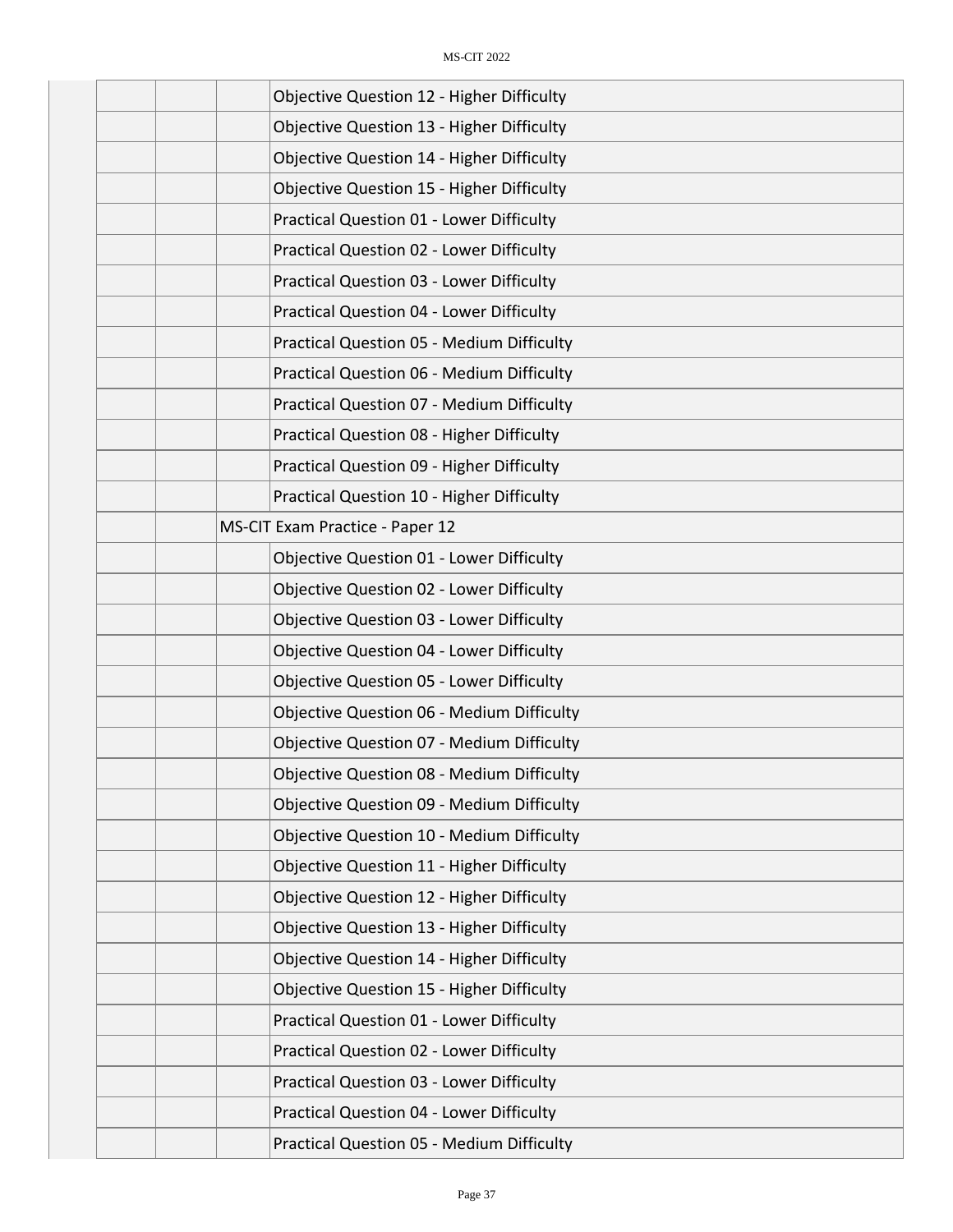| Practical Question 06 - Medium Difficulty        |
|--------------------------------------------------|
| Practical Question 07 - Medium Difficulty        |
| Practical Question 08 - Higher Difficulty        |
| Practical Question 09 - Higher Difficulty        |
| Practical Question 10 - Higher Difficulty        |
| MS-CIT Exam Practice - Recap Paper 13            |
| MS-CIT Exam Practice - Recap Paper 13            |
| MS-CIT Exam Practice - Paper 14                  |
| <b>Objective Question 01 - Lower Difficulty</b>  |
| Objective Question 02 - Lower Difficulty         |
| <b>Objective Question 03 - Lower Difficulty</b>  |
| <b>Objective Question 04 - Lower Difficulty</b>  |
| <b>Objective Question 05 - Lower Difficulty</b>  |
| <b>Objective Question 06 - Medium Difficulty</b> |
| <b>Objective Question 07 - Medium Difficulty</b> |
| <b>Objective Question 08 - Medium Difficulty</b> |
| <b>Objective Question 09 - Medium Difficulty</b> |
| <b>Objective Question 10 - Medium Difficulty</b> |
| <b>Objective Question 11 - Higher Difficulty</b> |
| Objective Question 12 - Higher Difficulty        |
| Objective Question 13 - Higher Difficulty        |
| Objective Question 14 - Higher Difficulty        |
| <b>Objective Question 15 - Higher Difficulty</b> |
| <b>Practical Question 01 - Lower Difficulty</b>  |
| Practical Question 02 - Lower Difficulty         |
| Practical Question 03 - Lower Difficulty         |
| Practical Question 04 - Lower Difficulty         |
| <b>Practical Question 05 - Medium Difficulty</b> |
| Practical Question 06 - Medium Difficulty        |
| Practical Question 07 - Medium Difficulty        |
| Practical Question 08 - Higher Difficulty        |
| Practical Question 09 - Higher Difficulty        |
| Practical Question 10 - Higher Difficulty        |
| MS-CIT Exam Practice - Paper 15                  |
| <b>Objective Question 01 - Lower Difficulty</b>  |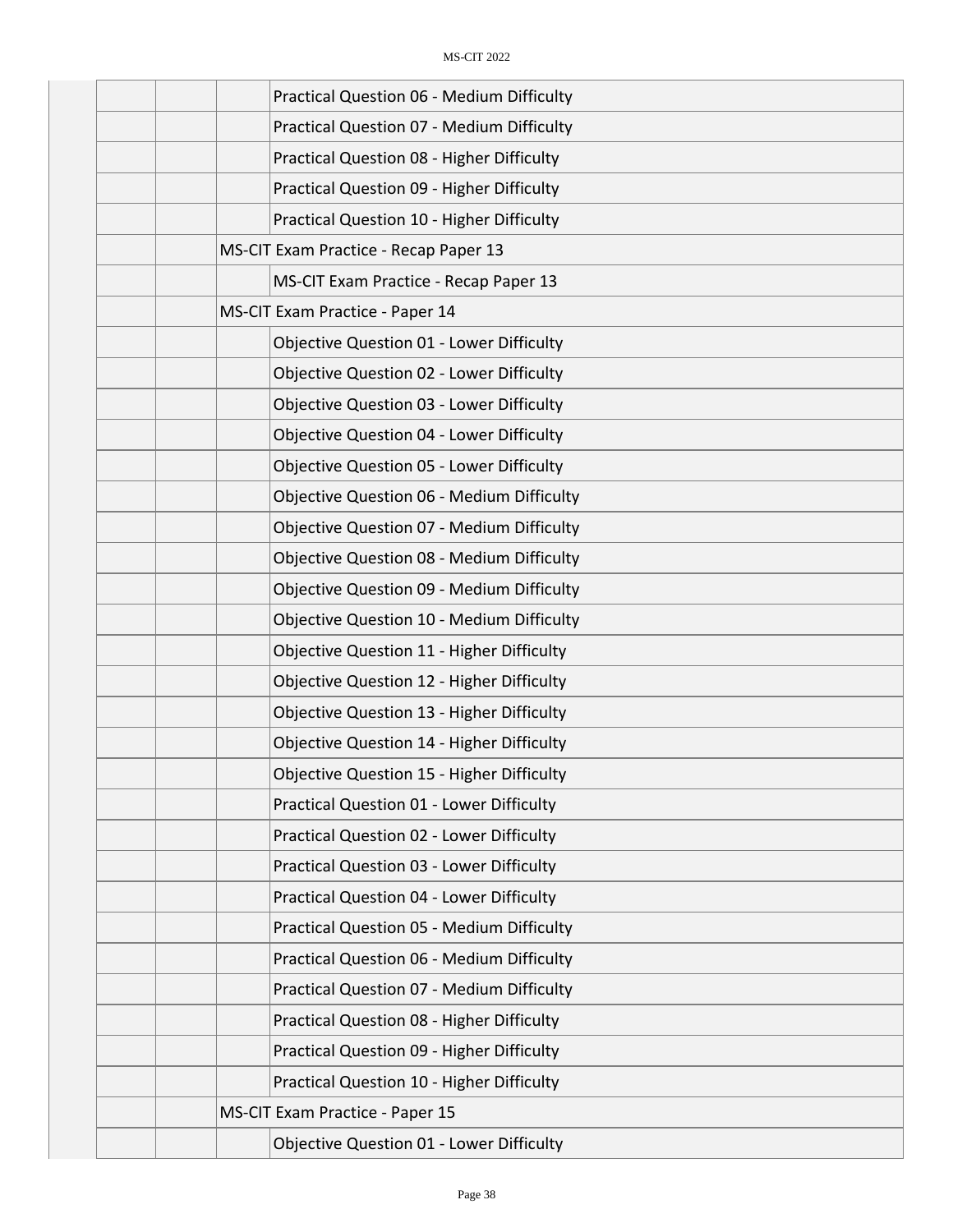|  | Objective Question 02 - Lower Difficulty         |
|--|--------------------------------------------------|
|  | <b>Objective Question 03 - Lower Difficulty</b>  |
|  | <b>Objective Question 04 - Lower Difficulty</b>  |
|  | <b>Objective Question 05 - Lower Difficulty</b>  |
|  | <b>Objective Question 06 - Medium Difficulty</b> |
|  | <b>Objective Question 07 - Medium Difficulty</b> |
|  | <b>Objective Question 08 - Medium Difficulty</b> |
|  | <b>Objective Question 09 - Medium Difficulty</b> |
|  | <b>Objective Question 10 - Medium Difficulty</b> |
|  | Objective Question 11 - Higher Difficulty        |
|  | Objective Question 12 - Higher Difficulty        |
|  | Objective Question 13 - Higher Difficulty        |
|  | <b>Objective Question 14 - Higher Difficulty</b> |
|  | <b>Objective Question 15 - Higher Difficulty</b> |
|  | Practical Question 01 - Lower Difficulty         |
|  | Practical Question 02 - Lower Difficulty         |
|  | Practical Question 03 - Lower Difficulty         |
|  | Practical Question 04 - Lower Difficulty         |
|  | <b>Practical Question 05 - Medium Difficulty</b> |
|  | Practical Question 06 - Medium Difficulty        |
|  | Practical Question 07 - Medium Difficulty        |
|  | Practical Question 08 - Higher Difficulty        |
|  | Practical Question 09 - Higher Difficulty        |
|  | Practical Question 10 - Higher Difficulty        |
|  | MS-CIT Exam Practice - Paper 16                  |
|  | Objective Question 01 - Lower Difficulty         |
|  | Objective Question 02 - Lower Difficulty         |
|  | <b>Objective Question 03 - Lower Difficulty</b>  |
|  | <b>Objective Question 04 - Lower Difficulty</b>  |
|  | <b>Objective Question 05 - Lower Difficulty</b>  |
|  | <b>Objective Question 06 - Medium Difficulty</b> |
|  | <b>Objective Question 07 - Medium Difficulty</b> |
|  | <b>Objective Question 08 - Medium Difficulty</b> |
|  | <b>Objective Question 09 - Medium Difficulty</b> |
|  | <b>Objective Question 10 - Medium Difficulty</b> |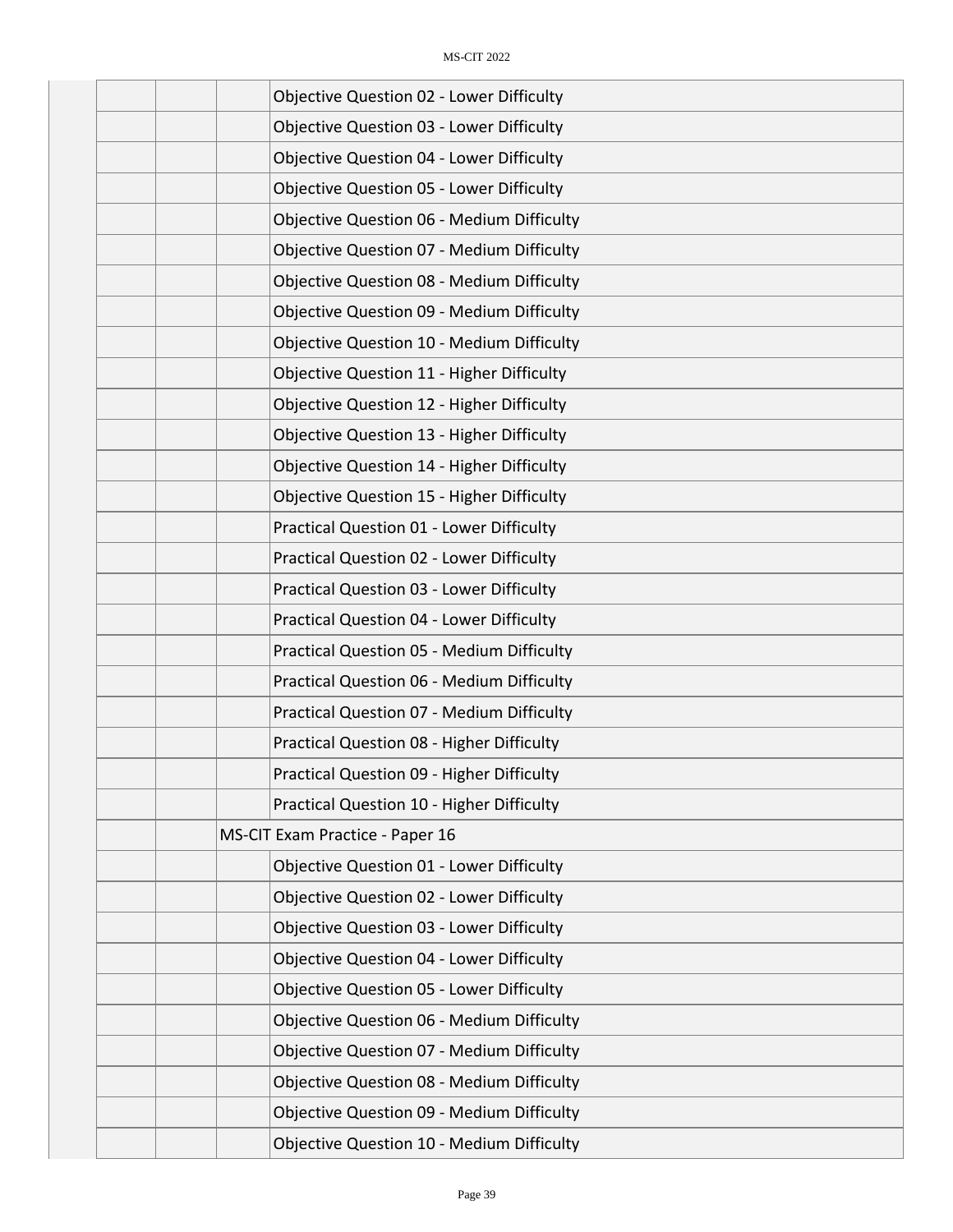|  | <b>Objective Question 11 - Higher Difficulty</b> |
|--|--------------------------------------------------|
|  | Objective Question 12 - Higher Difficulty        |
|  | Objective Question 13 - Higher Difficulty        |
|  | Objective Question 14 - Higher Difficulty        |
|  | <b>Objective Question 15 - Higher Difficulty</b> |
|  | Practical Question 01 - Lower Difficulty         |
|  | <b>Practical Question 02 - Lower Difficulty</b>  |
|  | Practical Question 03 - Lower Difficulty         |
|  | Practical Question 04 - Lower Difficulty         |
|  | <b>Practical Question 05 - Medium Difficulty</b> |
|  | Practical Question 06 - Medium Difficulty        |
|  | Practical Question 07 - Medium Difficulty        |
|  | Practical Question 08 - Higher Difficulty        |
|  | Practical Question 09 - Higher Difficulty        |
|  | Practical Question 10 - Higher Difficulty        |
|  | MS-CIT Exam Practice - Recap Paper 17            |
|  | MS-CIT Exam Practice - Recap Paper 17            |
|  | MS-CIT Exam Practice - Paper 18                  |
|  | Objective Question 01 - Lower Difficulty         |
|  | Objective Question 02 - Lower Difficulty         |
|  | <b>Objective Question 03 - Lower Difficulty</b>  |
|  | Objective Question 04 - Lower Difficulty         |
|  | <b>Objective Question 05 - Lower Difficulty</b>  |
|  | <b>Objective Question 06 - Medium Difficulty</b> |
|  | <b>Objective Question 07 - Medium Difficulty</b> |
|  | <b>Objective Question 08 - Medium Difficulty</b> |
|  | <b>Objective Question 09 - Medium Difficulty</b> |
|  | Objective Question 10 - Medium Difficulty        |
|  | <b>Objective Question 11 - Higher Difficulty</b> |
|  | Objective Question 12 - Higher Difficulty        |
|  | Objective Question 13 - Higher Difficulty        |
|  | Objective Question 14 - Higher Difficulty        |
|  | <b>Objective Question 15 - Higher Difficulty</b> |
|  | Practical Question 01 - Lower Difficulty         |
|  | Practical Question 02 - Lower Difficulty         |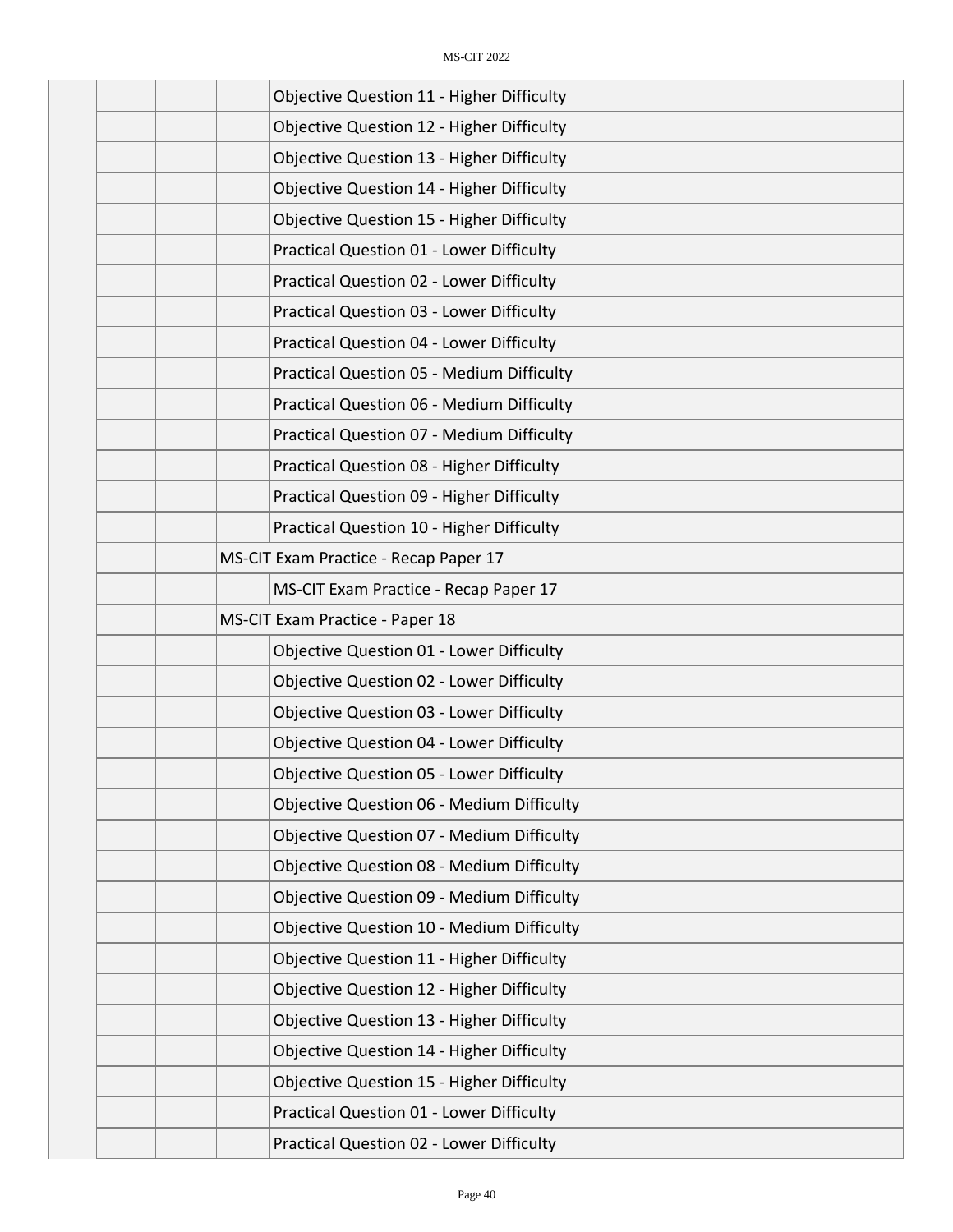| <b>Practical Question 03 - Lower Difficulty</b>  |
|--------------------------------------------------|
| <b>Practical Question 04 - Lower Difficulty</b>  |
| <b>Practical Question 05 - Medium Difficulty</b> |
| <b>Practical Question 06 - Medium Difficulty</b> |
| <b>Practical Question 07 - Medium Difficulty</b> |
| Practical Question 08 - Higher Difficulty        |
| <b>Practical Question 09 - Higher Difficulty</b> |
| Practical Question 10 - Higher Difficulty        |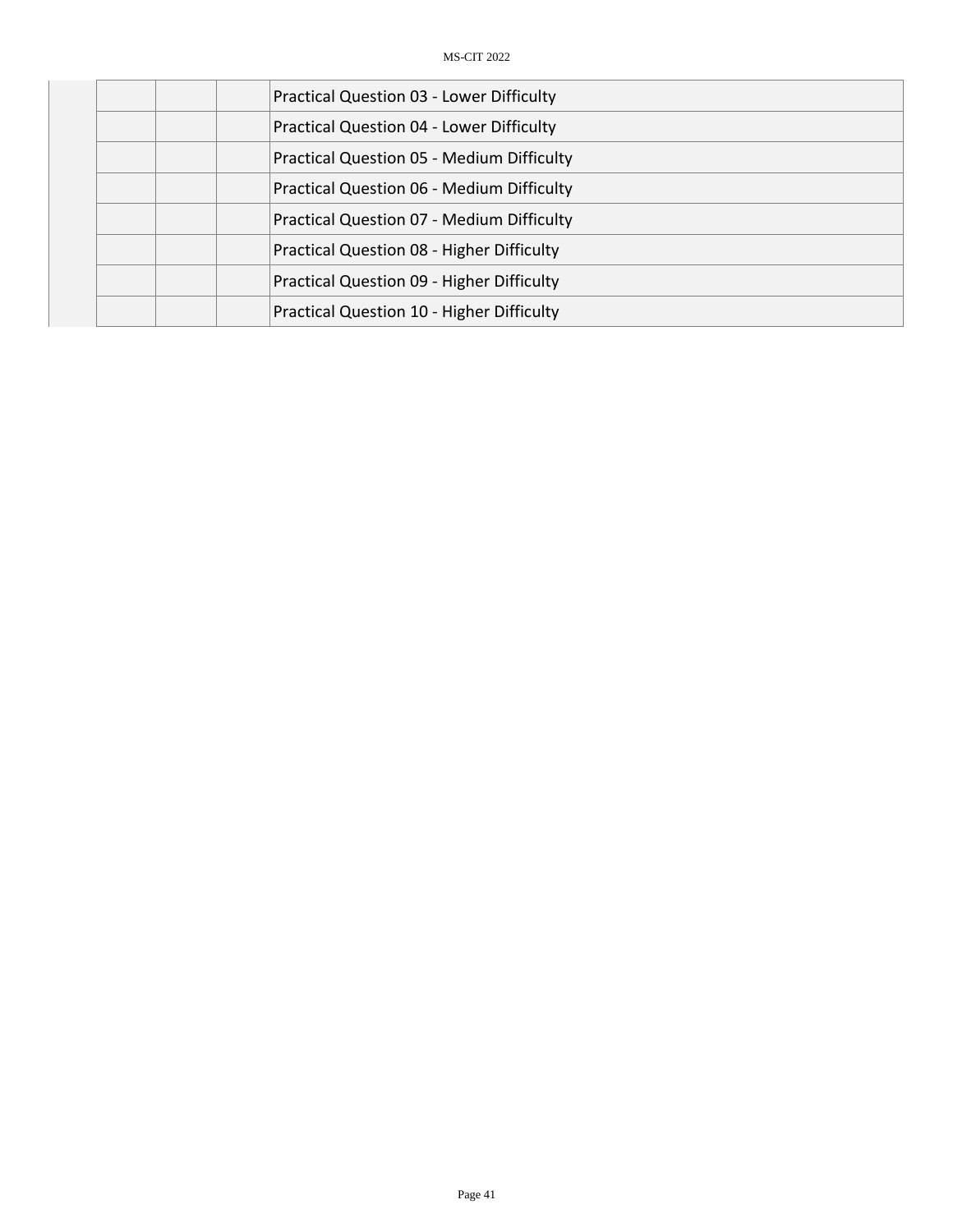| MS-CIT Exam Practice - Paper 19                  |
|--------------------------------------------------|
| <b>Objective Question 01 - Lower Difficulty</b>  |
| <b>Objective Question 02 - Lower Difficulty</b>  |
| <b>Objective Question 03 - Lower Difficulty</b>  |
| <b>Objective Question 04 - Lower Difficulty</b>  |
| <b>Objective Question 05 - Lower Difficulty</b>  |
| <b>Objective Question 06 - Medium Difficulty</b> |
| <b>Objective Question 07 - Medium Difficulty</b> |
| <b>Objective Question 08 - Medium Difficulty</b> |
| <b>Objective Question 09 - Medium Difficulty</b> |
| <b>Objective Question 10 - Medium Difficulty</b> |
| Objective Question 11 - Higher Difficulty        |
| Objective Question 12 - Higher Difficulty        |
| Objective Question 13 - Higher Difficulty        |
| Objective Question 14 - Higher Difficulty        |
| <b>Objective Question 15 - Higher Difficulty</b> |
| <b>Practical Question 01 - Lower Difficulty</b>  |
| Practical Question 02 - Lower Difficulty         |
| Practical Question 03 - Lower Difficulty         |
| Practical Question 04 - Lower Difficulty         |
| <b>Practical Question 05 - Medium Difficulty</b> |
| Practical Question 06 - Medium Difficulty        |
| Practical Question 07 - Medium Difficulty        |
| Practical Question 08 - Higher Difficulty        |
| Practical Question 09 - Higher Difficulty        |
| Practical Question 10 - Higher Difficulty        |
| MS-CIT Exam Practice - Recap Paper 20            |
| MS-CIT Exam Practice - Recap Paper 20            |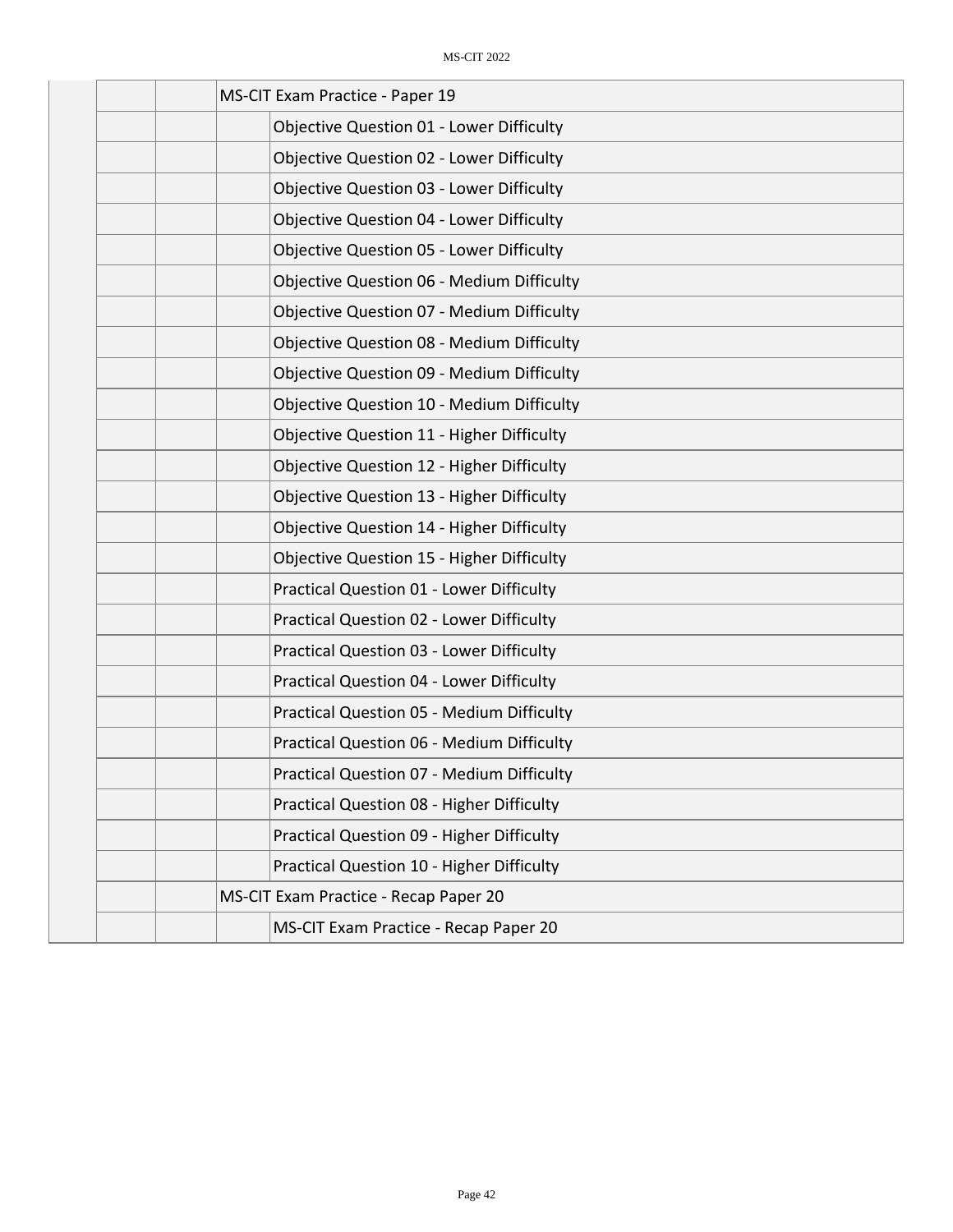## MS-CIT 2022

## **MS-CIT Job Readiness 2022**

| <b>Days</b> |                   | <b>Course Content</b>       |                                   |                                                                                                       |  |  |
|-------------|-------------------|-----------------------------|-----------------------------------|-------------------------------------------------------------------------------------------------------|--|--|
|             | <b>Session 01</b> |                             |                                   |                                                                                                       |  |  |
|             |                   | <b>MS-CIT Introduction</b>  |                                   |                                                                                                       |  |  |
|             |                   | <b>Theory Content</b>       |                                   |                                                                                                       |  |  |
|             |                   | <b>Job Readiness Skills</b> |                                   |                                                                                                       |  |  |
|             |                   |                             |                                   | Searching various trending career options in IT- Part 01                                              |  |  |
|             |                   |                             |                                   | Searching various trending career options in IT- Part 02                                              |  |  |
|             |                   |                             |                                   | Searching various trending career options in IT- Part 03                                              |  |  |
|             |                   |                             |                                   | <b>Basic IT Awareness</b>                                                                             |  |  |
|             |                   |                             |                                   | Types of mouse                                                                                        |  |  |
|             |                   |                             |                                   | Keys on the keyboard, Layouts of keyboard                                                             |  |  |
|             |                   |                             |                                   | Get to know Monitors / other screen display devices (Smart TV)                                        |  |  |
| Day         |                   |                             |                                   | Connect Laptop to Projector                                                                           |  |  |
| 01          |                   |                             |                                   | Digital Skills for Daily Life                                                                         |  |  |
|             |                   |                             |                                   | Configuring and activating internet connection for smartphone                                         |  |  |
|             |                   |                             |                                   | Enabling data connection and activating mobile Hotspot through smartphone                             |  |  |
|             |                   |                             |                                   | (Tethering)<br>Opening and operating a Gmail account for your convenience to access mails<br>anwwhere |  |  |
|             |                   |                             |                                   | <b>Smart Typing Skills</b>                                                                            |  |  |
|             |                   |                             |                                   | <b>Basics of Keyboarding</b>                                                                          |  |  |
|             |                   |                             |                                   | Why should you learn typing and need for typing?                                                      |  |  |
|             |                   | Lab                         |                                   |                                                                                                       |  |  |
|             |                   |                             | Typing Practice/टाइपिंग प्रैक्टिस |                                                                                                       |  |  |
|             |                   |                             | Knowledge Check                   |                                                                                                       |  |  |
|             |                   |                             | <b>Session Completion Test</b>    |                                                                                                       |  |  |
|             |                   |                             | Home Work                         |                                                                                                       |  |  |
|             | <b>Session 02</b> |                             |                                   |                                                                                                       |  |  |
|             |                   | <b>Theory Content</b>       |                                   |                                                                                                       |  |  |
|             |                   |                             | <b>Job Readiness Skills</b>       |                                                                                                       |  |  |
|             |                   |                             |                                   | Resume - About Resume                                                                                 |  |  |
|             |                   |                             |                                   | Resume - Do's and Don'ts                                                                              |  |  |
|             |                   |                             |                                   | Resume - Apps and Sites                                                                               |  |  |
|             |                   |                             |                                   | Resume - Apply for suitable jobs online                                                               |  |  |
|             |                   |                             |                                   | Resume - Uploading resume on a job portal                                                             |  |  |
| Day         |                   |                             |                                   | Digital Skills for Daily Life                                                                         |  |  |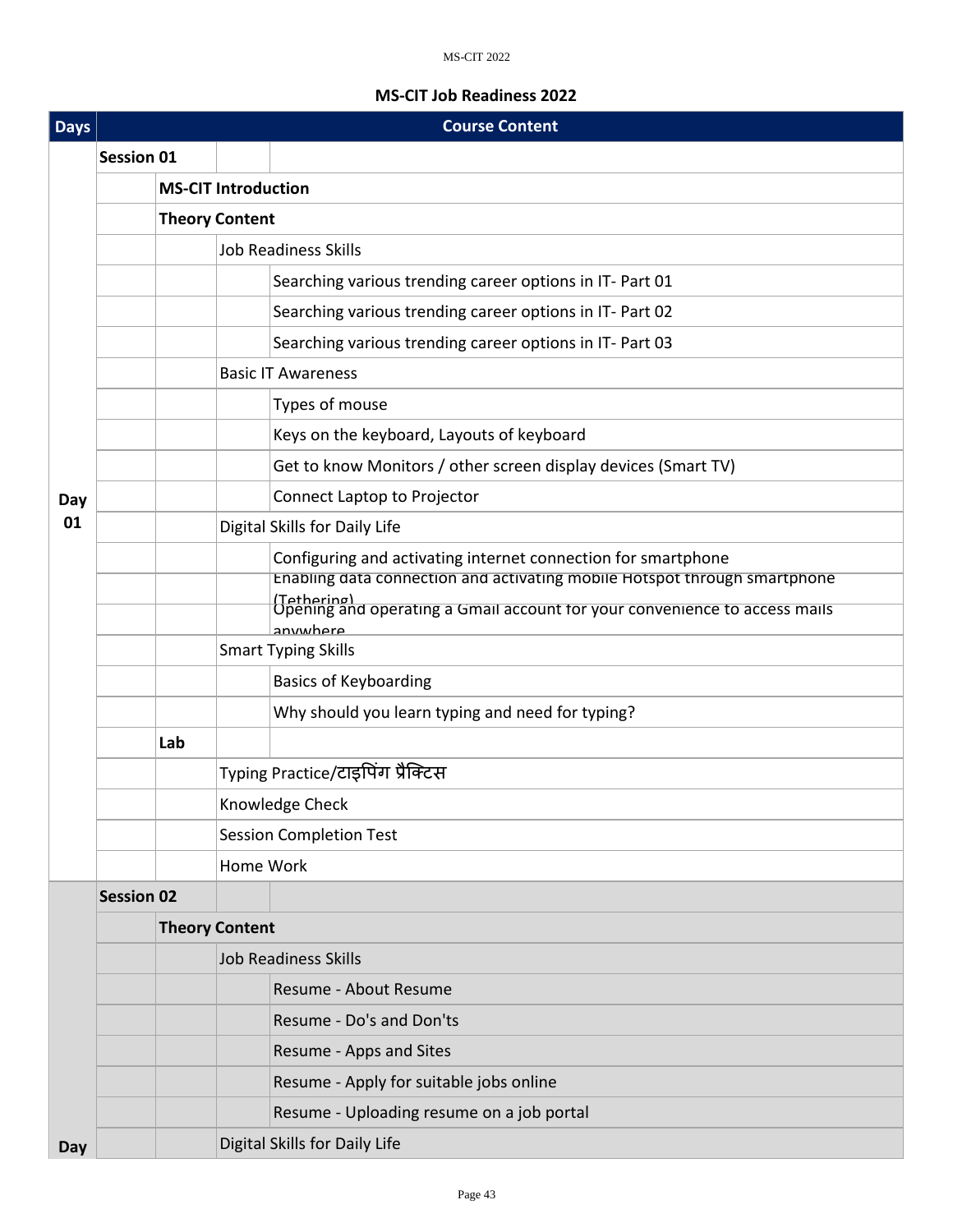| 02  |                   |     |                                   | Setting up an Emergency Number (ICE) on smartphone                                                   |  |  |
|-----|-------------------|-----|-----------------------------------|------------------------------------------------------------------------------------------------------|--|--|
|     |                   |     | <b>Smart Typing Skills</b>        |                                                                                                      |  |  |
|     |                   |     |                                   | Need for Typing                                                                                      |  |  |
|     |                   |     |                                   | <b>Typewriters To Computers</b>                                                                      |  |  |
|     |                   | Lab |                                   |                                                                                                      |  |  |
|     |                   |     |                                   | Typing Practice/टाइपिंग प्रैक्टिस                                                                    |  |  |
|     |                   |     |                                   | Knowledge Check                                                                                      |  |  |
|     |                   |     |                                   | <b>Session Completion Test</b>                                                                       |  |  |
|     |                   |     | Home Work - Book Reading          |                                                                                                      |  |  |
|     | <b>Session 03</b> |     |                                   |                                                                                                      |  |  |
|     |                   |     | <b>Theory Content</b>             |                                                                                                      |  |  |
|     |                   |     |                                   | <b>Job Readiness Skills</b>                                                                          |  |  |
|     |                   |     |                                   | Emails: using appropriate email Etiquettes, use Grammarly for impeccable<br>communication in English |  |  |
|     |                   |     |                                   | Improved written and verbal English Communication using various Free Tools                           |  |  |
|     |                   |     |                                   | Typing various languages swiftly using Gboard - Google Keyboard                                      |  |  |
|     |                   |     |                                   | Voice Typing using Google Docs                                                                       |  |  |
|     |                   |     |                                   | Create textual or voice notes using Google Keep and share it with others quickly                     |  |  |
|     |                   |     |                                   | Digital Skills for Daily Life                                                                        |  |  |
| Day |                   |     |                                   | Creating a strong email password and Resetting it quickly                                            |  |  |
| 03  |                   |     |                                   | Automatic categorization of your emails for better email management                                  |  |  |
|     |                   |     |                                   | Changing between plain text and rich mode text in Gmail for a proper formatted<br>message            |  |  |
|     |                   |     |                                   | Using @ feature to address specific recipients of the email                                          |  |  |
|     |                   |     |                                   | <b>Smart Typing Skills</b>                                                                           |  |  |
|     |                   |     |                                   | Keyboard                                                                                             |  |  |
|     |                   | Lab |                                   |                                                                                                      |  |  |
|     |                   |     | Typing Practice/टाइपिंग प्रैक्टिस |                                                                                                      |  |  |
|     |                   |     | Knowledge Check                   |                                                                                                      |  |  |
|     |                   |     |                                   | <b>Session Completion Test</b>                                                                       |  |  |
|     |                   |     |                                   | Home Work - Book Reading                                                                             |  |  |
|     | <b>Session 04</b> |     |                                   |                                                                                                      |  |  |
|     |                   |     | <b>Theory Content</b>             |                                                                                                      |  |  |
|     |                   |     | Explore new jobs                  |                                                                                                      |  |  |
|     |                   |     |                                   | New Collar Jobs - Part 01                                                                            |  |  |
|     |                   |     |                                   | New Collar Jobs - Part 02                                                                            |  |  |
|     |                   |     |                                   | New Collar Jobs - Part 03                                                                            |  |  |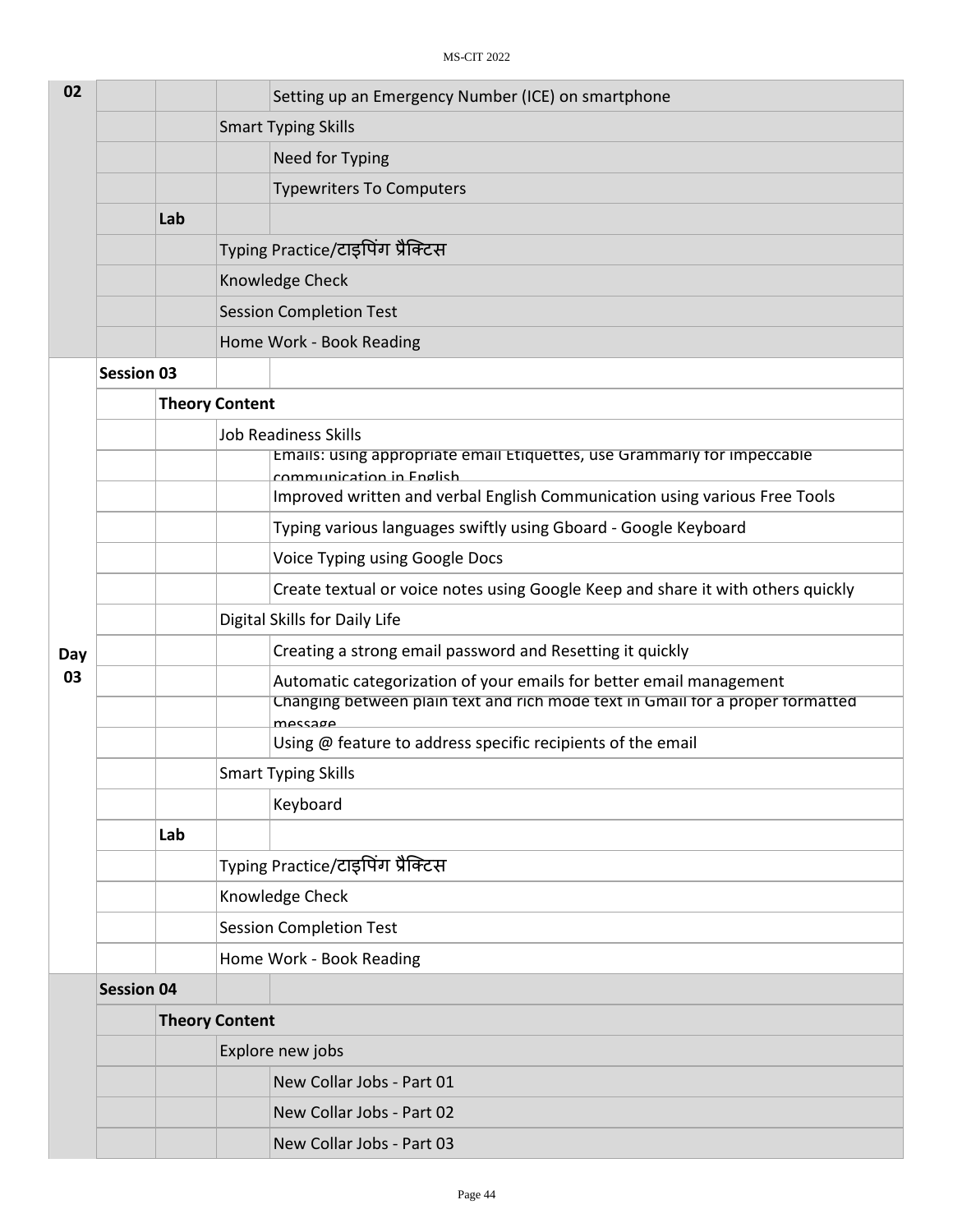|           |                   |                       | New Collar Jobs - Part 04                                          |  |  |
|-----------|-------------------|-----------------------|--------------------------------------------------------------------|--|--|
|           |                   |                       | New Collar Jobs - Part 05                                          |  |  |
|           |                   |                       | New Collar Jobs - Part 06                                          |  |  |
|           |                   |                       | New Collar Jobs - Part 07                                          |  |  |
|           |                   |                       | Digital Skills for Daily Life                                      |  |  |
|           |                   |                       | Let's use smartphone for:                                          |  |  |
| Day       |                   |                       | Using automatic signature in Gmail for your Outgoing mails         |  |  |
| 04        |                   |                       | Scheduling mails in Gmail to send your mails at a specific time    |  |  |
|           |                   |                       | Sending your professional and confidential mails using Gmail       |  |  |
|           |                   |                       | Using Read receipt for auto acknowledgment of your mail            |  |  |
|           |                   |                       | Use of Undo Send feature in Gmail to recall erroneous emails       |  |  |
|           |                   |                       | Using templates to respond quickly to mails in Gmail               |  |  |
|           |                   |                       | <b>Smart Typing Skills</b>                                         |  |  |
|           |                   |                       | Ergonomic Keyboards                                                |  |  |
|           |                   |                       | PDA Keyboards                                                      |  |  |
|           | Lab               |                       |                                                                    |  |  |
|           |                   |                       | Typing Practice/टाइपिंग प्रैक्टिस                                  |  |  |
|           |                   |                       | Knowledge Check                                                    |  |  |
|           |                   |                       | <b>Session Completion Test</b>                                     |  |  |
|           |                   |                       | Home Work - Book Reading                                           |  |  |
|           | <b>Session 05</b> |                       |                                                                    |  |  |
|           |                   | <b>Theory Content</b> |                                                                    |  |  |
|           |                   |                       | <b>MS Office Skills</b>                                            |  |  |
|           |                   |                       | What is Browser?                                                   |  |  |
|           |                   |                       | Internet Service Provider (ISP)                                    |  |  |
|           |                   |                       | <b>Web Based Applications</b>                                      |  |  |
|           |                   |                       | Digital Skills for Daily Life                                      |  |  |
|           |                   |                       | Using WhatsApp on desktop for sharing files easily and quickly     |  |  |
| Day<br>05 |                   |                       | Sending message to someone in WhatsApp without saving the number   |  |  |
|           |                   |                       | Formatting your message text in WhatsApp                           |  |  |
|           |                   |                       | Pinning your important chats in WhatsApp                           |  |  |
|           |                   |                       | Bookmarking important messages in WhatsApp (Starred messages)      |  |  |
|           |                   |                       | Marking the received messages as Unread to reply later in WhatsApp |  |  |
|           |                   |                       | Secure your WhatsApp account with Two step Authentication          |  |  |
|           |                   |                       | <b>Smart Typing Skills</b>                                         |  |  |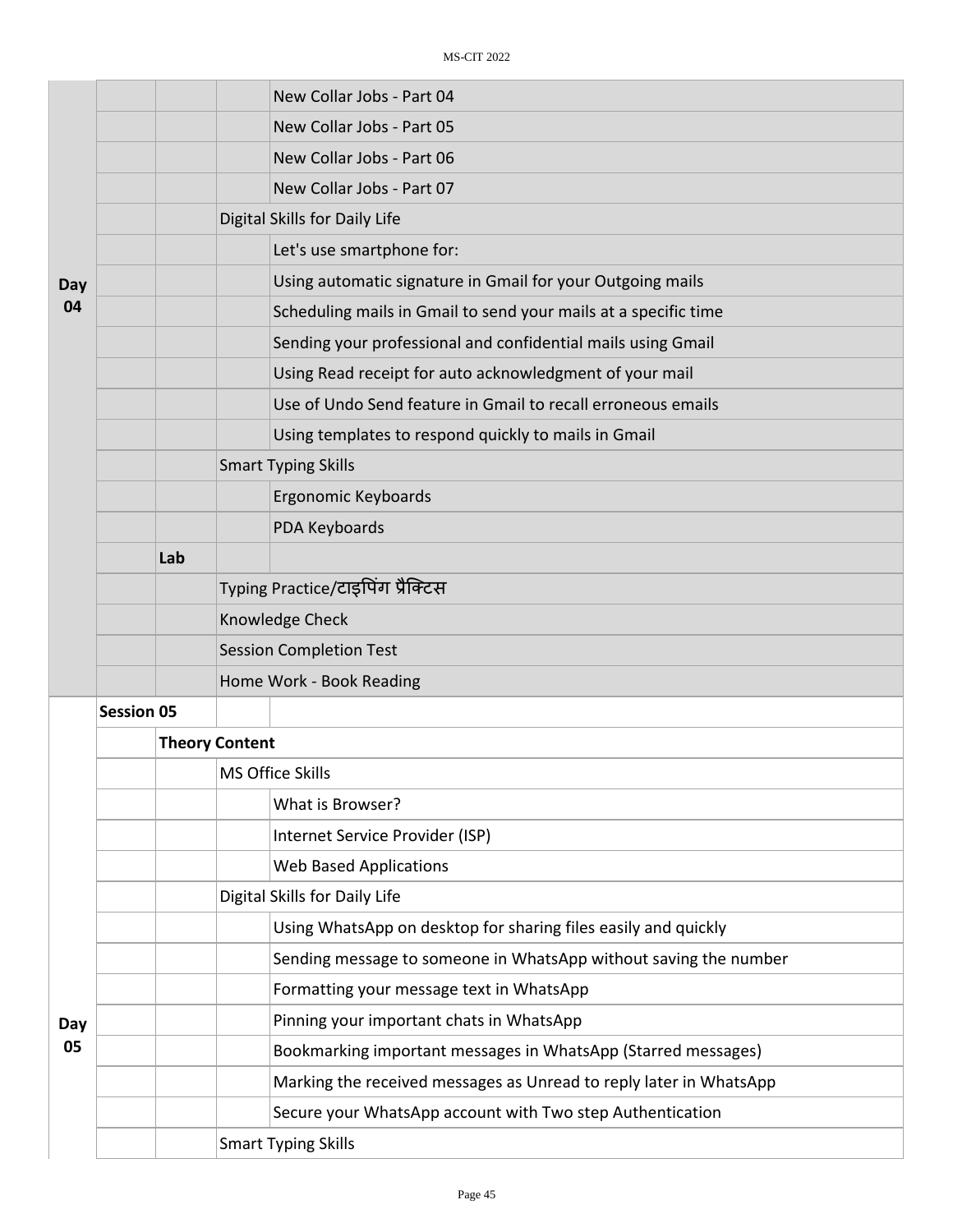|           |                   |                       |                          | Keyboard Layout                                           |  |  |  |
|-----------|-------------------|-----------------------|--------------------------|-----------------------------------------------------------|--|--|--|
|           |                   |                       |                          | <b>QWERTY Keyboard</b>                                    |  |  |  |
|           |                   | Lab                   |                          |                                                           |  |  |  |
|           |                   |                       |                          | Typing Practice/टाइपिंग प्रैक्टिस                         |  |  |  |
|           |                   |                       |                          | Knowledge Check                                           |  |  |  |
|           |                   |                       |                          | <b>Session Completion Test</b>                            |  |  |  |
|           |                   |                       |                          | Home Work - Book Reading                                  |  |  |  |
|           | <b>Session 06</b> |                       |                          |                                                           |  |  |  |
|           |                   | <b>Theory Content</b> |                          |                                                           |  |  |  |
|           |                   |                       |                          | MS Office Skills (Windows)                                |  |  |  |
|           |                   |                       |                          | About Windows 10 as an operating system (Overview)        |  |  |  |
|           |                   |                       |                          | Digital Skills for Daily Life                             |  |  |  |
|           |                   |                       |                          | Setting up your business account in WhatsApp              |  |  |  |
|           |                   |                       |                          | Setup automated replies in WhatsApp for Business account  |  |  |  |
|           |                   |                       |                          | Sharing large size files on WhatsApp                      |  |  |  |
|           |                   |                       |                          | Using the Read message aloud feature in WhatsApp Web      |  |  |  |
| Day<br>06 |                   |                       |                          | <b>Smart Typing Skills</b>                                |  |  |  |
|           |                   |                       |                          | Introduction to Typing                                    |  |  |  |
|           |                   | Lab                   |                          |                                                           |  |  |  |
|           |                   |                       |                          | Typing Practice/टाइपिंग प्रैक्टिस                         |  |  |  |
|           |                   |                       |                          | Self Path Learning                                        |  |  |  |
|           |                   |                       |                          | <b>Overview of Operating System</b>                       |  |  |  |
|           |                   |                       |                          | Guided Do It Yourself                                     |  |  |  |
|           |                   |                       |                          | Knowledge Check                                           |  |  |  |
|           |                   |                       |                          | <b>Session Completion Test</b>                            |  |  |  |
|           |                   |                       | Home Work - Book Reading |                                                           |  |  |  |
|           | <b>Session 07</b> |                       |                          |                                                           |  |  |  |
|           |                   |                       | <b>Theory Content</b>    |                                                           |  |  |  |
|           |                   |                       |                          | MS Office Skills (Windows)                                |  |  |  |
|           |                   |                       |                          | Files, Folders and Libraries                              |  |  |  |
|           |                   |                       |                          | File Explorer Views and accessing them in Windows 10      |  |  |  |
|           |                   |                       |                          | <b>Creating Folders and Libraries</b>                     |  |  |  |
|           |                   |                       |                          | Working with Files and Folders for better data management |  |  |  |
|           |                   |                       |                          | Digital Skills for Daily Life                             |  |  |  |
|           |                   |                       |                          | Using BHIM App for UPI Payment                            |  |  |  |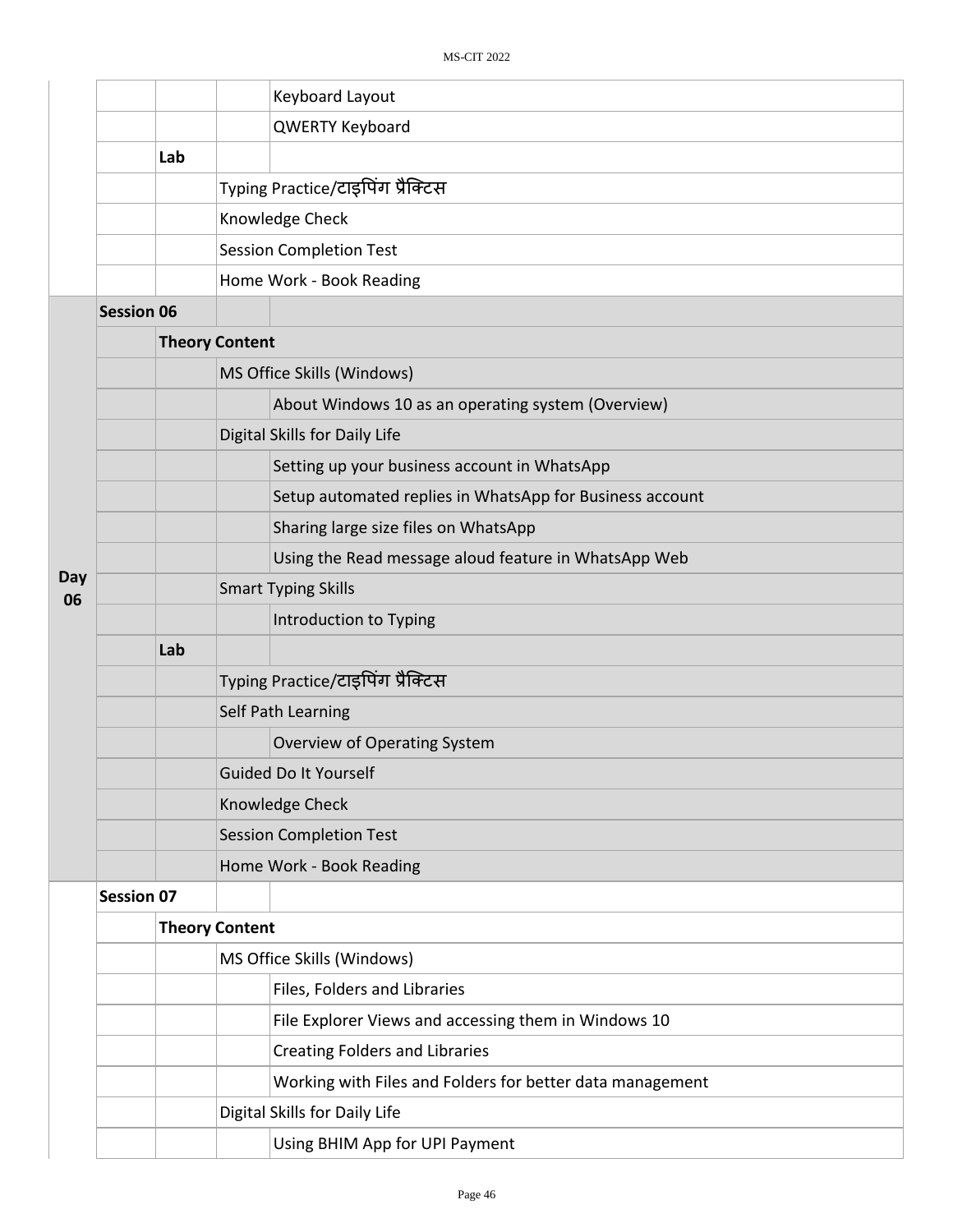|     |                   |                       | Changing your profile name in Google Pay                                                                                     |  |  |  |
|-----|-------------------|-----------------------|------------------------------------------------------------------------------------------------------------------------------|--|--|--|
|     |                   |                       | Sending money to your contacts using Google Pay                                                                              |  |  |  |
| Day |                   |                       | Sending money using QR code in Google Pay                                                                                    |  |  |  |
| 07  |                   |                       | Requesting money from your contacts in Google Pay                                                                            |  |  |  |
|     |                   |                       | <b>Smart Typing Skills</b>                                                                                                   |  |  |  |
|     |                   |                       | Names of Fingers                                                                                                             |  |  |  |
|     |                   |                       | <b>Finger Placements</b>                                                                                                     |  |  |  |
|     |                   | Lab                   |                                                                                                                              |  |  |  |
|     |                   |                       | Typing Practice/टाइपिंग प्रैक्टिस                                                                                            |  |  |  |
|     |                   |                       | Self Path Learning (Windows 10 Required)                                                                                     |  |  |  |
|     |                   |                       | Understanding the Files, Folders and Libraries                                                                               |  |  |  |
|     |                   |                       | <b>Guided Do It Yourself</b>                                                                                                 |  |  |  |
|     |                   |                       | Knowledge Check                                                                                                              |  |  |  |
|     |                   |                       | <b>Session Completion Test</b>                                                                                               |  |  |  |
|     |                   |                       | Home Work - Book Reading                                                                                                     |  |  |  |
|     | <b>Session 08</b> |                       |                                                                                                                              |  |  |  |
|     |                   | <b>Theory Content</b> |                                                                                                                              |  |  |  |
|     |                   |                       | MS Office Skills (Windows)                                                                                                   |  |  |  |
|     |                   |                       | Using a Notepad file to type & edit plain text in it                                                                         |  |  |  |
|     |                   |                       | Restarting, shutting down, locking, logging off and hibernating a laptop                                                     |  |  |  |
|     |                   |                       | Digital Skills for Daily Life                                                                                                |  |  |  |
|     |                   |                       | Using UPI Payment feature in Flipkart App<br>Searching products online across various platforms through Photo Scan by Google |  |  |  |
|     |                   |                       | <b>Photos</b>                                                                                                                |  |  |  |
|     |                   |                       | Using background blur in Google Meet                                                                                         |  |  |  |
|     |                   |                       | Collaborate in Google Meet using Jamboard                                                                                    |  |  |  |
| Day |                   |                       | Adding reference document in your Google Meet Invite                                                                         |  |  |  |
| 08  |                   |                       | <b>Smart Typing Skills</b>                                                                                                   |  |  |  |
|     |                   |                       | <b>Practice Makes Perfect</b>                                                                                                |  |  |  |
|     |                   |                       | <b>Minimize Hand Movements</b>                                                                                               |  |  |  |
|     |                   |                       | <b>Typing Trivia</b>                                                                                                         |  |  |  |
|     |                   | Lab                   |                                                                                                                              |  |  |  |
|     |                   |                       | Typing Practice/टाइपिंग प्रैक्टिस                                                                                            |  |  |  |
|     |                   |                       | Self Path Learning (Windows 10 Required)                                                                                     |  |  |  |
|     |                   |                       | What is an Operating System?                                                                                                 |  |  |  |
|     |                   |                       | <b>Guided Do It Yourself</b>                                                                                                 |  |  |  |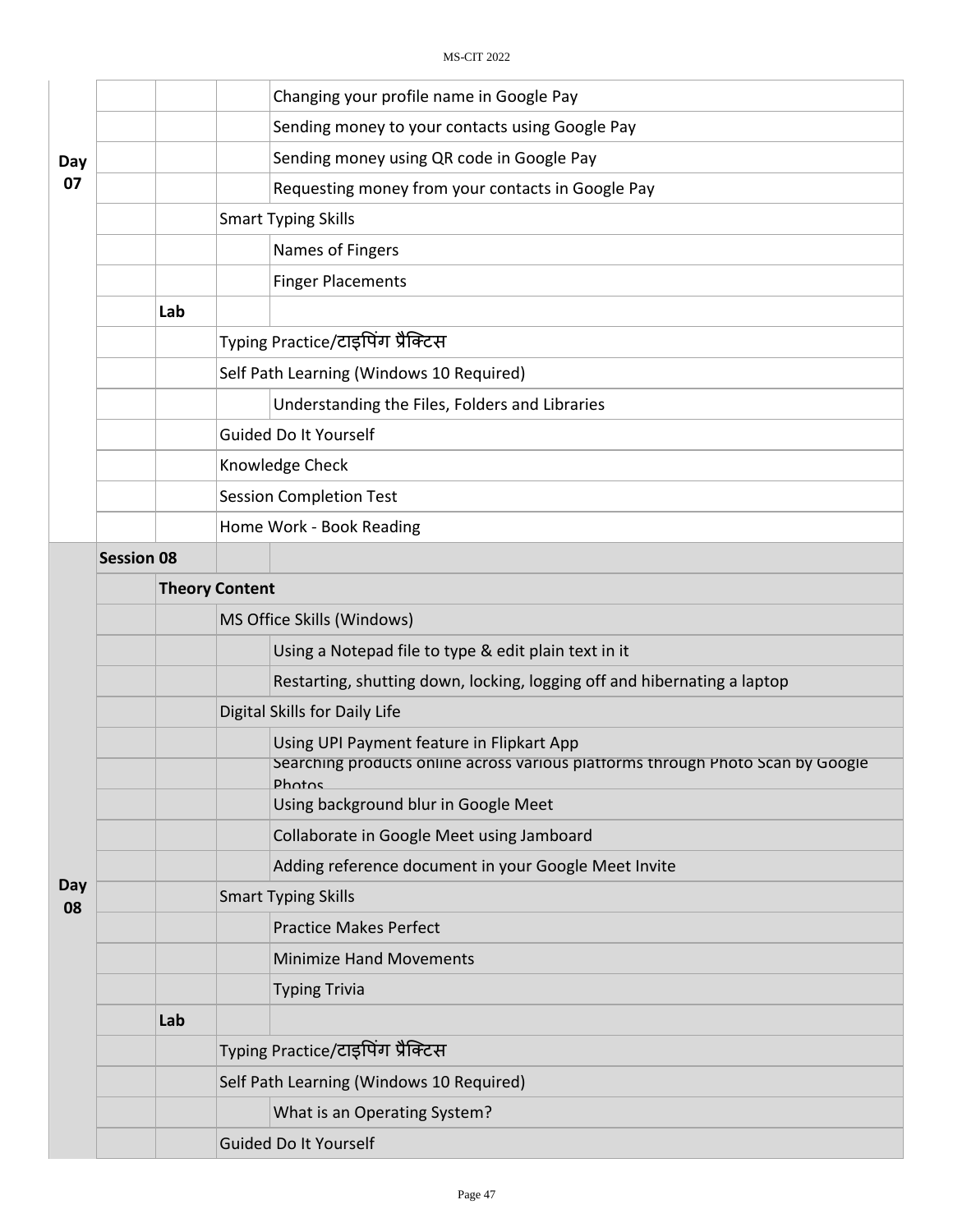|     |                   |     |                       | Knowledge Check                                                                                                                                                             |
|-----|-------------------|-----|-----------------------|-----------------------------------------------------------------------------------------------------------------------------------------------------------------------------|
|     |                   |     |                       | <b>Session Completion Test</b>                                                                                                                                              |
|     |                   |     |                       | Home Work - Book Reading                                                                                                                                                    |
|     | <b>Session 09</b> |     |                       |                                                                                                                                                                             |
|     |                   |     | <b>Theory Content</b> |                                                                                                                                                                             |
|     |                   |     |                       | <b>World of Games</b>                                                                                                                                                       |
|     |                   |     |                       | What are the Games                                                                                                                                                          |
|     |                   |     |                       | Importance of games                                                                                                                                                         |
|     |                   |     |                       | Some popular games                                                                                                                                                          |
|     |                   |     |                       | Careers in gaming                                                                                                                                                           |
|     |                   |     |                       | Job roles in gaming                                                                                                                                                         |
|     |                   |     |                       | The gaming experience                                                                                                                                                       |
|     |                   |     |                       | MS Office Skills (Windows)                                                                                                                                                  |
|     |                   |     |                       | Changing date and time settings in your computer                                                                                                                            |
|     |                   |     |                       | Changing taskbar settings to personalize your desktop as per your convenience                                                                                               |
|     |                   |     |                       | Creating and deleting shortcuts of all the windows elements for ease of access<br>Using Control panel for customizing system settings - installing and removing<br>nrograms |
|     |                   |     |                       | Digital Skills for Daily Life                                                                                                                                               |
| Day |                   |     |                       | Using different presentation modes in Google Meet                                                                                                                           |
| 09  |                   |     |                       | Using Captions and host controls in Google Meet                                                                                                                             |
|     |                   |     |                       | Pinning a participant in Google Meet                                                                                                                                        |
|     |                   |     |                       | Sharing video recording and chat transcript with participant after Google Meet is over                                                                                      |
|     |                   |     |                       | Searching for any location using Google Maps (Downloading for Offline navigation)                                                                                           |
|     |                   |     |                       | Using Ola Cabs app to book a cab online                                                                                                                                     |
|     |                   |     |                       | Using MakeMyTrip app to organize the trip online                                                                                                                            |
|     |                   |     |                       | <b>Smart Typing Skills</b>                                                                                                                                                  |
|     |                   |     |                       | <b>Measuring Progress</b>                                                                                                                                                   |
|     |                   | Lab |                       |                                                                                                                                                                             |
|     |                   |     |                       | Typing Practice/टाइपिंग प्रैक्टिस                                                                                                                                           |
|     |                   |     |                       | Self Path Learning (Windows 10 Required)                                                                                                                                    |
|     |                   |     |                       | Changing taskbar settings to personalize your desktop as per your convenience                                                                                               |
|     |                   |     |                       | Guided Do It Yourself                                                                                                                                                       |
|     |                   |     |                       | Knowledge Check                                                                                                                                                             |
|     |                   |     |                       | <b>Session Completion Test</b>                                                                                                                                              |
|     |                   |     |                       | Home Work - Book Reading                                                                                                                                                    |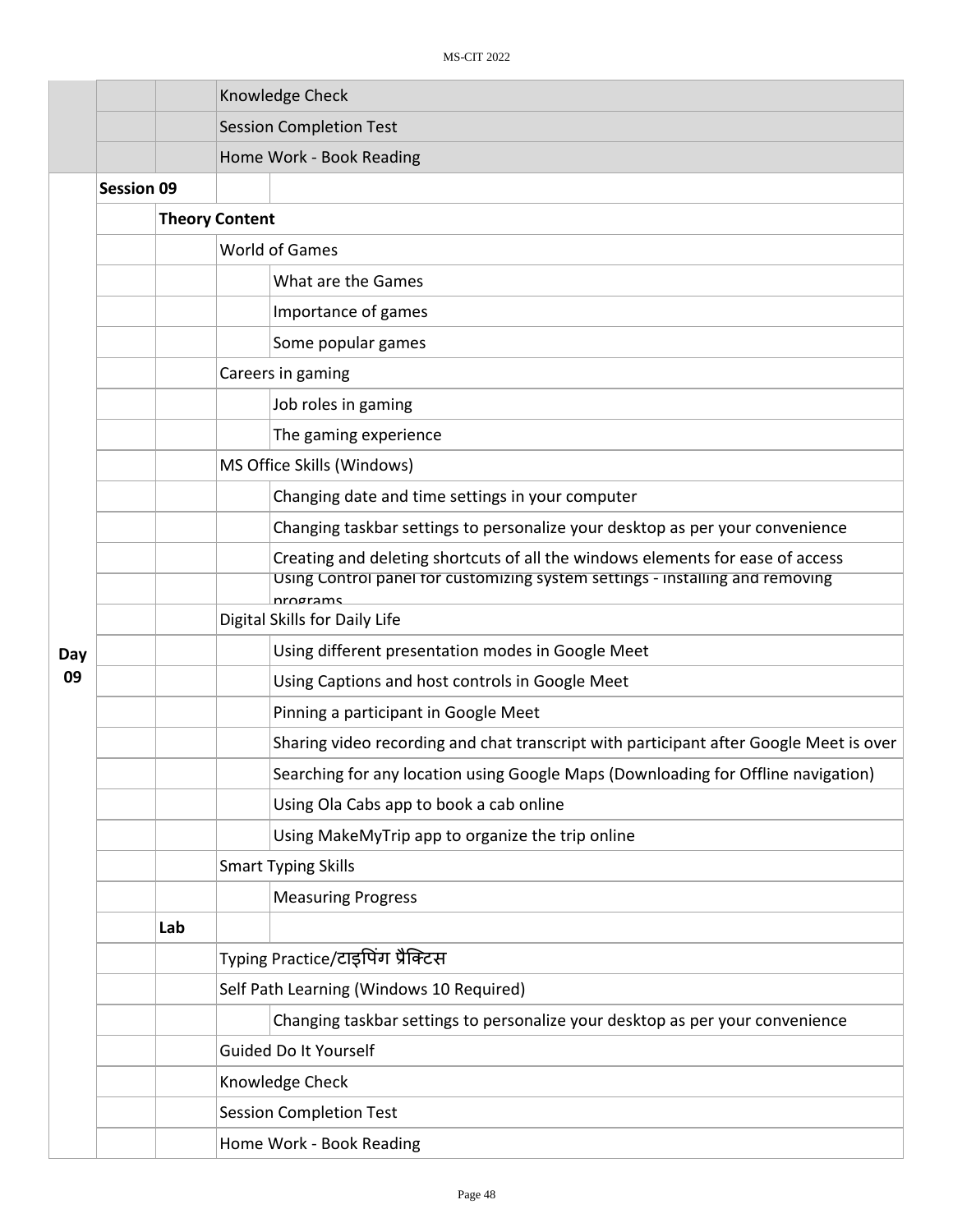|     | <b>Session 10</b> |     |                                                                                           |                                                                                                         |
|-----|-------------------|-----|-------------------------------------------------------------------------------------------|---------------------------------------------------------------------------------------------------------|
|     |                   |     | <b>Theory Content</b>                                                                     |                                                                                                         |
|     |                   |     |                                                                                           | MS Office Skills (Windows)                                                                              |
|     |                   |     |                                                                                           | Using data across various applications (Copying data between applications)                              |
|     |                   |     |                                                                                           | Digital Skills for Daily Life                                                                           |
|     |                   |     |                                                                                           | Caller identification and blocking spammers using Truecaller app                                        |
|     |                   |     |                                                                                           | Searching and joining public channels on the Telegram app for market research                           |
|     |                   |     |                                                                                           | Sharing large files in the Telegram app quickly                                                         |
|     |                   |     |                                                                                           | Creating a Poll or Quiz in Telegram app for conducting surveys                                          |
| Day |                   |     |                                                                                           | Starting a secret chat in Telegram App to maintain privacy                                              |
| 10  |                   |     |                                                                                           | <b>Smart Typing Skills</b>                                                                              |
|     |                   |     |                                                                                           | What is Ergonomics?                                                                                     |
|     |                   | Lab |                                                                                           |                                                                                                         |
|     |                   |     |                                                                                           | Typing Practice/टाइपिंग प्रैक्टिस                                                                       |
|     |                   |     | Self Path Learning (Windows 10 Required)                                                  |                                                                                                         |
|     |                   |     | Using Control panel for customizing system settings - installing and removing<br>nrograms |                                                                                                         |
|     |                   |     | <b>Guided Do It Yourself</b>                                                              |                                                                                                         |
|     |                   |     | Knowledge Check                                                                           |                                                                                                         |
|     |                   |     |                                                                                           | <b>Session Completion Test</b>                                                                          |
|     |                   |     |                                                                                           | Home Work - Book Reading                                                                                |
|     | <b>Session 11</b> |     |                                                                                           |                                                                                                         |
|     |                   |     | <b>Theory Content</b>                                                                     |                                                                                                         |
|     |                   |     |                                                                                           | MS Office Skills (MS Word)                                                                              |
|     |                   |     |                                                                                           | Designing a Professional Visiting Card - Level 01                                                       |
|     |                   |     |                                                                                           | Digital Skills for Daily Life                                                                           |
|     |                   |     |                                                                                           | Enabling Google Assistant on your smartphone                                                            |
|     |                   |     |                                                                                           | Using Google Assistant through voice commands for effective search                                      |
|     |                   |     |                                                                                           | Using Google Translate in Conversation mode - for improving the communication in<br>different languages |
| Day |                   |     |                                                                                           | <b>Smart Typing Skills</b>                                                                              |
| 11  |                   |     |                                                                                           | Home Row                                                                                                |
|     |                   | Lab |                                                                                           |                                                                                                         |
|     |                   |     |                                                                                           | Typing Practice/टाइपिंग प्रैक्टिस                                                                       |
|     |                   |     |                                                                                           | Self Path Learning                                                                                      |
|     |                   |     |                                                                                           | I can create a Professional Visiting Card                                                               |
|     |                   |     |                                                                                           | Guided Do It Yourself                                                                                   |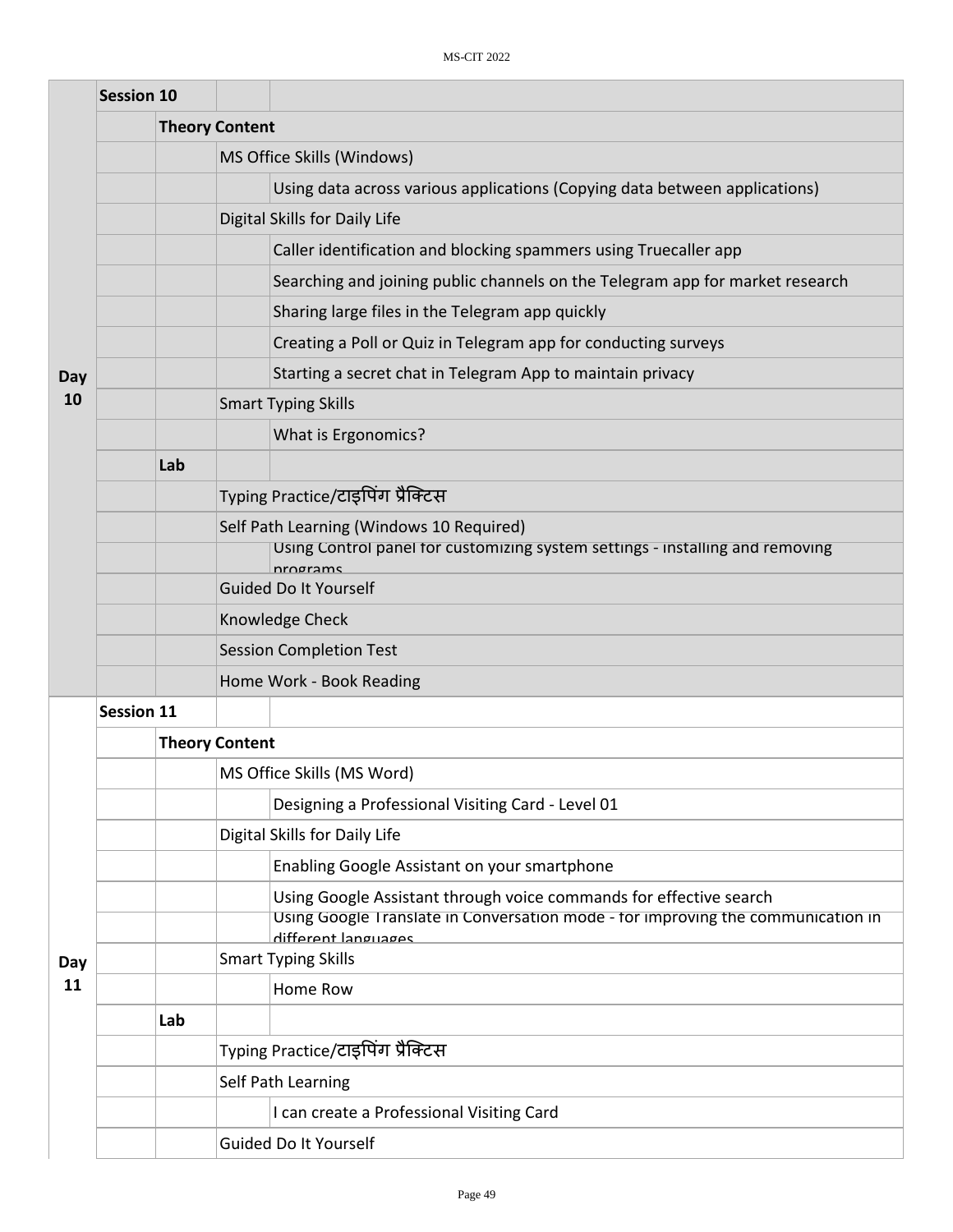|           |                   |     | Knowledge Check                   |                                                                       |  |  |  |
|-----------|-------------------|-----|-----------------------------------|-----------------------------------------------------------------------|--|--|--|
|           |                   |     |                                   | <b>Session Completion Test</b>                                        |  |  |  |
|           |                   |     |                                   | Home Work - Book Reading                                              |  |  |  |
|           | <b>Session 12</b> |     |                                   |                                                                       |  |  |  |
|           |                   |     | <b>Theory Content</b>             |                                                                       |  |  |  |
|           |                   |     |                                   | MS Office Skills (MS Word)                                            |  |  |  |
|           |                   |     |                                   | Creating a Resume                                                     |  |  |  |
|           |                   |     |                                   | Digital Skills for Daily Life                                         |  |  |  |
|           |                   |     |                                   | Check the quality of your Resume (Resume Worded)                      |  |  |  |
|           |                   |     |                                   | Create a customized cover letter for job application using LiveCareer |  |  |  |
|           |                   |     |                                   | <b>Smart Typing Skills</b>                                            |  |  |  |
|           |                   |     |                                   | <b>Typing Tips</b>                                                    |  |  |  |
| Day<br>12 |                   |     |                                   | Learning the G and H Keys                                             |  |  |  |
|           |                   | Lab |                                   |                                                                       |  |  |  |
|           |                   |     | Typing Practice/टाइपिंग प्रैक्टिस |                                                                       |  |  |  |
|           |                   |     |                                   | Self Path Learning                                                    |  |  |  |
|           |                   |     |                                   | I can create a Resume (Level 01)                                      |  |  |  |
|           |                   |     |                                   | I can create a Resume (Level 02)                                      |  |  |  |
|           |                   |     | <b>Guided Do It Yourself</b>      |                                                                       |  |  |  |
|           |                   |     | Knowledge Check                   |                                                                       |  |  |  |
|           |                   |     | <b>Session Completion Test</b>    |                                                                       |  |  |  |
|           |                   |     | Home Work - Book Reading          |                                                                       |  |  |  |
|           | <b>Session 13</b> |     |                                   |                                                                       |  |  |  |
|           |                   |     | <b>Theory Content</b>             |                                                                       |  |  |  |
|           |                   |     |                                   | MS Office Skills (MS Word)                                            |  |  |  |
|           |                   |     |                                   | Designing an Envelope                                                 |  |  |  |
|           |                   |     |                                   | Digital India Skills                                                  |  |  |  |
|           |                   |     |                                   | Store your important documents online using DigiLocker                |  |  |  |
|           |                   |     |                                   | Avail ePost Office Service of India Post                              |  |  |  |
|           |                   |     |                                   | <b>Smart Typing Skills</b>                                            |  |  |  |
| Day       |                   |     |                                   | <b>Using Keys</b>                                                     |  |  |  |
| 13        |                   |     |                                   | <b>Typing Tips</b>                                                    |  |  |  |
|           |                   |     |                                   | Learning the Apostrophe Key                                           |  |  |  |
|           |                   | Lab |                                   |                                                                       |  |  |  |
|           |                   |     |                                   | Typing Practice/टाइपिंग प्रैक्टिस                                     |  |  |  |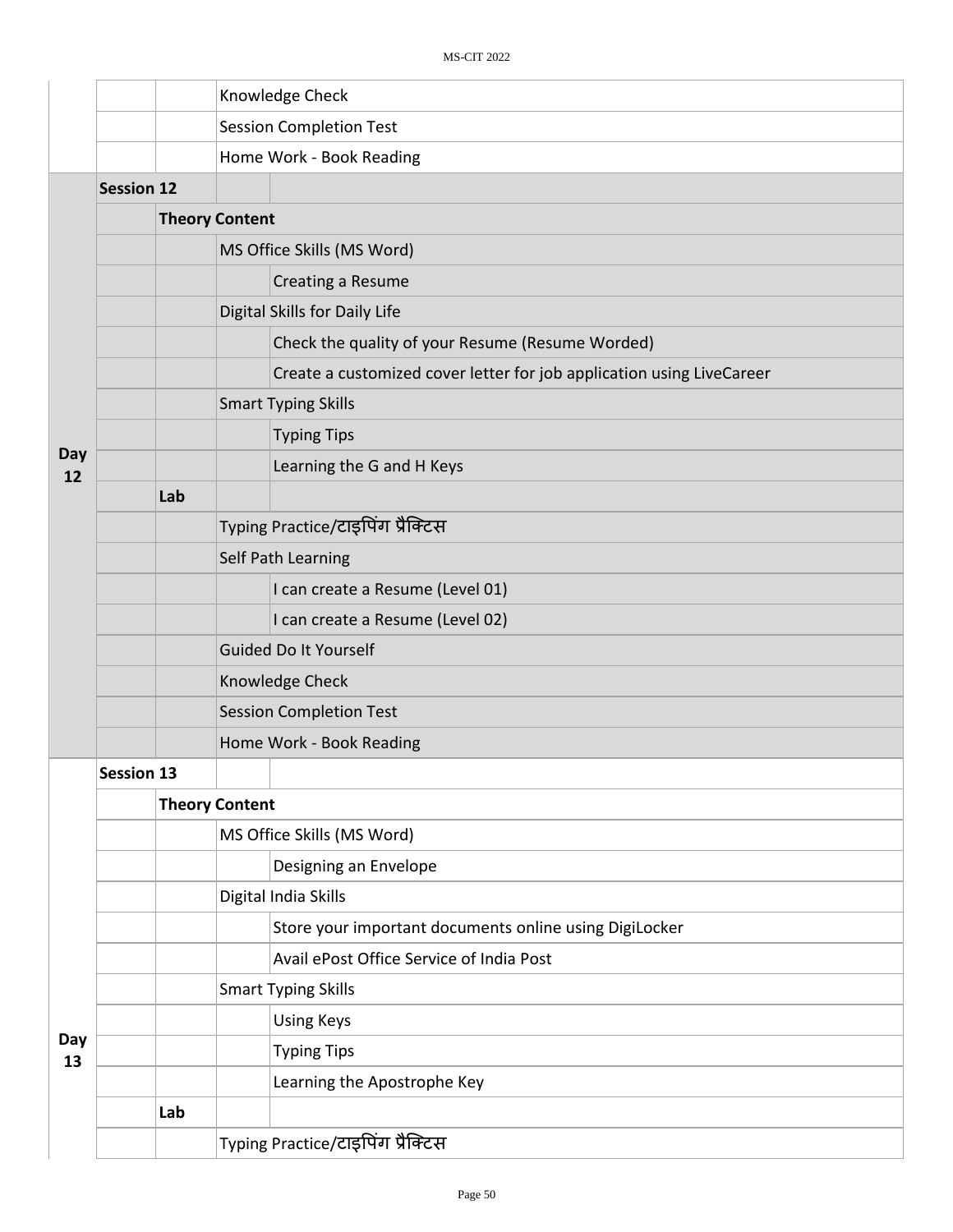|           |                   |     | Self Path Learning                                                 |  |  |  |  |  |
|-----------|-------------------|-----|--------------------------------------------------------------------|--|--|--|--|--|
|           |                   |     | I can create a Resume (Level 03)                                   |  |  |  |  |  |
|           |                   |     | Guided Do It Yourself                                              |  |  |  |  |  |
|           |                   |     | Knowledge Check                                                    |  |  |  |  |  |
|           |                   |     | <b>Session Completion Test</b>                                     |  |  |  |  |  |
|           |                   |     | Home Work - Book Reading                                           |  |  |  |  |  |
|           | <b>Session 14</b> |     |                                                                    |  |  |  |  |  |
|           |                   |     | <b>Theory Content</b>                                              |  |  |  |  |  |
|           |                   |     | MS Office Skills (MS Word)                                         |  |  |  |  |  |
|           |                   |     | <b>Creating a Project Report</b>                                   |  |  |  |  |  |
|           |                   |     | Digital India Skills                                               |  |  |  |  |  |
|           |                   |     | Downloading various Forms online                                   |  |  |  |  |  |
|           |                   |     | Applying for Birth Certificate online                              |  |  |  |  |  |
|           |                   |     | <b>Smart Typing Skills</b>                                         |  |  |  |  |  |
| Day       |                   |     | <b>Using Keys</b>                                                  |  |  |  |  |  |
| 14        |                   |     | <b>Typing Trivia</b>                                               |  |  |  |  |  |
|           |                   | Lab |                                                                    |  |  |  |  |  |
|           |                   |     | Typing Practice/टाइपिंग प्रैक्टिस                                  |  |  |  |  |  |
|           |                   |     | Self Path Learning                                                 |  |  |  |  |  |
|           |                   |     | I can create a Resume (Level 04)                                   |  |  |  |  |  |
|           |                   |     | <b>Guided Do It Yourself</b>                                       |  |  |  |  |  |
|           |                   |     | Knowledge Check                                                    |  |  |  |  |  |
|           |                   |     | <b>Session Completion Test</b>                                     |  |  |  |  |  |
|           |                   |     | Home Work - Book Reading                                           |  |  |  |  |  |
|           | <b>Session 15</b> |     |                                                                    |  |  |  |  |  |
|           |                   |     | <b>Theory Content</b>                                              |  |  |  |  |  |
|           |                   |     | MS Office Skills (MS Word)                                         |  |  |  |  |  |
|           |                   |     | Designing a Letterhead                                             |  |  |  |  |  |
|           |                   |     | Digital India Skills                                               |  |  |  |  |  |
|           |                   |     | Verifying and Updating your Aadhaar Card Details on Aadhar Website |  |  |  |  |  |
|           |                   |     | Downloading the Aadhaar Card Securely from Aadhar Website          |  |  |  |  |  |
|           |                   |     | <b>Smart Typing Skills</b>                                         |  |  |  |  |  |
| Day<br>15 |                   |     | <b>Top Row</b>                                                     |  |  |  |  |  |
|           |                   | Lab |                                                                    |  |  |  |  |  |
|           |                   |     | Typing Practice/टाइपिंग प्रैक्टिस                                  |  |  |  |  |  |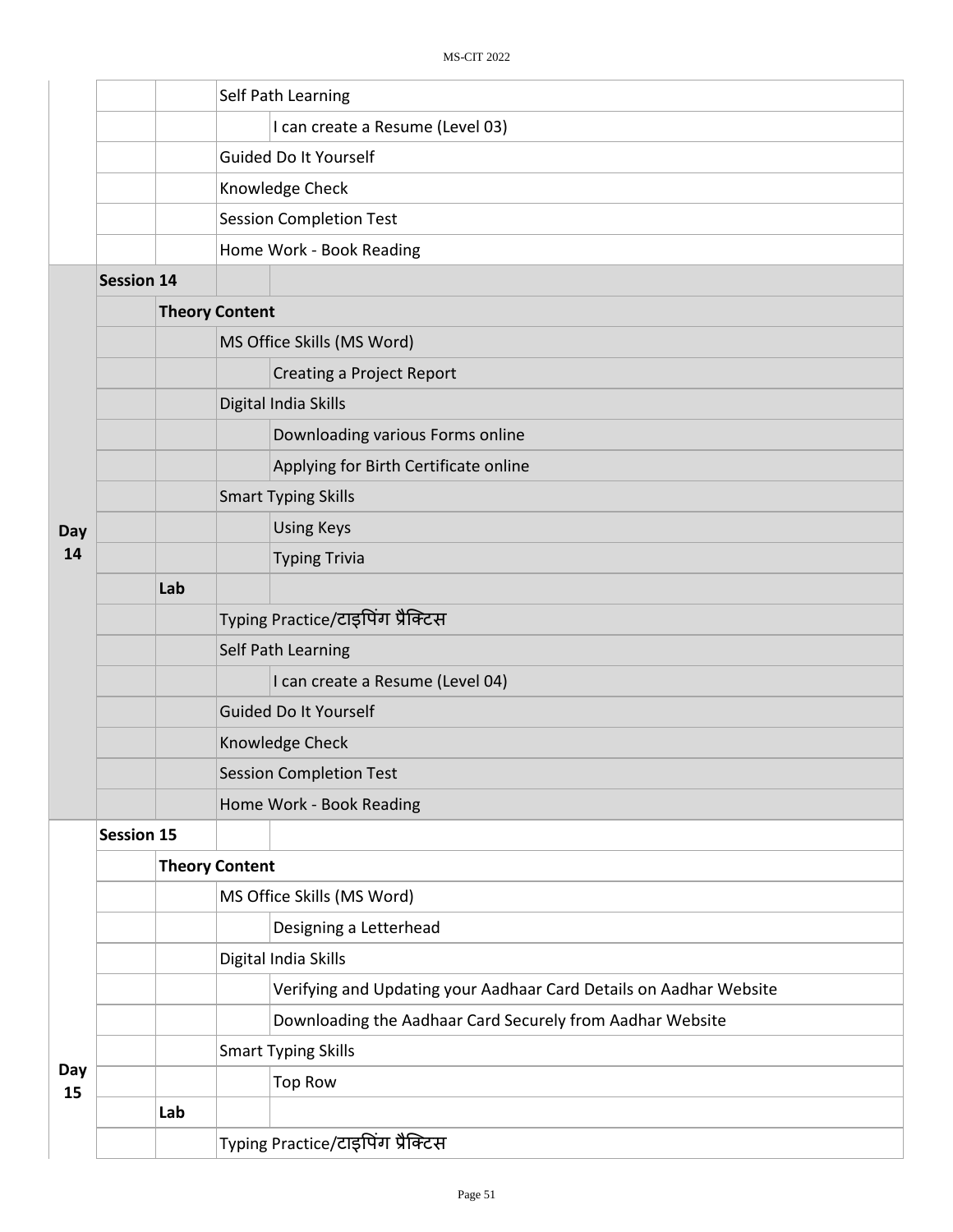|           |                   |     |                           | Self Path Learning                                                         |  |  |  |
|-----------|-------------------|-----|---------------------------|----------------------------------------------------------------------------|--|--|--|
|           |                   |     |                           | Designing a Letterhead (Level 01)                                          |  |  |  |
|           |                   |     |                           | Guided Do It Yourself                                                      |  |  |  |
|           |                   |     |                           | Knowledge Check                                                            |  |  |  |
|           |                   |     |                           | <b>Session Completion Test</b>                                             |  |  |  |
|           |                   |     |                           | Home Work - Book Reading                                                   |  |  |  |
|           | <b>Session 16</b> |     |                           |                                                                            |  |  |  |
|           |                   |     | <b>Theory Content</b>     |                                                                            |  |  |  |
|           |                   |     |                           | MS Office Skills (MS Word)                                                 |  |  |  |
|           |                   |     |                           | <b>Business Market Analysis</b>                                            |  |  |  |
|           |                   |     |                           | Digital India Skills                                                       |  |  |  |
|           |                   |     |                           | Using mKisan Portal and Kisan App for tracking farming related information |  |  |  |
|           |                   |     |                           | Applying and getting my Soil Health card for efficient farming             |  |  |  |
|           |                   |     |                           | Being aware about the Market Price of Farm Products                        |  |  |  |
|           |                   |     |                           | <b>Smart Typing Skills</b>                                                 |  |  |  |
| Day<br>16 |                   |     |                           | Learning the B and N Keys                                                  |  |  |  |
|           |                   |     |                           | <b>Using Keys</b>                                                          |  |  |  |
|           |                   | Lab |                           |                                                                            |  |  |  |
|           |                   |     |                           | Typing Practice/टाइपिंग प्रैक्टिस                                          |  |  |  |
|           |                   |     |                           | Self Path Learning                                                         |  |  |  |
|           |                   |     |                           | I can design a Letterhead (Level 02)                                       |  |  |  |
|           |                   |     |                           | <b>Guided Do It Yourself</b>                                               |  |  |  |
|           |                   |     |                           | Knowledge Check                                                            |  |  |  |
|           |                   |     |                           | <b>Session Completion Test</b>                                             |  |  |  |
|           |                   |     |                           | Home Work - Book Reading                                                   |  |  |  |
|           | <b>Session 17</b> |     |                           |                                                                            |  |  |  |
|           |                   |     | <b>Theory Content</b>     |                                                                            |  |  |  |
|           |                   |     |                           | MS Office Skills (MS Word)                                                 |  |  |  |
|           |                   |     | Creating an Advertisement |                                                                            |  |  |  |
|           |                   |     |                           | Digital India Skills                                                       |  |  |  |
|           |                   |     |                           | Applying for the PAN Card online                                           |  |  |  |
|           |                   |     |                           | Applying for the Voter ID Card online                                      |  |  |  |
|           |                   |     |                           | <b>Smart Typing Skills</b>                                                 |  |  |  |
| Day       |                   |     |                           | Learning the E and I Keys                                                  |  |  |  |
| 17        |                   |     |                           | <b>Using Keys</b>                                                          |  |  |  |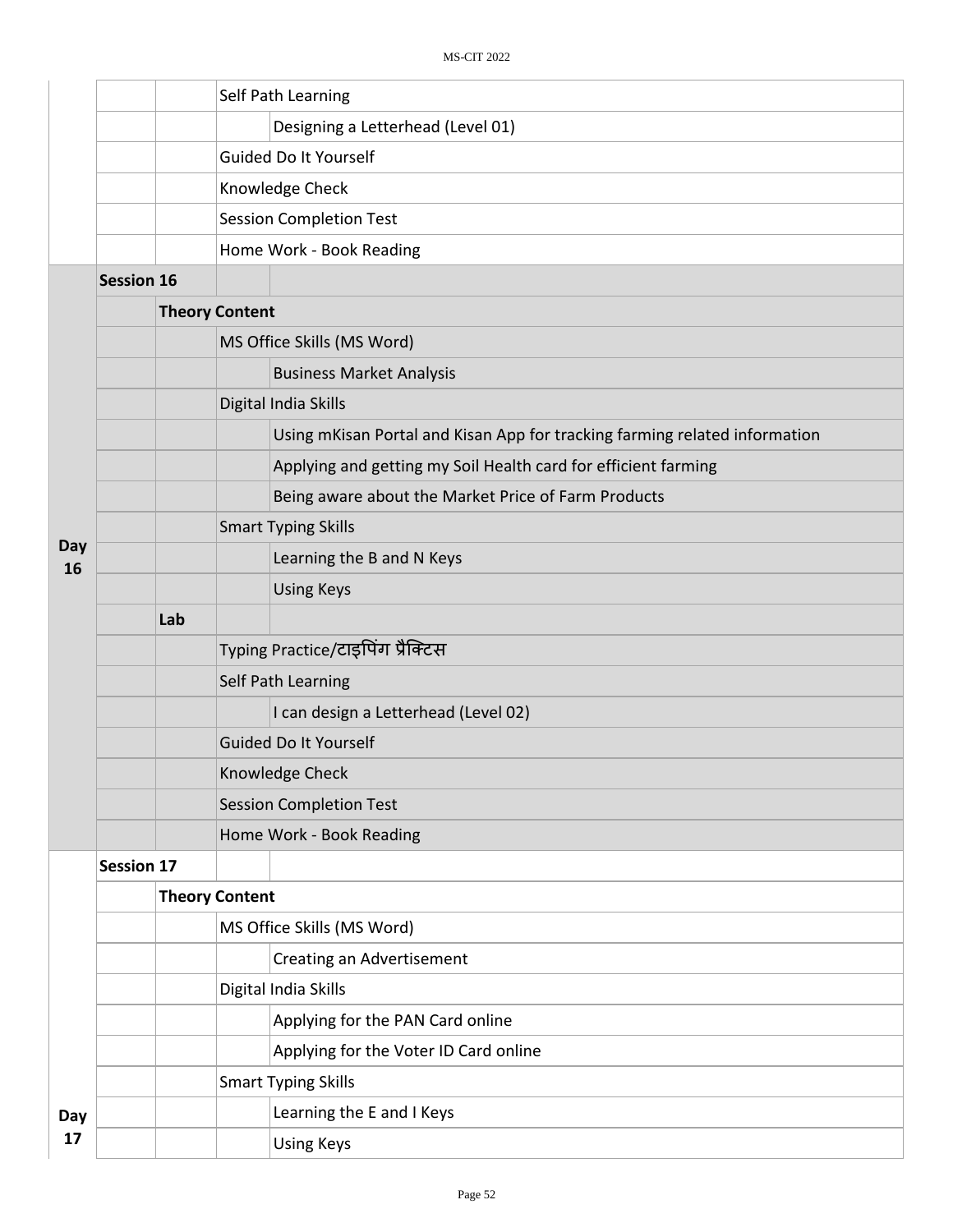|           |                   | Lab |                       |                                                                        |  |  |  |  |  |
|-----------|-------------------|-----|-----------------------|------------------------------------------------------------------------|--|--|--|--|--|
|           |                   |     |                       | Typing Practice/टाइपिंग प्रैक्टिस                                      |  |  |  |  |  |
|           |                   |     |                       | Self Path Learning                                                     |  |  |  |  |  |
|           |                   |     |                       | I can create Advertisement (Level 01)                                  |  |  |  |  |  |
|           |                   |     |                       | Guided Do It Yourself                                                  |  |  |  |  |  |
|           |                   |     |                       | Knowledge Check                                                        |  |  |  |  |  |
|           |                   |     |                       | <b>Session Completion Test</b>                                         |  |  |  |  |  |
|           |                   |     |                       | Home Work - Book Reading                                               |  |  |  |  |  |
|           | <b>Session 18</b> |     |                       |                                                                        |  |  |  |  |  |
|           |                   |     | <b>Theory Content</b> |                                                                        |  |  |  |  |  |
|           |                   |     |                       | MS Office Skills (MS Word)                                             |  |  |  |  |  |
|           |                   |     |                       | Creating Social Media Marketing Post Template - Level 01               |  |  |  |  |  |
|           |                   |     |                       | Creating Social Media Marketing Post Template - Level 02               |  |  |  |  |  |
|           |                   |     |                       | Creating Social Media Marketing Post Template - Level 03               |  |  |  |  |  |
|           |                   |     |                       | Digital India Skills                                                   |  |  |  |  |  |
|           |                   |     |                       | Applying for Learner's License online on RTO's website                 |  |  |  |  |  |
|           |                   |     |                       | Knowing the Vehicle details registered with the RTO Office             |  |  |  |  |  |
|           |                   |     |                       | <b>Smart Typing Skills</b>                                             |  |  |  |  |  |
| Day<br>18 |                   |     |                       | Learning the W and O Keys                                              |  |  |  |  |  |
|           |                   |     |                       | <b>Using Keys</b>                                                      |  |  |  |  |  |
|           |                   |     |                       | <b>Typing Tips</b>                                                     |  |  |  |  |  |
|           |                   | Lab |                       |                                                                        |  |  |  |  |  |
|           |                   |     |                       | Typing Practice/टाइपिंग प्रैक्टिस                                      |  |  |  |  |  |
|           |                   |     |                       | Self Path Learning                                                     |  |  |  |  |  |
|           |                   |     |                       | I can create Advertisement (Level 02)                                  |  |  |  |  |  |
|           |                   |     |                       | <b>Guided Do It Yourself</b>                                           |  |  |  |  |  |
|           |                   |     |                       | Knowledge Check                                                        |  |  |  |  |  |
|           |                   |     |                       | <b>Session Completion Test</b>                                         |  |  |  |  |  |
|           |                   |     |                       | Home Work - Book Reading                                               |  |  |  |  |  |
|           | <b>Session 19</b> |     |                       |                                                                        |  |  |  |  |  |
|           |                   |     | <b>Theory Content</b> |                                                                        |  |  |  |  |  |
|           |                   |     |                       | MS Office Skills (MS Word)                                             |  |  |  |  |  |
|           |                   |     |                       | Designing a Brochure                                                   |  |  |  |  |  |
|           |                   |     |                       | Digital India Skills                                                   |  |  |  |  |  |
|           |                   |     |                       | Keeping a tab on the Weather status in your area using Accuweather app |  |  |  |  |  |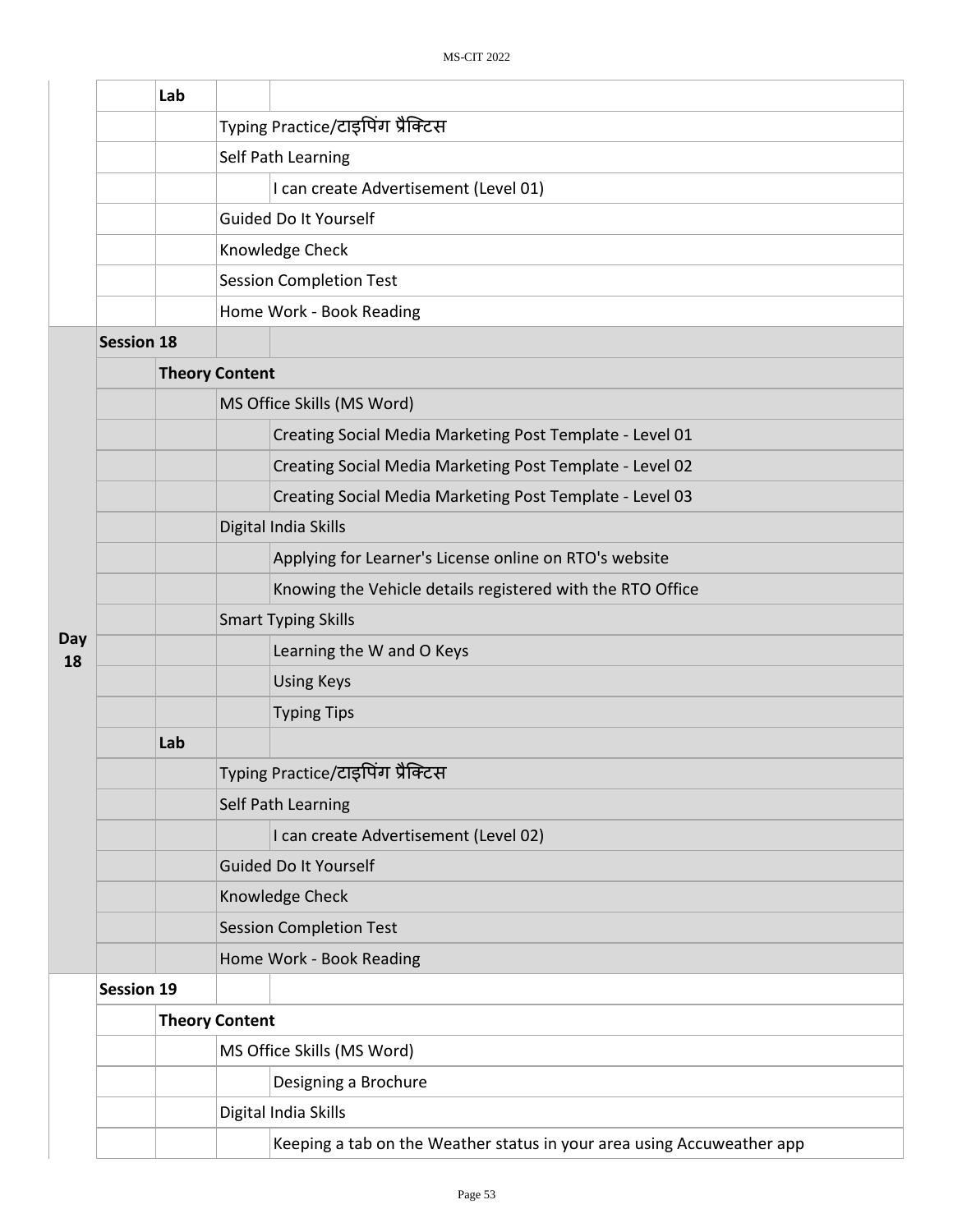|           |                   |                       | Getting trained about the Disaster Management Process                         |  |  |  |
|-----------|-------------------|-----------------------|-------------------------------------------------------------------------------|--|--|--|
|           |                   |                       | <b>Smart Typing Skills</b>                                                    |  |  |  |
| Day       |                   |                       | Learning the Q and Y Keys                                                     |  |  |  |
| 19        |                   |                       | <b>Using Keys</b>                                                             |  |  |  |
|           |                   | Lab                   |                                                                               |  |  |  |
|           |                   |                       | Typing Practice/टाइपिंग प्रैक्टिस                                             |  |  |  |
|           |                   |                       | Self Path Learning                                                            |  |  |  |
|           |                   |                       | I can create Advertisement (Level 03)                                         |  |  |  |
|           |                   |                       | Guided Do It Yourself                                                         |  |  |  |
|           |                   |                       | Knowledge Check                                                               |  |  |  |
|           |                   |                       | <b>Session Completion Test</b>                                                |  |  |  |
|           |                   |                       | Home Work - Book Reading                                                      |  |  |  |
|           | <b>Session 20</b> |                       |                                                                               |  |  |  |
|           |                   | <b>Theory Content</b> |                                                                               |  |  |  |
|           |                   |                       | MS Office Skills (MS Word)                                                    |  |  |  |
|           |                   |                       | Creating a Blog Post                                                          |  |  |  |
|           |                   |                       | Digital India Skills                                                          |  |  |  |
|           |                   |                       | Knowing about and applying online for Pradhan Mantri Jeevan Jyoti Bima Yojana |  |  |  |
|           |                   |                       | Knowing about and applying online for Pradhan Mantri Suraksha Bima Yojana     |  |  |  |
|           |                   |                       | <b>Smart Typing Skills</b>                                                    |  |  |  |
|           |                   |                       | Learning the P and T Keys                                                     |  |  |  |
| Day<br>20 |                   |                       | <b>Using Keys</b>                                                             |  |  |  |
|           |                   |                       | <b>Typing Trivia</b>                                                          |  |  |  |
|           |                   | Lab                   |                                                                               |  |  |  |
|           |                   |                       | Typing Practice/टाइपिंग प्रैक्टिस                                             |  |  |  |
|           |                   |                       | Self Path Learning                                                            |  |  |  |
|           |                   |                       | I can create Blog Post (Level 01)                                             |  |  |  |
|           |                   |                       | Guided Do It Yourself                                                         |  |  |  |
|           |                   |                       | Knowledge Check                                                               |  |  |  |
|           |                   |                       | <b>Session Completion Test</b>                                                |  |  |  |
|           |                   |                       | Home Work - Book Reading                                                      |  |  |  |
|           | <b>Session 21</b> |                       |                                                                               |  |  |  |
|           |                   | <b>Theory Content</b> |                                                                               |  |  |  |
|           |                   |                       | MS Office Skills (MS Word)                                                    |  |  |  |
|           |                   |                       | <b>Creating a Newsletter</b>                                                  |  |  |  |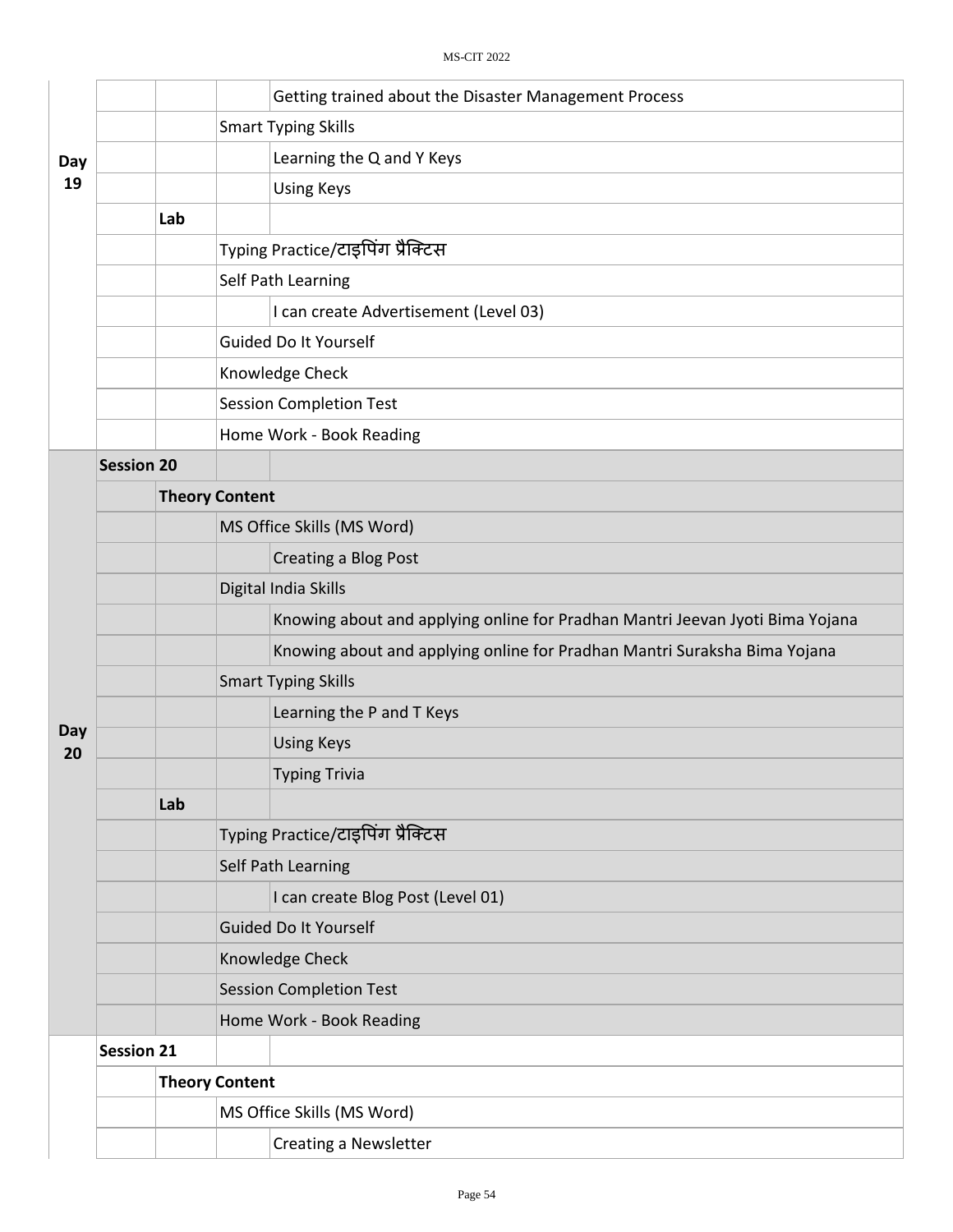|           |                   |     |                                                                   | Digital India Skills<br>Knowing about and applying online for Pradhan Mantri Sukanya Samruddhi Yojana for<br>airl child |  |  |  |  |
|-----------|-------------------|-----|-------------------------------------------------------------------|-------------------------------------------------------------------------------------------------------------------------|--|--|--|--|
|           |                   |     | Knowing about and applying online for Pradhan Mantri Mudra Yojana |                                                                                                                         |  |  |  |  |
|           |                   |     | <b>Smart Typing Skills</b>                                        |                                                                                                                         |  |  |  |  |
| Day<br>21 |                   |     |                                                                   | <b>Bottom Row</b>                                                                                                       |  |  |  |  |
|           |                   | Lab |                                                                   |                                                                                                                         |  |  |  |  |
|           |                   |     |                                                                   | Typing Practice/टाइपिंग प्रैक्टिस                                                                                       |  |  |  |  |
|           |                   |     | Self Path Learning                                                |                                                                                                                         |  |  |  |  |
|           |                   |     | I can create Blog Post (Level 02)                                 |                                                                                                                         |  |  |  |  |
|           |                   |     | Guided Do It Yourself                                             |                                                                                                                         |  |  |  |  |
|           |                   |     | Knowledge Check                                                   |                                                                                                                         |  |  |  |  |
|           |                   |     | <b>Session Completion Test</b>                                    |                                                                                                                         |  |  |  |  |
|           |                   |     |                                                                   | Home Work - Book Reading                                                                                                |  |  |  |  |
|           | <b>Session 22</b> |     |                                                                   |                                                                                                                         |  |  |  |  |
|           |                   |     | <b>Theory Content</b>                                             |                                                                                                                         |  |  |  |  |
|           |                   |     |                                                                   | MS Office Skills (MS Word)                                                                                              |  |  |  |  |
|           |                   |     |                                                                   | <b>Business Plan</b>                                                                                                    |  |  |  |  |
|           |                   |     |                                                                   | Digital India Skills                                                                                                    |  |  |  |  |
|           |                   |     |                                                                   | Registering a complaint on Consumer Forum                                                                               |  |  |  |  |
|           |                   |     |                                                                   | Booking Online appointment in Government Hospital                                                                       |  |  |  |  |
|           |                   |     |                                                                   | <b>Smart Typing Skills</b>                                                                                              |  |  |  |  |
|           |                   |     |                                                                   | Learning the Tab Key                                                                                                    |  |  |  |  |
| Day       |                   |     |                                                                   | <b>Using Keys</b>                                                                                                       |  |  |  |  |
| 22        |                   |     |                                                                   | <b>Typing Tips</b>                                                                                                      |  |  |  |  |
|           |                   |     |                                                                   | <b>Typing Trivia</b>                                                                                                    |  |  |  |  |
|           |                   | Lab |                                                                   |                                                                                                                         |  |  |  |  |
|           |                   |     |                                                                   | Typing Practice/टाइपिंग प्रैक्टिस                                                                                       |  |  |  |  |
|           |                   |     | Self Path Learning                                                |                                                                                                                         |  |  |  |  |
|           |                   |     |                                                                   | I can create Blog Post (Level 03)                                                                                       |  |  |  |  |
|           |                   |     |                                                                   | <b>Guided Do It Yourself</b>                                                                                            |  |  |  |  |
|           |                   |     |                                                                   | Knowledge Check                                                                                                         |  |  |  |  |
|           |                   |     |                                                                   | <b>Session Completion Test</b>                                                                                          |  |  |  |  |
|           |                   |     |                                                                   | Home Work - Book Reading                                                                                                |  |  |  |  |
|           | <b>Session 23</b> |     |                                                                   |                                                                                                                         |  |  |  |  |
|           |                   |     | <b>Theory Content</b>                                             |                                                                                                                         |  |  |  |  |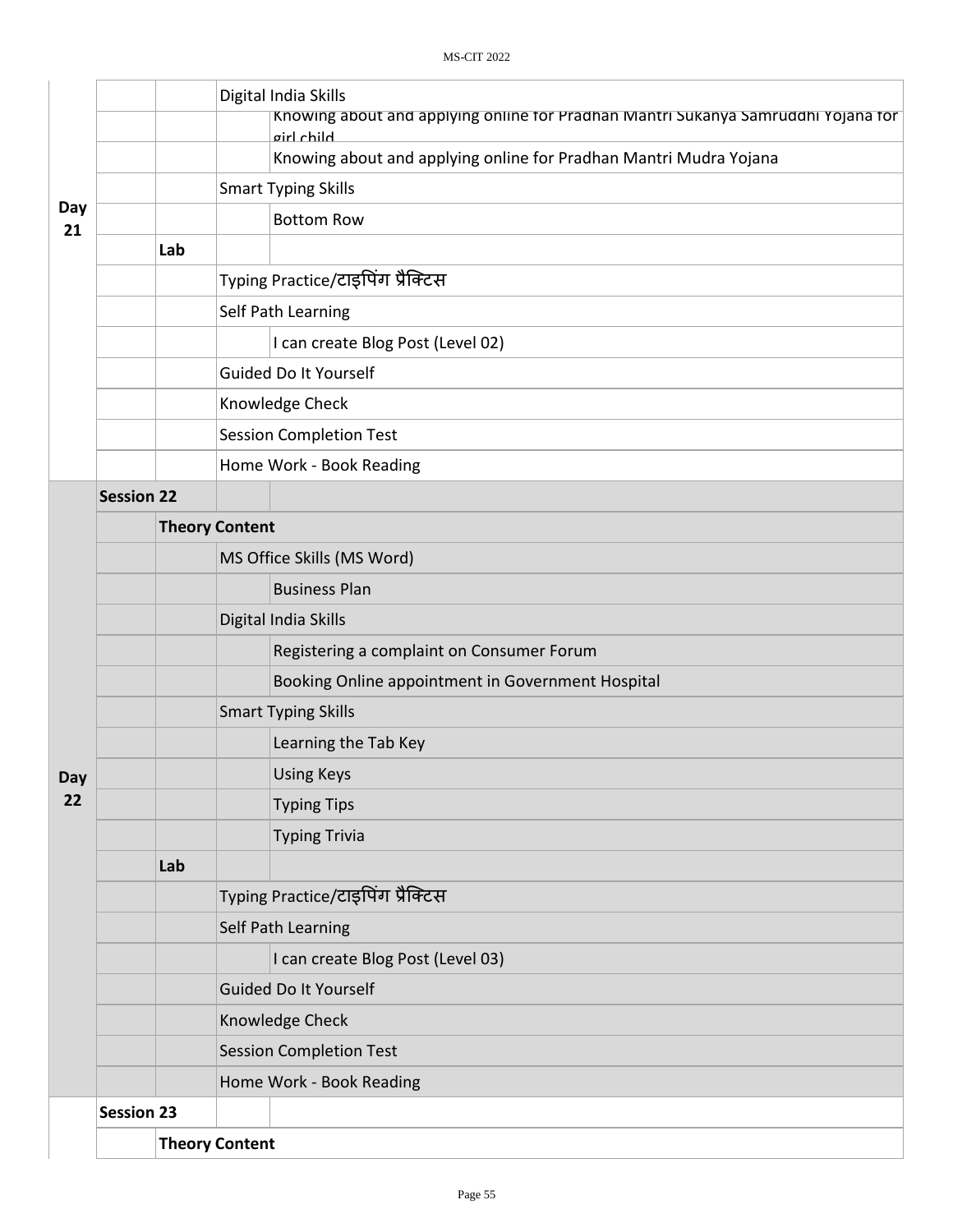|     |                   | MS Office Skills (MS Word)                                                |  |  |  |  |
|-----|-------------------|---------------------------------------------------------------------------|--|--|--|--|
|     |                   | <b>Creating Invitation Letter</b>                                         |  |  |  |  |
|     |                   | Digital India Skills                                                      |  |  |  |  |
|     |                   | Applying online for Pradhan Mantri Awas Yojana to save money on home loan |  |  |  |  |
|     |                   | Applying online for Toilet Certificate                                    |  |  |  |  |
|     |                   | <b>Smart Typing Skills</b>                                                |  |  |  |  |
| Day |                   | Learning the X and Period Keys                                            |  |  |  |  |
| 23  |                   | <b>Using Keys</b>                                                         |  |  |  |  |
|     | Lab               |                                                                           |  |  |  |  |
|     |                   | Typing Practice/टाइपिंग प्रैक्टिस                                         |  |  |  |  |
|     |                   | Self Path Learning                                                        |  |  |  |  |
|     |                   | I can create an effective Invitation Letter (Level 01)                    |  |  |  |  |
|     |                   | Guided Do It Yourself                                                     |  |  |  |  |
|     |                   | Knowledge Check                                                           |  |  |  |  |
|     |                   | <b>Session Completion Test</b>                                            |  |  |  |  |
|     |                   | Home Work - Book Reading                                                  |  |  |  |  |
|     | <b>Session 24</b> |                                                                           |  |  |  |  |
|     |                   | <b>Theory Content</b>                                                     |  |  |  |  |
|     |                   | MS Office Skills (MS Word)                                                |  |  |  |  |
|     |                   | Creating a Business Invoice - Level 01                                    |  |  |  |  |
|     |                   | Creating a Business Invoice - Level 02                                    |  |  |  |  |
|     |                   | Digital India Skills                                                      |  |  |  |  |
|     |                   | Availing LPG services online from comfort of your home                    |  |  |  |  |
|     |                   | Viewing work details on MGNREGA (how to help others find it?)             |  |  |  |  |
|     |                   | <b>Smart Typing Skills</b>                                                |  |  |  |  |
| Day |                   | Learning the Z and Slash Keys                                             |  |  |  |  |
| 24  |                   | <b>Using Keys</b>                                                         |  |  |  |  |
|     |                   | <b>Typing Tips</b>                                                        |  |  |  |  |
|     | Lab               |                                                                           |  |  |  |  |
|     |                   | Typing Practice/टाइपिंग प्रैक्टिस                                         |  |  |  |  |
|     |                   | Self Path Learning                                                        |  |  |  |  |
|     |                   | I can create an effective Invitation Letter (Level 02)                    |  |  |  |  |
|     |                   | <b>Guided Do It Yourself</b>                                              |  |  |  |  |
|     |                   | Knowledge Check                                                           |  |  |  |  |
|     |                   | <b>Session Completion Test</b>                                            |  |  |  |  |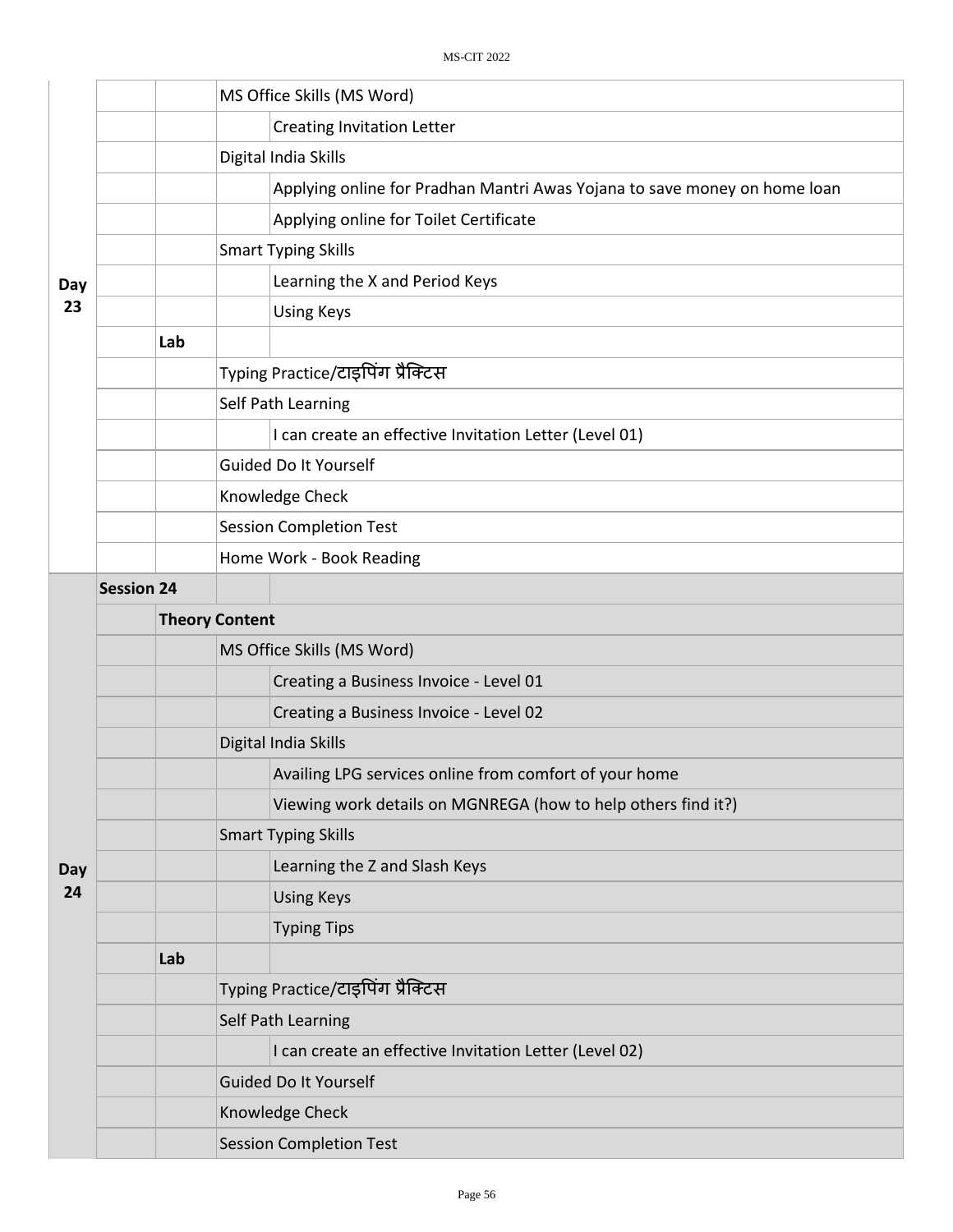|           |                   |     |                                   | Home Work - Book Reading                                           |  |  |  |
|-----------|-------------------|-----|-----------------------------------|--------------------------------------------------------------------|--|--|--|
|           | <b>Session 25</b> |     |                                   |                                                                    |  |  |  |
|           |                   |     | <b>Theory Content</b>             |                                                                    |  |  |  |
|           |                   |     |                                   | MS Office Skills (MS Excel)                                        |  |  |  |
|           |                   |     |                                   | Creating a simple To-do list                                       |  |  |  |
|           |                   |     |                                   | Digital India Skills                                               |  |  |  |
|           |                   |     |                                   | Applying for FASTag card online for Toll payments                  |  |  |  |
|           |                   |     |                                   | Volunteering in Young India initiatives led by Government of India |  |  |  |
|           |                   |     |                                   | <b>Smart Typing Skills</b>                                         |  |  |  |
|           |                   |     |                                   | Shift Keys                                                         |  |  |  |
| Day<br>25 |                   | Lab |                                   |                                                                    |  |  |  |
|           |                   |     |                                   | Typing Practice/टाइपिंग प्रैक्टिस                                  |  |  |  |
|           |                   |     |                                   | Self Path Learning                                                 |  |  |  |
|           |                   |     |                                   | I can create a To-Do List (Level 01)                               |  |  |  |
|           |                   |     |                                   | I can create a To-Do List (Level 02)                               |  |  |  |
|           |                   |     |                                   | I can create a To-Do List (Level 03)                               |  |  |  |
|           |                   |     | Guided Do It Yourself             |                                                                    |  |  |  |
|           |                   |     | Knowledge Check                   |                                                                    |  |  |  |
|           |                   |     | <b>Session Completion Test</b>    |                                                                    |  |  |  |
|           |                   |     |                                   | Home Work - Book Reading                                           |  |  |  |
|           | <b>Session 26</b> |     |                                   |                                                                    |  |  |  |
|           |                   |     | <b>Theory Content</b>             |                                                                    |  |  |  |
|           |                   |     | MS Office Skills (MS Excel)       |                                                                    |  |  |  |
|           |                   |     |                                   | I can create Event Expenses                                        |  |  |  |
|           |                   |     |                                   | Digital India Skills                                               |  |  |  |
|           |                   |     |                                   | Applying for Education Loan on Bank's website                      |  |  |  |
|           |                   |     |                                   | Applying for National Scholarships                                 |  |  |  |
|           |                   |     |                                   | <b>Smart Typing Skills</b>                                         |  |  |  |
| Day<br>26 |                   |     |                                   | <b>Numbers</b>                                                     |  |  |  |
|           |                   | Lab |                                   |                                                                    |  |  |  |
|           |                   |     | Typing Practice/टाइपिंग प्रैक्टिस |                                                                    |  |  |  |
|           |                   |     |                                   | Self Path Learning                                                 |  |  |  |
|           |                   |     |                                   | I can create Event Expenses (Level 01)                             |  |  |  |
|           |                   |     |                                   | Guided Do It Yourself                                              |  |  |  |
|           |                   |     |                                   | Knowledge Check                                                    |  |  |  |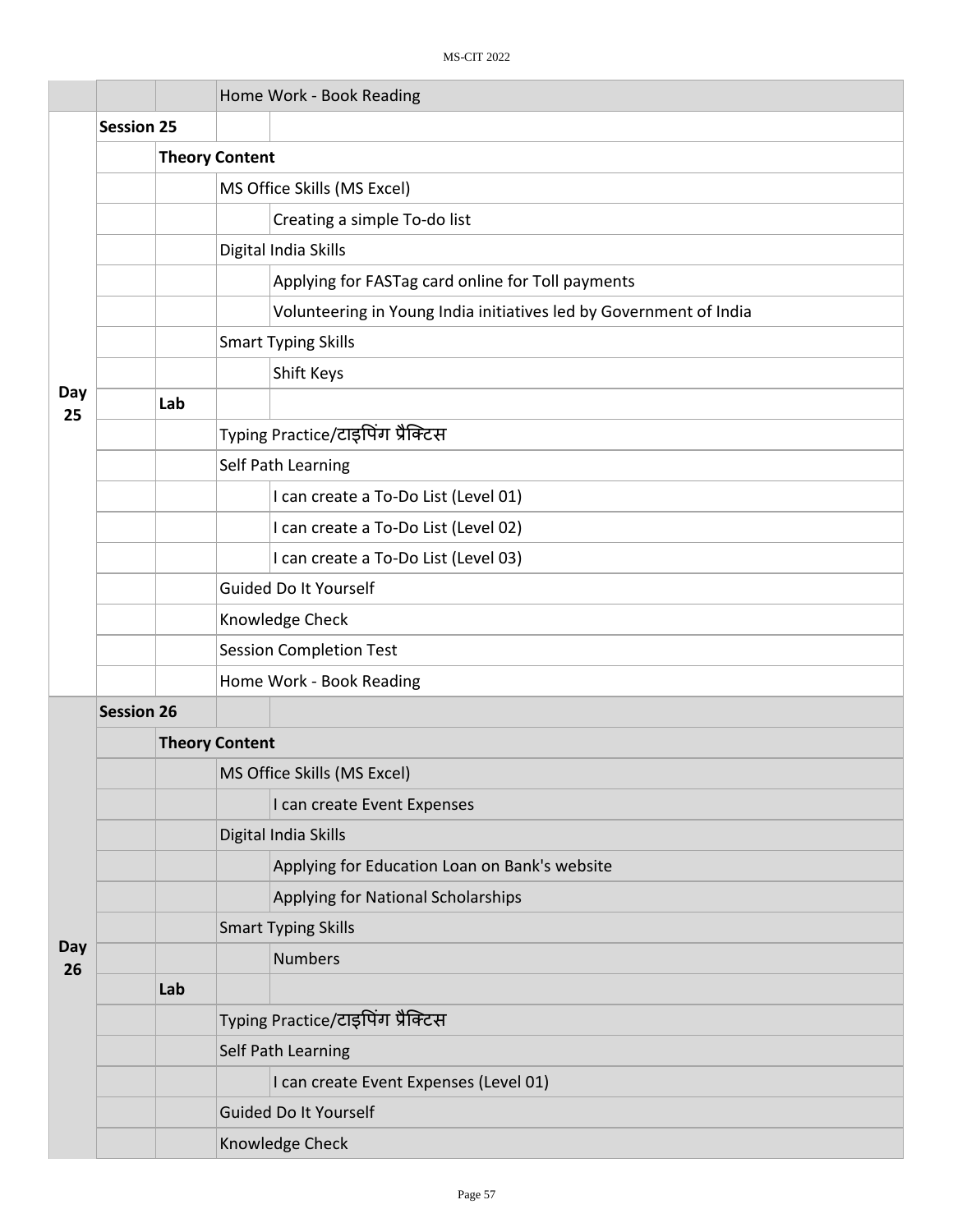|           |                   |     | <b>Session Completion Test</b>                     |  |  |  |
|-----------|-------------------|-----|----------------------------------------------------|--|--|--|
|           |                   |     | Home Work - Book Reading                           |  |  |  |
|           | <b>Session 27</b> |     |                                                    |  |  |  |
|           |                   |     | <b>Theory Content</b>                              |  |  |  |
|           |                   |     | MS Office Skills (MS Excel)                        |  |  |  |
|           |                   |     | Creating Timesheet - Level 01                      |  |  |  |
|           |                   |     | Creating Timesheet - Level 02                      |  |  |  |
|           |                   |     | Creating Timesheet - Level 03                      |  |  |  |
|           |                   |     | Digital India Skills                               |  |  |  |
|           |                   |     | Applying for Passport online                       |  |  |  |
|           |                   |     | Tracking the status of Passport application online |  |  |  |
| Day       |                   |     | <b>Smart Typing Skills</b>                         |  |  |  |
| 27        |                   |     | Symbols                                            |  |  |  |
|           |                   | Lab |                                                    |  |  |  |
|           |                   |     | Typing Practice/टाइपिंग प्रैक्टिस                  |  |  |  |
|           |                   |     | Self Path Learning                                 |  |  |  |
|           |                   |     | I can create Event Expenses (Level 02)             |  |  |  |
|           |                   |     | I can create Event Expenses (Level 03)             |  |  |  |
|           |                   |     | Guided Do It Yourself                              |  |  |  |
|           |                   |     | Knowledge Check                                    |  |  |  |
|           |                   |     | <b>Session Completion Test</b>                     |  |  |  |
|           |                   |     | Home Work - Book Reading                           |  |  |  |
|           | <b>Session 28</b> |     |                                                    |  |  |  |
|           |                   |     | <b>Theory Content</b>                              |  |  |  |
|           |                   |     | MS Office Skills (MS Excel)                        |  |  |  |
|           |                   |     | <b>Creating and Managing Checklist</b>             |  |  |  |
|           |                   |     | Digital India Skills                               |  |  |  |
|           |                   |     | Filing Income Tax Return online                    |  |  |  |
|           |                   |     | Applying for Income Certificate online             |  |  |  |
|           |                   |     | <b>Smart Typing Skills</b>                         |  |  |  |
| Day<br>28 |                   |     | Num Pad                                            |  |  |  |
|           |                   | Lab |                                                    |  |  |  |
|           |                   |     | Typing Practice/टाइपिंग प्रैक्टिस                  |  |  |  |
|           |                   |     | Self Path Learning                                 |  |  |  |
|           |                   |     | I can create a Checklist (Level 01)                |  |  |  |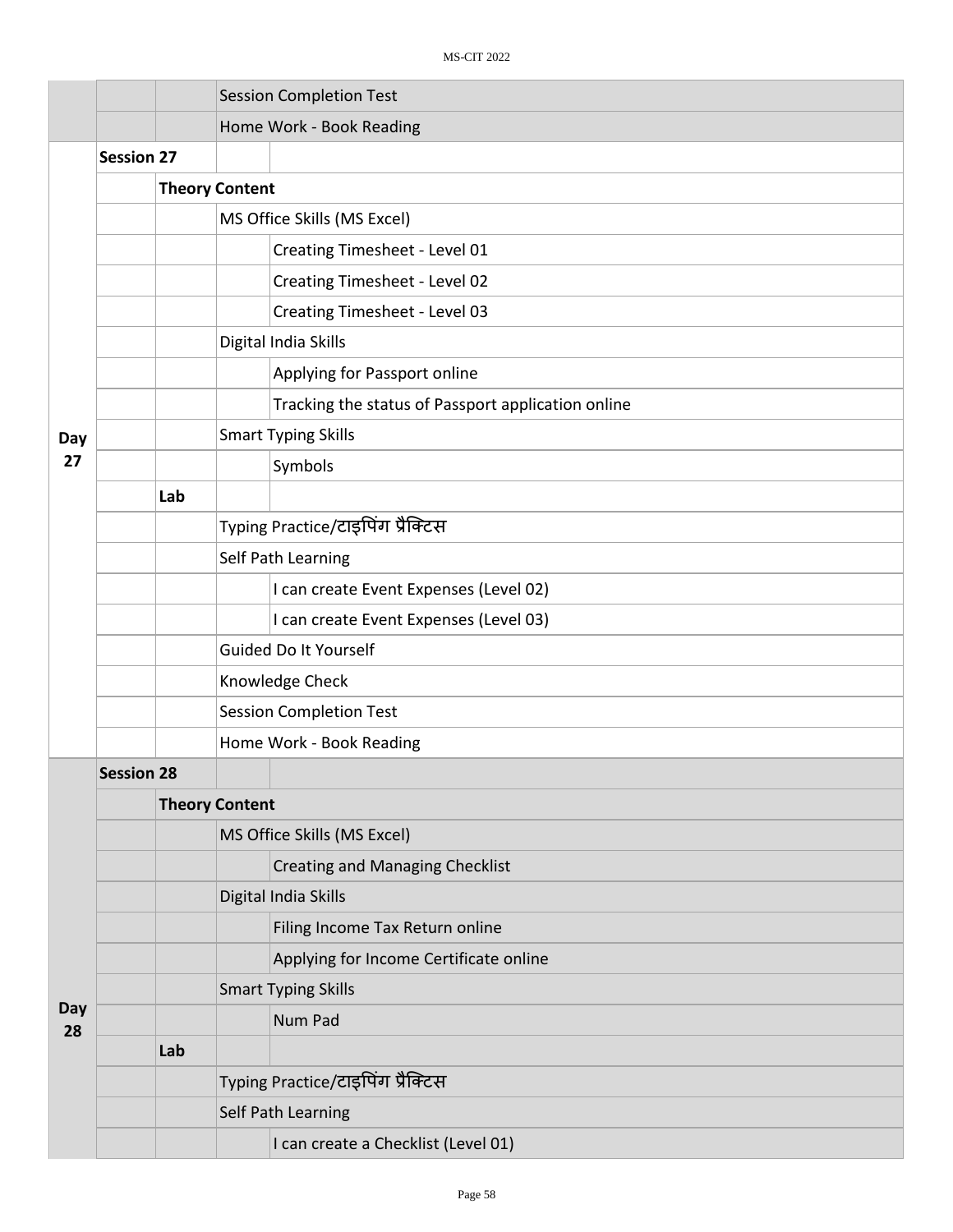|     |                   |                       | <b>Guided Do It Yourself</b>                         |  |  |  |  |
|-----|-------------------|-----------------------|------------------------------------------------------|--|--|--|--|
|     |                   |                       | Knowledge Check                                      |  |  |  |  |
|     |                   |                       | <b>Session Completion Test</b>                       |  |  |  |  |
|     |                   |                       | Home Work - Book Reading                             |  |  |  |  |
|     | <b>Session 29</b> |                       |                                                      |  |  |  |  |
|     |                   | <b>Theory Content</b> |                                                      |  |  |  |  |
|     |                   |                       | MS Office Skills (MS Excel)                          |  |  |  |  |
|     |                   |                       | Creating a Monthly Appointment Calendar              |  |  |  |  |
|     |                   |                       | Digital India Skills                                 |  |  |  |  |
|     |                   |                       | Checking the status of the Provident Fund Online     |  |  |  |  |
|     |                   |                       | Applying for Atal Pension Yojana online              |  |  |  |  |
|     |                   |                       | <b>Smart Typing Skills</b>                           |  |  |  |  |
| Day |                   |                       | Index Finger Keys                                    |  |  |  |  |
| 29  |                   |                       | <b>Typing Tips</b>                                   |  |  |  |  |
|     |                   | Lab                   |                                                      |  |  |  |  |
|     |                   |                       | Typing Practice/टाइपिंग प्रैक्टिस                    |  |  |  |  |
|     |                   |                       | Self Path Learning                                   |  |  |  |  |
|     |                   |                       | I can create a Checklist (Level 02)                  |  |  |  |  |
|     |                   |                       | Guided Do It Yourself                                |  |  |  |  |
|     |                   |                       | Knowledge Check                                      |  |  |  |  |
|     |                   |                       | <b>Session Completion Test</b>                       |  |  |  |  |
|     |                   |                       | Home Work - Book Reading                             |  |  |  |  |
|     | <b>Session 30</b> |                       |                                                      |  |  |  |  |
|     |                   | <b>Theory Content</b> |                                                      |  |  |  |  |
|     |                   |                       | MS Office Skills (MS Excel)                          |  |  |  |  |
|     |                   |                       | Creating an Agenda                                   |  |  |  |  |
|     |                   |                       | Digital India Skills                                 |  |  |  |  |
|     |                   |                       | Applying online for Start-up Recognition             |  |  |  |  |
|     |                   |                       | Applying online for Registration of Partnership Firm |  |  |  |  |
|     |                   |                       | <b>Smart Typing Skills</b>                           |  |  |  |  |
| Day |                   |                       | Middle Finger Keys                                   |  |  |  |  |
| 30  |                   |                       | <b>Ring Finger Keys</b>                              |  |  |  |  |
|     |                   |                       | Little Finger Keys                                   |  |  |  |  |
|     |                   | Lab                   |                                                      |  |  |  |  |
|     |                   |                       | Typing Practice/टाइपिंग प्रैक्टिस                    |  |  |  |  |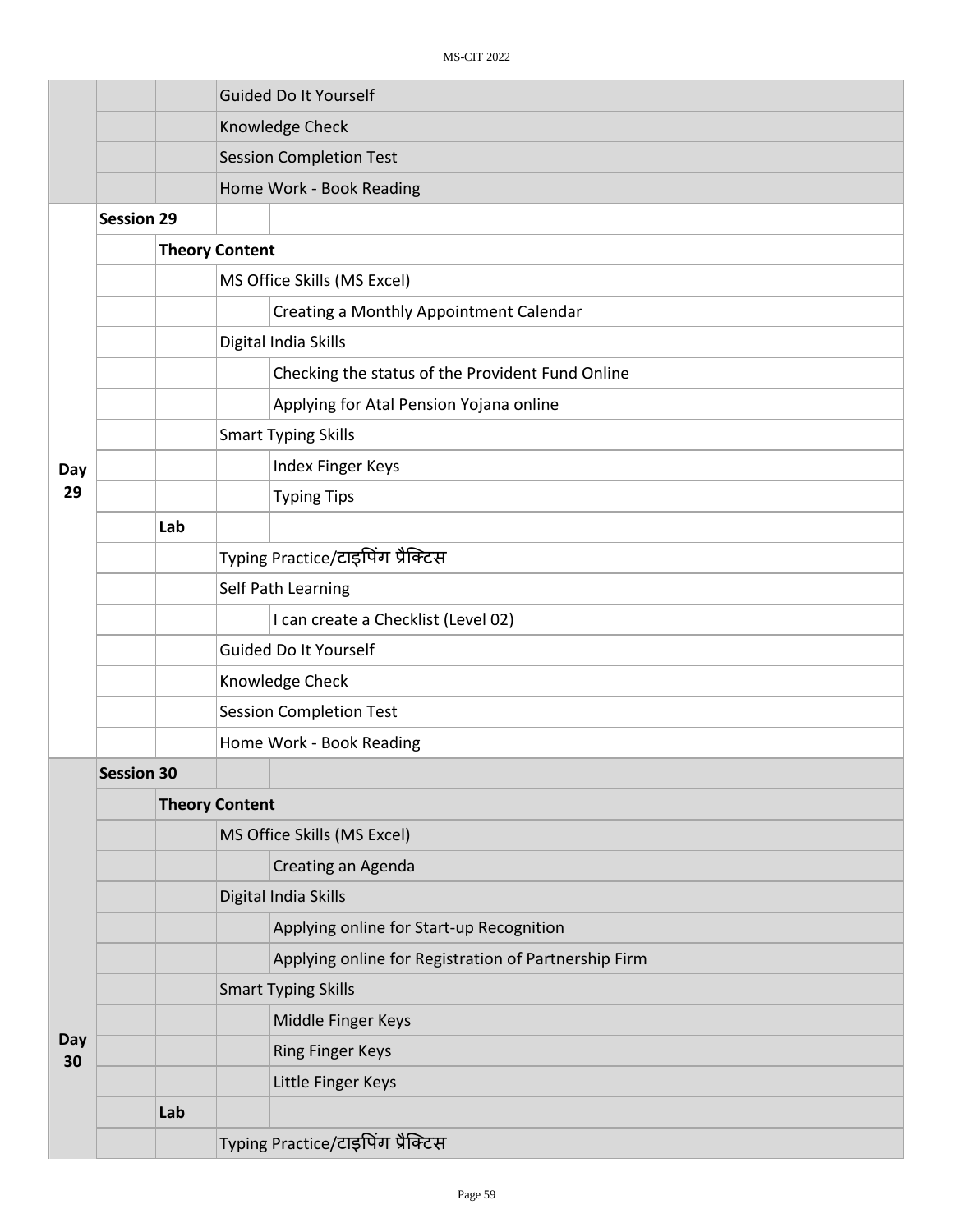|           |                   | Self Path Learning |                                                                       |  |  |  |
|-----------|-------------------|--------------------|-----------------------------------------------------------------------|--|--|--|
|           |                   |                    | I can prepare an Agenda (Level 01)                                    |  |  |  |
|           |                   |                    | Guided Do It Yourself                                                 |  |  |  |
|           |                   |                    | Knowledge Check                                                       |  |  |  |
|           |                   |                    | <b>Session Completion Test</b>                                        |  |  |  |
|           |                   |                    | Home Work - Book Reading                                              |  |  |  |
|           | <b>Session 31</b> |                    |                                                                       |  |  |  |
|           |                   |                    | <b>Theory Content</b>                                                 |  |  |  |
|           |                   |                    | MS Office Skills (MS Excel)                                           |  |  |  |
|           |                   |                    | <b>Managing Meeting Minutes</b>                                       |  |  |  |
|           |                   |                    | Digital India Skills                                                  |  |  |  |
|           |                   |                    | Using Government helpline services online                             |  |  |  |
|           |                   |                    | Getting important alerts from the Central Government                  |  |  |  |
|           |                   |                    | <b>Smart Typing Skills</b>                                            |  |  |  |
| Day<br>31 |                   |                    | <b>Advance Skills</b>                                                 |  |  |  |
|           |                   | Lab                |                                                                       |  |  |  |
|           |                   |                    | Typing Practice/टाइपिंग प्रैक्टिस                                     |  |  |  |
|           |                   |                    | Self Path Learning                                                    |  |  |  |
|           |                   |                    | I can prepare an Agenda (Level 02)                                    |  |  |  |
|           |                   |                    | Knowledge Check                                                       |  |  |  |
|           |                   |                    | Guided Do It Yourself                                                 |  |  |  |
|           |                   |                    | <b>Session Completion Test</b>                                        |  |  |  |
|           |                   |                    | Home Work - Book Reading                                              |  |  |  |
|           | <b>Session 32</b> |                    |                                                                       |  |  |  |
|           |                   |                    | <b>Theory Content</b>                                                 |  |  |  |
|           |                   |                    | MS Office Skills (MS Excel)                                           |  |  |  |
|           |                   |                    | Creating a simple database of inventory - Level 01                    |  |  |  |
|           |                   |                    | Creating a simple database of inventory - Level 02                    |  |  |  |
|           |                   |                    | Creating a simple database of inventory - Level 03                    |  |  |  |
|           |                   |                    | Digital India Skills                                                  |  |  |  |
|           |                   |                    | Using clustered search in Google to search about study topics quickly |  |  |  |
| Day       |                   |                    | Using Wikipedia to search for any information quickly                 |  |  |  |
| 32        |                   |                    | <b>Smart Typing Skills</b>                                            |  |  |  |
|           |                   |                    | CorelDRAW                                                             |  |  |  |
|           |                   | Lab                |                                                                       |  |  |  |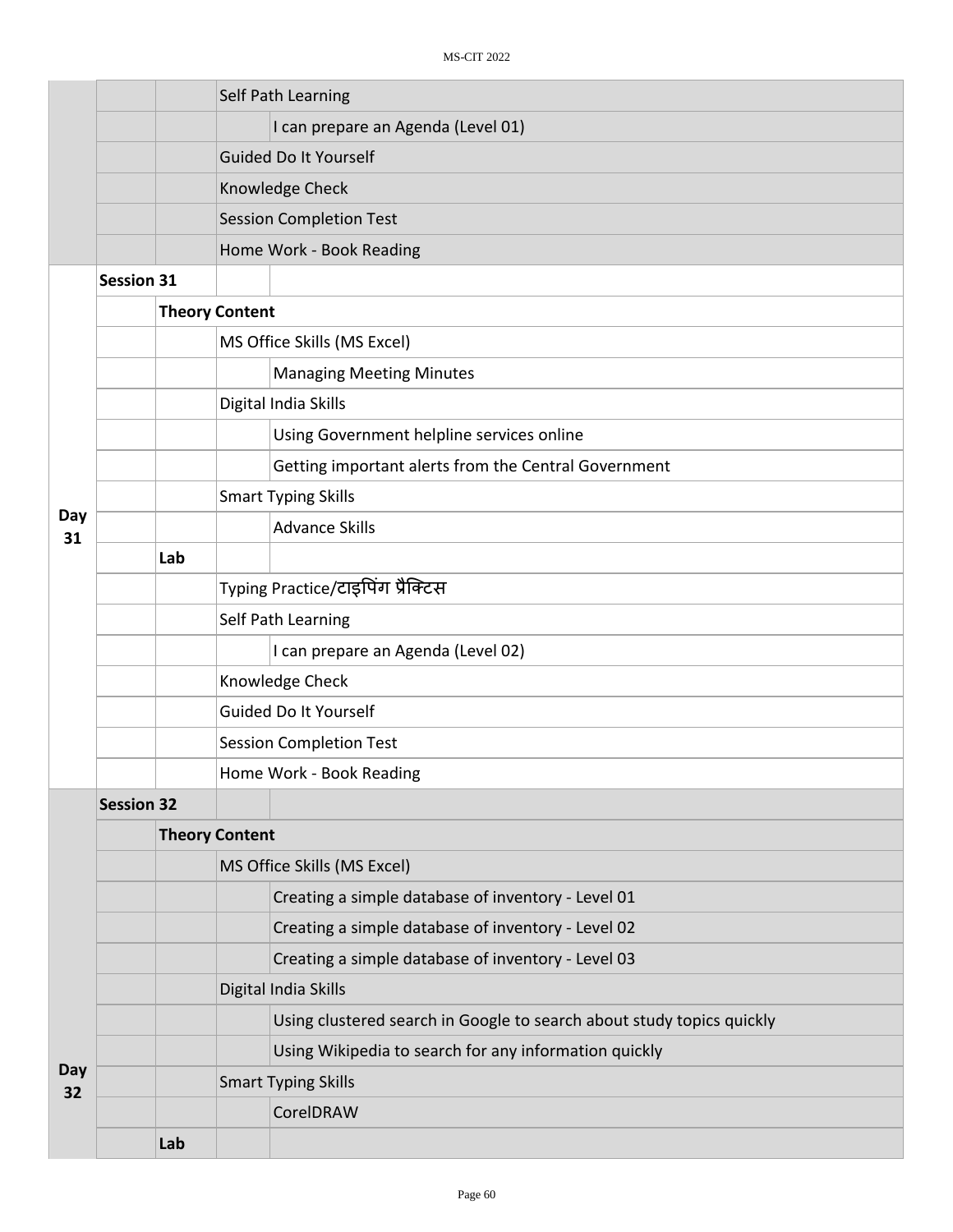|           |                   |     | Typing Practice/टाइपिंग प्रैक्टिस                                                       |  |  |
|-----------|-------------------|-----|-----------------------------------------------------------------------------------------|--|--|
|           |                   |     | Self Path Learning                                                                      |  |  |
|           |                   |     | I can prepare an Agenda (Level 03)                                                      |  |  |
|           |                   |     | <b>Guided Do It Yourself</b>                                                            |  |  |
|           |                   |     | Knowledge Check                                                                         |  |  |
|           |                   |     | <b>Session Completion Test</b>                                                          |  |  |
|           |                   |     | Home Work - Book Reading                                                                |  |  |
|           | <b>Session 33</b> |     |                                                                                         |  |  |
|           |                   |     | <b>Theory Content</b>                                                                   |  |  |
|           |                   |     | MS Office Skills (MS Excel)                                                             |  |  |
|           |                   |     | <b>Creating Student Records</b>                                                         |  |  |
|           |                   |     | Digital India Skills                                                                    |  |  |
|           |                   |     | Checking Property Records in the Government record                                      |  |  |
|           |                   |     | Booking an online appointment with Government Officer                                   |  |  |
|           |                   |     | Applying online for Death Certificate                                                   |  |  |
| Day       |                   |     | <b>Smart Typing Skills</b>                                                              |  |  |
| 33        |                   |     | Adobe PageMaker                                                                         |  |  |
|           |                   | Lab |                                                                                         |  |  |
|           |                   |     | Typing Practice/टाइपिंग प्रैक्टिस                                                       |  |  |
|           |                   |     | Self Path Learning                                                                      |  |  |
|           |                   |     | <b>Creating Student Records</b>                                                         |  |  |
|           |                   |     | Guided Do It Yourself                                                                   |  |  |
|           |                   |     | Knowledge Check                                                                         |  |  |
|           |                   |     | <b>Session Completion Test</b>                                                          |  |  |
|           |                   |     | Home Work - Book Reading                                                                |  |  |
|           | <b>Session 34</b> |     |                                                                                         |  |  |
|           |                   |     | <b>Theory Content</b>                                                                   |  |  |
|           |                   |     | MS Office Skills (MS Excel)                                                             |  |  |
|           |                   |     | <b>Creating a Yearly Budget</b>                                                         |  |  |
|           |                   |     | 21st Century Study Skills                                                               |  |  |
|           |                   |     | Searching Synonyms, Antonyms and Thesaurus on dictionary.com for your project<br>rennrt |  |  |
|           |                   |     | Using Google lens to digitally copy and paste your handwritten notes                    |  |  |
|           |                   |     | <b>Smart Typing Skills</b>                                                              |  |  |
| Day<br>34 |                   |     | Adobe InDesign                                                                          |  |  |
|           |                   | Lab |                                                                                         |  |  |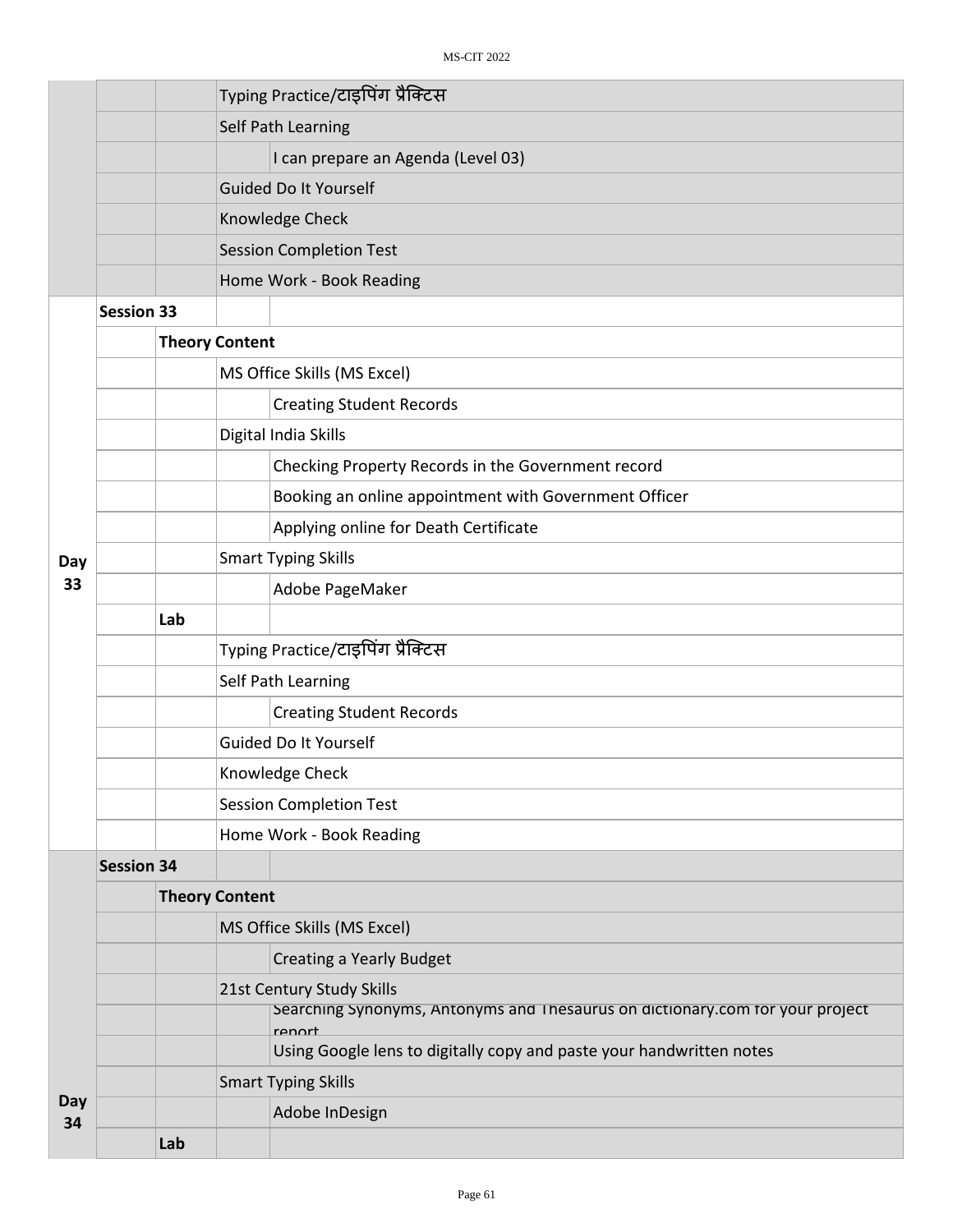|           |                   |     | Typing Practice/टाइपिंग प्रैक्टिस                                                              |  |  |
|-----------|-------------------|-----|------------------------------------------------------------------------------------------------|--|--|
|           |                   |     | Self Path Learning                                                                             |  |  |
|           |                   |     | I can create Yearly Home Budget (Level 01)                                                     |  |  |
|           |                   |     | <b>Guided Do It Yourself</b>                                                                   |  |  |
|           |                   |     | Knowledge Check                                                                                |  |  |
|           |                   |     | <b>Session Completion Test</b>                                                                 |  |  |
|           |                   |     | Home Work - Book Reading                                                                       |  |  |
|           | <b>Session 35</b> |     |                                                                                                |  |  |
|           |                   |     | <b>Theory Content</b>                                                                          |  |  |
|           |                   |     | MS Office Skills (MS Excel)                                                                    |  |  |
|           |                   |     | Creating a Loan Calculator - Level 01                                                          |  |  |
|           |                   |     | Creating a Loan Calculator - Level 02                                                          |  |  |
|           |                   |     | Creating a Loan Calculator - Level 03                                                          |  |  |
|           |                   |     | 21st Century Study Skills                                                                      |  |  |
|           |                   |     | Watching educational talks/sessions on TED Talks                                               |  |  |
|           |                   |     | Making a mind map of any concept using Mindly app to understand the concept in a<br>hetter way |  |  |
| Day<br>35 |                   |     | <b>Smart Typing Skills</b>                                                                     |  |  |
|           |                   |     | Microsoft Word                                                                                 |  |  |
|           |                   | Lab |                                                                                                |  |  |
|           |                   |     | Typing Practice/टाइपिंग प्रैक्टिस                                                              |  |  |
|           |                   |     | Self Path Learning                                                                             |  |  |
|           |                   |     | Creating a Yearly Budget - Level 02                                                            |  |  |
|           |                   |     | Guided Do It Yourself                                                                          |  |  |
|           |                   |     | Knowledge Check                                                                                |  |  |
|           |                   |     | <b>Session Completion Test</b>                                                                 |  |  |
|           |                   |     | Home Work - Book Reading                                                                       |  |  |
|           | <b>Session 36</b> |     |                                                                                                |  |  |
|           |                   |     | <b>Theory Content</b>                                                                          |  |  |
|           |                   |     | MS Office Skills (MS Excel)                                                                    |  |  |
|           |                   |     | <b>Creating Sales Lead Tracker</b>                                                             |  |  |
|           |                   |     | 21st Century Study Skills                                                                      |  |  |
|           |                   |     | Participating in various Live Discussions (Facebook Live)                                      |  |  |
|           |                   |     | <b>Smart Typing Skills</b>                                                                     |  |  |
| Day       |                   |     | Open Office Writer                                                                             |  |  |
| 36        |                   | Lab |                                                                                                |  |  |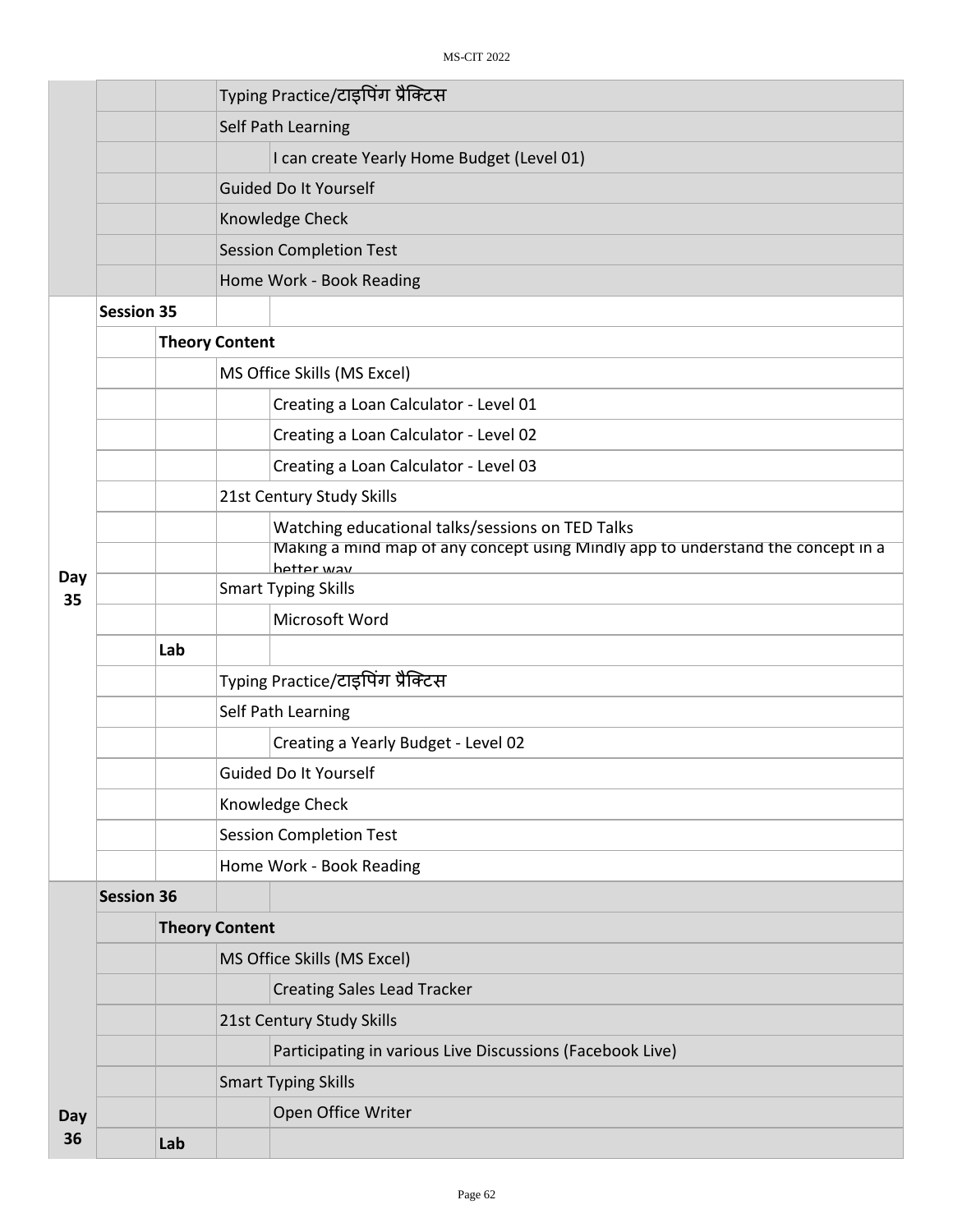|           |                   |                       | Typing Practice/टाइपिंग प्रैक्टिस |                                                             |  |  |  |
|-----------|-------------------|-----------------------|-----------------------------------|-------------------------------------------------------------|--|--|--|
|           |                   |                       |                                   | Self Path Learning                                          |  |  |  |
|           |                   |                       |                                   | Creating a Yearly Budget - Level 03                         |  |  |  |
|           |                   |                       |                                   | <b>Guided Do It Yourself</b>                                |  |  |  |
|           |                   |                       |                                   | Knowledge Check                                             |  |  |  |
|           |                   |                       |                                   | <b>Session Completion Test</b>                              |  |  |  |
|           |                   |                       |                                   | Home Work - Book Reading                                    |  |  |  |
|           | <b>Session 37</b> |                       |                                   |                                                             |  |  |  |
|           |                   | <b>Theory Content</b> |                                   |                                                             |  |  |  |
|           |                   |                       |                                   | MS Office Skills (MS Excel)                                 |  |  |  |
|           |                   |                       |                                   | <b>Creating Petty Cash Log</b>                              |  |  |  |
|           |                   |                       |                                   | 21st Century Study Skills                                   |  |  |  |
|           |                   |                       |                                   | Joining online courses on Coursera.org                      |  |  |  |
|           |                   |                       |                                   | Using Grammarly plugin to avoid grammatical mistakes        |  |  |  |
|           |                   |                       |                                   | <b>Smart Typing Skills</b>                                  |  |  |  |
| Day<br>37 |                   |                       |                                   | Microsoft Excel                                             |  |  |  |
|           |                   | Lab                   |                                   |                                                             |  |  |  |
|           |                   |                       | Typing Practice/टाइपिंग प्रैक्टिस |                                                             |  |  |  |
|           |                   |                       |                                   | Self Path Learning                                          |  |  |  |
|           |                   |                       |                                   | <b>Creating Petty Cash Log</b>                              |  |  |  |
|           |                   |                       |                                   | Guided Do It Yourself                                       |  |  |  |
|           |                   |                       | Knowledge Check                   |                                                             |  |  |  |
|           |                   |                       | <b>Session Completion Test</b>    |                                                             |  |  |  |
|           |                   |                       | Home Work - Book Reading          |                                                             |  |  |  |
|           | <b>Session 38</b> |                       |                                   |                                                             |  |  |  |
|           |                   | <b>Theory Content</b> |                                   |                                                             |  |  |  |
|           |                   |                       |                                   | MS Office Skills (MS Excel)                                 |  |  |  |
|           |                   |                       |                                   | <b>Creating Invoice for Small Business</b>                  |  |  |  |
|           |                   |                       |                                   | 21st Century Study Skills                                   |  |  |  |
|           |                   |                       |                                   | I want to learn about History using Google Arts and Culture |  |  |  |
|           |                   |                       |                                   | <b>Smart Typing Skills</b>                                  |  |  |  |
| Day       |                   |                       |                                   | Open Office Calc                                            |  |  |  |
| 38        |                   | Lab                   |                                   |                                                             |  |  |  |
|           |                   |                       |                                   | Typing Practice/टाइपिंग प्रैक्टिस                           |  |  |  |
|           |                   |                       |                                   | Self Path Learning                                          |  |  |  |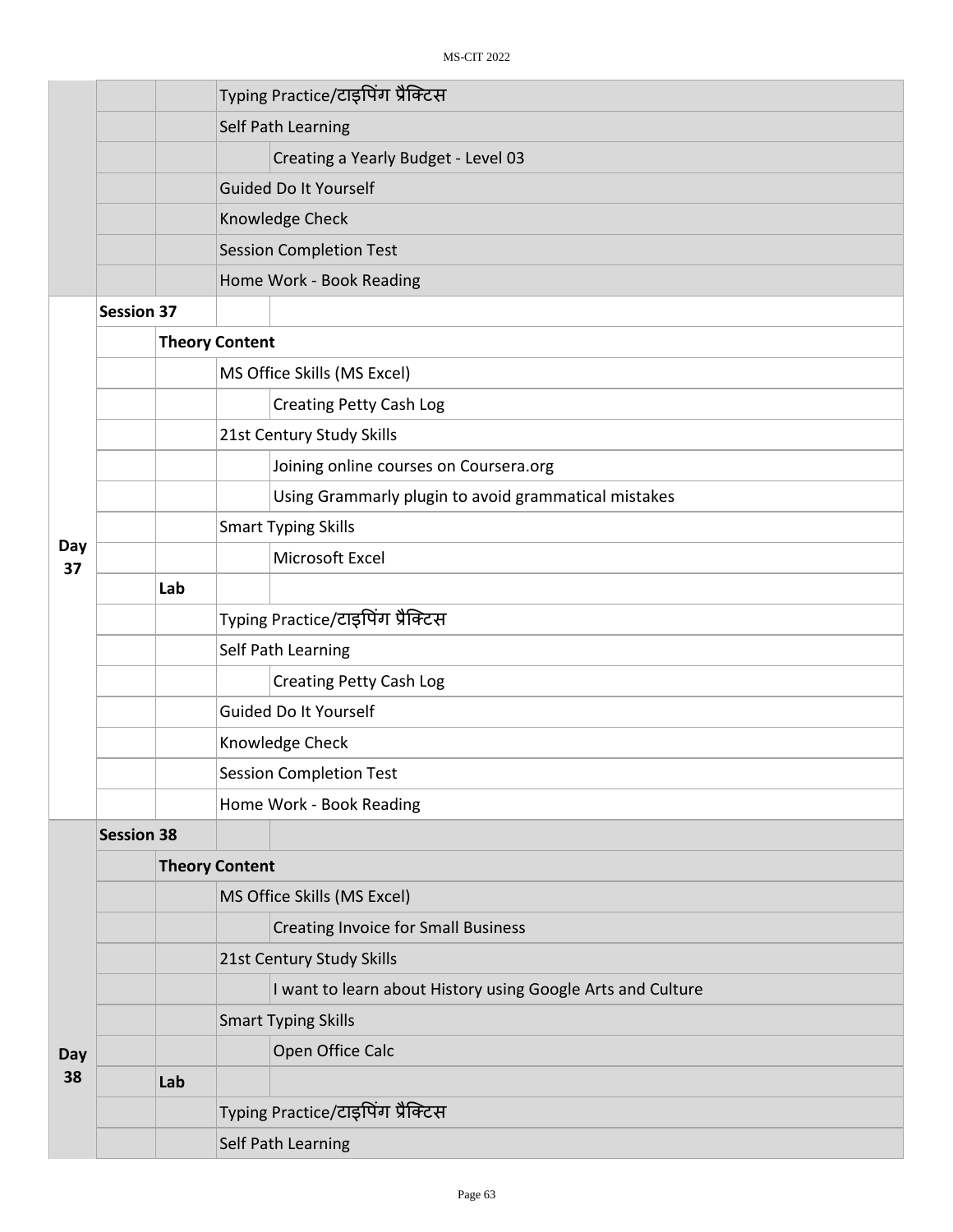|           |                   |     | <b>Creating Invoice for Small Business</b>                       |  |  |  |  |
|-----------|-------------------|-----|------------------------------------------------------------------|--|--|--|--|
|           |                   |     | <b>Guided Do It Yourself</b>                                     |  |  |  |  |
|           |                   |     | Knowledge Check                                                  |  |  |  |  |
|           |                   |     | <b>Session Completion Test</b>                                   |  |  |  |  |
|           |                   |     | Home Work - Book Reading                                         |  |  |  |  |
|           | <b>Session 39</b> |     |                                                                  |  |  |  |  |
|           |                   |     | <b>Theory Content</b>                                            |  |  |  |  |
|           |                   |     | MS Office Skills (MS PowerPoint)                                 |  |  |  |  |
|           |                   |     | Designing a Gift Voucher                                         |  |  |  |  |
|           |                   |     | 21st Century Study Skills                                        |  |  |  |  |
|           |                   |     | Sharing the knowledge of technology by writing a blog via Tumblr |  |  |  |  |
|           |                   |     | <b>Smart Typing Skills</b>                                       |  |  |  |  |
|           |                   |     | Skills Required for Data Entry                                   |  |  |  |  |
| Day       |                   |     | Types of Data Entry Jobs                                         |  |  |  |  |
| 39        |                   | Lab |                                                                  |  |  |  |  |
|           |                   |     | Typing Practice/टाइपिंग प्रैक्टिस                                |  |  |  |  |
|           |                   |     | Self Path Learning                                               |  |  |  |  |
|           |                   |     | Designing a Gift Voucher (Level 01)                              |  |  |  |  |
|           |                   |     | Designing a Gift Voucher (Level 02)                              |  |  |  |  |
|           |                   |     | Guided Do It Yourself                                            |  |  |  |  |
|           |                   |     | Knowledge Check                                                  |  |  |  |  |
|           |                   |     | <b>Session Completion Test</b>                                   |  |  |  |  |
|           |                   |     | Home Work - Book Reading                                         |  |  |  |  |
|           | <b>Session 40</b> |     |                                                                  |  |  |  |  |
|           |                   |     | <b>Theory Content</b>                                            |  |  |  |  |
|           |                   |     | MS Office Skills (MS PowerPoint)                                 |  |  |  |  |
|           |                   |     | Creating a Certificate - Level 01                                |  |  |  |  |
|           |                   |     | Creating a Certificate - Level 02                                |  |  |  |  |
|           |                   |     | Creating a Certificate - Level 03                                |  |  |  |  |
|           |                   |     | 21st Century Study Skills                                        |  |  |  |  |
|           |                   |     | Learning by discussions in forums (quora.com)                    |  |  |  |  |
|           |                   |     | Sharing information using SlideShare platform                    |  |  |  |  |
| Day<br>40 |                   |     | <b>Smart Typing Skills</b>                                       |  |  |  |  |
|           |                   |     | Role of a Data Entry Operator                                    |  |  |  |  |
|           |                   | Lab |                                                                  |  |  |  |  |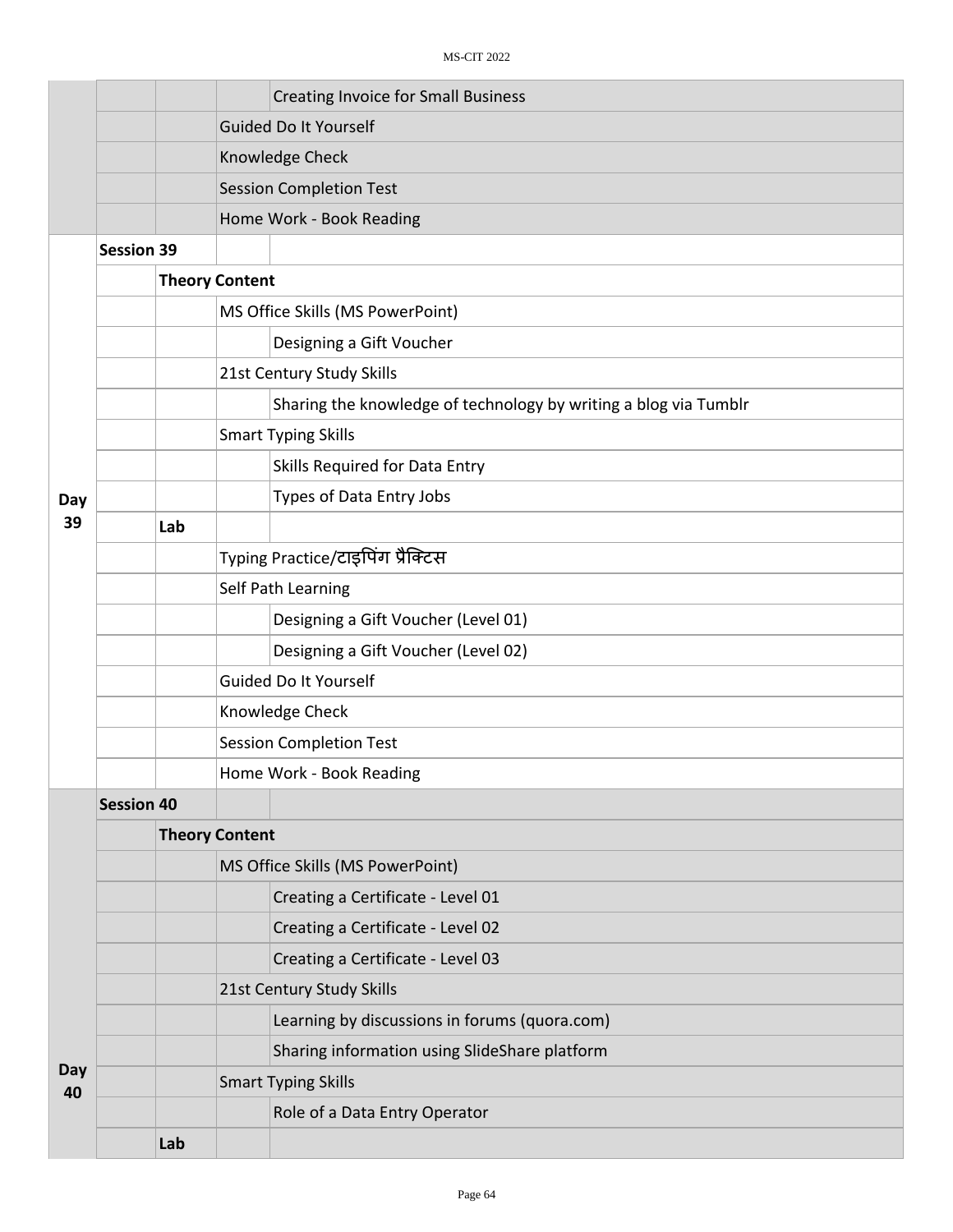|           |                   |     |                                   | Typing Practice/टाइपिंग प्रैक्टिस                           |  |  |
|-----------|-------------------|-----|-----------------------------------|-------------------------------------------------------------|--|--|
|           |                   |     |                                   | Self Path Learning                                          |  |  |
|           |                   |     |                                   | Designing a Gift Voucher (Level 03)                         |  |  |
|           |                   |     |                                   | <b>Guided Do It Yourself</b>                                |  |  |
|           |                   |     |                                   | Knowledge Check                                             |  |  |
|           |                   |     |                                   | <b>Session Completion Test</b>                              |  |  |
|           |                   |     |                                   | Home Work - Book Reading                                    |  |  |
|           | <b>Session 41</b> |     |                                   |                                                             |  |  |
|           |                   |     | <b>Theory Content</b>             |                                                             |  |  |
|           |                   |     |                                   | MS Office Skills (MS PowerPoint)                            |  |  |
|           |                   |     |                                   | <b>Creating a Business Presentation</b>                     |  |  |
|           |                   |     |                                   | 21st Century Study Skills                                   |  |  |
|           |                   |     |                                   | Organizing my day/Notes, important points using Google Keep |  |  |
|           |                   |     |                                   | <b>Smart Typing Skills</b>                                  |  |  |
|           |                   |     |                                   | Data Entry Jobs in Industrial Sector                        |  |  |
|           |                   |     |                                   | Data Entry Jobs in Medical Sector                           |  |  |
| Day<br>41 |                   | Lab |                                   |                                                             |  |  |
|           |                   |     | Typing Practice/टाइपिंग प्रैक्टिस |                                                             |  |  |
|           |                   |     |                                   | Self Path Learning                                          |  |  |
|           |                   |     |                                   | Creating a Business Presentation (Level 01)                 |  |  |
|           |                   |     |                                   | Creating a Business Presentation (Level 02)                 |  |  |
|           |                   |     |                                   | Creating a Business Presentation (Level 03)                 |  |  |
|           |                   |     |                                   | Guided Do It Yourself                                       |  |  |
|           |                   |     | Knowledge Check                   |                                                             |  |  |
|           |                   |     | <b>Session Completion Test</b>    |                                                             |  |  |
|           |                   |     |                                   | Home Work - Book Reading                                    |  |  |
|           | <b>Session 42</b> |     |                                   |                                                             |  |  |
|           |                   |     | <b>Theory Content</b>             |                                                             |  |  |
|           |                   |     |                                   | MS Office Skills (MS PowerPoint)                            |  |  |
|           |                   |     |                                   | Creating a Products and Service Catalogue                   |  |  |
|           |                   |     | 21st Century Study Skills         |                                                             |  |  |
|           |                   |     |                                   | Improving learning productivity using StayFocusd app        |  |  |
|           |                   |     |                                   | Relaxing body and mind using Yoga & Exercise app            |  |  |
|           |                   |     |                                   | <b>Smart Typing Skills</b>                                  |  |  |
|           |                   |     |                                   | Data Validation                                             |  |  |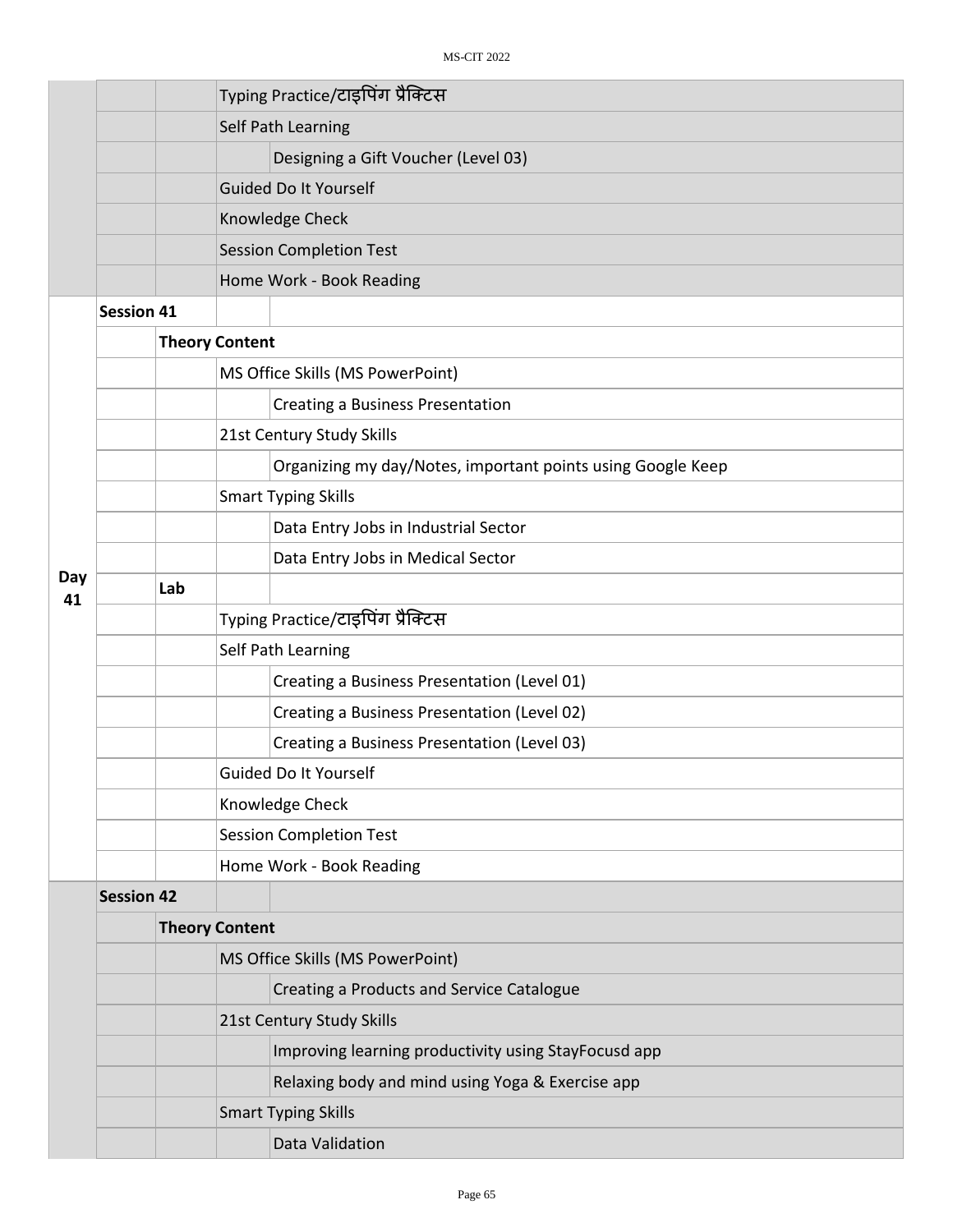| Day |                   |     | Data Categories                                                                           |  |  |  |  |
|-----|-------------------|-----|-------------------------------------------------------------------------------------------|--|--|--|--|
| 42  |                   | Lab |                                                                                           |  |  |  |  |
|     |                   |     | Typing Practice/टाइपिंग प्रैक्टिस                                                         |  |  |  |  |
|     |                   |     | Self Path Learning                                                                        |  |  |  |  |
|     |                   |     | I can create a Products and Service Catalogue (Level 01)                                  |  |  |  |  |
|     |                   |     | I can create a Products and Service Catalogue (Level 02)                                  |  |  |  |  |
|     |                   |     | I can create a Products and Service Catalogue (Level 03)                                  |  |  |  |  |
|     |                   |     | <b>Guided Do It Yourself</b>                                                              |  |  |  |  |
|     |                   |     | Knowledge Check                                                                           |  |  |  |  |
|     |                   |     | <b>Session Completion Test</b>                                                            |  |  |  |  |
|     |                   |     | Home Work - Book Reading                                                                  |  |  |  |  |
|     | <b>Session 43</b> |     |                                                                                           |  |  |  |  |
|     |                   |     | <b>Theory Content</b>                                                                     |  |  |  |  |
|     |                   |     | MS Office Skills (MS PowerPoint)                                                          |  |  |  |  |
|     |                   |     | <b>Creating a Company Profile</b>                                                         |  |  |  |  |
|     |                   |     | 21st Century Study Skills                                                                 |  |  |  |  |
|     |                   |     | Keeping track of my important events or classes all in one place using Google<br>Calendar |  |  |  |  |
|     |                   |     | Accessing the online Research Papers on Google Scholar                                    |  |  |  |  |
|     |                   |     | <b>Smart Typing Skills</b>                                                                |  |  |  |  |
| Day |                   |     | <b>Related Jobs</b>                                                                       |  |  |  |  |
| 43  |                   |     | <b>Types of Data</b>                                                                      |  |  |  |  |
|     |                   | Lab |                                                                                           |  |  |  |  |
|     |                   |     | Typing Practice/टाइपिंग प्रैक्टिस                                                         |  |  |  |  |
|     |                   |     | Self Path Learning                                                                        |  |  |  |  |
|     |                   |     | Creating a Company Profile (Level 01)                                                     |  |  |  |  |
|     |                   |     | Guided Do It Yourself                                                                     |  |  |  |  |
|     |                   |     | Knowledge Check                                                                           |  |  |  |  |
|     |                   |     | <b>Session Completion Test</b>                                                            |  |  |  |  |
|     |                   |     | Home Work - Book Reading                                                                  |  |  |  |  |
|     | <b>Session 44</b> |     |                                                                                           |  |  |  |  |
|     |                   |     | <b>Theory Content</b>                                                                     |  |  |  |  |
|     |                   |     | MS Office Skills (MS PowerPoint)                                                          |  |  |  |  |
|     |                   |     | <b>Creating Infographics</b>                                                              |  |  |  |  |
|     |                   |     | 21st Century Study Skills                                                                 |  |  |  |  |
|     |                   |     | Testing your level of Intelligence Quotient (IQ)                                          |  |  |  |  |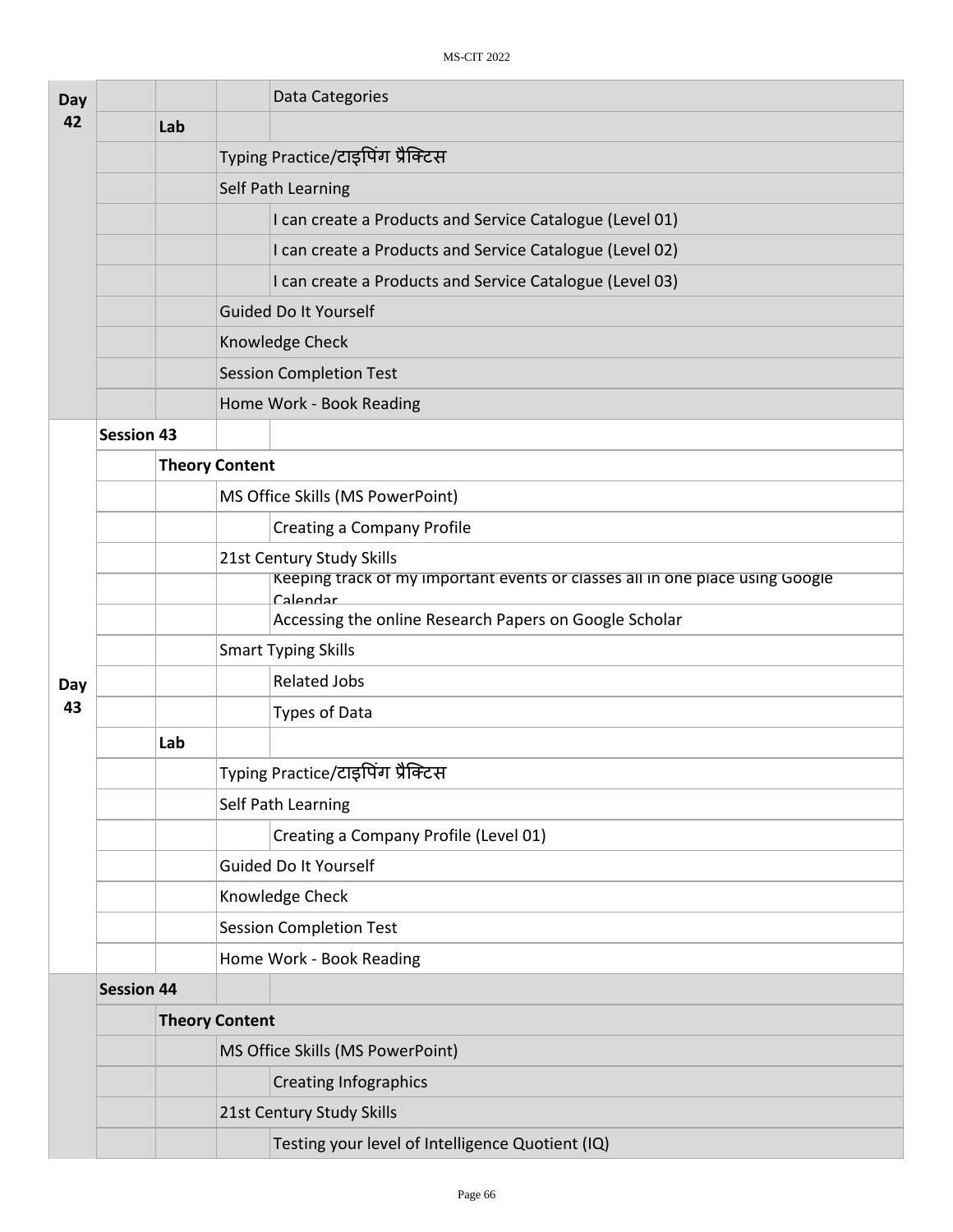|           |                   |     | Testing your level of Emotional Quotient (EQ)                        |  |  |  |
|-----------|-------------------|-----|----------------------------------------------------------------------|--|--|--|
|           |                   |     | Understanding my personality type - https://www.16personalities.com/ |  |  |  |
|           |                   |     | <b>Smart Typing Skills</b>                                           |  |  |  |
| Day<br>44 |                   |     | <b>Data Correctness</b>                                              |  |  |  |
|           |                   |     | <b>Compiling Data</b>                                                |  |  |  |
|           |                   | Lab |                                                                      |  |  |  |
|           |                   |     | Typing Practice/टाइपिंग प्रैक्टिस                                    |  |  |  |
|           |                   |     | <b>Self Path Learning</b>                                            |  |  |  |
|           |                   |     | I can create a Company Profile (Level 02)                            |  |  |  |
|           |                   |     | <b>Guided Do It Yourself</b>                                         |  |  |  |
|           |                   |     | Knowledge Check                                                      |  |  |  |
|           |                   |     | <b>Session Completion Test</b>                                       |  |  |  |
|           |                   |     | Home Work - Book Reading                                             |  |  |  |
|           | <b>Session 45</b> |     |                                                                      |  |  |  |
|           |                   |     | <b>Theory Content</b>                                                |  |  |  |
|           |                   |     | MS Office Skills (MS PowerPoint)                                     |  |  |  |
|           |                   |     | Creating a Training Presentation - Level 01                          |  |  |  |
|           |                   |     | Creating a Training Presentation - Level 02                          |  |  |  |
|           |                   |     | Creating a Training Presentation - Level 03                          |  |  |  |
|           |                   |     | Netiquettes                                                          |  |  |  |
|           |                   |     | How do I know if a website is safe to access or not?                 |  |  |  |
|           |                   |     | Risks in Online registration on various websites                     |  |  |  |
|           |                   |     | If you copy paste, first know about copyrights                       |  |  |  |
| Day       |                   |     | Deactivate unused accounts                                           |  |  |  |
| 45        |                   |     | <b>Smart Typing Skills</b>                                           |  |  |  |
|           |                   |     | Data Entry Tools                                                     |  |  |  |
|           |                   |     | Scanning                                                             |  |  |  |
|           |                   | Lab |                                                                      |  |  |  |
|           |                   |     | Typing Practice/टाइपिंग प्रैक्टिस                                    |  |  |  |
|           |                   |     | Self Path Learning                                                   |  |  |  |
|           |                   |     | Creating a Company Profile (Level 03)                                |  |  |  |
|           |                   |     | Guided Do It Yourself                                                |  |  |  |
|           |                   |     | Knowledge Check                                                      |  |  |  |
|           |                   |     | <b>Session Completion Test</b>                                       |  |  |  |
|           |                   |     | Home Work - Book Reading                                             |  |  |  |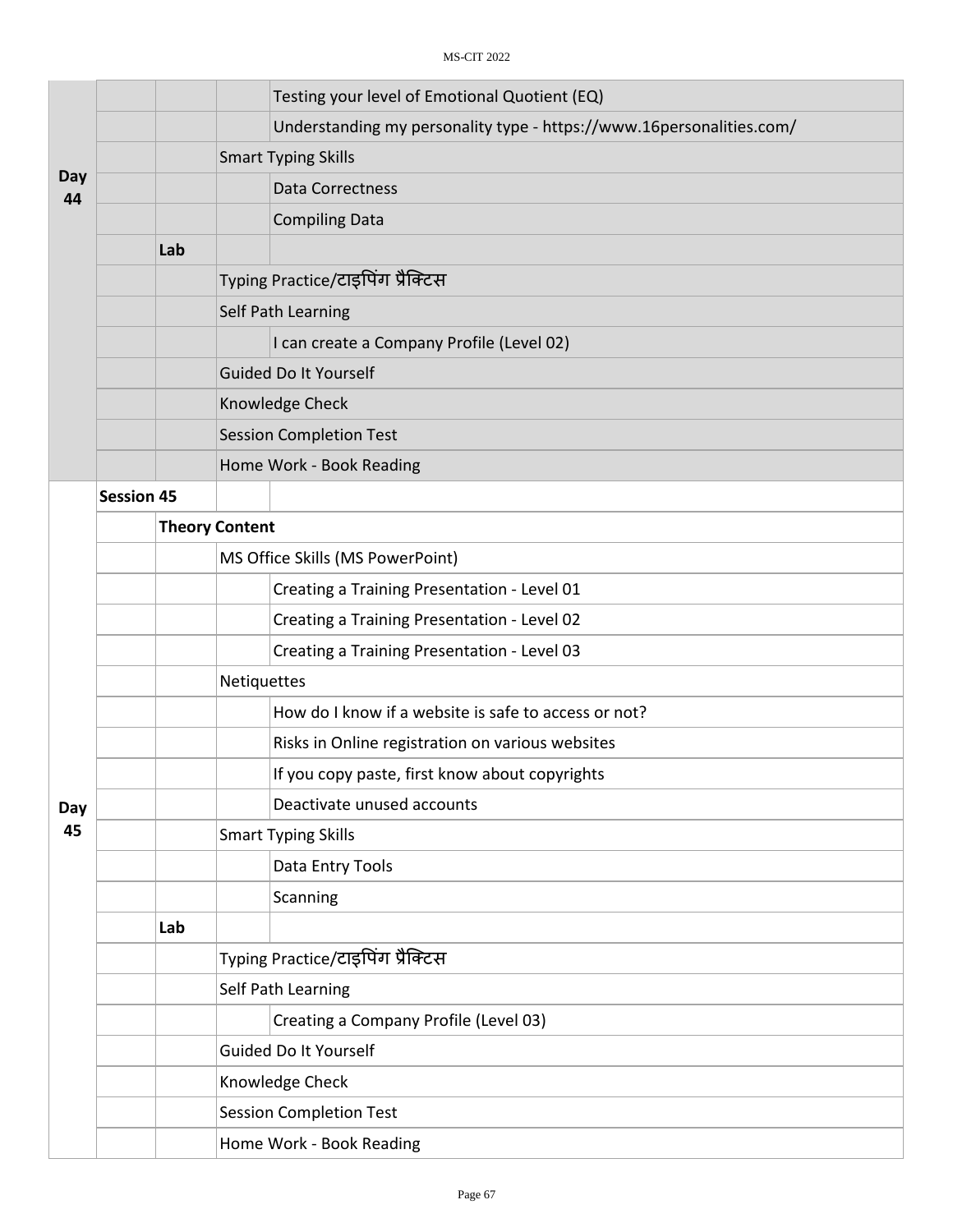|           | <b>Session 46</b> |     |                                                                                  |  |  |  |
|-----------|-------------------|-----|----------------------------------------------------------------------------------|--|--|--|
|           |                   |     | <b>Theory Content</b>                                                            |  |  |  |
|           |                   |     | MS Office Skills (MS PowerPoint)                                                 |  |  |  |
|           |                   |     | Creating a Digital Photo Album                                                   |  |  |  |
|           |                   |     | Netiquettes                                                                      |  |  |  |
|           |                   |     | Encrypt files to protect data and ensure security                                |  |  |  |
|           |                   |     | Some safe e-commerce tips when shopping online                                   |  |  |  |
|           |                   |     | Peer to peer sharing to transfer files to your family and friends                |  |  |  |
|           |                   |     | Think before you click that link                                                 |  |  |  |
|           |                   |     | <b>Smart Typing Skills</b>                                                       |  |  |  |
| Day<br>46 |                   |     | <b>OCR</b>                                                                       |  |  |  |
|           |                   |     | Data Conversion for the Web                                                      |  |  |  |
|           |                   |     | <b>Other Conversions</b>                                                         |  |  |  |
|           |                   | Lab |                                                                                  |  |  |  |
|           |                   |     | Typing Practice/टाइपिंग प्रैक्टिस                                                |  |  |  |
|           |                   |     | Self Path Learning                                                               |  |  |  |
|           |                   |     | Creating a Digital Photo Album (Level 01)                                        |  |  |  |
|           |                   |     | <b>Guided Do It Yourself</b>                                                     |  |  |  |
|           |                   |     | Knowledge Check                                                                  |  |  |  |
|           |                   |     | <b>Session Completion Test</b>                                                   |  |  |  |
|           |                   |     | Home Work - Book Reading                                                         |  |  |  |
|           | <b>Session 47</b> |     |                                                                                  |  |  |  |
|           |                   |     | <b>Theory Content</b>                                                            |  |  |  |
|           |                   |     | MS Office Skills (MS PowerPoint)                                                 |  |  |  |
|           |                   |     | Creating an image for a Social Media Post                                        |  |  |  |
|           |                   |     | <b>Cyber Security Skills</b>                                                     |  |  |  |
|           |                   |     | I know to how to protect my data in case of theft of my laptop or computer       |  |  |  |
|           |                   |     | I know the consequences of downloading unknown Email attachments and safety tips |  |  |  |
|           |                   |     | I can protect myself from social media blackmailing                              |  |  |  |
|           |                   |     | I can block my SIM card if my handset is lost                                    |  |  |  |
|           |                   |     | <b>Smart Typing Skills</b>                                                       |  |  |  |
| Day<br>47 |                   |     | Data Entry Pay Scales                                                            |  |  |  |
|           |                   |     | <b>Factors affecting Pay Scale</b>                                               |  |  |  |
|           |                   | Lab |                                                                                  |  |  |  |
|           |                   |     | Typing Practice/टाइपिंग प्रैक्टिस                                                |  |  |  |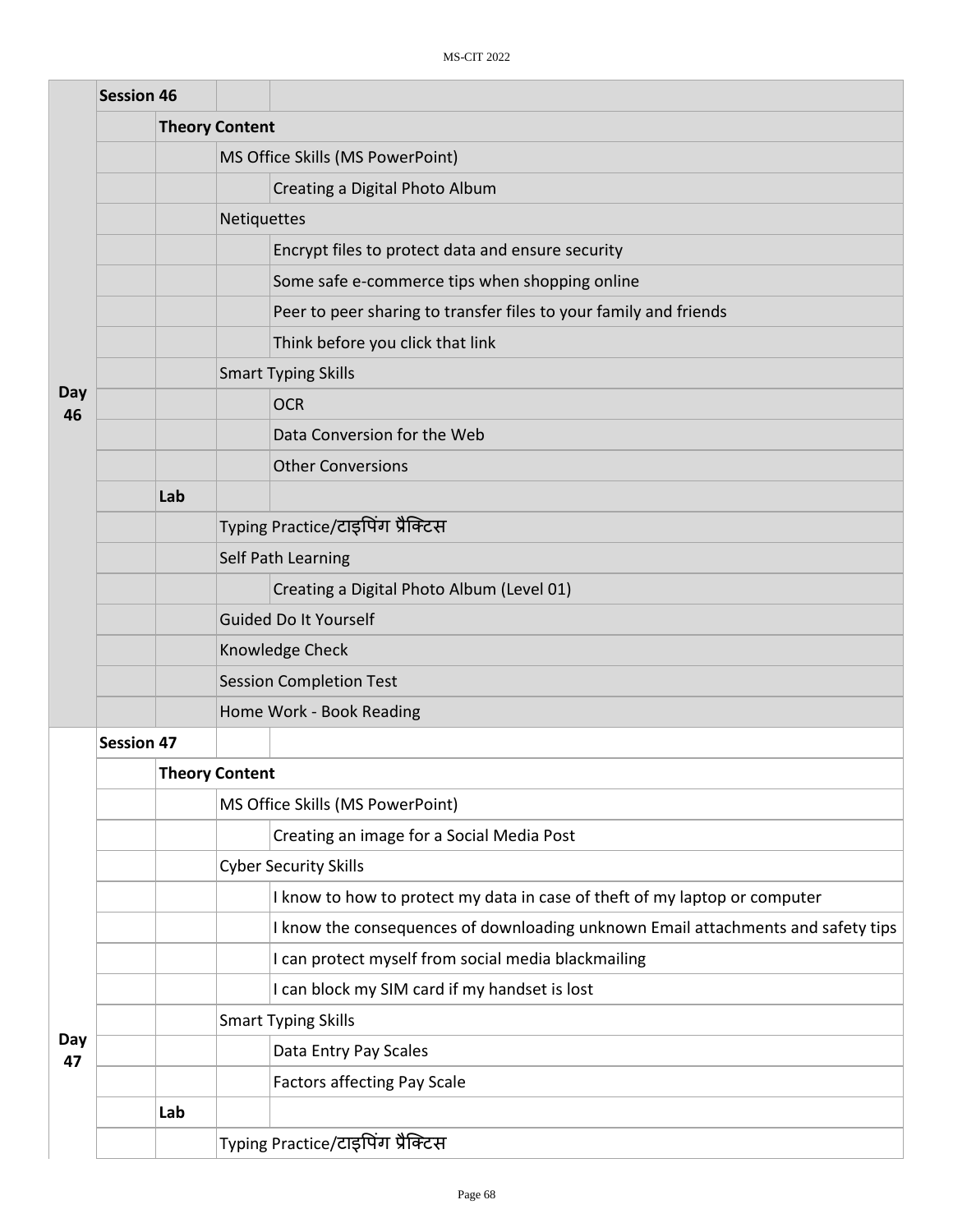|           |                   |                       | Self Path Learning                                                                                                                                                        |  |  |  |
|-----------|-------------------|-----------------------|---------------------------------------------------------------------------------------------------------------------------------------------------------------------------|--|--|--|
|           |                   |                       | I can create a Digital Photo Album (Level 02)                                                                                                                             |  |  |  |
|           |                   |                       |                                                                                                                                                                           |  |  |  |
|           |                   |                       | I can create a Digital Photo Album (Level 03)                                                                                                                             |  |  |  |
|           |                   |                       | Guided Do It Yourself                                                                                                                                                     |  |  |  |
|           |                   |                       | Knowledge Check                                                                                                                                                           |  |  |  |
|           |                   |                       | <b>Session Completion Test</b>                                                                                                                                            |  |  |  |
|           |                   |                       | Home Work - Book Reading                                                                                                                                                  |  |  |  |
|           | <b>Session 48</b> |                       |                                                                                                                                                                           |  |  |  |
|           |                   | <b>Theory Content</b> |                                                                                                                                                                           |  |  |  |
|           |                   |                       | MS Office Skills (MS PowerPoint)                                                                                                                                          |  |  |  |
|           |                   |                       | Creating a Work Portfolio                                                                                                                                                 |  |  |  |
|           |                   |                       | <b>Cyber Security Skills</b>                                                                                                                                              |  |  |  |
|           |                   |                       | Safety tips for Using public Wi-Fi networks                                                                                                                               |  |  |  |
|           |                   |                       | I can be careful about peeping habit of others while using passwords and PINs<br>Securing AADHAAR card data online, locking your biometrics to avoid unauthorised<br>1190 |  |  |  |
|           |                   |                       | Data Tampering and its legal implications                                                                                                                                 |  |  |  |
|           |                   |                       | <b>Smart Typing Skills</b>                                                                                                                                                |  |  |  |
| Day<br>48 |                   |                       | <b>Advanced Skills</b>                                                                                                                                                    |  |  |  |
|           |                   | Lab                   |                                                                                                                                                                           |  |  |  |
|           |                   |                       | Typing Practice/टाइपिंग प्रैक्टिस                                                                                                                                         |  |  |  |
|           |                   |                       | Self Path Learning                                                                                                                                                        |  |  |  |
|           |                   |                       | I can create a Personal Portfolio (Level 01)                                                                                                                              |  |  |  |
|           |                   |                       | I can create a Personal Portfolio (Level 02)                                                                                                                              |  |  |  |
|           |                   |                       | I can create a Personal Portfolio (Level 03)                                                                                                                              |  |  |  |
|           |                   |                       | <b>Guided Do It Yourself</b>                                                                                                                                              |  |  |  |
|           |                   |                       | Knowledge Check                                                                                                                                                           |  |  |  |
|           |                   |                       | <b>Session Completion Test</b>                                                                                                                                            |  |  |  |
|           |                   |                       | Home Work - Book Reading                                                                                                                                                  |  |  |  |
|           | <b>Session 49</b> |                       |                                                                                                                                                                           |  |  |  |
|           |                   |                       | <b>Theory Content</b>                                                                                                                                                     |  |  |  |
|           |                   |                       | MS Office Skills (MS Outlook)                                                                                                                                             |  |  |  |
|           |                   |                       | Outlook 2013 Overview                                                                                                                                                     |  |  |  |
|           |                   |                       | Configuring MS Outlook, reminders, recall mails                                                                                                                           |  |  |  |
|           |                   |                       | Using MS Outlook to manage my email communications                                                                                                                        |  |  |  |
|           |                   |                       | Ergonomics                                                                                                                                                                |  |  |  |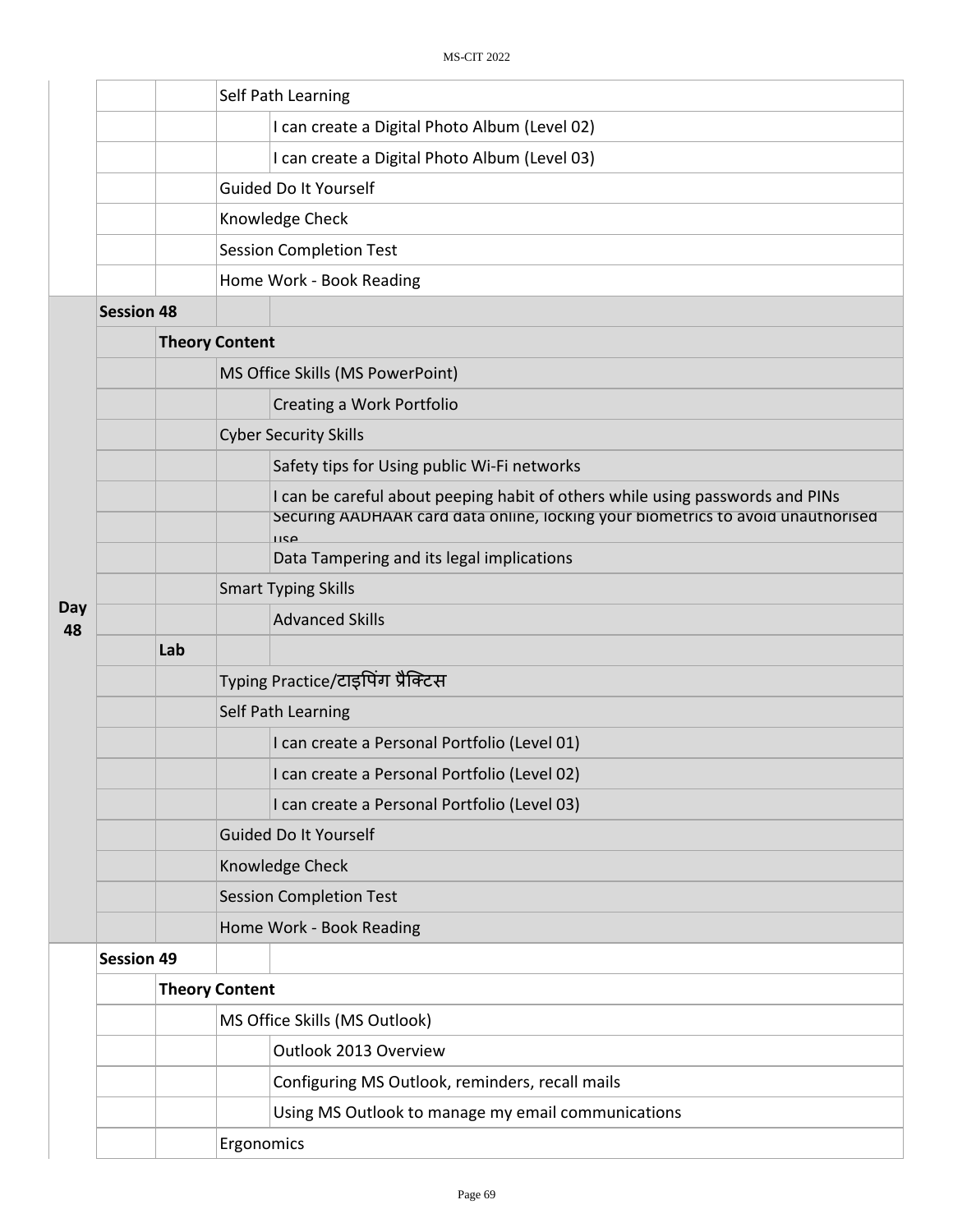|           | Ergonomics: Correct laptop posture to avoid strain to eyes and backache |  |  |  |  |
|-----------|-------------------------------------------------------------------------|--|--|--|--|
|           | Ergonomics: Prevent musculoskeletal pain when using laptop or pc        |  |  |  |  |
|           | Ergonomics: Using Mouse Ergonomically to avoid stress on fingers        |  |  |  |  |
|           | Go Green                                                                |  |  |  |  |
|           | Go Green: Using Google Maps to save fuel and time                       |  |  |  |  |
|           | Go Green: Send e-invites and save paper                                 |  |  |  |  |
| Day<br>49 | Go Green: Did you correctly shut-down your computer?                    |  |  |  |  |
|           | <b>Smart Typing Skills</b>                                              |  |  |  |  |
|           | <b>Medical Transcription</b>                                            |  |  |  |  |
|           | <b>Stamp Papers</b>                                                     |  |  |  |  |
|           | <b>Bank Documents</b>                                                   |  |  |  |  |
|           | <b>KYC Details</b>                                                      |  |  |  |  |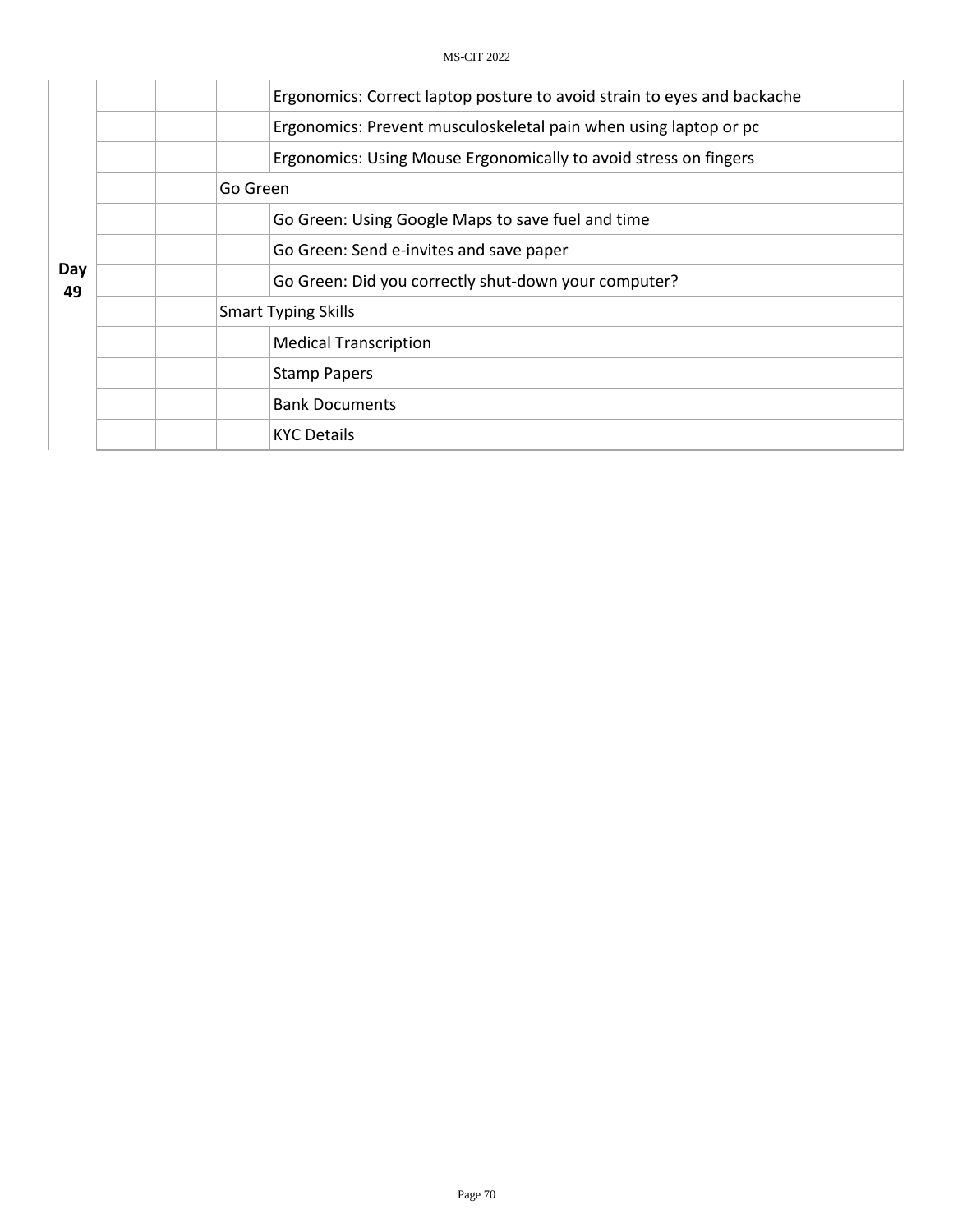|           | Lab               |                       |                                                                |
|-----------|-------------------|-----------------------|----------------------------------------------------------------|
|           |                   |                       | Typing Practice/टाइपिंग प्रैक्टिस                              |
|           |                   |                       | Self Path Learning                                             |
|           |                   |                       | Outlook 2013 Overview                                          |
|           |                   |                       | Guided Do It Yourself                                          |
|           |                   |                       | Knowledge Check                                                |
|           |                   |                       | <b>Session Completion Test</b>                                 |
|           |                   |                       | Home Work - Book Reading                                       |
|           | <b>Session 50</b> |                       |                                                                |
|           |                   | <b>Theory Content</b> |                                                                |
|           |                   |                       | MS Office Skills (Windows)                                     |
|           |                   |                       | Organizing Mail in MS Outlook                                  |
|           |                   |                       | Using MS Outlook to create an Address Book & Schedule meetings |
|           |                   |                       | Including Signature in my outgoing mails through MS Outlook    |
|           |                   | Ergonomics            |                                                                |
|           |                   |                       | Ergonomics: Ergonomic keyboards                                |
|           |                   |                       | Ergonomics: Shoulder exercises for computer users              |
|           |                   |                       | Ergonomics: Adjust the display's brightness                    |
|           |                   | Go Green              |                                                                |
|           |                   |                       | Go Green: Share online and reduce paper waste                  |
|           |                   |                       | Go Green: Tips on green computing                              |
| Day<br>50 |                   |                       | Go Green: Reduce your digital and carbon footprints            |
|           |                   |                       | <b>Smart Typing Skills</b>                                     |
|           |                   |                       | Loan Applications                                              |
|           |                   |                       | <b>Form Entries</b>                                            |
|           |                   |                       | Publications                                                   |
|           |                   |                       | Types of Typists                                               |
|           | Lab               |                       |                                                                |
|           |                   |                       | Typing Practice/टाइपिंग प्रैक्टिस                              |
|           |                   |                       | Self Path Learning                                             |
|           |                   |                       | Including Signature in my outgoing mails through MS Outlook    |
|           |                   |                       | Guided Do It Yourself                                          |
|           |                   |                       | Knowledge Check                                                |
|           |                   |                       | <b>Session Completion Test</b>                                 |
|           |                   |                       | Home Work - Book Reading                                       |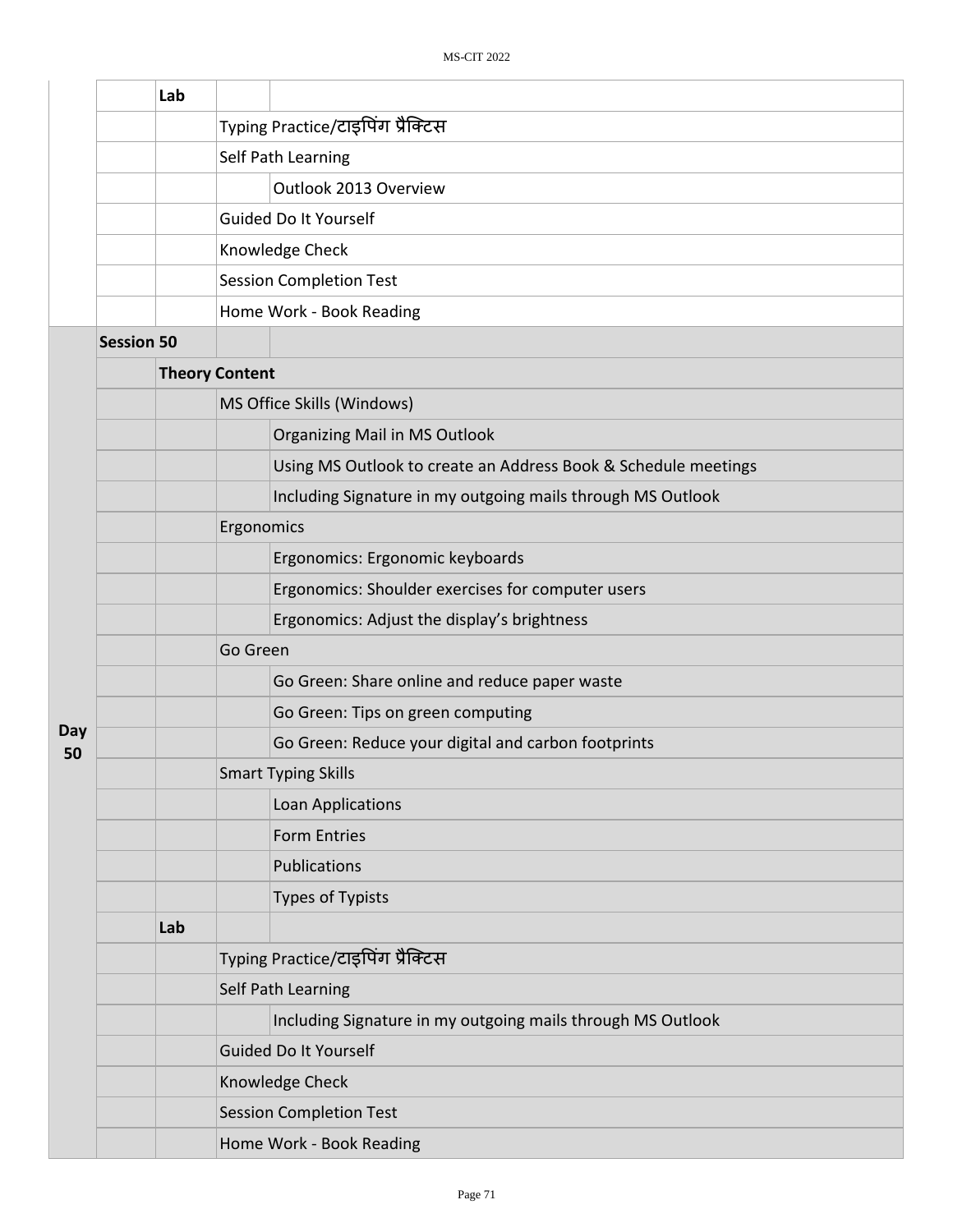| <b>MS-CIT Exam Practice - Introduction</b>       |
|--------------------------------------------------|
| MS-CIT Exam Practice - Paper 01                  |
| Objective Question 01 - Lower Difficulty         |
| <b>Objective Question 02 - Lower Difficulty</b>  |
| <b>Objective Question 03 - Lower Difficulty</b>  |
| <b>Objective Question 04 - Medium Difficulty</b> |
| <b>Objective Question 05 - Medium Difficulty</b> |
| <b>Objective Question 06 - Medium Difficulty</b> |
| Objective Question 07 - Higher Difficulty        |
| <b>Practical Question 01 - Lower Difficulty</b>  |
| Practical Question 02 - Lower Difficulty         |
| <b>Practical Question 03 - Lower Difficulty</b>  |
| Practical Question 04 - Lower Difficulty         |
| <b>Practical Question 05 - Lower Difficulty</b>  |
| <b>Practical Question 06 - Lower Difficulty</b>  |
| Practical Question 07 - Lower Difficulty         |
| <b>Practical Question 08 - Medium Difficulty</b> |
| Practical Question 09 - Medium Difficulty        |
| Practical Question 10 - Medium Difficulty        |
| <b>Practical Question 11 - Medium Difficulty</b> |
| <b>Practical Question 12 - Medium Difficulty</b> |
| Practical Question 13 - Medium Difficulty        |
| <b>Practical Question 14 - Medium Difficulty</b> |
| Practical Question 15 - Higher Difficulty        |
| Practical Question 16 - Higher Difficulty        |
| Practical Question 17 - Higher Difficulty        |
| Practical Question 18 - Higher Difficulty        |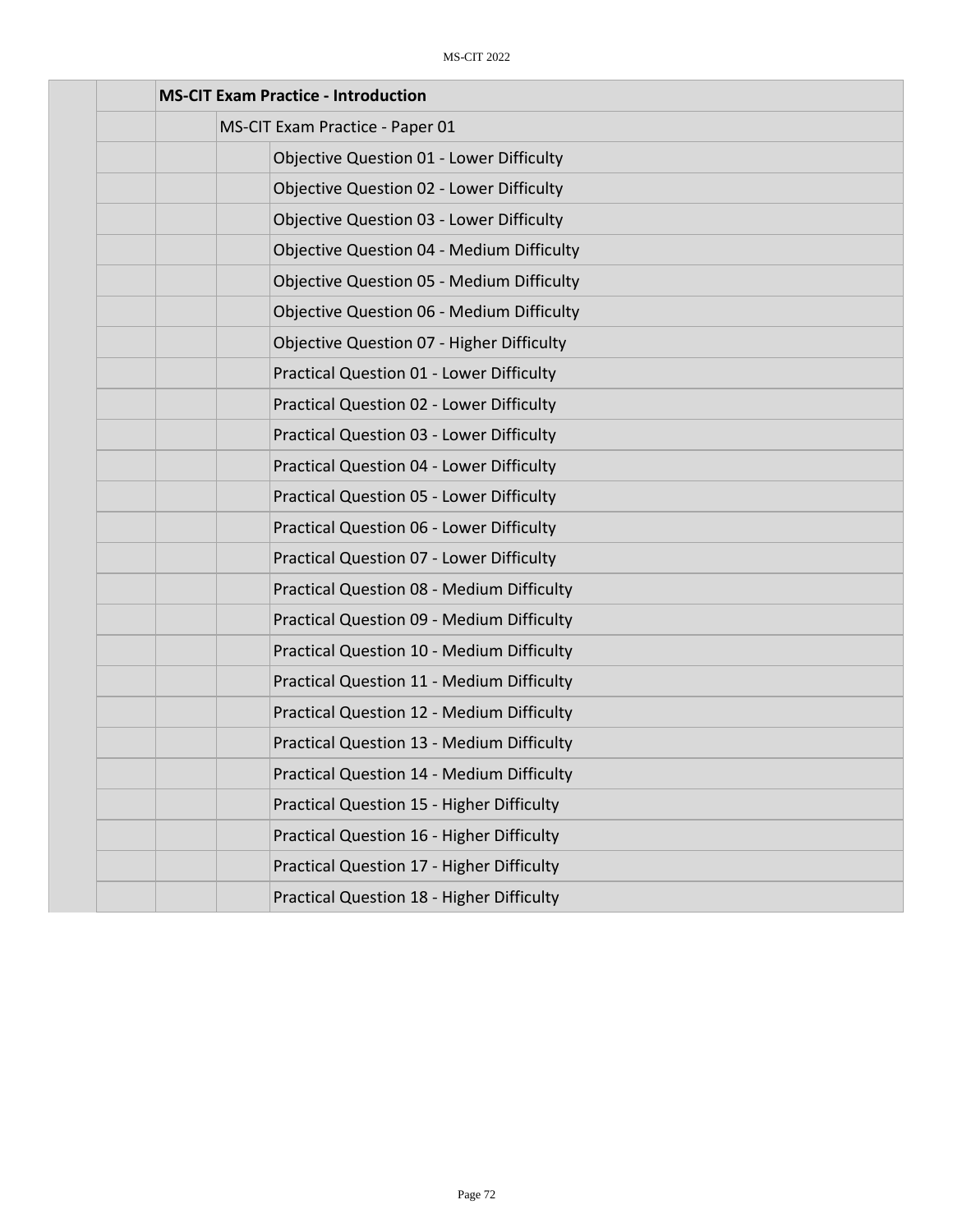| MS-CIT Exam Practice - Paper 02                  |
|--------------------------------------------------|
| <b>Objective Question 01 - Lower Difficulty</b>  |
| <b>Objective Question 02 - Lower Difficulty</b>  |
| <b>Objective Question 03 - Lower Difficulty</b>  |
| <b>Objective Question 04 - Medium Difficulty</b> |
| <b>Objective Question 05 - Medium Difficulty</b> |
| <b>Objective Question 06 - Medium Difficulty</b> |
| <b>Objective Question 07 - Higher Difficulty</b> |
| <b>Practical Question 01 - Lower Difficulty</b>  |
| Practical Question 02 - Lower Difficulty         |
| Practical Question 03 - Lower Difficulty         |
| <b>Practical Question 04 - Lower Difficulty</b>  |
| <b>Practical Question 05 - Lower Difficulty</b>  |
| <b>Practical Question 06 - Lower Difficulty</b>  |
| Practical Question 07 - Lower Difficulty         |
| <b>Practical Question 08 - Medium Difficulty</b> |
| Practical Question 09 - Medium Difficulty        |
| Practical Question 10 - Medium Difficulty        |
| Practical Question 11 - Medium Difficulty        |
| <b>Practical Question 12 - Medium Difficulty</b> |
| Practical Question 13 - Medium Difficulty        |
| Practical Question 14 - Medium Difficulty        |
| <b>Practical Question 15 - Higher Difficulty</b> |
| Practical Question 16 - Higher Difficulty        |
| Practical Question 17 - Higher Difficulty        |
| Practical Question 18 - Higher Difficulty        |
| MS-CIT Exam Practice - Paper 03                  |
| <b>Objective Question 01 - Lower Difficulty</b>  |
| <b>Objective Question 02 - Lower Difficulty</b>  |
| <b>Objective Question 03 - Lower Difficulty</b>  |
| <b>Objective Question 04 - Lower Difficulty</b>  |
| <b>Objective Question 05 - Lower Difficulty</b>  |
| <b>Objective Question 06 - Medium Difficulty</b> |
| <b>Objective Question 07 - Medium Difficulty</b> |
| Objective Question 08 - Medium Difficulty        |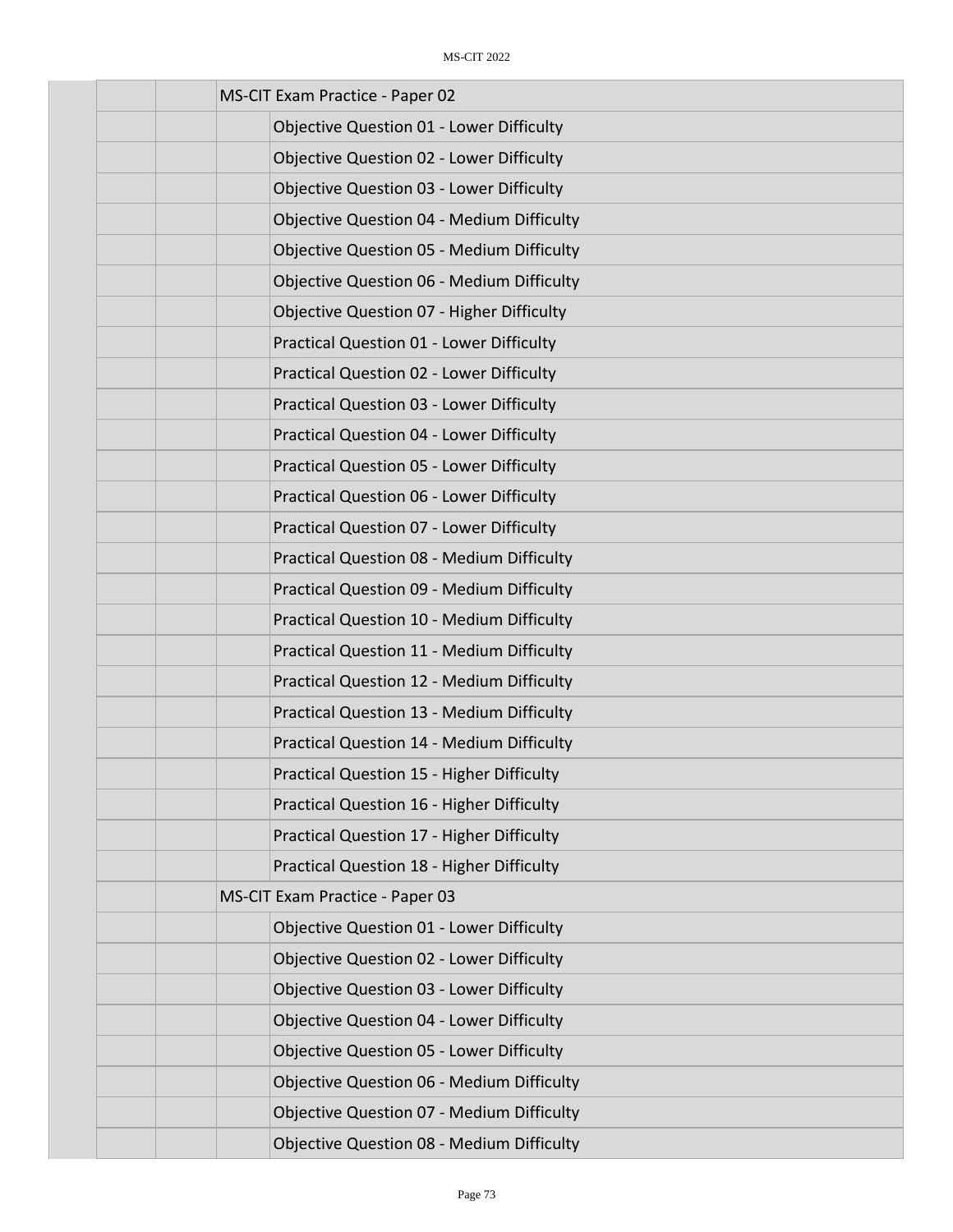| <b>Objective Question 09 - Medium Difficulty</b> |
|--------------------------------------------------|
| <b>Objective Question 10 - Medium Difficulty</b> |
| <b>Objective Question 11 - Higher Difficulty</b> |
| Objective Question 12 - Higher Difficulty        |
| <b>Objective Question 13 - Higher Difficulty</b> |
| <b>Objective Question 14 - Higher Difficulty</b> |
| <b>Objective Question 15 - Higher Difficulty</b> |
| Practical Question 01 - Lower Difficulty         |
| Practical Question 02 - Lower Difficulty         |
| Practical Question 03 - Lower Difficulty         |
| <b>Practical Question 04 - Lower Difficulty</b>  |
| Practical Question 05 - Medium Difficulty        |
| Practical Question 06 - Medium Difficulty        |
| Practical Question 07 - Medium Difficulty        |
| Practical Question 08 - Higher Difficulty        |
| Practical Question 09 - Higher Difficulty        |
| Practical Question 10 - Higher Difficulty        |
| MS-CIT Exam Practice - Paper 04                  |
| <b>Objective Question 01 - Lower Difficulty</b>  |
| <b>Objective Question 02 - Lower Difficulty</b>  |
| <b>Objective Question 03 - Lower Difficulty</b>  |
| <b>Objective Question 04 - Lower Difficulty</b>  |
| <b>Objective Question 05 - Lower Difficulty</b>  |
| <b>Objective Question 06 - Medium Difficulty</b> |
| <b>Objective Question 07 - Medium Difficulty</b> |
| Objective Question 08 - Medium Difficulty        |
| <b>Objective Question 09 - Medium Difficulty</b> |
| <b>Objective Question 10 - Medium Difficulty</b> |
| Objective Question 11 - Higher Difficulty        |
| <b>Objective Question 12 - Higher Difficulty</b> |
| Objective Question 13 - Higher Difficulty        |
| Objective Question 14 - Higher Difficulty        |
| <b>Objective Question 15 - Higher Difficulty</b> |
| Practical Question 01 - Lower Difficulty         |
| Practical Question 02 - Lower Difficulty         |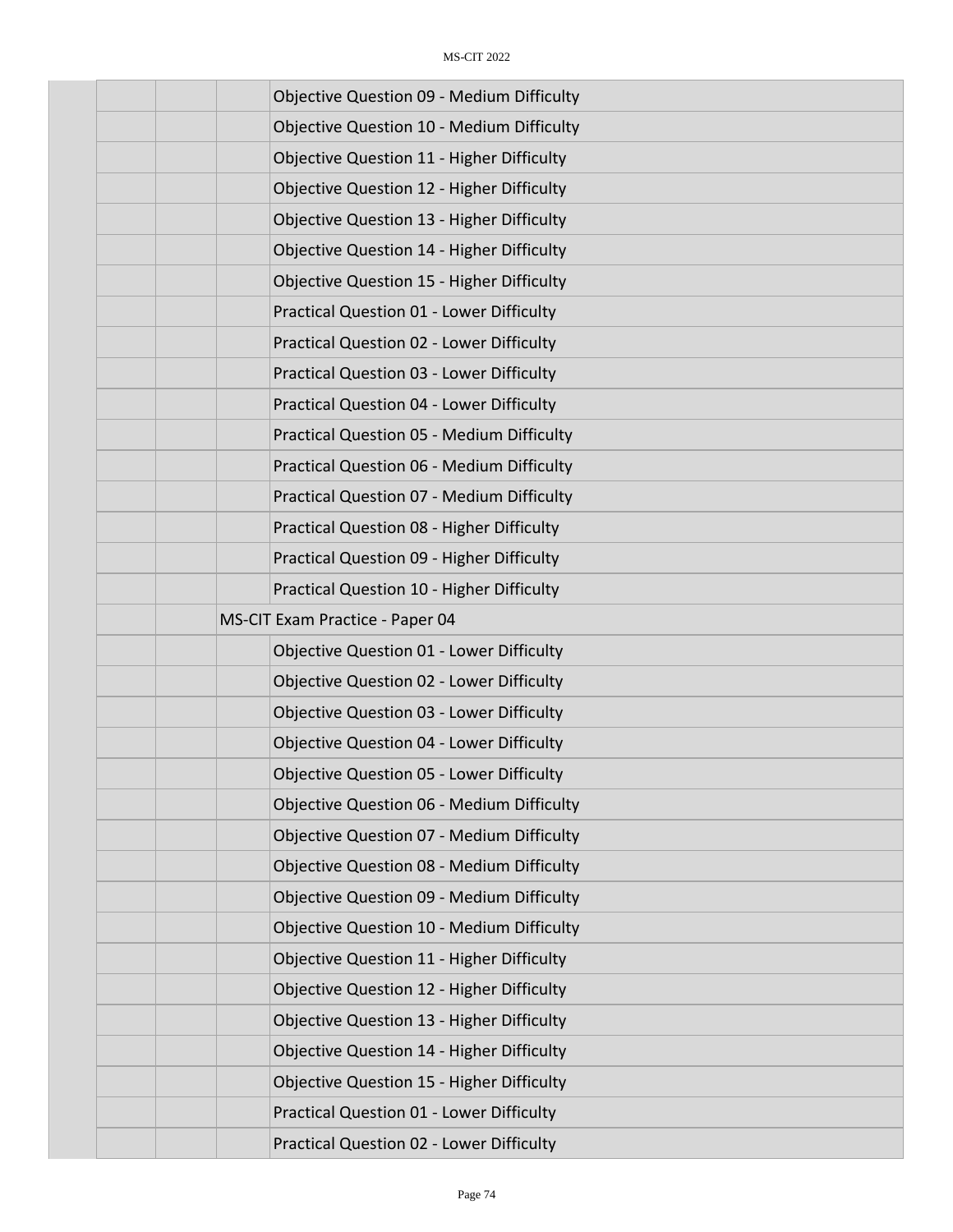| <b>Practical Question 03 - Lower Difficulty</b>  |
|--------------------------------------------------|
| <b>Practical Question 04 - Lower Difficulty</b>  |
| <b>Practical Question 05 - Lower Difficulty</b>  |
| Practical Question 06 - Lower Difficulty         |
| <b>Practical Question 07 - Lower Difficulty</b>  |
| Practical Question 08 - Lower Difficulty         |
| Practical Question 09 - Lower Difficulty         |
| Practical Question 10 - Lower Difficulty         |
| MS-CIT Exam Practice - Paper 05                  |
| Objective Question 01 - Lower Difficulty         |
| Objective Question 02 - Lower Difficulty         |
| <b>Objective Question 03 - Lower Difficulty</b>  |
| <b>Objective Question 04 - Lower Difficulty</b>  |
| <b>Objective Question 05 - Lower Difficulty</b>  |
| <b>Objective Question 06 - Medium Difficulty</b> |
| <b>Objective Question 07 - Medium Difficulty</b> |
| <b>Objective Question 08 - Medium Difficulty</b> |
| <b>Objective Question 09 - Medium Difficulty</b> |
| <b>Objective Question 10 - Medium Difficulty</b> |
| Objective Question 11 - Higher Difficulty        |
| Objective Question 12 - Higher Difficulty        |
| Objective Question 13 - Higher Difficulty        |
| Objective Question 14 - Higher Difficulty        |
| <b>Objective Question 15 - Higher Difficulty</b> |
| <b>Practical Question 01 - Lower Difficulty</b>  |
| Practical Question 02 - Lower Difficulty         |
| <b>Practical Question 03 - Lower Difficulty</b>  |
| <b>Practical Question 04 - Lower Difficulty</b>  |
| <b>Practical Question 05 - Medium Difficulty</b> |
| <b>Practical Question 06 - Medium Difficulty</b> |
| Practical Question 07 - Medium Difficulty        |
| Practical Question 08 - Higher Difficulty        |
| Practical Question 09 - Higher Difficulty        |
| Practical Question 10 - Higher Difficulty        |
| MS-CIT Exam Practice - Paper 06                  |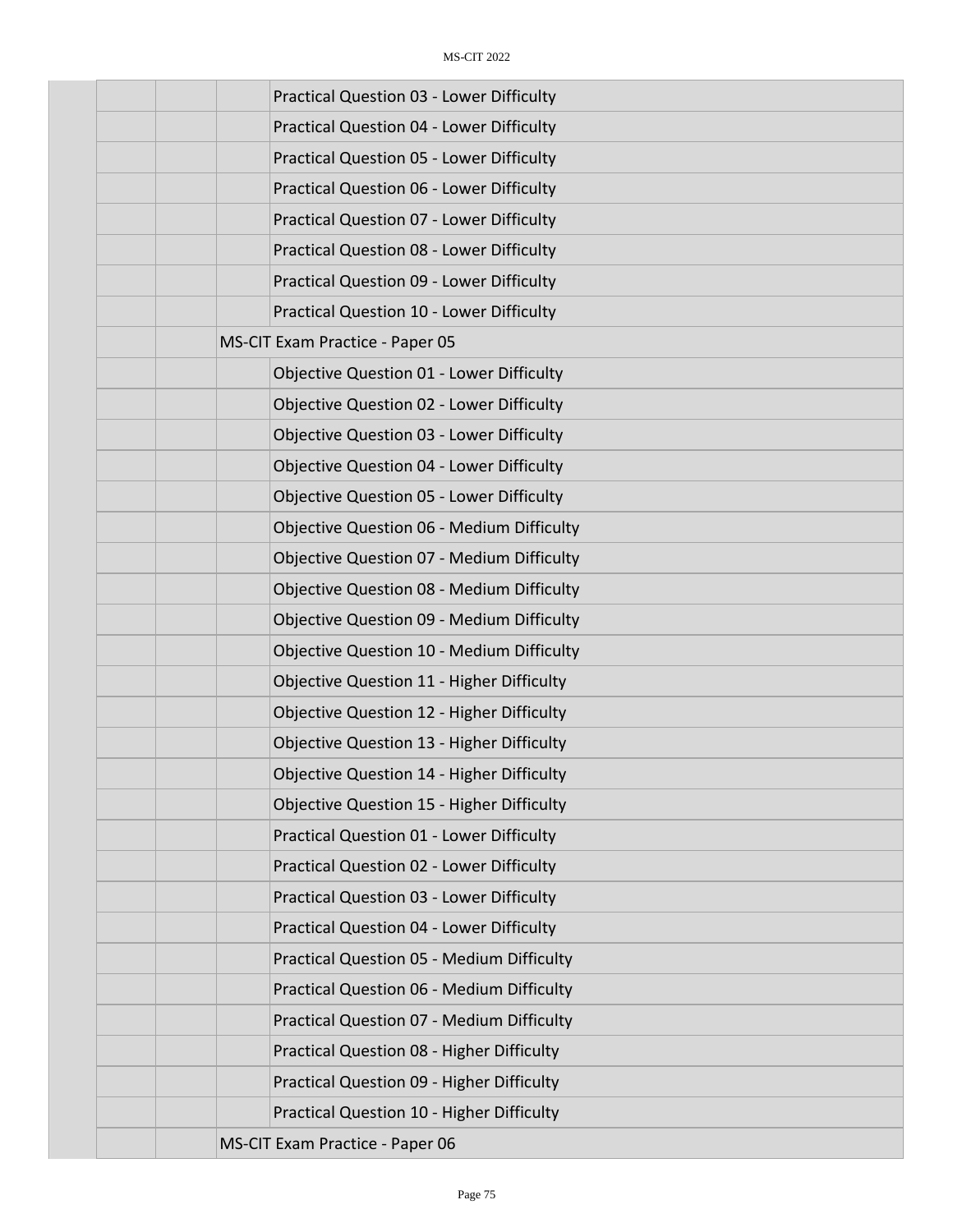| <b>Objective Question 01 - Lower Difficulty</b>  |
|--------------------------------------------------|
| <b>Objective Question 02 - Lower Difficulty</b>  |
| <b>Objective Question 03 - Lower Difficulty</b>  |
| <b>Objective Question 04 - Lower Difficulty</b>  |
| <b>Objective Question 05 - Lower Difficulty</b>  |
| <b>Objective Question 06 - Medium Difficulty</b> |
| <b>Objective Question 07 - Medium Difficulty</b> |
| <b>Objective Question 08 - Medium Difficulty</b> |
| <b>Objective Question 09 - Medium Difficulty</b> |
| <b>Objective Question 10 - Medium Difficulty</b> |
| <b>Objective Question 11 - Higher Difficulty</b> |
| Objective Question 12 - Higher Difficulty        |
| Objective Question 13 - Higher Difficulty        |
| <b>Objective Question 14 - Higher Difficulty</b> |
| <b>Objective Question 15 - Higher Difficulty</b> |
| Practical Question 01 - Lower Difficulty         |
| Practical Question 02 - Lower Difficulty         |
| Practical Question 03 - Lower Difficulty         |
| Practical Question 04 - Lower Difficulty         |
| Practical Question 05 - Medium Difficulty        |
| Practical Question 06 - Medium Difficulty        |
| Practical Question 07 - Medium Difficulty        |
| <b>Practical Question 08 - Higher Difficulty</b> |
| Practical Question 09 - Higher Difficulty        |
| Practical Question 10 - Higher Difficulty        |
| MS-CIT Exam Practice - Paper 07                  |
| <b>Objective Question 01 - Lower Difficulty</b>  |
| Objective Question 02 - Lower Difficulty         |
| <b>Objective Question 03 - Lower Difficulty</b>  |
| <b>Objective Question 04 - Lower Difficulty</b>  |
| <b>Objective Question 05 - Lower Difficulty</b>  |
| <b>Objective Question 06 - Medium Difficulty</b> |
| <b>Objective Question 07 - Medium Difficulty</b> |
| <b>Objective Question 08 - Medium Difficulty</b> |
| <b>Objective Question 09 - Medium Difficulty</b> |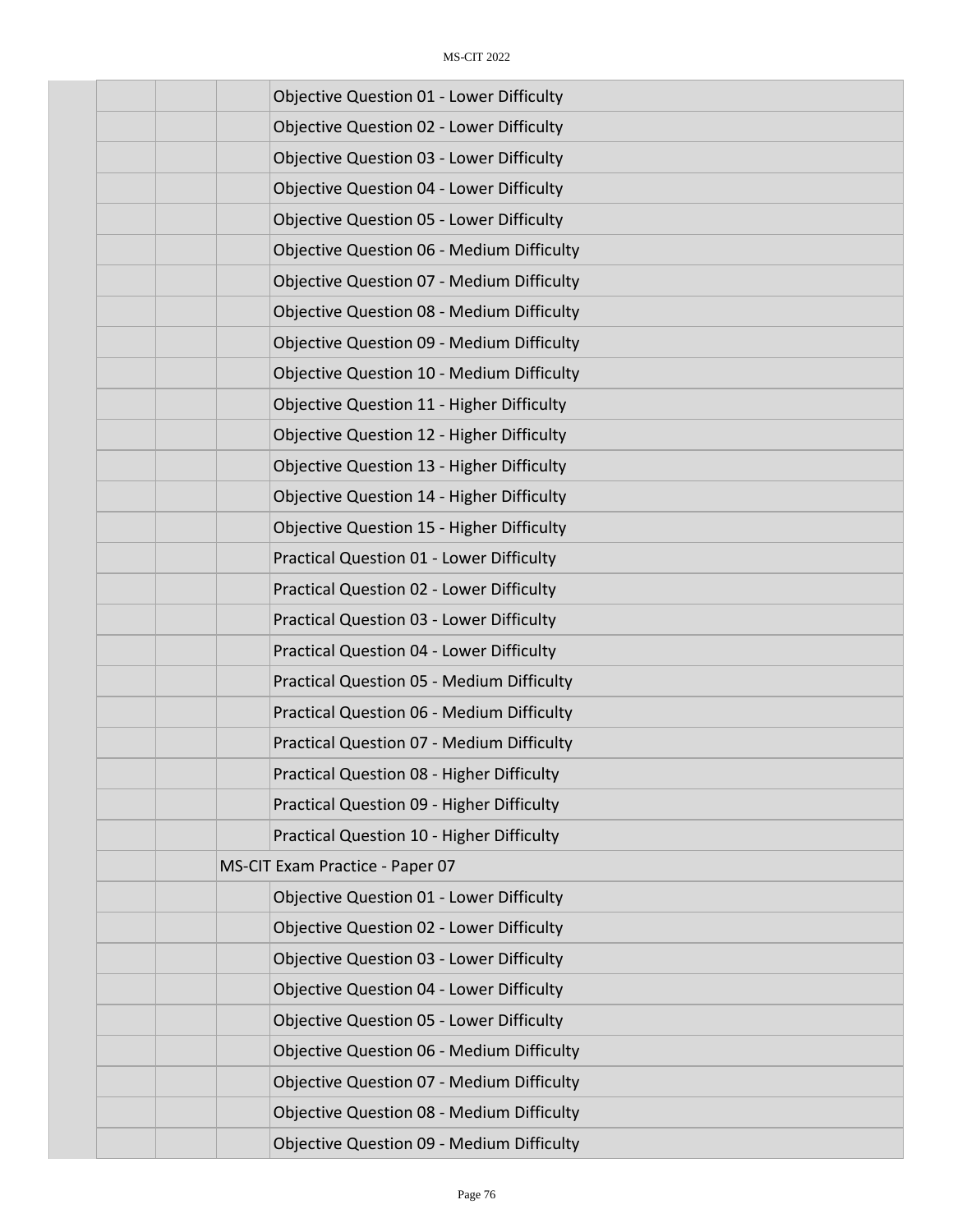| <b>Objective Question 10 - Medium Difficulty</b> |
|--------------------------------------------------|
| <b>Objective Question 11 - Higher Difficulty</b> |
| <b>Objective Question 12 - Higher Difficulty</b> |
| Objective Question 13 - Higher Difficulty        |
| <b>Objective Question 14 - Higher Difficulty</b> |
| <b>Objective Question 15 - Higher Difficulty</b> |
| <b>Practical Question 01 - Lower Difficulty</b>  |
| Practical Question 02 - Lower Difficulty         |
| Practical Question 03 - Lower Difficulty         |
| Practical Question 04 - Lower Difficulty         |
| <b>Practical Question 05 - Medium Difficulty</b> |
| Practical Question 06 - Medium Difficulty        |
| Practical Question 07 - Medium Difficulty        |
| Practical Question 08 - Higher Difficulty        |
| Practical Question 09 - Higher Difficulty        |
| Practical Question 10 - Higher Difficulty        |
| MS-CIT Exam Practice - Recap Paper 08            |
| MS-CIT Exam Practice - Recap Paper 08            |
| MS-CIT Exam Practice - Paper 09                  |
| Objective Question 01 - Lower Difficulty         |
| <b>Objective Question 02 - Lower Difficulty</b>  |
| <b>Objective Question 03 - Lower Difficulty</b>  |
| <b>Objective Question 04 - Lower Difficulty</b>  |
| <b>Objective Question 05 - Lower Difficulty</b>  |
| <b>Objective Question 06 - Medium Difficulty</b> |
| <b>Objective Question 07 - Medium Difficulty</b> |
| <b>Objective Question 08 - Medium Difficulty</b> |
| <b>Objective Question 09 - Medium Difficulty</b> |
| <b>Objective Question 10 - Medium Difficulty</b> |
| Objective Question 11 - Higher Difficulty        |
| Objective Question 12 - Higher Difficulty        |
| Objective Question 13 - Higher Difficulty        |
| Objective Question 14 - Higher Difficulty        |
| <b>Objective Question 15 - Higher Difficulty</b> |
| Practical Question 01 - Lower Difficulty         |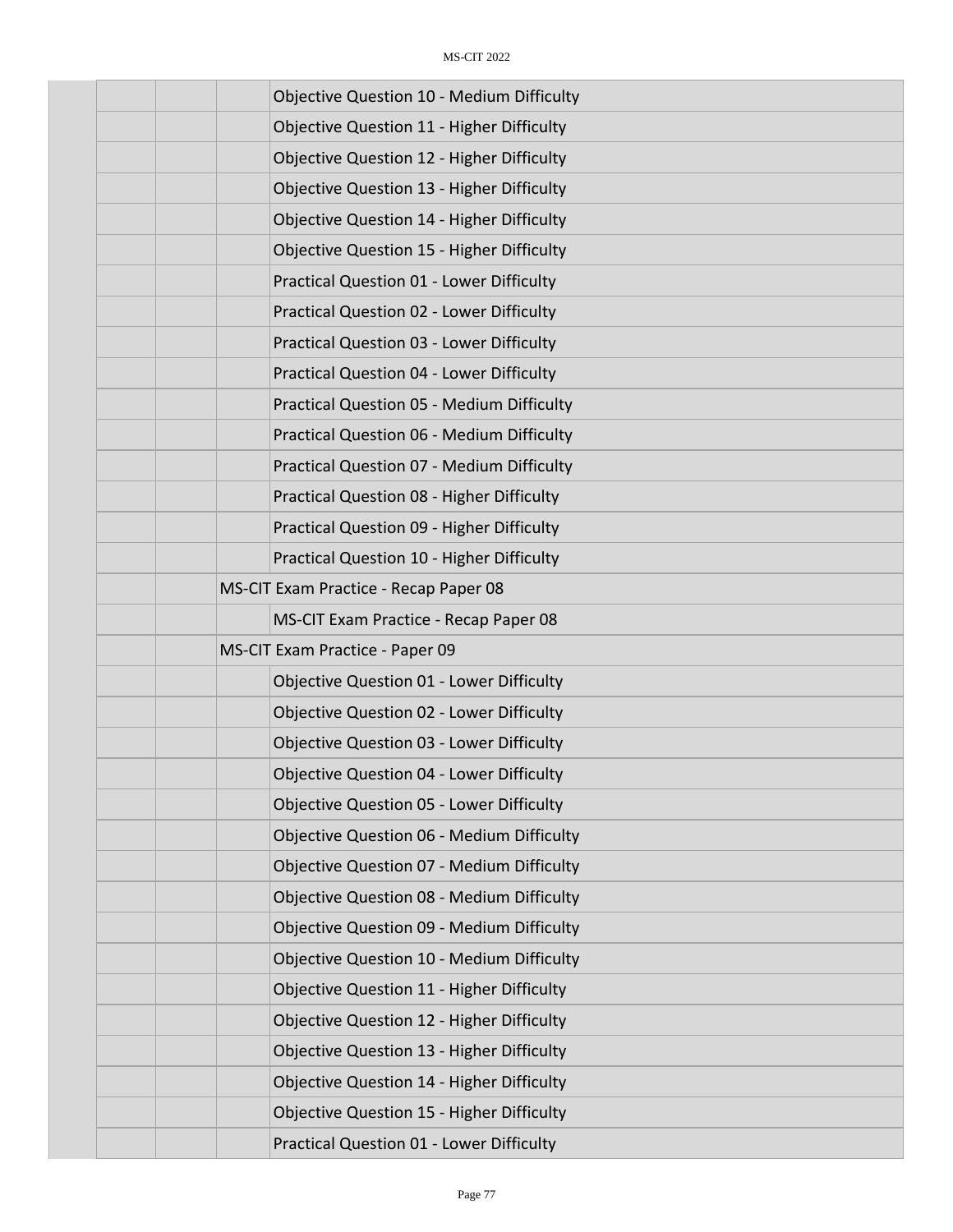|              | Practical Question 02 - Lower Difficulty         |
|--------------|--------------------------------------------------|
|              | <b>Practical Question 03 - Lower Difficulty</b>  |
|              | Practical Question 04 - Lower Difficulty         |
|              | <b>Practical Question 05 - Medium Difficulty</b> |
|              | Practical Question 06 - Medium Difficulty        |
|              | Practical Question 07 - Medium Difficulty        |
|              | Practical Question 08 - Higher Difficulty        |
|              | Practical Question 09 - Higher Difficulty        |
|              | Practical Question 10 - Higher Difficulty        |
| Day          | MS-CIT Exam Practice - Paper 10                  |
| 51 to<br>Day | <b>Objective Question 01 - Lower Difficulty</b>  |
| 60           | <b>Objective Question 02 - Lower Difficulty</b>  |
|              | <b>Objective Question 03 - Lower Difficulty</b>  |
|              | <b>Objective Question 04 - Lower Difficulty</b>  |
|              | <b>Objective Question 05 - Lower Difficulty</b>  |
|              | <b>Objective Question 06 - Medium Difficulty</b> |
|              | <b>Objective Question 07 - Medium Difficulty</b> |
|              | <b>Objective Question 08 - Medium Difficulty</b> |
|              | <b>Objective Question 09 - Medium Difficulty</b> |
|              | <b>Objective Question 10 - Medium Difficulty</b> |
|              | <b>Objective Question 11 - Higher Difficulty</b> |
|              | Objective Question 12 - Higher Difficulty        |
|              | <b>Objective Question 13 - Higher Difficulty</b> |
|              | Objective Question 14 - Higher Difficulty        |
|              | <b>Objective Question 15 - Higher Difficulty</b> |
|              | Practical Question 01 - Lower Difficulty         |
|              | <b>Practical Question 02 - Lower Difficulty</b>  |
|              | Practical Question 03 - Lower Difficulty         |
|              | Practical Question 04 - Lower Difficulty         |
|              | <b>Practical Question 05 - Medium Difficulty</b> |
|              | Practical Question 06 - Medium Difficulty        |
|              | Practical Question 07 - Medium Difficulty        |
|              | Practical Question 08 - Higher Difficulty        |
|              | Practical Question 09 - Higher Difficulty        |
|              | Practical Question 10 - Higher Difficulty        |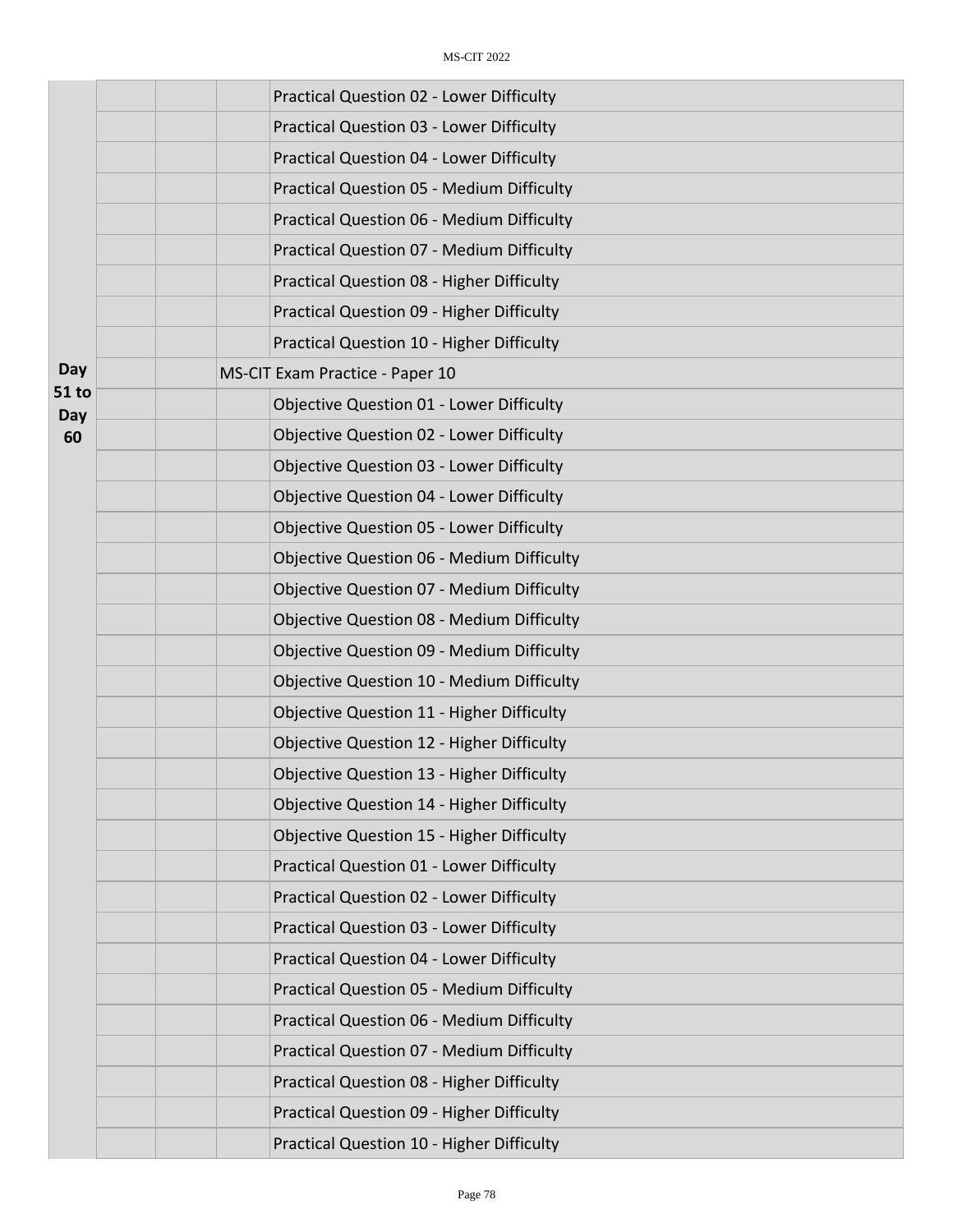| MS-CIT Exam Practice - Paper 11                  |
|--------------------------------------------------|
| <b>Objective Question 01 - Lower Difficulty</b>  |
| <b>Objective Question 02 - Lower Difficulty</b>  |
| <b>Objective Question 03 - Lower Difficulty</b>  |
| <b>Objective Question 04 - Lower Difficulty</b>  |
| <b>Objective Question 05 - Lower Difficulty</b>  |
| <b>Objective Question 06 - Medium Difficulty</b> |
| <b>Objective Question 07 - Medium Difficulty</b> |
| <b>Objective Question 08 - Medium Difficulty</b> |
| <b>Objective Question 09 - Medium Difficulty</b> |
| <b>Objective Question 10 - Medium Difficulty</b> |
| Objective Question 11 - Higher Difficulty        |
| Objective Question 12 - Higher Difficulty        |
| Objective Question 13 - Higher Difficulty        |
| <b>Objective Question 14 - Higher Difficulty</b> |
| <b>Objective Question 15 - Higher Difficulty</b> |
| <b>Practical Question 01 - Lower Difficulty</b>  |
| <b>Practical Question 02 - Lower Difficulty</b>  |
| <b>Practical Question 03 - Lower Difficulty</b>  |
| Practical Question 04 - Lower Difficulty         |
| Practical Question 05 - Medium Difficulty        |
| Practical Question 06 - Medium Difficulty        |
| <b>Practical Question 07 - Medium Difficulty</b> |
| Practical Question 08 - Higher Difficulty        |
| Practical Question 09 - Higher Difficulty        |
| Practical Question 10 - Higher Difficulty        |
| MS-CIT Exam Practice - Paper 12                  |
| <b>Objective Question 01 - Lower Difficulty</b>  |
| <b>Objective Question 02 - Lower Difficulty</b>  |
| <b>Objective Question 03 - Lower Difficulty</b>  |
| <b>Objective Question 04 - Lower Difficulty</b>  |
| <b>Objective Question 05 - Lower Difficulty</b>  |
| <b>Objective Question 06 - Medium Difficulty</b> |
| <b>Objective Question 07 - Medium Difficulty</b> |
| Objective Question 08 - Medium Difficulty        |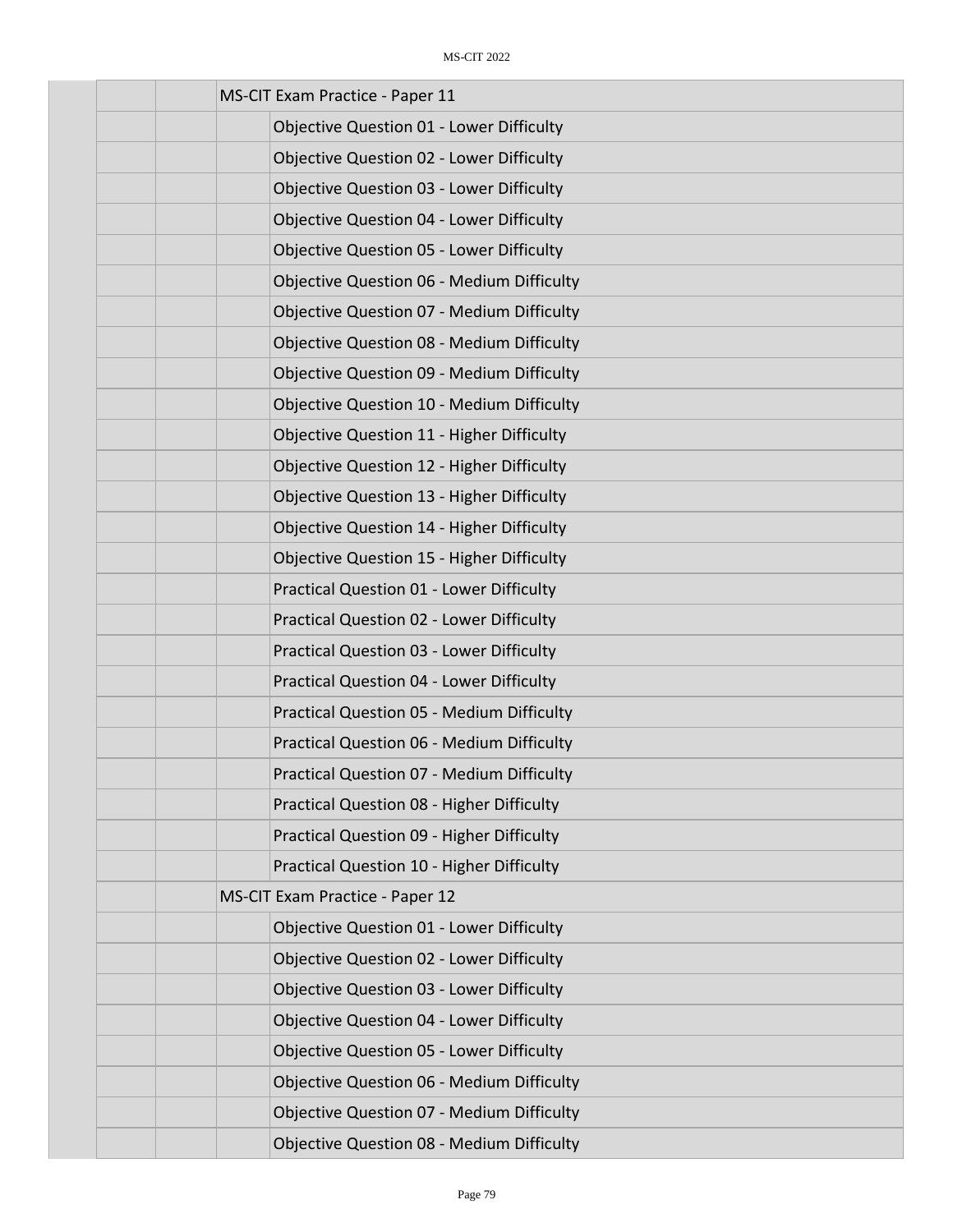| <b>Objective Question 09 - Medium Difficulty</b> |
|--------------------------------------------------|
| Objective Question 10 - Medium Difficulty        |
| Objective Question 11 - Higher Difficulty        |
| <b>Objective Question 12 - Higher Difficulty</b> |
| Objective Question 13 - Higher Difficulty        |
| <b>Objective Question 14 - Higher Difficulty</b> |
| <b>Objective Question 15 - Higher Difficulty</b> |
| Practical Question 01 - Lower Difficulty         |
| Practical Question 02 - Lower Difficulty         |
| Practical Question 03 - Lower Difficulty         |
| Practical Question 04 - Lower Difficulty         |
| <b>Practical Question 05 - Medium Difficulty</b> |
| Practical Question 06 - Medium Difficulty        |
| Practical Question 07 - Medium Difficulty        |
| Practical Question 08 - Higher Difficulty        |
| Practical Question 09 - Higher Difficulty        |
| Practical Question 10 - Higher Difficulty        |
| MS-CIT Exam Practice - Recap Paper 13            |
| MS-CIT Exam Practice - Recap Paper 13            |
| MS-CIT Exam Practice - Paper 14                  |
| Objective Question 01 - Lower Difficulty         |
| <b>Objective Question 02 - Lower Difficulty</b>  |
| <b>Objective Question 03 - Lower Difficulty</b>  |
| <b>Objective Question 04 - Lower Difficulty</b>  |
| <b>Objective Question 05 - Lower Difficulty</b>  |
| <b>Objective Question 06 - Medium Difficulty</b> |
| <b>Objective Question 07 - Medium Difficulty</b> |
| <b>Objective Question 08 - Medium Difficulty</b> |
| <b>Objective Question 09 - Medium Difficulty</b> |
| Objective Question 10 - Medium Difficulty        |
| Objective Question 11 - Higher Difficulty        |
| Objective Question 12 - Higher Difficulty        |
| Objective Question 13 - Higher Difficulty        |
| Objective Question 14 - Higher Difficulty        |
| <b>Objective Question 15 - Higher Difficulty</b> |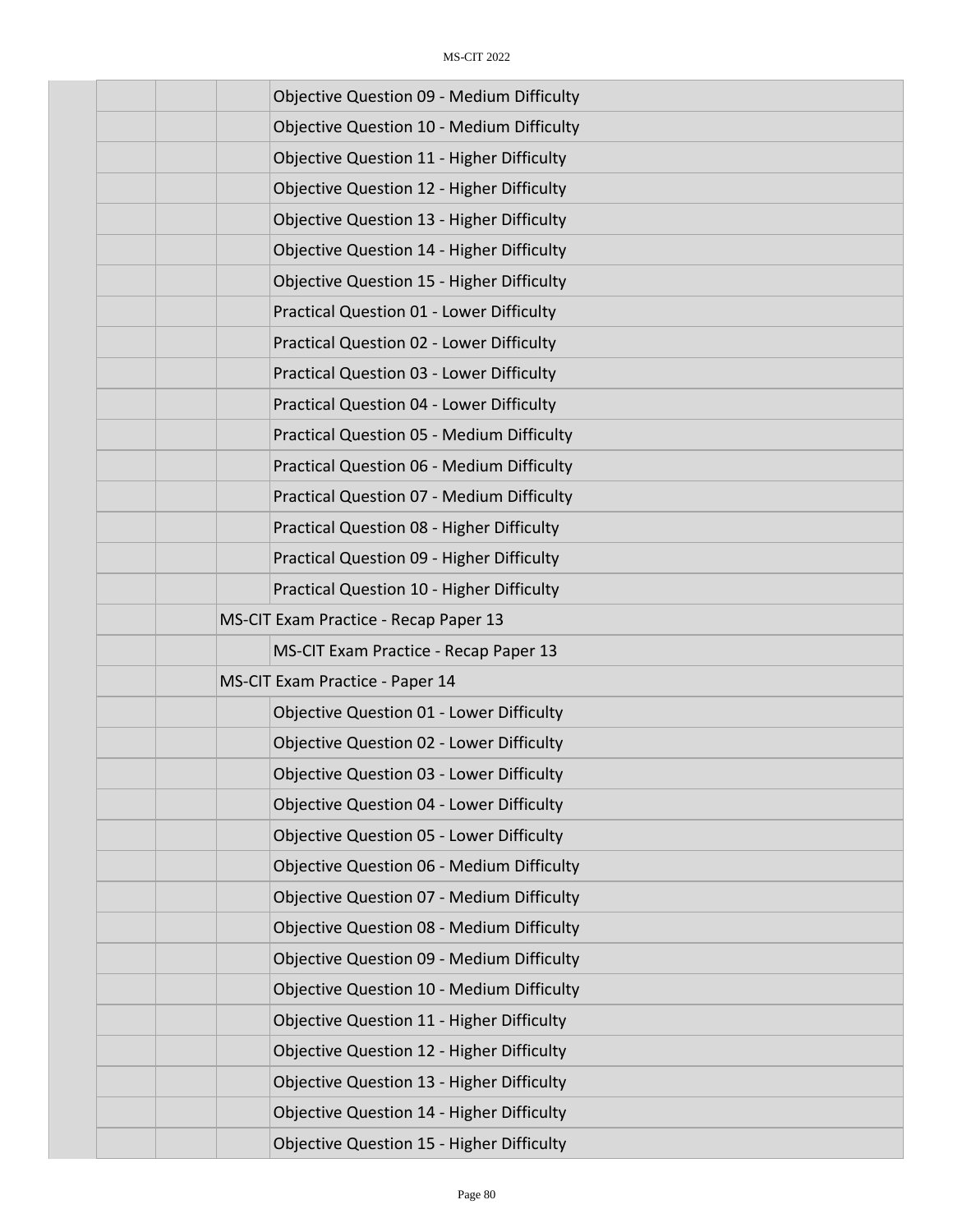| <b>Practical Question 01 - Lower Difficulty</b>  |
|--------------------------------------------------|
| Practical Question 02 - Lower Difficulty         |
| Practical Question 03 - Lower Difficulty         |
| <b>Practical Question 04 - Lower Difficulty</b>  |
| <b>Practical Question 05 - Medium Difficulty</b> |
| Practical Question 06 - Medium Difficulty        |
| Practical Question 07 - Medium Difficulty        |
| Practical Question 08 - Higher Difficulty        |
| Practical Question 09 - Higher Difficulty        |
| Practical Question 10 - Higher Difficulty        |
| MS-CIT Exam Practice - Paper 15                  |
| <b>Objective Question 01 - Lower Difficulty</b>  |
| <b>Objective Question 02 - Lower Difficulty</b>  |
| <b>Objective Question 03 - Lower Difficulty</b>  |
| <b>Objective Question 04 - Lower Difficulty</b>  |
| <b>Objective Question 05 - Lower Difficulty</b>  |
| <b>Objective Question 06 - Medium Difficulty</b> |
| <b>Objective Question 07 - Medium Difficulty</b> |
| <b>Objective Question 08 - Medium Difficulty</b> |
| <b>Objective Question 09 - Medium Difficulty</b> |
| <b>Objective Question 10 - Medium Difficulty</b> |
| <b>Objective Question 11 - Higher Difficulty</b> |
| Objective Question 12 - Higher Difficulty        |
| Objective Question 13 - Higher Difficulty        |
| <b>Objective Question 14 - Higher Difficulty</b> |
| <b>Objective Question 15 - Higher Difficulty</b> |
| <b>Practical Question 01 - Lower Difficulty</b>  |
| Practical Question 02 - Lower Difficulty         |
| <b>Practical Question 03 - Lower Difficulty</b>  |
| Practical Question 04 - Lower Difficulty         |
| <b>Practical Question 05 - Medium Difficulty</b> |
| Practical Question 06 - Medium Difficulty        |
| Practical Question 07 - Medium Difficulty        |
| Practical Question 08 - Higher Difficulty        |
| Practical Question 09 - Higher Difficulty        |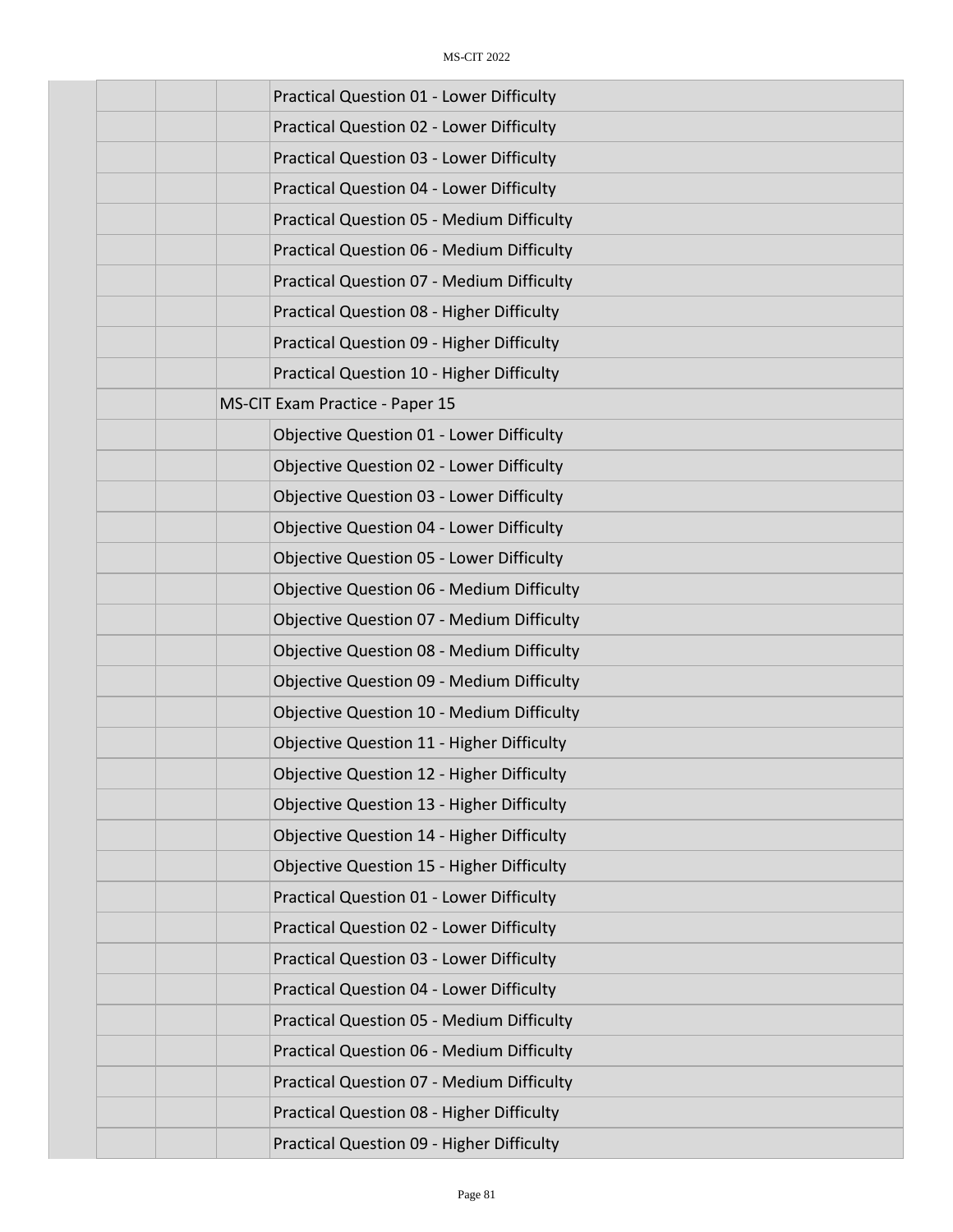| Practical Question 10 - Higher Difficulty        |
|--------------------------------------------------|
| MS-CIT Exam Practice - Paper 16                  |
| <b>Objective Question 01 - Lower Difficulty</b>  |
| Objective Question 02 - Lower Difficulty         |
| <b>Objective Question 03 - Lower Difficulty</b>  |
| <b>Objective Question 04 - Lower Difficulty</b>  |
| <b>Objective Question 05 - Lower Difficulty</b>  |
| <b>Objective Question 06 - Medium Difficulty</b> |
| <b>Objective Question 07 - Medium Difficulty</b> |
| <b>Objective Question 08 - Medium Difficulty</b> |
| <b>Objective Question 09 - Medium Difficulty</b> |
| Objective Question 10 - Medium Difficulty        |
| Objective Question 11 - Higher Difficulty        |
| Objective Question 12 - Higher Difficulty        |
| Objective Question 13 - Higher Difficulty        |
| Objective Question 14 - Higher Difficulty        |
| <b>Objective Question 15 - Higher Difficulty</b> |
| Practical Question 01 - Lower Difficulty         |
| <b>Practical Question 02 - Lower Difficulty</b>  |
| Practical Question 03 - Lower Difficulty         |
| <b>Practical Question 04 - Lower Difficulty</b>  |
| <b>Practical Question 05 - Medium Difficulty</b> |
| <b>Practical Question 06 - Medium Difficulty</b> |
| Practical Question 07 - Medium Difficulty        |
| Practical Question 08 - Higher Difficulty        |
| Practical Question 09 - Higher Difficulty        |
| Practical Question 10 - Higher Difficulty        |
| MS-CIT Exam Practice - Recap Paper 17            |
| MS-CIT Exam Practice - Recap Paper 17            |
| MS-CIT Exam Practice - Paper 18                  |
| <b>Objective Question 01 - Lower Difficulty</b>  |
| Objective Question 02 - Lower Difficulty         |
| <b>Objective Question 03 - Lower Difficulty</b>  |
| <b>Objective Question 04 - Lower Difficulty</b>  |
| <b>Objective Question 05 - Lower Difficulty</b>  |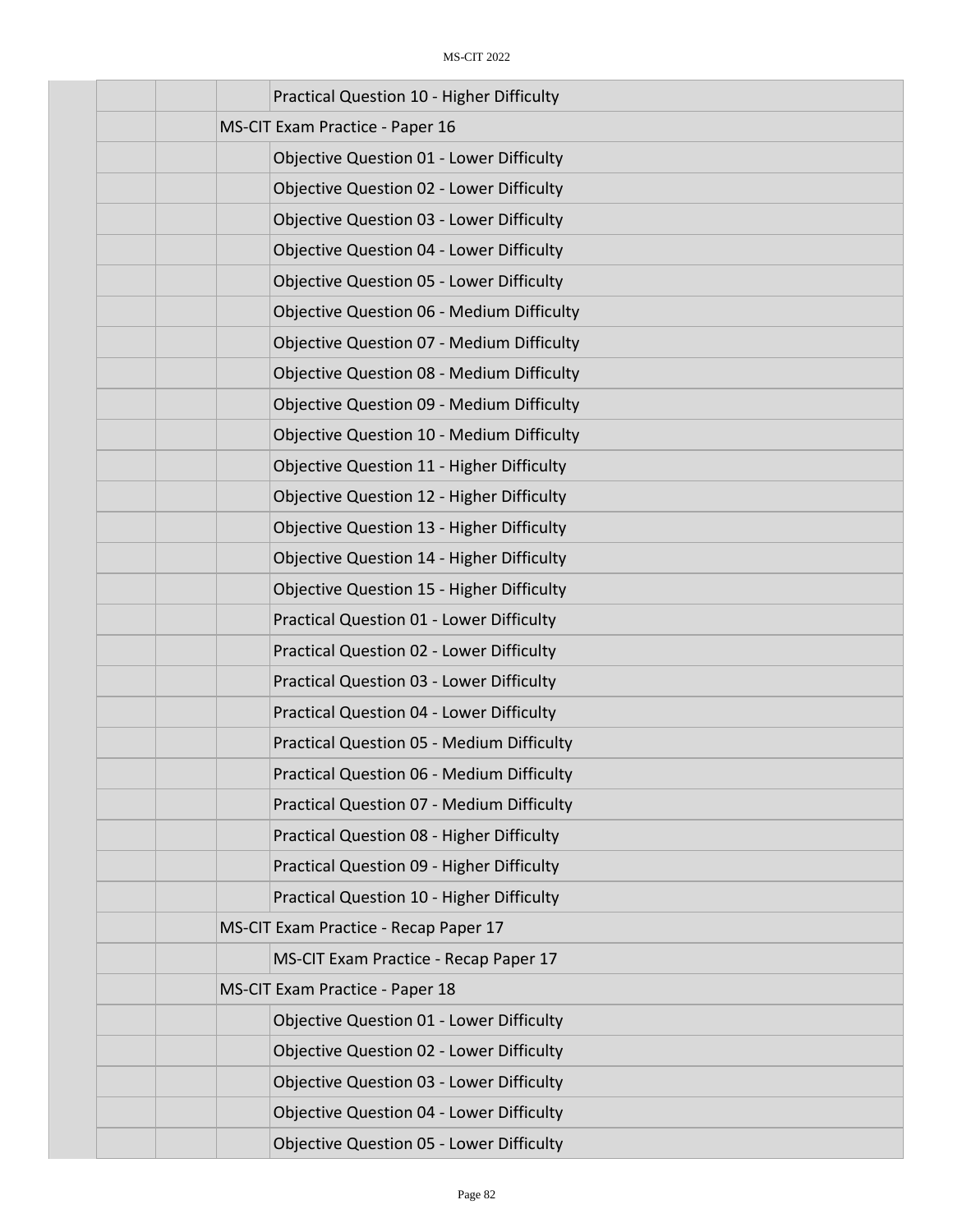| <b>Objective Question 06 - Medium Difficulty</b> |
|--------------------------------------------------|
| <b>Objective Question 07 - Medium Difficulty</b> |
| <b>Objective Question 08 - Medium Difficulty</b> |
| <b>Objective Question 09 - Medium Difficulty</b> |
| Objective Question 10 - Medium Difficulty        |
| Objective Question 11 - Higher Difficulty        |
| Objective Question 12 - Higher Difficulty        |
| Objective Question 13 - Higher Difficulty        |
| Objective Question 14 - Higher Difficulty        |
| <b>Objective Question 15 - Higher Difficulty</b> |
| Practical Question 01 - Lower Difficulty         |
| <b>Practical Question 02 - Lower Difficulty</b>  |
| <b>Practical Question 03 - Lower Difficulty</b>  |
| Practical Question 04 - Lower Difficulty         |
| <b>Practical Question 05 - Medium Difficulty</b> |
| Practical Question 06 - Medium Difficulty        |
| Practical Question 07 - Medium Difficulty        |
| Practical Question 08 - Higher Difficulty        |
| Practical Question 09 - Higher Difficulty        |
| Practical Question 10 - Higher Difficulty        |
| MS-CIT Exam Practice - Paper 19                  |
| Objective Question 01 - Lower Difficulty         |
| <b>Objective Question 02 - Lower Difficulty</b>  |
| <b>Objective Question 03 - Lower Difficulty</b>  |
| <b>Objective Question 04 - Lower Difficulty</b>  |
| <b>Objective Question 05 - Lower Difficulty</b>  |
| <b>Objective Question 06 - Medium Difficulty</b> |
| <b>Objective Question 07 - Medium Difficulty</b> |
| <b>Objective Question 08 - Medium Difficulty</b> |
| <b>Objective Question 09 - Medium Difficulty</b> |
| Objective Question 10 - Medium Difficulty        |
| Objective Question 11 - Higher Difficulty        |
| Objective Question 12 - Higher Difficulty        |
| Objective Question 13 - Higher Difficulty        |
| Objective Question 14 - Higher Difficulty        |